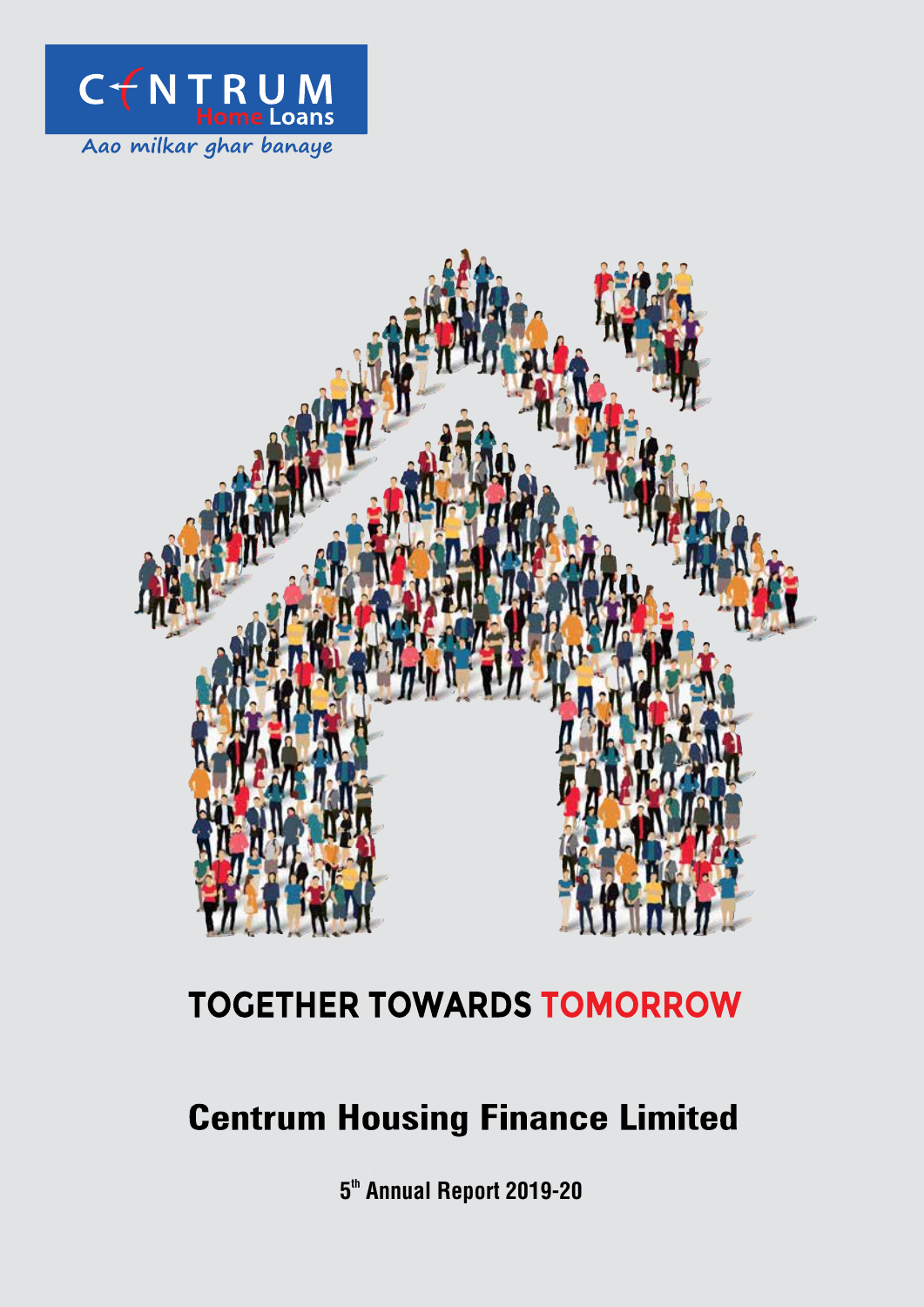## **Corporate Information**

## **Board of Directors**



**Mr. Sridar Venkatesan** Chairman and Independent Director



**Mr. Mohan Tanksale** Independent Director



**Ms. Anjali Seth** Independent Director



**Mr. Vivek Vig** Non-Executive Director



**Mr. Rajendra Naik**  Non-Executive Director



**Mr. Arjun Saigal** Non-Executive Director



**Mr. Sanjay Shukla** Managing Director & CEO

## **Chief Financial Officer Company Secretary** Mr. Mehul Jatania Mr. Alpesh Shah

#### **Registered & Corporate Office Centrum Housing Finance Limited**

Unit-801, Centrum House, CST Road, Vidyanagari Marg, Kalina, Santacruz (East), Mumbai - 400 098 Tel: +91 22 4215 9100 Email: query.chfl@centrum.co.in Website: www.chfl.co.in (CIN No.: U65922MH2016PLC273826)

## **Statutory Auditors**

M/s. Haribhakti & Co. LLP Chartered Accountants 705, Leela Business Park, Andheri Kurla Road, Andheri (East), Mumbai - 400059

#### **Bankers**

Allahabad Bank (Now Indian Bank) Andhra Bank (Now Union Bank of India) Bank of Baroda Bank of Maharashtra Canara Bank DCB Bank Limited Federal Bank Limited Karur Vysya Bank South Indian Bank Union Bank of India Yes Bank Limited

## **REGISTRAR AND SHARE TRANSFER AGENTS**

Link Intime India Private Limited C–101 , 247 park L B Marg, Vikhroli West, Mumbai 400 083 Tel. No. 022 – 4918 6000 Fax No.: 022 – 4918 6060 Website : www.linkintime.co.in

### **NSDL Database Management Limited**

4th Floor, Trade World A Wing, Kamala Mills Compound, Senapati Bapat Marg, Lower Parel, Mumbai - 400 013 Tel No: 022 4914 2597 Website: www.nsdl.co.in www.ndml-nsdl.co.in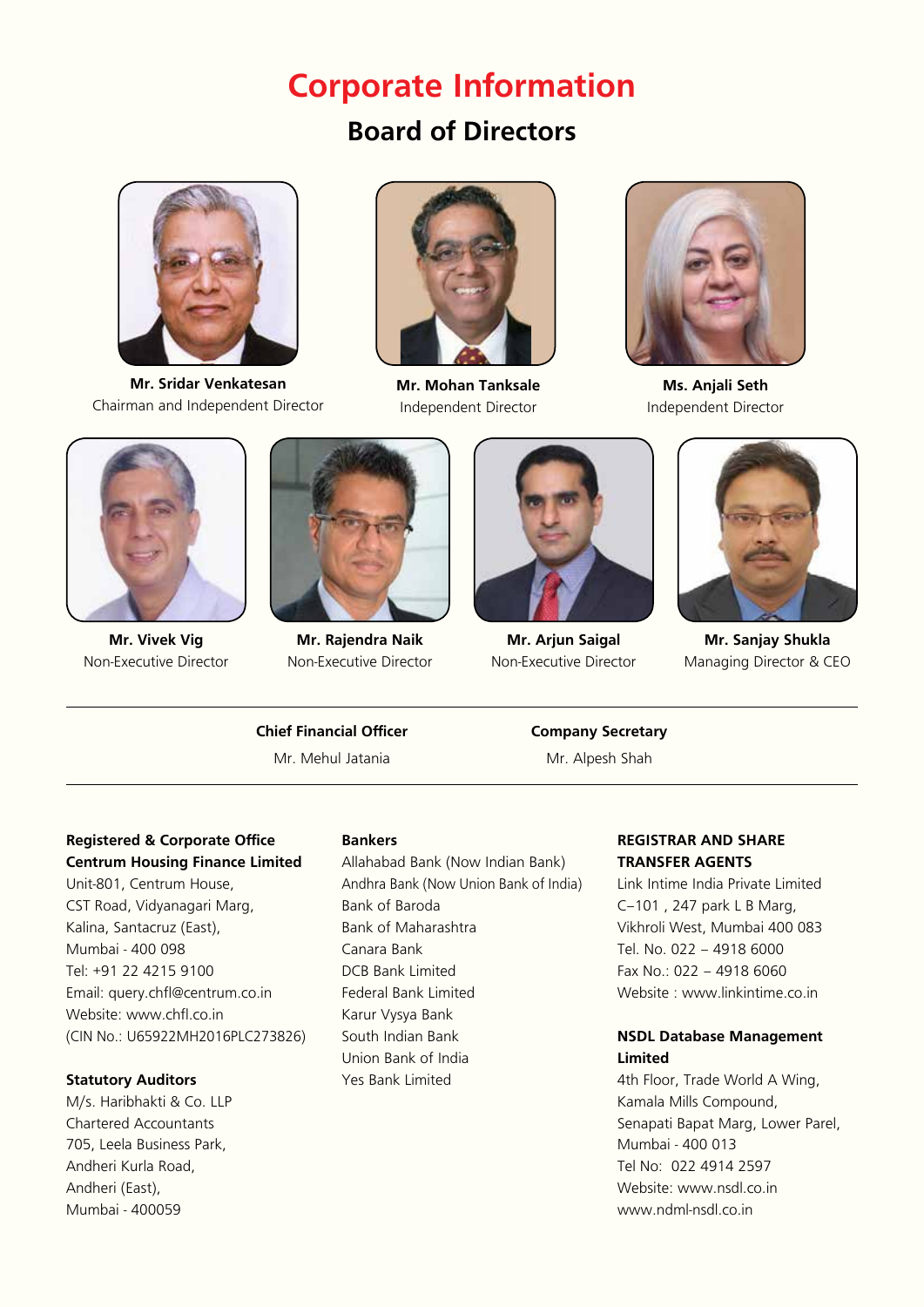# **Table of Contents**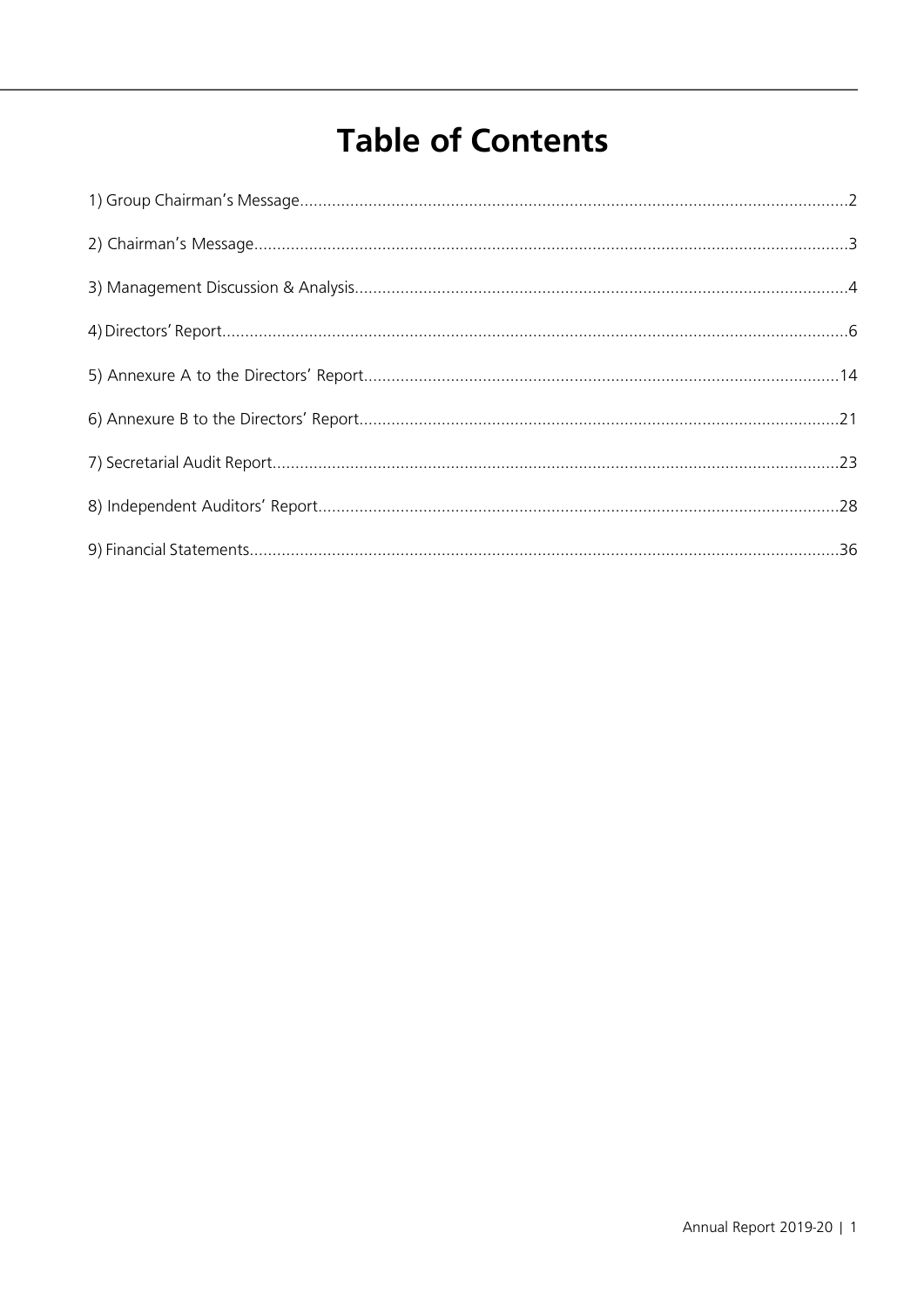# **Group Chairman's Message**



### Dear Shareholders,

I hope you and your families have been safe and in good health through the long lock down. COVID-19 has had a very significant impact on the lives of citizens across the spectrum, both in terms of earnings and well-being. It is going to take us all a long time to recover from this set back. I am happy to share that the team at Centrum Housing Finance Limited (CHFL) strictly followed Government guidelines and protocols and has been back to our offices across the country servicing clients.

FY2020 was a challenging year for the Indian economy, especially the BFSI sector, which witnessed significant headwinds due to liquidity constraints, subdued demand and asset quality issues. However, the Affordable Housing Finance sector in particular fared well. The government, through its initiatives of 'Housing for All', significant reduction in lending rates, tax deductions for first time home buyers and the recent extension of availing credit subsidies under the PMAY, has helped to create a growing demand for affordable housing finance. With more rate cuts expected, rapidly rising numbers of nuclear families and increased migration from rural to semi-urban and urban areas, the affordable housing segment will continue to grow.

For CHFL, FY2020 was a year of achievements and steady growth. It gives me great pleasure in sharing that, in February 2020, CHFL received an investment of ₹ 190 crore from a fund managed by Morgan Stanley Private Equity Asia, making it the first external institutional investor in the Company. We are excited about this partnership and together we will work to grow the business nationally. We see a big opportunity in the low to middle income segment in tier 2 & 3 cities and will continue to grow without compromising on credit quality and keeping our agenda of financial inclusion at the forefront.

Dear Shareholders, as mentioned earlier, COVID-19 has resulted in a significant economic slowdown. The economy is expected to lose close to two quarters of business growth, making it challenging to recover during the rest of the year. However, in every adversity lies an opportunity. Real estate prices are expected to correct and a further reduction in lending rates, will augur well for the affordable housing sector. The RBI and government, too recently announced measures to re-finance HFCs, thereby improving credit flows. We have invested substantially during the year to maintain robust credit risk controls, adopt the highest levels of corporate governance, strengthen our backend technology and reduce turn around times, to provide a superior experience to clients. We are confident that we will be able to leverage these strengths effectively.

I congratulate the CHFL team on a successful year and thank all our Board Members, Regulators and Stakeholders for their continued support.

Wishing you continued good health and cheer.

Yours Sincerely

**Jaspal Bindra** Executive Chairman Centrum Group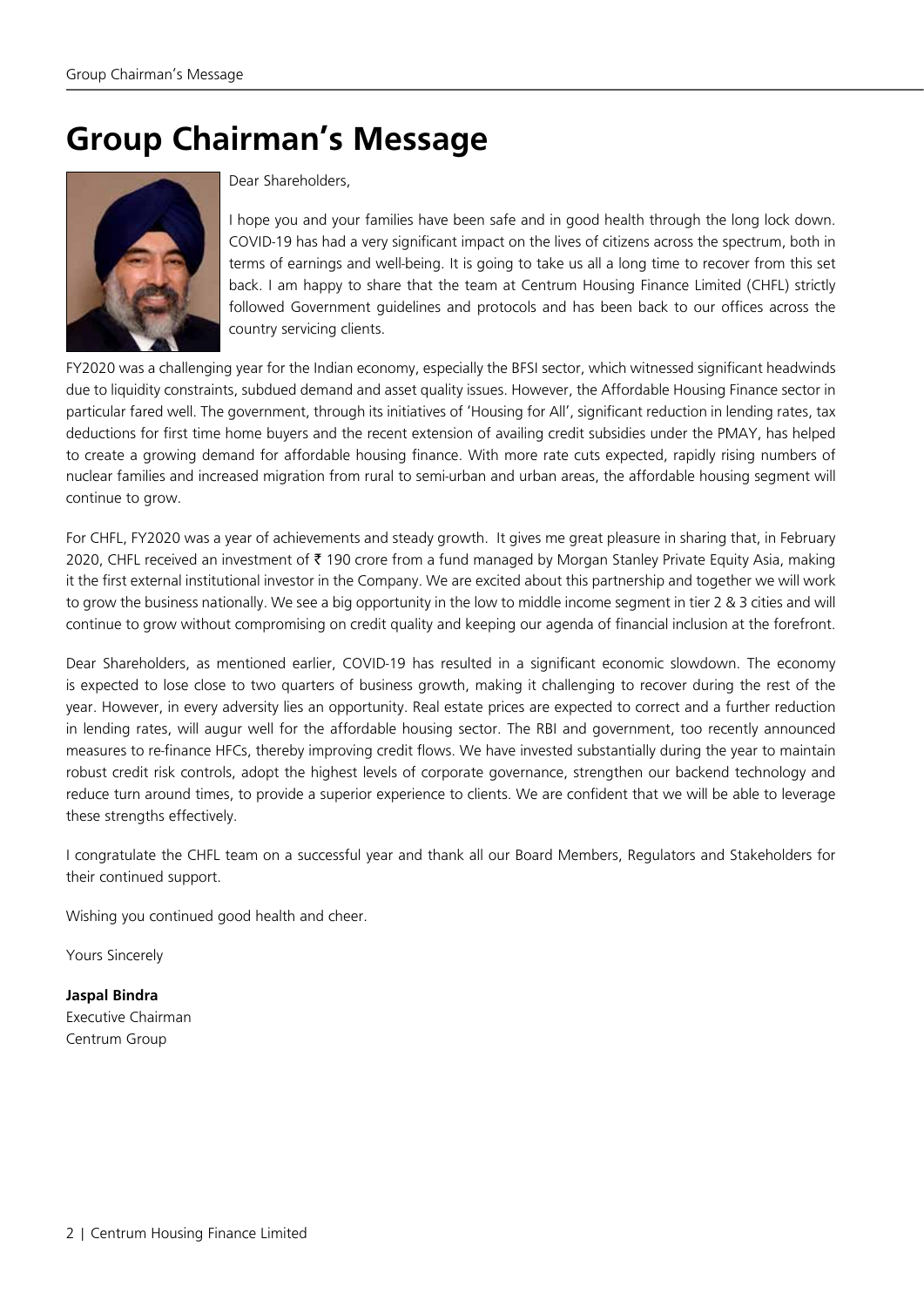## **Chairman's Message**

On behalf of the Board of Directors, it is my privilege to present the Annual Report and the financial statements of the Company for the year ended March 31, 2020.

Your Company has completed its third full year of operations and delivered strong results along with laying a strong foundation for the coming years. The NBFC industry while trying to recover from the liquidity crisis of FY19, faced further headwinds in FY20. Just as the industry was recovering, the outbreak of the Covid-19 pandemic pushed the entire world economy to the brink of a recession. The impact of Covid-19 was felt towards the last fortnight of FY20 as it halted disbursements and collections and further made the prospects for FY21 uncertain. The government and the RBI have announced several measures including a stimulus package



amounting to 10% of the country's GDP to contain the economic impact of coronavirus. While the potential of the housing finance business, especially the affordable segment, remains structurally intact, the growth of the industry will depend on the easing of the pandemic in the short term.

During the year, the Company has developed strong internal systems and will continue to make meaningful investments in people, processes, and technology. As on March 31st, 2020 the AUM stood at  $\bar{z}$  441 crore registering a growth of over 25% YoY, servicing close to 5000 happy clients from 40 offices in Madhya Pradesh, Chhattisgarh, Gujarat, Rajasthan, Delhi, and Maharashtra. The Company has also raised resources of close to  $\bar{\tau}$  400 crore including an investment from a fund managed by Morgan Stanley Private Equity Asia who acquired a significant minority stake in the Company. The fact that the Company was able to attract the investment at this early growth stage is a testament to the strength of the company's business model, robust underwriting and collection mechanism, and disciplined ALM management. The investment will further help the Company to increase penetration across chosen geographies. The Board of Directors has great confidence in the Company's prospects. We are geared to seize growth opportunities, despite challenges that may lie ahead.

We would like to thank the National Housing Bank for guidance and support, the Directors on the Board for their valuable insights, Centrum group companies for their support, our employees for their hard work & dedication, our customers for their business, and shareholders for the trust on us. We remain ever committed to grow the Company into a best in class institution and hope that our enthusiasm will be reciprocated with continued support from all the stakeholders in the future.

Sincerely,

**V. Sridar** Chairman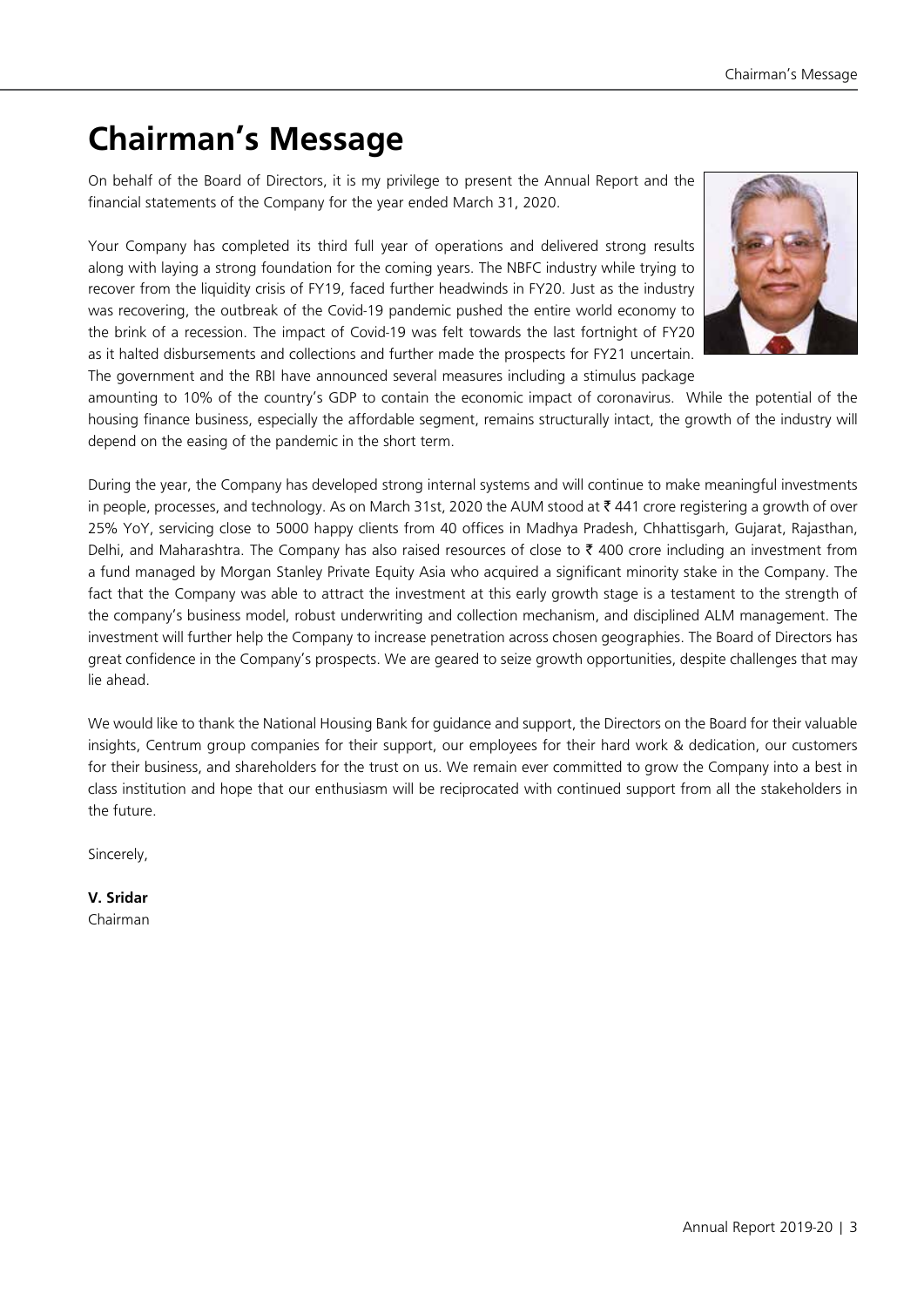## **Management Discussions and Analysis**

#### **Economic Overview**

The Indian economy witnessed a slowdown - the GDP growth for FY20 is estimated at 4.2% compared to 6.1% in the previous year - on account of sluggish investments, contraction in manufacturing, weakening consumption, and risk averseness in lending especially to MSME and NBFC sectors.

The Union Budget 2019-20 provided support to MSMEs and the Infrastructure sector with a renewed focus on reducing red-tapism, building social infrastructure and initiatives such as Digital India and Make in India. India's GDP growth slowdown was seen to be bottoming out, but the unexpected lockdown on account of COVID-19 in Q4FY20 crippled most commercial activities. Although the full impact of the pandemic is yet to be ascertained, major global economies including India are likely to witness a sharp downturn in FY21 with an expectation for a strong rebound in FY22.

In response to the COVID-19 crisis, the Indian government, despite its extant constraints on fiscal finances, announced a wide-sweeping stimulus package ranging from humanitarian measures such as distribution of food and direct benefit transfers to the most vulnerable segments of society, sector specific measures for businesses sharply impacted by the lockdown, guarantee schemes, tax concessions and a slew of policy measures and structural reforms to help revive economic growth and improve the ease of doing business in India.

#### **Housing Finance Industry Overview & Outlook**

FY2020 began on a positive note for Housing Finance Companies (HFCs). The incumbent Government retaining power at the center, signaled continuity in policy measures with commitment to promote affordable housing through schemes like 'Housing for All' and the ₹Pradhan Mantri Awas Yojana'. However, the liquidity crunch witnessed across the BFSI sector, impacted HFCs as well. The RBI adopted an Accommodative stance by reducing interest rates. Additionally, it also announced multiple re-finance schemes to boost liquidity. During the year, the government too announced a series of measures to boost growth in the sector through sops such as tax benefits for first time homebuyers, extension of availing credit subsidies for affordable home loans amongst others. However, the overall credit growth in the industry

remained marginal. Going forward, the industry focus will be more on asset quality and liquidity, rather than growth. While all HFCs are facing significant headwinds because of the currently evolving situation, their ability to keep adequate liquidity and control the asset quality would be the key differentiator.

The total housing credit outstanding stood at  $\bar{\tau}$ 20.7 lakh crore as on December 31, 2019, recording a growth of 13% YoY. Housing credit growth is expected to be in the range of 9-12% in FY21 (lower than the last three years' CAGR of 16%). The growth is expected to be slower in H1FY21, while recovery in H2FY21 would depend on the overall economic turnaround. The GNPA of housing finance companies rose from 1.6% in March 2019 to 2.2% in December 2019. The pressure on asset quality is expected to mount due to the lockdown and the consequent impact on borrower cash flows and viability.

Mortgage penetration in India continues to increase steadily and the long-term prospects of the housing segment remain strong. In the near term, some people may defer their home purchases and home improvement/ extension decisions till they are able to achieve stability in income levels/resumption in business activities. However, the long term outlook remains intact.

## **Opportunities & Challenges**

There is an immense potential in the affordable housing segment as there are millions of Indian households with aspirations of becoming homeowners and are searching for homes that they can afford within their budget. Given the low penetration of mortgage finance in the country, especially in the affordable segment, the opportunity for housing finance companies is immense. A substantial section of customers in this segment require innovative ways to assess cash flows and increased diligence and over the last few years the industry has significantly evolved in this aspect. The housing sector has also benefitted from the government's flagship housing programme, Pradhan Mantri Awas Yojana (PMAY).

One of the biggest challenges faced by affordable housing finance companies is high operational costs on account of increased diligence and presence in distributed geographies which have smaller portfolios. Scaling of operations in these geographies is also challenging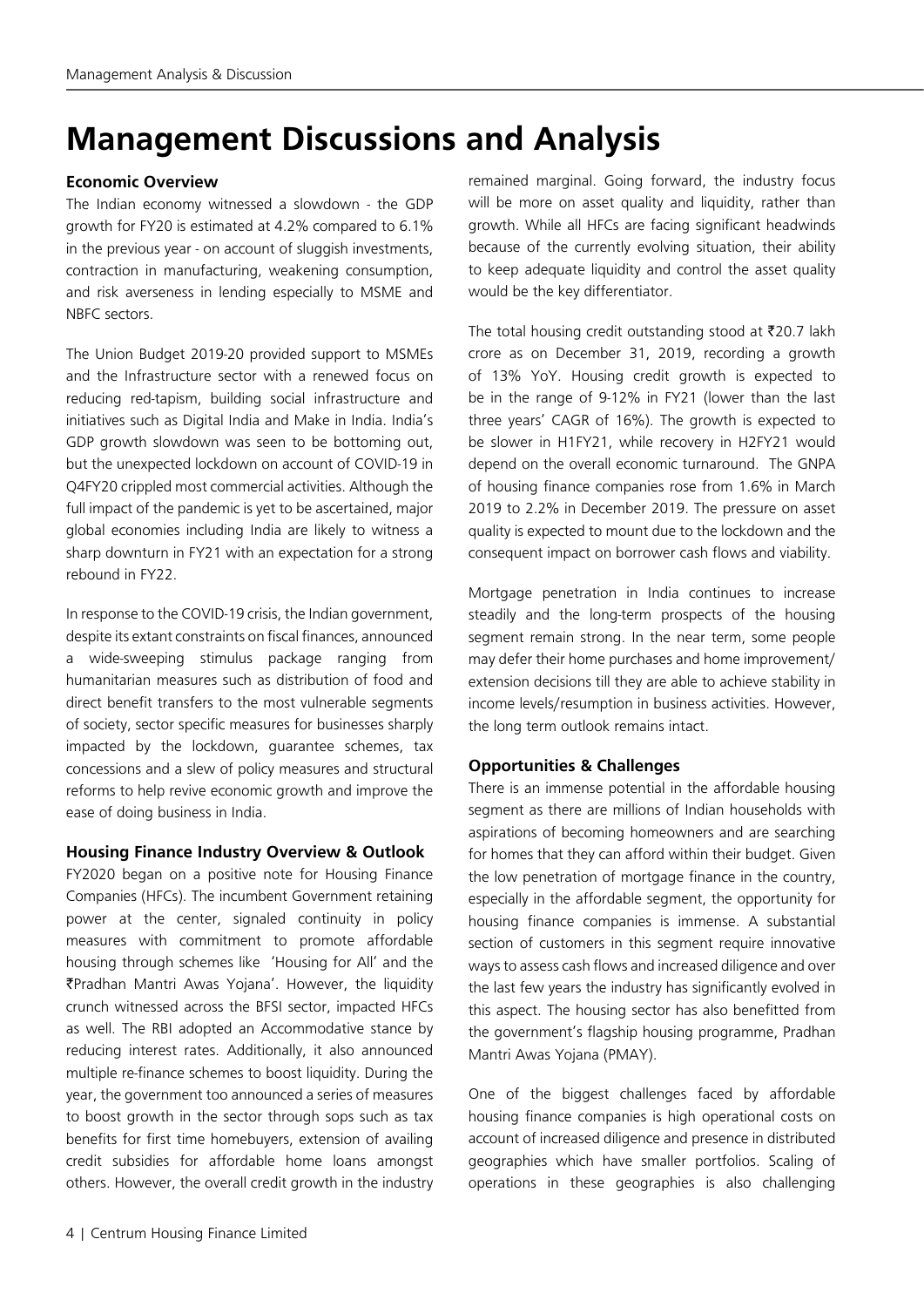because of want of skilled manpower. The industry has made significant progress in these aspects through use of technology which will be a key going forward. The extent to which COVID-19 outbreak will impact the business models and portfolio risk is difficult to estimate as the situation is still evolving.

### **Company Overview & Highlights**

Centrum Housing Finance Limited is a professionally managed housing finance company. It provides financial inclusion to Lower and Middle Income (LMI) families in Tier II and III cities, by giving them access to hassle-free longterm housing finance. The business offers Home Loans, Self-Construction Loans, Top-Up Loans and Loans against Property to cater to specific needs, using a combination of traditional methods and superior technology. The business has built its operations on a hub-and-spoke model to penetrate deeper into its target markets. It has strategically selected to grow its presence in the states of Madhya Pradesh, Chhattisgarh, Gujarat, Rajasthan, Delhi, and Maharashtra, as they offer immense opportunity and are relatively under-penetrated.

During the year, Centrum Housing Finance Limited raised  $\bar{\tau}$ 190 crore of equity from a fund managed by Morgan Stanley Private Equity Asia. The fund will acquire a significant minority stake, making it the first external institutional investor in the company. As on 31st March 2020, the AUM stood at ₹441 crore, registering a growth of nearly 25% YoY. The gross disbursements were around ₹150 crore with an average portfolio Loan to Value Ratio (LTV) of about 54% and Average Ticket Size (ATS) of approximately  $\overline{5}11.5$  lakh. The business enhanced its geographical presence and operates from 40 locations across 6 states. The focus continues to remain on catering to middle and low-income group customers.

For FY20, the Company's total revenue and profit after taxes were ₹52 crore and ₹1.8 crore respectively. The Company closed the financial year with  $\bar{\tau}$ 205 crore of debt on its balance sheet. It has diversified its banking relationship to 11 banks and also received NHB refinance sanction of  $\text{\texttt{F40}}$  crore during the year. The Company has retained its long term rating of CARE A- (Stable).

The Company has instituted adequate internal control systems commensurate with the nature of its business and the size of its operations. Internal audit is carried out that covers all the offices and key areas of business.

The Company believes in creating an ecosystem of growth and development for its employees built on a foundation of trust, transparency and meritocracy. To support the fast-paced growth, the Company has recruited talent with strong ethics and deep domain knowledge and has 121 employees on its roll. The Company recognises people as a source of competitive advantage and believes in nurturing their skillsets in this dynamic business environment. Importantly, supervisors are encouraged to dedicate time to mentor their team. During the year, the Company provided on-the-job training to the branch employees in the areas of product, processes, systems and compliance.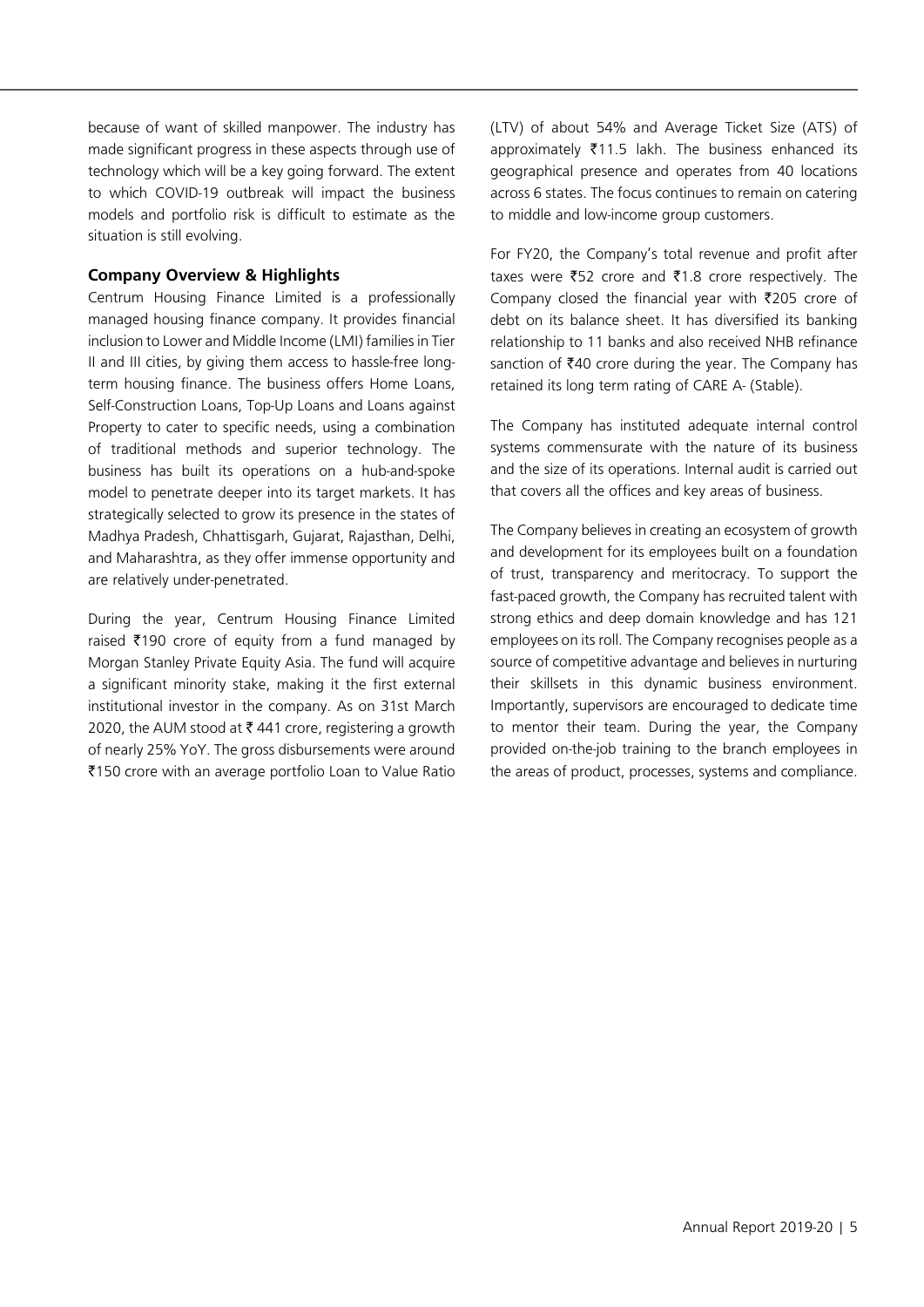# **Directors' Report**

To The Members,

Your Directors are pleased to present before you the 5<sup>th</sup> Annual Report together with the Audited Financial Statements of the Company for the year ended 31<sup>st</sup> March, 2020.

## **STATE OF COMPANY'S AFFAIRS: Financial Results:**

The financial performance of the Company for the year ended 31<sup>st</sup> March, 2020 is as summarized below:

|                                                                                                                           |                                                | $(3\overline{5})$ in lakh)                     |
|---------------------------------------------------------------------------------------------------------------------------|------------------------------------------------|------------------------------------------------|
| <b>Particulars</b>                                                                                                        | *Year ended<br>31 <sup>st</sup> March.<br>2020 | *Year ended<br>31 <sup>st</sup> March.<br>2019 |
| Total Income                                                                                                              | 5,209.30                                       | 3,816.14                                       |
| Total expenditure                                                                                                         | 4,949.46                                       | 3,709.03                                       |
| <b>Profit Before Tax</b>                                                                                                  | 259.84                                         | 107.11                                         |
| Less: Provision for Tax                                                                                                   | 79.52                                          | 81.77                                          |
| <b>Profit After Tax</b>                                                                                                   | 180.32                                         | 25.34                                          |
| <b>Other Comprehensive</b><br>income (OCI)                                                                                | 3.20                                           | (2.89)                                         |
| <b>Total Comprehensive</b><br>income for the year                                                                         | 183.53                                         | 22.45                                          |
| Transfer to statutory<br>reserve u/s 29C of the<br>NHB Act, 1987                                                          | 3.38                                           | 1.31                                           |
| Transfer to special<br>reserve u/s 36(1)(viii)of<br>Income Tax Act, 1961<br>read with section 29C<br>of the NHB Act, 1987 | 32.69                                          | 28.73                                          |
| Balance carried to<br><b>Balance Sheet</b>                                                                                | 12,072.00                                      | $-55.69$                                       |

\*The financial statements have been prepared in accordance with Ind AS as notified under the Companies (Indian Accounting Standards) Rules, 2015 read with Section 133 of the Companies Act, 2013 (the "Act").

## **Financial Highlights:**

During the year, the Company has earned a total income of ₹5,209.30 lakh as compared to ₹3,816.14 lakh in the previous year, recording a growth of 37%. Total expenses, provisions and write offs during the year were  $\bar{z}4,949.46$ lakh as compared to  $\overline{3}3,709.03$  lakh in the previous year, a growth of 33%.

During the year, the Company has earned pre-provisioning operating profit (PPOP) of  $\bar{\tau}$  569.10 lakh as compared to ₹ 319.35 lakh in the previous year, recording a growth of 78.21%. The net profit after tax for the year was  $\bar{\tau}$ 180.32 lakh as compared to ₹ 25.34 lakh in the previous year, a growth of 611.60%.

#### **Borrowings:**

As on 31<sup>st</sup> March 2020, the Company's outstanding term loans from banks stood at `20,200.64 lakh as compared to ₹16,169.45 lakh in the previous year. The Company's bank borrowings enjoy a rating of CARE A-(Stable).

### **NHB Refinance:**

During the year under review, your Company has been granted refinance sanction amounting to  $\bar{z}4,000$  lakh by the National Housing Bank ('NHB') including ₹2,000 lakh under the Liquidity Infusion Facility (LIFt) scheme.

### **TRANSFER TO RESERVES:**

The Company has transferred an amount of  $\bar{z}$ 36.07 lakh to the statutory reserve as per the requirement of the section 29C of National Housing Bank Act, 1987 and section 36(1)(viii) of the Income Tax Act, 1961.

#### **DIVIDEND:**

With a view to conserve the resources of the Company and building up its reserves, your Directors do not propose any dividend for the year under review.

## **CHANGES IN SHARE CAPITAL:**

During the financial year, pursuant to the approval of the Members, the Authorised Share Capital of the Company was increased from ₹225 crore to ₹300 crore on 30<sup>th</sup> January, 2020.

The Issued, Subscribed and Paid-up Share Capital of the Company as on 31<sup>st</sup> March, 2020 was ₹ 266,86,83,990 consisting of 26,68,68,399 Equity shares of  $\overline{510}$ /- each.

During the financial year, the following allotments were made by the Company:

1. The Board vide their meeting held on  $4<sup>th</sup>$  June, 2019, approved the issue and allotment of 7,44,80,000 equity shares of ₹10 each to M/s. Centrum Capital Limited pursuant to their request for conversion of the 7,44,80,000 unrated, unlisted, unsecured,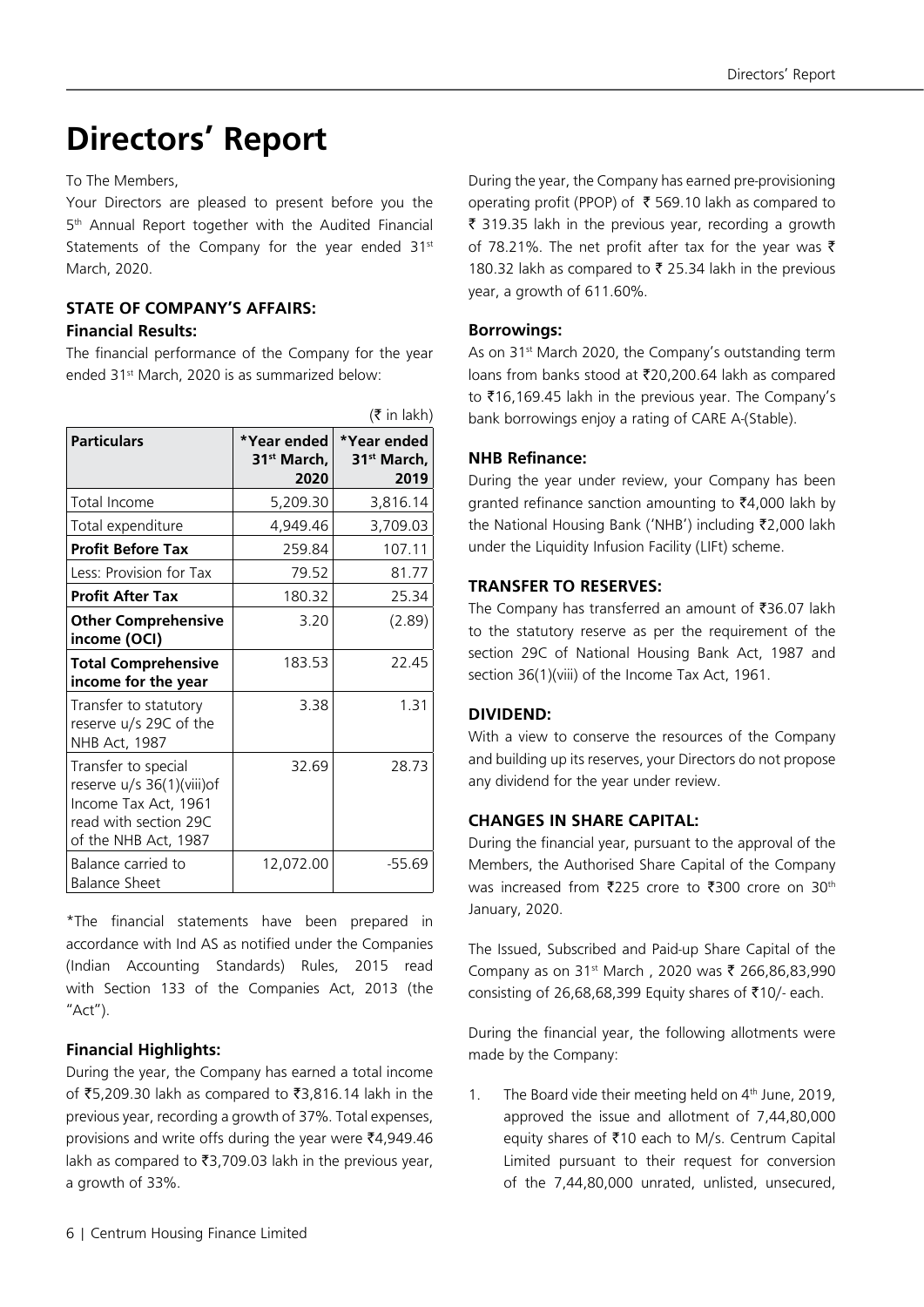Compulsory Convertible Debenture (CCDs) held by them.

- 2. The Board at their meeting held on  $6<sup>th</sup>$  August, 2019, approved the issue and offer of 21,78,000 equity shares of  $\bar{\tau}$ 10 each on private placement basis to Mr. Vivek Vig, Non-Executive Director of the Company, aggregating to  $\bar{\zeta}$ 2,17,80,000. The said shares were allotted to Mr. Vivek Vig, vide the Board meeting held on 19<sup>th</sup> November, 2019.
- 3. The Board vide their meeting held on  $24<sup>th</sup>$  January, 2020, approved the issue and allotment of 23,52,00,000 equity shares of ₹10 each to M/s. BG Advisory Services LLP, pursuant to their request for conversion of 23,52,00,000 unrated, unlisted, unsecured, Compulsory Convertible Debenture (CCDs) held by them.
- 4. The Board vide their meeting held on  $6<sup>th</sup>$  February, 2020, approved the issue and allotment of 6,66,90,413 equity shares of ₹10 each for a premium of ₹18.50 per share aggregating to ₹190,06,76,771 on a preferential allotment basis to M/s. NHPEA Kamet Holding BV, which was subsequently approved by the Members at their duly convened Extra Ordinary General Meeting. M/s. NHPEA Kamet Holding BV, an investment holding Company managed by the private equity arm of Morgan Stanley Asia, is a company incorporated under the laws of Netherlands, and having its registered office in Amsterdam, Netherlands.

The Company has neither issued sweat equity nor equity shares with differential voting rights as on 31<sup>st</sup> March, 2020. None of the Directors of the Company hold convertible instruments of the Company.

#### **ESOP:**

Pursuant to the approval of the Members of the Company, 77,74,999 options have been granted at par to certain eligible employees of the Company during the year, under the CHFL Employee Stock Option Scheme 2018 – Series I and Series II.

During the year under review, 1,50,000 options have been vested but no options have been exercised. Apart from the above, 2,80,000 options have been forfeited during the year.

As per Rule 12(9) of Companies (Share Capital and Debentures) Rules, 2014, details of options granted to Key Managerial Personnel, employee options amounting to five percent or more of the total options granted during the year, and employee options amounting to one percent or more of the issued capital at the time of grant are as below:

| Name of the Employee  | No. of options granted |
|-----------------------|------------------------|
| Sanjay Shukla         | 39,99,999              |
| Mehul Jatania         | 7,50,000               |
| lVivek Mannan         | 7,00,000               |
| Elvis Patel           | 4,00,000               |
| Vishwajeet Singh Bais | 4,00,000               |

The details of ESOP are shown in the note no. 45 of Notes to the Accounts, forming part of the Financial Statements.

### **CAPITAL ADEQUACY RATIO:**

The NHB had, vide its Notification No. NHB.HFC.DIR.22/ MD&CEO/2019 dated 17<sup>th</sup> June, 2019, amended the Master Circular – The Housing Finance Companies (NHB) Directions, 2010 stipulating that every Housing Finance Company is required to maintain capital adequacy ratio of 13% on or before 31<sup>st</sup> March 2020, 14% on or before 31<sup>st</sup> March, 2021, and 15% on or before 31<sup>st</sup> March, 2022, on a stand-alone basis, of which the Tier- I capital, at any point of time, shall not be less than 10% and Tier-II capital, at any point of time, shall not exceed 100% of Tier-I capital.

The Company's total CRAR stood at 174.52% for the financial year ended 31<sup>st</sup> March, 2020.

#### **REGULATORY GUIDELINES:**

### **(i) RESERVE BANK OF INDIA (RBI) DIRECTIONS:**

Vide the powers delegated by the Government of India, and the Notification No. RBI/2019-20/98 DOR NBFC (PD) CC.No.105/03.10.136/2019-20 dated 11th November, 2019 issued by the Reserve Bank of India ('RBI'), the powers to regulate, control, issue directions, regulations or guidelines for the monitoring and controlling the Housing Finance Companies (HFCs) have been vested with the RBI. The HFCs are also monitored and regulated by RBI through the National Housing Bank and /or direct orders issued to the HFCs from time to time.

During the financial year, the Company has complied with all regulatory notifications, guidelines, circulars, rules and directions laid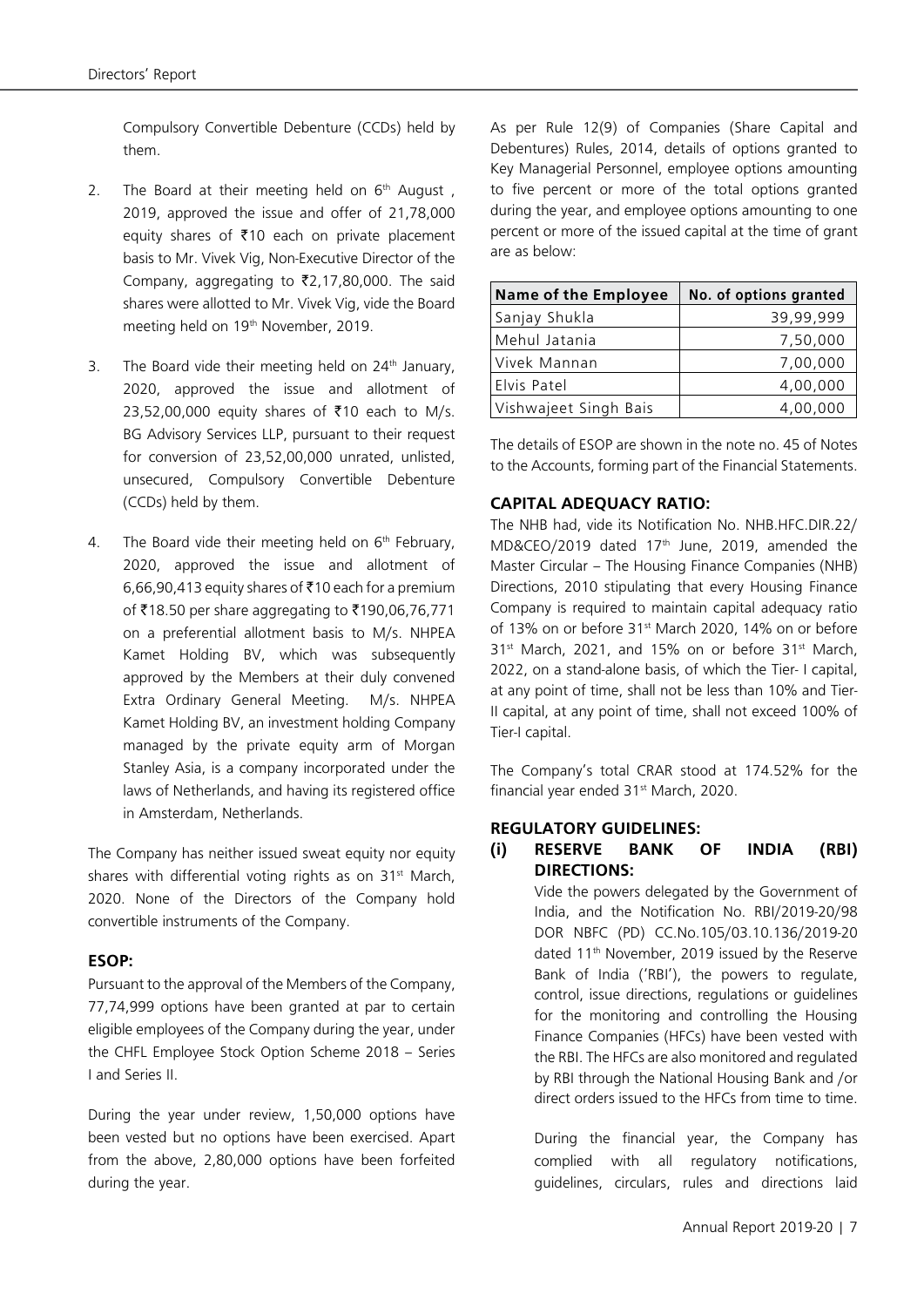down by the RBI with respect to the Foreign Direct Investment through the Automatic Route. There have been no delays in filing the necessary disclosures, returns and necessary forms in this regard for the year under review.

The Company is registered with RBI Firms portal and has duly filed/ reported Form FCGPR with respect to Foreign Direct Investment received by the Company by issue and allotment of fully paid up Equity Shares through Preferential Allotment to NHPEA Kamet Holding BV within the stipulated time limit.

#### **(ii) NATIONAL HOUSING BANK DIRECTIONS:**

The Company is having a valid NHB licence for carrying on business of Housing Finance Company, and further the Company has complied with the provisions of the Housing Finance Companies (NHB) Directions, 2010 and RBI Directions issued from time to time, and as applicable. The Circulars and the Notifications issued by NHB are also placed before the Board of Directors at regular intervals to update the members on the compliance of the same.

As per the NHB Directions, 2010 and various circulars, guidelines, notifications issued thereunder, the Company has duly complied and submitted all the required monthly/ quarterly/ half yearly NHB reports/ returns, intimation of opening/ closing (shifting/relocation) within prescribed timelimit during the financial year.

The Company has complied with the Housing Finance Companies(NHB) Directions, 2010 and other directions/guidelines prescribed by NHB/ RBI regarding deposit acceptance, accounting standards, prudential norms for asset classification, income recognition, provisioning, capital adequacy, credit rating, corporate governance, information technology framework, fraud monitoring, concentration of investments, capital market exposure norms and know your customer and antimoney laundering.

### **MANAGEMENT DISCUSSION AND ANALYSIS REPORT:**

Pursuant to the Housing Finance Companies – Corporate Governance (National Housing Bank) Directions, 2019,

a separate Section titled 'Management Discussion and Analysis' forms part of this report.

#### **DIRECTORS AND KEY MANAGERIAL PERSONNEL:**

Mr. Sanjay Shukla is the Managing Director and CEO of the Company, Mr. Mehul Jatania is the Chief Financial Officer and Mr. Alpesh Shah is the Company Secretary of the Company.

#### **Appointment and Cessation**

- (i) Mr. Rajasekhara Reddy has resigned from the Board with effect from 5<sup>th</sup> June, 2019. The Company and the Board benefitted immensely from Mr. Reddy's vast experience and knowledge. The Board places on record its deep appreciation for the outstanding contribution made by Mr. Rajasekhara Reddy.
- (ii) During the financial year, Mr. Arjun Saigal (DIN: 07556188) was appointed as an Additional Non-Executive Director in the capacity of Nominee Director, which was subsequently approved by the Members at their Extra Ordinary General Meeting held on 11<sup>th</sup> February, 2020.

#### **Re-appointment of Retiring Director**

In accordance with the provisions of the Companies Act, 2013 (hereinafter referred to as "the Act") and the Articles of Association of the Company Mr. Rajendra Naik, Non-Executive Director of the Company, is liable to retire by rotation at the ensuing Annual General Meeting and being eligible, offers himself for re-appointment. The necessary resolutions and his profile for re-appointment have been included in the notice and in the explanatory statement annexed the notice convening the Annual General Meeting.

#### **BOARD MEETINGS:**

The Board is chaired by Mr. Sridar Venkatesan, and comprises of other Directors who are experts from various fields like banking sector, corporate affairs etc. The Board met 8 (eight) times during the financial year. The Company held a minimum of one board meeting in every quarter with a gap not exceeding 120 days between two consecutive board meetings, the details of which are given as under: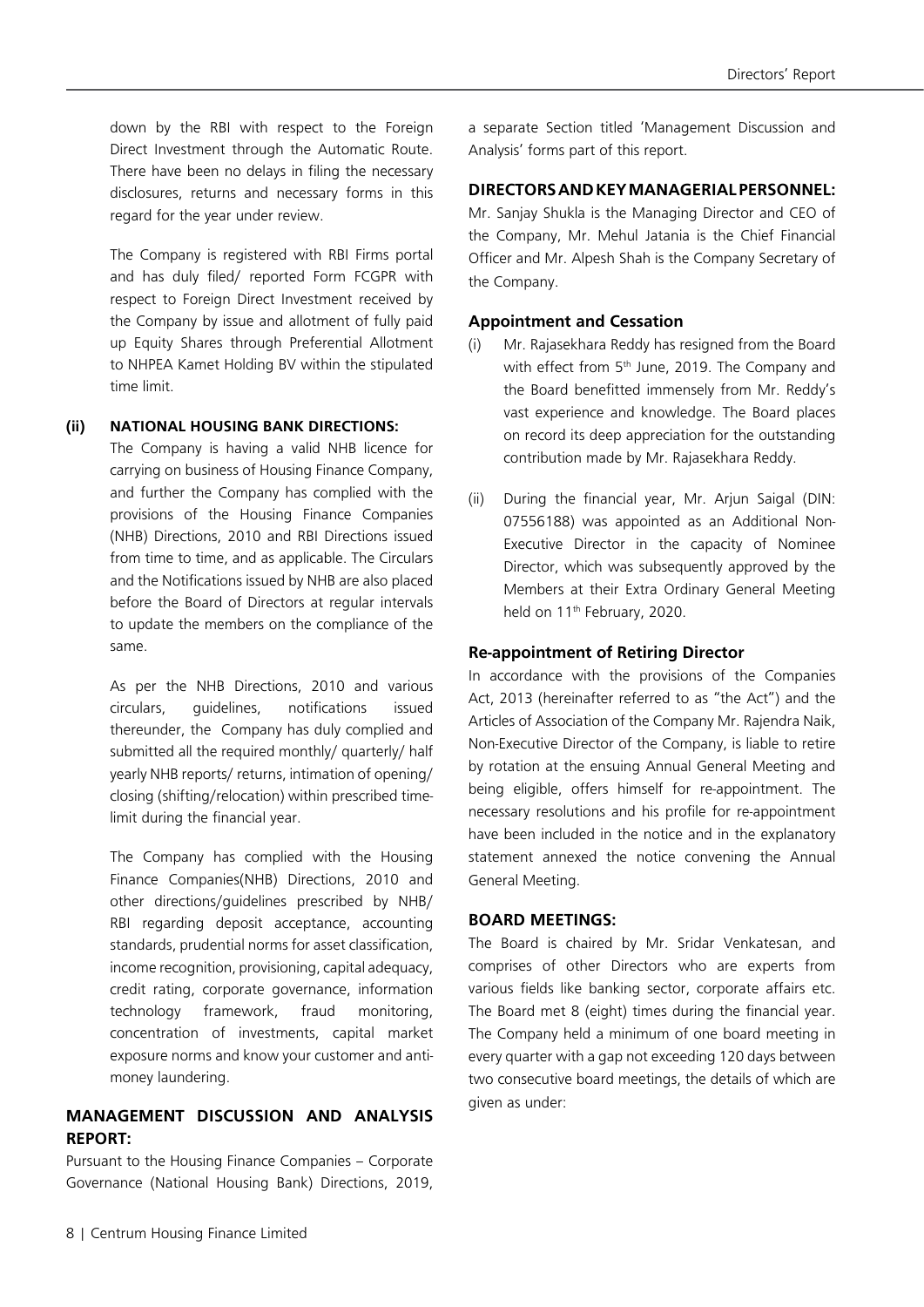| Sr.No          | <b>Board Meeting date</b>       | Quarter          | <b>Number of days from previous</b><br><b>Board meeting</b> |
|----------------|---------------------------------|------------------|-------------------------------------------------------------|
| $1_{.}$        | 7 <sup>th</sup> May, 2019       | April- June      | 89                                                          |
| 2.             | 4 <sup>th</sup> June, 2019      | April-June       | 27                                                          |
| $\mathbf{3}$ . | 6 <sup>th</sup> August, 2019    | July- September  | 62                                                          |
| 4.             | 19 <sup>th</sup> November, 2019 | October-December | 104                                                         |
| 5.             | 24 <sup>th</sup> January, 2020  | January-March    | 65                                                          |
| 6.             | 30 <sup>th</sup> January, 2020  | January-March    | 5                                                           |
| 7.             | 6 <sup>th</sup> February, 2020  | January-March    | 5                                                           |
| 8.             | 11 <sup>th</sup> February, 2020 | January-March    | 5                                                           |

Attendance of Directors at the Board Meetings are as under:

| Sr.No | <b>Name of Director</b>                                      | <b>Board Meeting held in</b><br><b>Directors tenure</b> | <b>Board Meeting attended</b> |
|-------|--------------------------------------------------------------|---------------------------------------------------------|-------------------------------|
| 1     | Mr. Sridar Venkatesan<br>(Chairman and Independent Director) | 8                                                       | 8                             |
| 2     | Mr. Mohan Tanksale<br>(Independent Director)                 | 8                                                       | 6                             |
| 3     | Ms. Anjali Seth<br>(Independent Director)                    | 8                                                       | 8                             |
| 4     | Mr. Vivek Vig<br>(Non-Executive Director)                    | 8                                                       | 7                             |
| 5     | Mr. Rajendra Naik<br>(Non-Executive Director)                | 8                                                       | 8                             |
| 6     | Mr. Sanjay Shukla<br>(Managing Director and CEO)             | 8                                                       | 8                             |
| 7     | Mr. Arjun Saigal<br>(Nominee Director)                       |                                                         |                               |
| 8     | Mr. Rajasekhara Reddy<br>(Independent Director)              | 2                                                       | 2                             |

The Company has paid sitting fees of  $\bar{\tau}$  8,40,000 to Mr. Sridar Venkatesan, ₹ 8,40,000 to Ms. Anjali Seth, ₹ 7,20,000 to Mr. Mohan Tanksale and ₹ 1,80,000 to Mr. Rajasekhara Reddy for the meetings attended by them during the financial year.

#### **AUDIT COMMITTEE:**

The Audit Committee is duly constituted as per the provisions of Section 177 of the Companies act, 2013. During the year under review, the Audit Committee met 4 times on  $7<sup>th</sup>$  May, 2019, 6<sup>th</sup> August, 2019, 19<sup>th</sup> November, 2019 and 11<sup>th</sup> February, 2020. Mr. Rajasekhara Reddy ceased to be a Member of the Committee pursuant to his resignation on 5<sup>th</sup> May, 2019. As on 31<sup>st</sup> March, 2020 the Committee comprises Ms. Anjali Seth as the Chairperson, and Mr. Sridar Venkatesan, Mr. Mohan Tanksale, and Mr. Rajendra Naik as the other members. All the members were present for the meetings held during their tenure.

## **NOMINATION AND REMUNERATION COMMITTEE:**

During the year under review, the Committee met 4 times on 7<sup>th</sup> May, 2019, 6<sup>th</sup> August, 2019, 19<sup>th</sup> November, 2019 and 11th February, 2020. Mr. Rajasekhara Reddy ceased to be a Member of the Committee pursuant to his resignation on 5<sup>th</sup> May, 2019. As on 31<sup>st</sup> March, 2020 the Committee comprises Mr. Mohan Tanksale as the Chairperson, and Mr. Sridar Venkatesan, Ms. Anjali Seth, and Mr. Vivek Vig as the other members. All the members were present for the meetings held during their tenure.

## **POLICY ON DIRECTORS' APPOINTMENT AND REMUNERATION:**

The Company follows a policy on remuneration of Directors, Key Managerial Personnel and Senior Management Employees. This Policy lays down the process of appointment of Directors, Key Managerial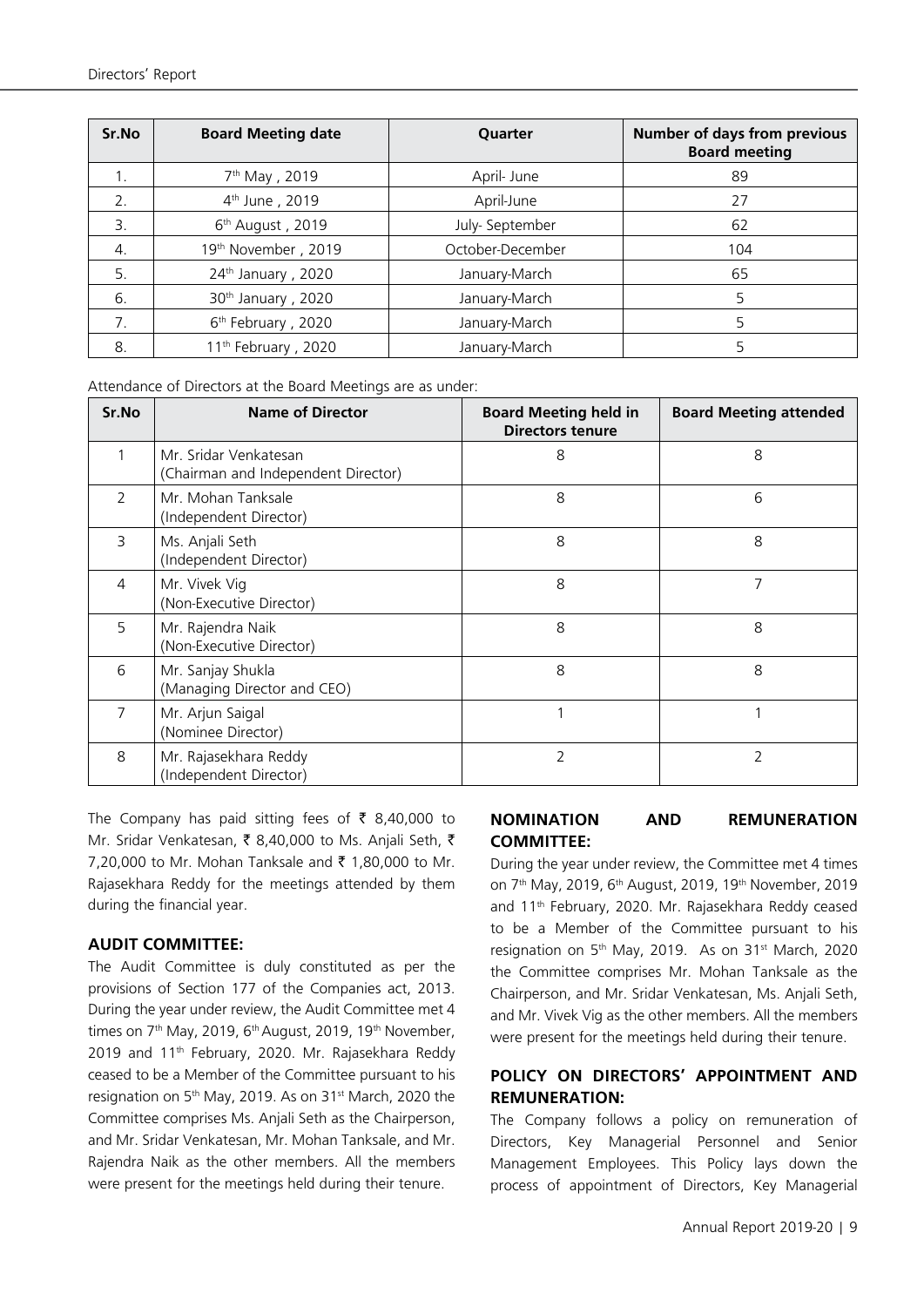Personnel and Senior Management Employees and norms for determining qualifications, positive attributes and independence of a director and other matters. The policy is approved by the Nomination and Remuneration Committee and the Board and reviewed from time to time.

#### **BOARD EVALUATION:**

The Board, at its meeting held on 3rd June, 2020 carried out the annual evaluation of its own performance as well as the evaluation of the working of its Committees and individual directors, including the Chairperson of the Board for the financial year 2019-20 and expressed its satisfaction as to their performance. This exercise was carried out through a structured questionnaire prepared separately for Board, Committees and individual Directors. The questionnaire for Board evaluation was prepared taking into consideration various aspects of the Board's functioning such as adequacy of the composition and role of the Board, Board meeting and reporting process, effectiveness of strategies, risk management systems, external relationships, ethics and governance framework. Performance of the Committees were evaluated on the basis of their composition, effectiveness in carrying out their mandates, relevance of their recommendations and allocation of adequate time to fulfil their mandates.

#### **INDEPENDENT DIRECTORS:**

The Board of Directors of the Company, comprises of three Independent Directors, they are 1) Mr. Sridar Venkatesan, 2) Ms. Anjali Seth and 3) Mr. Mohan Tanksale. The Company has received intimations from all three Directors regarding their registration on the Independent Director's Databank maintained by the Indian Institute of Corporate Affairs.

Pursuant to Schedule VII of the Companies Act, 2013, the independent directors of the company shall hold at least one meeting in a financial year, without the attendance of non-independent directors and members of management. Owing to the outbreak of the COVID-19 pandemic the Independent Directors meeting could not be held before the end of the financial year 2019-20. Further, pursuant to the General Circular No.11/2020 issued by the Ministry of Corporate Affairs, the Directors vide Video Conference, held their meeting on 3rd June, 2020.

#### **DISCLOSURE BY DIRECTORS:**

The Company has received notices under Section 184(1) and intimations under Section 164(2) from all the Directors, and the necessary declaration from each Independent Director under Section 149(7) of the Act that he/she meets the criteria of Independence laid down in Section 149(6) of the said Act.

The Managing Director of the Company does not receive any remuneration or commission from the Holding hence, provision of Section 197(14) of the Act is not applicable to the Company.

#### **AUDITORS AND AUDITORS' REPORT:**

M/s. Haribhakti & Co LLP, Chartered Accountants, having firm registration number 103523W/W100048, were appointed as the Statutory Auditors of the Company for a term of 5 years commencing from the conclusion of the 1<sup>st</sup> Annual General Meeting till the conclusion of the 6<sup>th</sup> Annual General Meeting.

The Report of Statutory Auditors on annual accounts is enclosed along with Directors' Report.

#### **SECRETARIAL AUDIT:**

Pursuant to the provisions of section 204 of the Companies (Appointment and Remuneration of Managerial Personnel) Rules, 2014, and Regulation 24A of SEBI (Listing Obligations and Disclosure Requirements) Regulations, 2015, the Company has appointed Mr. Umesh P Maskeri, Company Secretary in practice to conduct secretarial audit for the financial year ended 31<sup>st</sup> March, 2020. The report of the Secretarial Auditor is annexed to this report.

#### **INTERNAL AUDITOR:**

During the year, the Board has appointed Mr. Ganesh Nema as the Internal Auditor to conduct Internal Audit of the Company for the financial year 2019-20.

#### **REPORTING OF FRAUDS BY AUDITORS:**

During the year under review, neither the statutory auditors nor the secretarial auditors have reported any instances of fraud against the Company by its officers or employees as laid down under Section 143(12) of the Act, details of which would need to be mentioned in the Board's report.

## **AUDITOR'S QUALIFICATION/RESERVATION / ADVERSE REMARK:**

Neither of the aforesaid auditors have expressed any adverse qualification/ reservation/ remark in their report for financial year 2019-20 which requires any explanation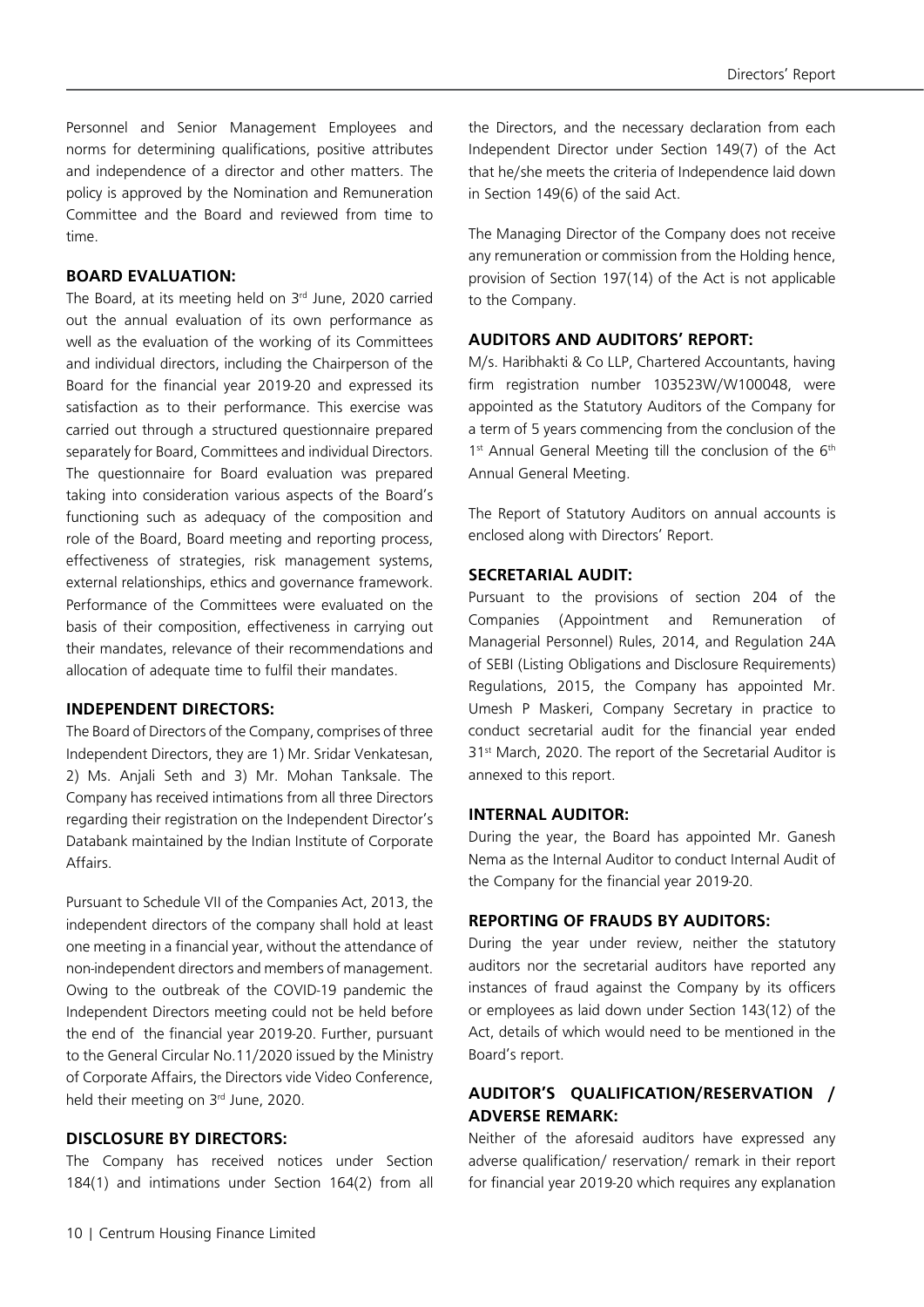or comments from the Board. The Notes on financial statements referred to in the Auditors' Report are selfexplanatory and do not call for any further comments and explanations.

## **INTERNAL FINANCIAL CONTROL AND ADEQUACY:**

The Company has put in place adequate policies and procedures to ensure that the system of internal financial control commensurate with the size and nature of the Company's business.

These systems provide a reasonable assurance in respect of providing financial and operational information, complying with applicable statutes, safeguarding of assets of the Company, prevention and detection of frauds, accuracy and completeness of accounting records and ensuring compliance with Company's policies.

#### **RISK MANAGEMENT POLICY:**

The Company is committed to manage its risk in a proactive manner and has adopted a structured and disciplined approach of risk management by developing and implementing a risk management framework. With a view to manage its risk effectively, the Company has in place a Comprehensive Risk Management Framework.

The Company's Risk Management Framework provides the mechanism for risk assessment and mitigation. The Company has a Risk Management Committee in place. The Risk Management Committee assists the Board in its oversight of various risks and review of compliance with risk policies, monitoring risk tolerance limits, reviewing and analysing risk exposures related to specific issues and provide oversight of risk across the organisation.

At present the Company has not identified any element of risk which may threaten the existence of the Company.

#### **VIGIL MECHANISM/WHISTLE BLOWER POLICY:**

Pursuant to Section 177(9) of the Act and Rule 7 of the Companies (Meetings of Board and its Powers) Rules, 2014, the Company has established a vigil mechanism and adopted a Whistle Blower Policy which provides a formal mechanism for all Directors and employees to approach the Chairperson of the Audit Committee and make protective disclosures about the actual or suspected fraud and other unethical events set out in Vigil Mechanism Policy.

During the year under review, the Company did not receive any complaints under Vigil Mechanism Policy.

During the year Whistle Blower Policy of the Company have been duly amended/modified by the Board of Directors, at their meeting held on 19<sup>th</sup> November, 2019, as per NHB circulars and notifications.

#### **CONTRACTS/ ARRANGEMENT WITH RELATED PARTY:**

In line with the requirements of the Act and the directions issued by the National Housing Bank, your Company has formulated a policy on Related Party Transactions, which describes the transactions requiring requisite approvals and requirements of appropriate reporting and disclosure of transaction between the Company and its related parties. The said policy has also been uploaded on the Company's website www.chfl.co.in

All Related Party Transactions that are entered into by the Company are placed before the Audit Committee for review and approval, before approval by Board, as per requirements of Section 188 of the Act. There was no materially significant related party transaction entered by the Company during the year under review as per the provisions of sub-section (1) of Section 188 of the Act. Accordingly, particulars of contracts or arrangements with related party referred to in Section 188(1) along with the justification for entering into such contract or arrangement in form AOC-2 does not form part of the report.

Pursuant to Housing Finance Companies – Corporate Governance (National Housing Bank) Directions, 2016, the Related Party Transaction Policy of the Company forms part of this Board's Report.

#### **PARTICULARS OF EMPLOYEES AND RELATED DISCLOSURES:**

As on 31<sup>st</sup> March, 2020, the Company had a total of 121 full time employees on its rolls. In accordance with the provisions of Rule 5(2) of the Companies (Appointment and Remuneration of Managerial Personnel) Rules, 2014, the names and other particulars of such employees are set out in annexure to the Directors' Report. In terms of the provisions of section 136 (1) of the Act read with the rule, the Directors' Report is being sent to all shareholders of the Company excluding the annexure. Any shareholder interested in obtaining a copy of the said annexure may write to the company secretary at the registered office of the Company.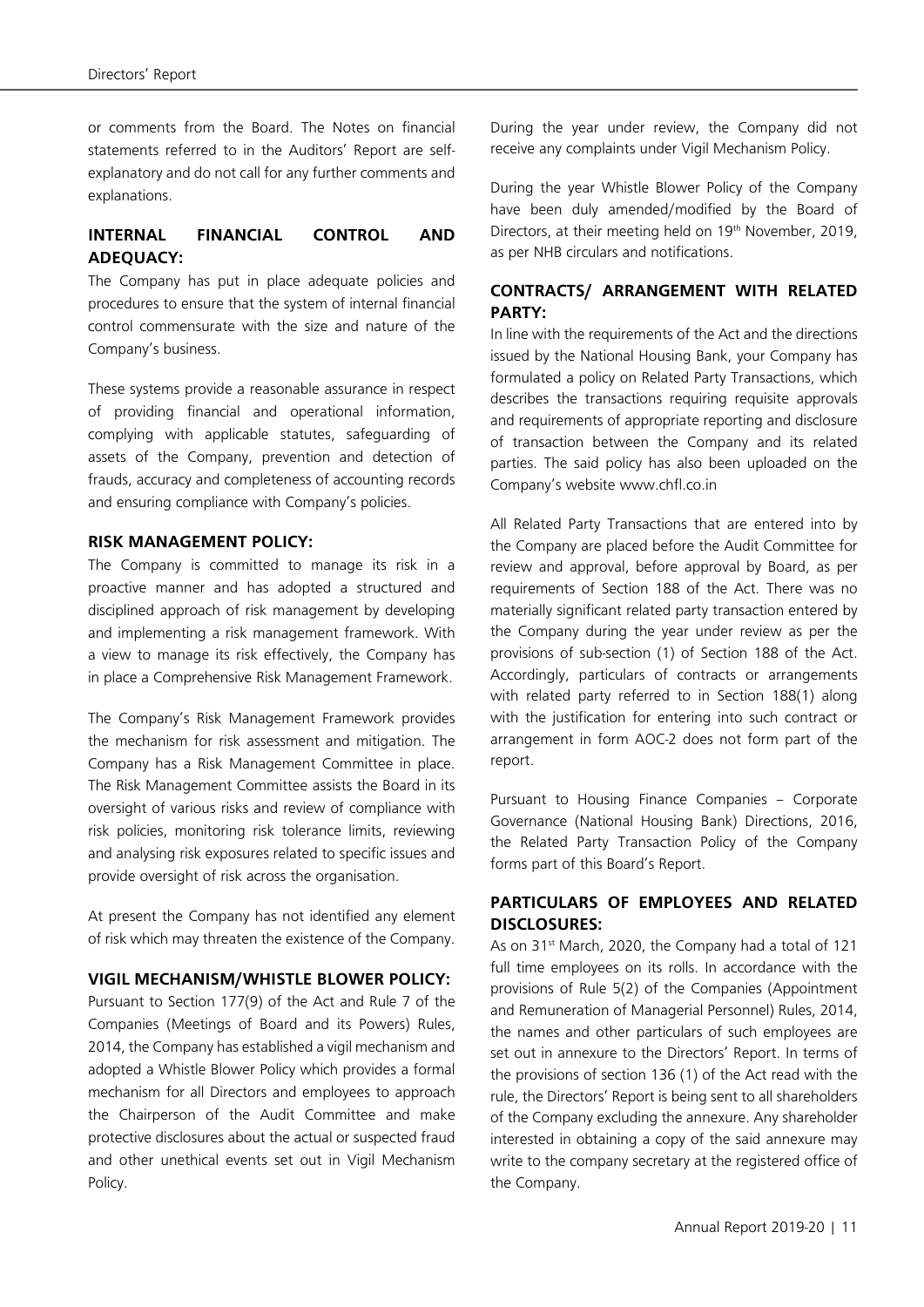## **HUMAN RESOURCE AND EMPLOYEE RELATIONSHIP:**

Human resources are most valuable assets of your Company. Your Company is focused on continuously training and upgrading the work skills of its staff across the organization. During the Financial Year, new recruits participated in an induction programs conducted by the Company.

The Company ensures prevention, prohibition and redressal of Sexual Harassment complaints at workplace, as per the policy and procedure with the approval of Board During the year under review, the committee received no complaint.

### **HOLDING, SUBSIDIARIES, JOINT VENTURE, AND ASSOCIATE COMPANIES:**

Centrum Capital Limited is the holding company. The Company does not have any subsidiary, joint venture or associate Company as on the date of end of the Financial Year, hence AOC-1 does not form part of the report.

### **DIRECTORS' RESPONSIBILITY STATEMENT:**

In accordance with the provisions of section  $134(3)(c)$  of the Act and based on the information provided by the management, your directors state that:

- a. in the preparation of the annual accounts, the applicable accounting standards have been followed;
- b. the Company has selected such accounting policies and applied them consistently and made judgments and estimates that are reasonable and prudent so as to give a true and fair view of the state of affairs of the Company as on 31<sup>st</sup> March, 2020 and of the profit and loss account for the Financial Year ended 31st March 2020;
- c. the Company has taken proper and sufficient care for the maintenance of adequate accounting records in accordance with the provisions of the Act for safeguarding the assets of the Company and for preventing and detecting fraud and other irregularities;
- d. the Company has prepared the annual accounts on a going concern basis;
- e. the Company has laid down internal financial controls which are adequate and operating effectively;
- f. the Company has devised proper systems to ensure compliance with the provisions of all applicable laws

and that such systems were adequate and operating effectively.

## **PARTICULARS OF LOANS GIVEN, INVESTMENT MADE, GUARANTEE GIVEN, AND SECURITIES PROVIDED:**

Details of loans, guarantees and investments have been disclosed in the Financial Statements forming part of the Annual Report.

## **CORPORATE SOCIAL RESPONSIBILITY INITIATIVES:**

The provisions of section 135 and Schedule VII of the Act are not applicable to the Company for the Financial Year 2019-2020 and hence the Company has not developed and implemented any Corporate Social Responsibility initiative.

## **CONSERVATION OF ENERGY AND TECHNOLOGY ABSORPTION, FOREIGN EXCHANGE EARNINGS AND OUTGO:**

## **A. CONSERVATION OF ENERGY**

The Company's' operations call for nominal energy consumption cost and there were no major areas where conservation measures could be applied on. However, the Company is making continuous efforts to conserve energy and optimize energy consumption practicable by economizing the use of power.

#### **B. TECHNOLOGY ABSORPTION**

The Company has always been using the latest technology available in the industry. Accordingly, efforts are made to maintain and develop the quality of the product to meet the expectations of the market.

## **C. FOREIGN EXCHANGE EARNINGS AND OUTFLOW** There were no foreign exchange earnings and outflow during the Financial Year under review.

#### **EXTRACT OF ANNUAL RETURN:**

As required under section 92(3) of the Act and Rule 12(1) of the Companies (Management and Administration) Rules, 2014, an extract of the Annual Return in Form No. MGT- 9 as a part of the Directors' Report is annexed.

An extract of annual return in Form MGT-9 is uploaded on the website of the Company, i.e., www.chfl.co.in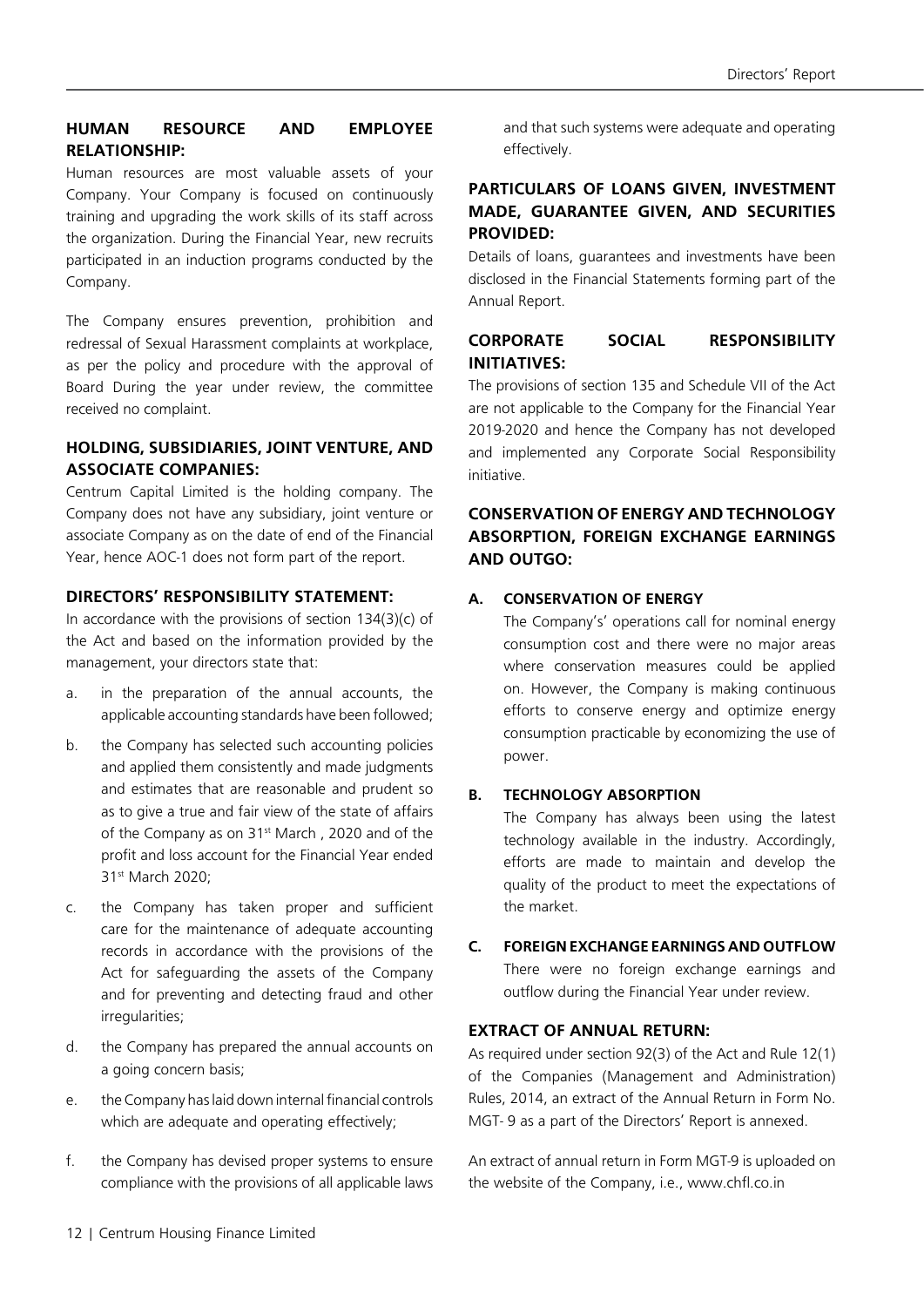#### **COMPLIANCE WITH SECRETARIAL STANDARDS:**

The Company has complied with Secretarial Standards issued by the Institute of Company Secretaries of India on Board Meetings and Annual General Meetings.

#### **MATERIAL CHANGES AND COMMITMENTS:**

There were no material changes or commitments affecting the financial position of the Company between the end of financial year and date of the report.

#### **GENERAL:**

Your Directors state that no disclosure or reporting is required in respect of the following items as there were no transaction on these items during the Financial Year under review.

- i. Details relating to Deposits covered under Chapter V of the Act.
- ii. Issue of equity shares with differential rights as to dividend, voting or otherwise.
- iii. Issue of equity shares (including sweat equity shares) and ESOS to employees of the Company under any scheme.
- iv. There was no instance of non-exercising of voting rights in respect of shares purchased directly by the employees under a scheme pursuant to section 67(3) of the Act read with Rule 16(4) of Companies (Share Capital and Debenture) Rules, 2014 and hence no information has been furnished.

v. Maintenance of cost records as specified by the Central Government under sub-section (1) of section 148 of the Act, is not required by the Company and accordingly such accounts and records are not made and maintained.

#### **ACKNOWLEDGEMENT:**

Your Directors would like to express their sincere appreciation of the co-operation and assistance received from customers, shareholders, business partners, all bankers, and National Housing Bank and Reserve Bank of India.

Your Directors also wish to place on record their deep sense of appreciation for the commitment, hard work and dedication displayed by all executives, officers and employees of the Company during the financial year. Your Directors look forward to the continued support of all stakeholders in the future.

#### **By order of the Board For Centrum Housing Finance Limited**

**Mr. Sridar Venkatesan DIN:02241339 Chairman**

**Place: Mumbai Date: 3rd June, 2020**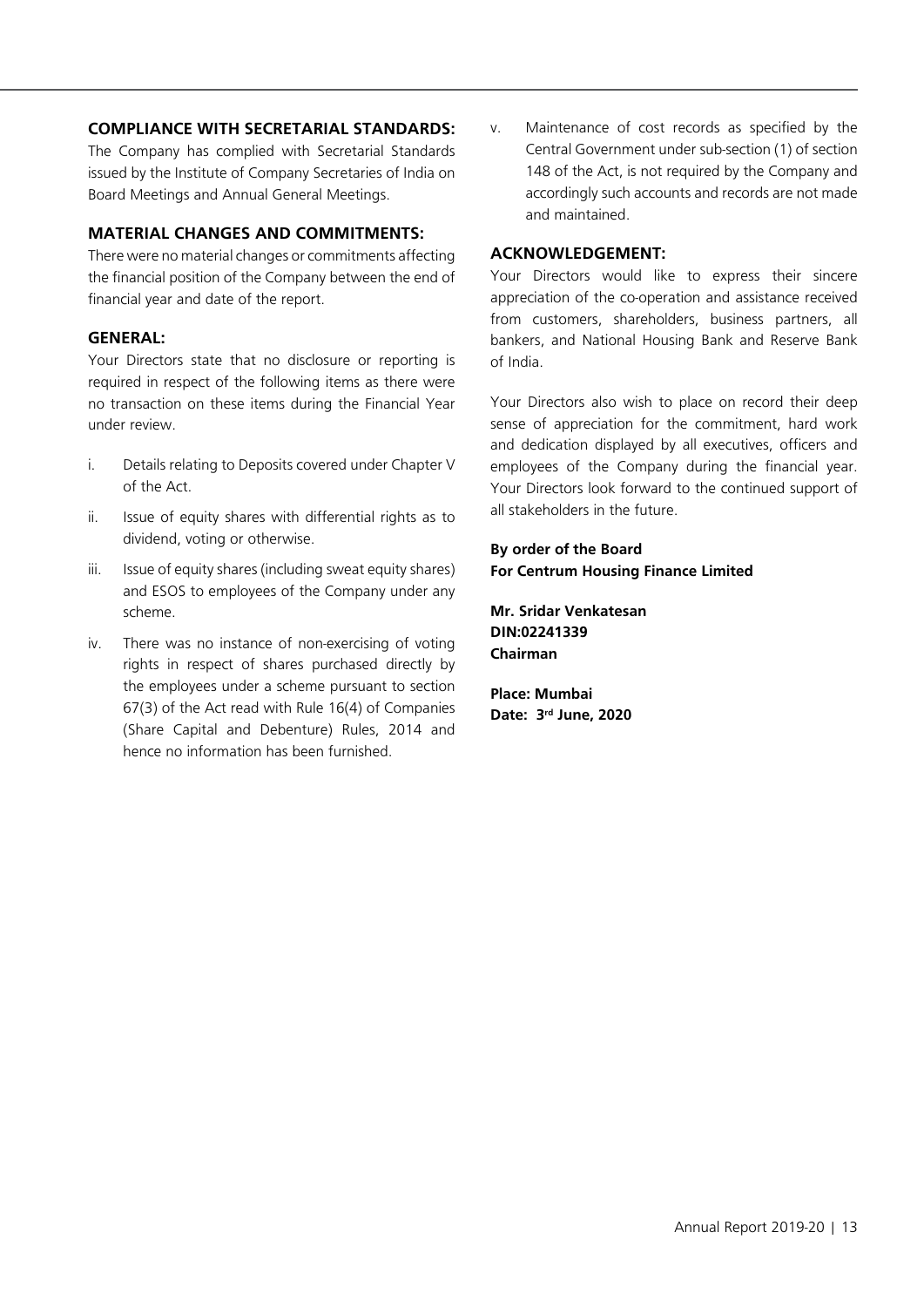## **Annexure to the Directors' Report**

## **Extract of Annual Return as on the financial year ended on 31st March, 2020 FORM No. MGT-9**

[Pursuant to section 92(3) of the Companies Act, 2013 and rule 12(1) of the Companies (Management and Administration) Rules, 2014]

## **I) REGISTRATION AND OTHER DETAILS:**

| $\mathbf{L}$ | <b>CIN</b>                                                                         | U65922MH2016PLC273826                                                                                     |  |  |
|--------------|------------------------------------------------------------------------------------|-----------------------------------------------------------------------------------------------------------|--|--|
| ii.          | Registration Date                                                                  | 3rd March, 2016                                                                                           |  |  |
| <br>iii.     | Name of the Company                                                                | Centrum Housing Finance Limited                                                                           |  |  |
| iv.          | Sub-Category of the<br>Category /<br>Company                                       | Public Limited Company                                                                                    |  |  |
| $V_{-}$      | Address of the Registered office<br>and contact details                            | Registered Office: Unit 801, Centrum House, Vidyanagari Marg,<br>Kalina, Santacruz (East), Mumbai 400098. |  |  |
| vi.          | Whether listed company                                                             | No.                                                                                                       |  |  |
| vii.         | Name, Address and<br>Contact<br>details of Registrar and Transfer<br>Agent, if any | Link Intime India Pyt. Ltd<br>C 101, 247 Park, L.B.S.Marg, Vikhroli (West), Mumbai - 400083.              |  |  |

## **II) PRINCIPAL BUSINESS ACTIVITIES OF THE COMPANY**

All the business activities contributing 10 % or more of the total turnover of the company shall be stated:-

| Sr. | Name and Description of main products / services                                          | NIC Code of the         | % to total turnover |
|-----|-------------------------------------------------------------------------------------------|-------------------------|---------------------|
| No. |                                                                                           | <b>Product/ service</b> | of the company      |
|     | Carrying out activities of Housing Finance Companies<br>Housing loan and non-housing loan | 63912                   | 88.66               |

## **III) PARTICULARS OF HOLDING, SUBSIDIARY AND ASSOCIATE COMPANIES**

| Sr<br><b>No</b> | Name And Address Of<br>The Company                                                                                                            | <b>CIN/GLN</b>          | Holding/<br>Subsidiary /<br><b>Associate</b> | $%$ of<br>shares<br>held | <b>Applicable</b><br><b>Section</b> |
|-----------------|-----------------------------------------------------------------------------------------------------------------------------------------------|-------------------------|----------------------------------------------|--------------------------|-------------------------------------|
|                 | Centrum Capital Limited<br>Corporate Office : Centrum<br>House, CST Road,<br>Vidyanagari Marg, Kalina,<br>Santacruz (East), Mumbai-<br>400098 | I 65990MH1977PI C019986 | Holding                                      | 56.39                    | 2(46)                               |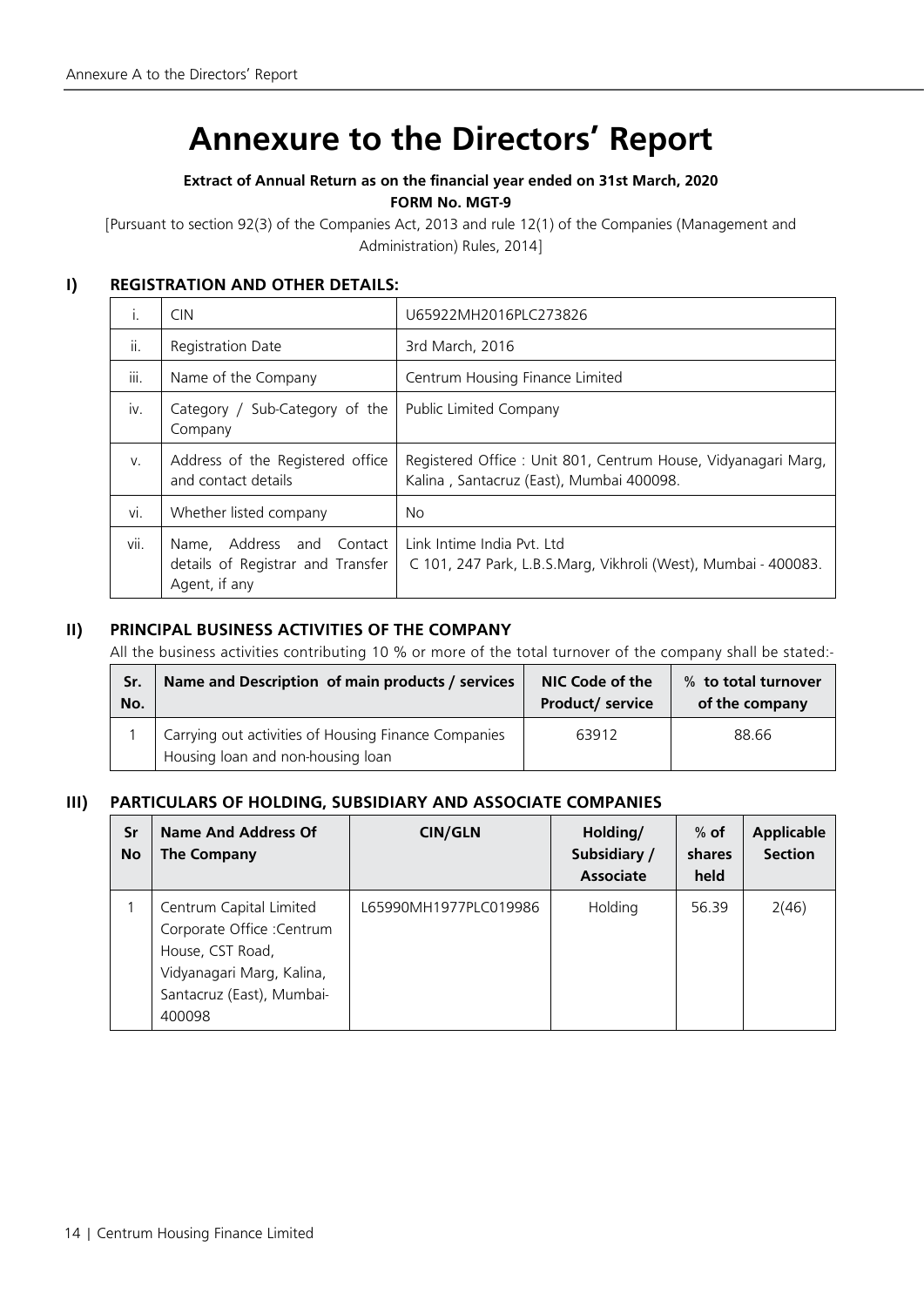IV. SHARE HOLDING PATTERN (Equity Share Capital Breakup as percentage of Total Equity)<br>*i. Category-wise Share Holding* **IV. SHARE HOLDING PATTERN (Equity Share Capital Breakup as percentage of Total Equity)**

Category-wise Share Holding **i. Category-wise Share Holding**

| <b>Shareholders</b><br>Category of        |                |                | No. of Shares held at the beginning of the year |                      |                |                        | No. of Shares held at the end of the year |                      | % Change<br>the year<br>during |
|-------------------------------------------|----------------|----------------|-------------------------------------------------|----------------------|----------------|------------------------|-------------------------------------------|----------------------|--------------------------------|
|                                           | Demat          | Physical       | Total                                           | % of Total<br>Shares | Demat          | Physical               | Total                                     | % of Total<br>Shares |                                |
| A. Promoter (including<br>promoter group) |                |                |                                                 |                      |                |                        |                                           |                      |                                |
| 1) Indian                                 |                |                |                                                 |                      |                |                        |                                           |                      |                                |
| a)Individual/ HUF                         | $\mathbf{I}$   | $\blacksquare$ | $\blacksquare$                                  | $\mathbf{I}$         | $\blacksquare$ | $\blacksquare$         | $\mathbf{I}$                              | $\blacksquare$       |                                |
| b)Central Govt                            | $\blacksquare$ | $\blacksquare$ | J.                                              | $\mathbf{I}$         | J.             | $\blacksquare$         | J.                                        | J.                   |                                |
| c) State Govt(s)                          | $\blacksquare$ | $\blacksquare$ | $\blacksquare$                                  |                      | $\blacksquare$ | $\blacksquare$         | $\blacksquare$                            | $\blacksquare$       |                                |
| d)Bodies Corp                             | 99,999,986     | $\blacksquare$ | 99,999,986                                      | 100                  | 197,274,373    | $\blacksquare$         | 97,274,373                                | 73.92                | (26.08)                        |
| e) Banks / Fl                             | $\mathbf{I}$   | $\blacksquare$ | $\mathbf{I}$                                    |                      | $\mathbf{I}$   | $\mathbf{I}$           | $\mathbf{I}$                              | $\mathbf{I}$         |                                |
| f) Any Other                              |                |                | ٠                                               |                      | ٠              |                        | ٠                                         | ٠                    |                                |
| $Sub-total(A)(1)$ :                       | 99,999,986     |                | 99,999,986                                      | 100                  | 197,274,373    | $\blacksquare$         | 197,274,373                               | 73.92                | (26.08)                        |
| 2) Foreign                                |                |                |                                                 |                      |                |                        |                                           |                      |                                |
| g)NRIs-Individuals                        | $\mathbf{I}$   | $\blacksquare$ | $\mathbf{I}$                                    | $\blacksquare$       | $\mathbf{I}$   | J.                     | $\blacksquare$                            | $\mathbf{I}$         | t                              |
| h) Other-Individuals                      | $\mathbf{r}$   | $\mathbf{I}$   | $\mathbf{I}$                                    | $\mathbf{I}$         | $\mathbf{I}$   | $\mathbf{I}$           | $\mathbf{I}$                              | $\mathbf{I}$         |                                |
| i) Bodies Corp.                           | $\blacksquare$ | $\mathbf{I}$   | $\mathbf{I}$                                    | $\mathbf{I}$         | $\mathbf{I}$   | $\mathbf{I}$           | $\mathbf{I}$                              | $\blacksquare$       |                                |
| i) Banks / Fl                             | $\mathbf{I}$   | $\mathbf{I}$   | $\mathbf{I}$                                    | $\mathbf{I}$         | $\mathbf{I}$   | $\mathbf{I}$           | $\mathbf{I}$                              | $\blacksquare$       | f.                             |
| k) Any Other                              | $\mathbf{I}$   | $\mathbf{I}$   | $\mathbf{I}$                                    | $\mathbf{L}$         | $\mathbf{I}$   | $\mathbf{L}$           | 1                                         | $\mathbf{I}$         |                                |
| Sub-total (A)(2):-                        | $\mathbf{I}$   | $\mathbf{I}$   | $\mathbf I$                                     | $\mathbf{I}$         | $\mathbf{I}$   | $\mathbf{I}$           | $\mathbf I$                               | $\mathbf{I}$         | $\blacksquare$                 |
| Total Promoter holding<br>$(A)=(A1+A2)$   | 99,999,986     |                | 99,999,986                                      | 100                  | 197,274,373    | $\blacksquare$         | 197,274,373                               | 73.92                | (26.08)                        |
| <b>B.</b> Public Shareholding             |                |                |                                                 |                      |                |                        |                                           |                      |                                |
| 1. Institutions                           |                |                |                                                 |                      |                |                        |                                           |                      |                                |
| a) Mutual Funds                           | $\mathbf{I}$   | $\blacksquare$ | $\blacksquare$                                  | $\mathbf{I}$         | $\blacksquare$ | $\blacksquare$         | $\mathbf{I}$                              | $\blacksquare$       |                                |
| b) Banks / Fl                             | $\mathbf{L}$   | $\mathbf{I}$   | $\mathbf{I}$                                    | $\mathbf{I}$         | $\blacksquare$ | $\mathbf{I}$           | $\mathbf{I}$                              | $\blacksquare$       | ×,                             |
| c) Central Govt                           | $\mathbf{r}$   | $\mathbf I$    | $\mathbf{r}_\perp$                              | $\mathbf{L}$         | $\mathbf{I}$   | $\mathbf{r}_\parallel$ | $\mathbf{L}_{\mathbf{r}}$                 | $\mathbf{I}$         | ٠.                             |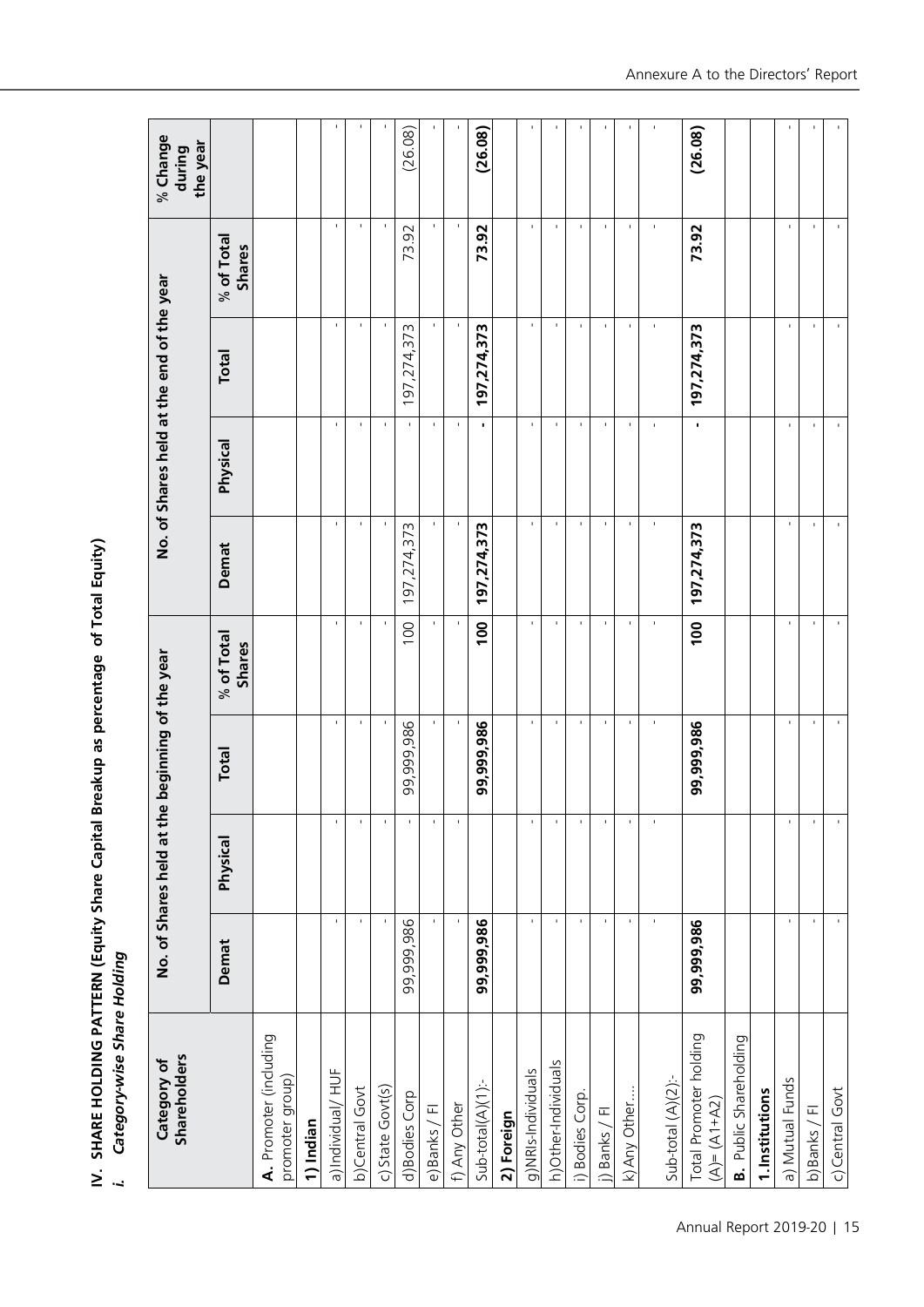| <b>Shareholders</b><br>Category of                                                         |                | No. of Shares held at th | e beginning of the year  |                        |                   |                          | No. of Shares held at the end of the year |                             | % Change<br>the year<br>during |
|--------------------------------------------------------------------------------------------|----------------|--------------------------|--------------------------|------------------------|-------------------|--------------------------|-------------------------------------------|-----------------------------|--------------------------------|
|                                                                                            | Demat          | Physical                 | <b>Total</b>             | $%$ of Total<br>Shares | Demat             | Physical                 | Total                                     | % of Total<br><b>Shares</b> |                                |
| d)State Govt(s)                                                                            | $\blacksquare$ |                          | $\blacksquare$           | $\mathbf{I}$           | $\mathbf{I}$      | $\blacksquare$           | $\mathbf{I}$                              | $\mathbf{I}$                | $\mathbf{I}$                   |
| e)Venture Capital Funds                                                                    | $\mathbf{I}$   | $\mathbf{I}$             | $\mathbf{I}$             | $\mathbf{I}$           | $\mathbf{I}$      | $\mathbf{I}$             | $\mathbf{I}$                              | $\mathbf{I}$                | $\mathbf{I}$                   |
| f) Insurance Companies                                                                     | $\mathbf{I}$   |                          | $\blacksquare$           | $\blacksquare$         | $\mathbf{I}$      | $\overline{\phantom{a}}$ | J.                                        | $\mathbf{I}$                | $\blacksquare$                 |
| g)Fils                                                                                     | $\mathbf{I}$   |                          | $\mathbf{I}$             | $\mathbf{I}$           | $\mathbf{I}$      | $\mathbf{I}$             |                                           | $\mathbf{I}$                | $\mathbf{I}$                   |
| h) Foreign Venture<br>Capital Funds                                                        | $\mathbf{I}$   |                          | J.                       | ٠                      | ×                 | $\mathbf{I}$             | J.                                        | $\mathbf{I}$                | $\blacksquare$                 |
| i) Others (specify)                                                                        | $\blacksquare$ |                          | $\mathbf{r}$             | $\blacksquare$         | $\blacksquare$    | $\mathbf{r}$             |                                           | $\mathbf{I}$                | $\blacksquare$                 |
| $Sub-total(B)(1)$                                                                          | $\mathbf{I}$   |                          | $\mathbf{I}$             |                        | $\mathbf{I}$      | $\mathbf{I}$             | $\mathbf{I}$                              | $\mathbf{I}$                | $\mathbf{I}$                   |
| 2. Non Institutions                                                                        |                |                          |                          |                        |                   |                          |                                           |                             |                                |
| a) Bodies Corp.                                                                            |                |                          |                          |                        |                   |                          |                                           |                             |                                |
| (i) Indian                                                                                 | $\mathbf{I}$   |                          | $\mathbf{I}$             | $\mathbf{I}$           | $\mathbf{I}$      | $\mathbf{I}$             | $\mathbf{I}$                              | $\mathbf{I}$                | $\mathbf{I}$                   |
| (ii) Overseas                                                                              | $\mathbf{I}$   |                          | $\blacksquare$           | $\mathbf{I}$           | m<br>न्<br>66,690 |                          | m<br>66,690,41                            | 99<br>24.                   | 24.99                          |
| b)Individuals                                                                              |                |                          |                          |                        |                   |                          |                                           |                             |                                |
| (i) Individual shareholders<br>holding nominal share<br>capital upto ₹ 1 lakh              | $\blacksquare$ | ı                        | $\mathbf{I}$             | $\mathbf{I}$           | $\blacksquare$    | $\mathbf{I}$             | J,                                        | $\mathbf{I}$                | $\mathbf{I}$                   |
| nominal share capital in<br>shareholders holding<br>excess of Rs 1 lakh<br>(ii) Individual | $\blacksquare$ | $\blacksquare$           | $\overline{\phantom{a}}$ | $\blacksquare$         | 29,03,613         | $\blacksquare$           | 29,03,613                                 | 0.1                         | 1.09                           |
| c) Others (Specify)                                                                        | $\blacksquare$ |                          | $\mathbf{r}$             |                        | $\blacksquare$    | $\blacksquare$           | $\mathbf{I}$                              | $\mathbf{I}$                |                                |
| Sub-total (B)(2)                                                                           | $\blacksquare$ |                          | ٠                        |                        | 69,594,026        | ٠                        | 69,594,026                                | 26.08                       | 26.08                          |
| Total Public Shareholding<br>$(B)=(B)(1)+(B)(2)$                                           | $\blacksquare$ | $\overline{\phantom{a}}$ | $\blacksquare$           | $\blacksquare$         | 69,594,026        | $\blacksquare$           | 69,594,026                                | 26.08                       | 26.08                          |
| Custodian for GDRs &<br>C. Shares held by<br><b>ADRs</b>                                   | $\blacksquare$ | $\mathbf{I}$             | $\blacksquare$           | $\mathbf{I}$           | $\mathbf{I}$      | $\blacksquare$           | J.                                        | $\blacksquare$              | $\blacksquare$                 |
| Grand Total<br>$(A+B+C)$                                                                   | 99,999,986     | J.                       | 99,999,986               | 100                    | 266,868,399       | $\blacksquare$           | 266,868,399                               | 100                         | $\bullet$                      |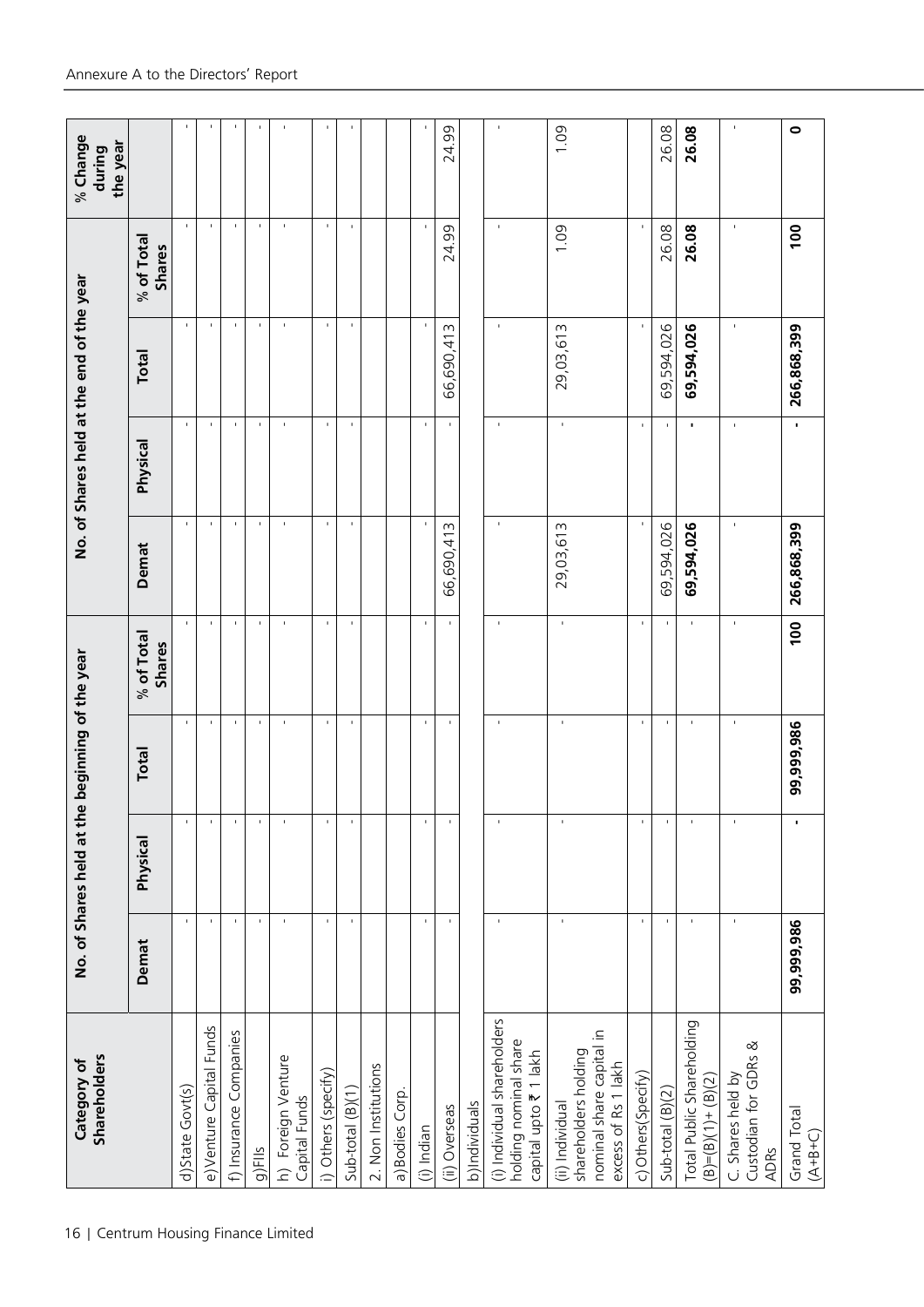| Sr No. | Shareholder's<br><b>Name</b>             |                         |                                                  | Shareholding at the beginning of the year                    |                         | Shareholding at the end of the year              |                                                              | % change in                           |
|--------|------------------------------------------|-------------------------|--------------------------------------------------|--------------------------------------------------------------|-------------------------|--------------------------------------------------|--------------------------------------------------------------|---------------------------------------|
|        |                                          | No. of<br><b>Shares</b> | % of total<br><b>Shares</b><br>of the<br>company | % of Shares<br>Pledged /<br>encumbered<br>to total<br>shares | No. of<br><b>Shares</b> | % of total<br><b>Shares</b><br>of the<br>company | % of Shares<br>Pledged /<br>encumbered<br>to total<br>shares | share hold-<br>ing during<br>the year |
|        | Centrum Capital<br>Limited<br>(Promoter) | 75,999,986              | 76                                               |                                                              | 150,479,986             | 56.39                                            |                                                              | (19.61)                               |
| 2      | *BG Advisory<br>Services LLP             | 24,000,000              | 24                                               |                                                              | 46,794,387              | 17.53                                            | 17.53                                                        | (6.47)                                |
|        | <b>Total</b>                             | 99,999,986              | 100                                              | ۰.                                                           | 197,274,373             | 73.92                                            | 17.53                                                        | (26.08)                               |

**ii. Shareholding of Promoters (including promoter group)**

\*Forms part of Promoter group**.**

#### **iii. Change in Promoters' (including promoter group) Shareholding (please specify, if there is no change)**

| Sr.<br><b>No</b> | <b>Name</b>           | Shareholding                                                                                               |                                                    | Date                              | Increase/<br><b>Decrease</b> | Reason                                         | <b>Cumulative Shareholding</b><br>during the year |                                               |
|------------------|-----------------------|------------------------------------------------------------------------------------------------------------|----------------------------------------------------|-----------------------------------|------------------------------|------------------------------------------------|---------------------------------------------------|-----------------------------------------------|
|                  |                       | No. of shares<br>at the<br>beginning<br>of the year<br>(01.04.2019)/<br>end of<br>the year<br>(31.03.2019) | $%$ of the<br>total<br>shares<br>of the<br>Company |                                   |                              |                                                | No. of shares                                     | % of the<br>total shares<br>of the<br>Company |
| 1.               | Centrum Capital       | 75,999,986                                                                                                 | 76                                                 | 1 <sup>st</sup> April, 2019       |                              |                                                | 75,999,986                                        | 76                                            |
|                  | Limited<br>(Promoter) |                                                                                                            |                                                    | 4 <sup>th</sup> June, 2019        | 74,480,000                   | Conversion<br>of CCDs<br>into Equity<br>Shares | 150,479,986                                       | 56.39                                         |
| 2.               | *BG Advisory          | 24,000,000                                                                                                 | 24                                                 | 1 <sup>st</sup> April, 2019       |                              |                                                | 24.000.000                                        | 24                                            |
|                  | Services LLP          |                                                                                                            |                                                    | 24 <sup>th</sup> January,<br>2020 | 23,520,000                   | Conversion<br>of CCDs<br>into Equity<br>Shares | 47,520,000                                        | 17.80                                         |
|                  |                       |                                                                                                            |                                                    | 3rd March.<br>2020                | (7, 25, 613)                 | Transfer of<br>shares to<br>Mr. Vivek<br>Vig   | 46,794,387                                        | 17.53                                         |

\*Forms part of Promoter group.

## **iv. Shareholding Pattern of top ten Shareholders (other than Directors, Promoters and Holders of GDRs and ADRs)**

| Sr. | <b>Name</b>                         | <b>Shareholding</b>                           |                                                    | <b>Date</b>                        | Increase / | <b>Reason</b>             | <b>Cumulative</b> |                                           |
|-----|-------------------------------------|-----------------------------------------------|----------------------------------------------------|------------------------------------|------------|---------------------------|-------------------|-------------------------------------------|
| No. |                                     | No of<br><b>Shares</b><br>at the<br>beginning | $%$ of<br>total<br>shares<br>of the $/$<br>company |                                    | decrease   |                           | No of shares      | % of total<br>shares<br>of the<br>Company |
|     | <b>NHPEA</b><br>Kamet<br>Holding BV |                                               |                                                    | 11 <sup>th</sup> February,<br>2020 | 66,690,413 | Preferential<br>Allotment | 66.690.413        | 24.99                                     |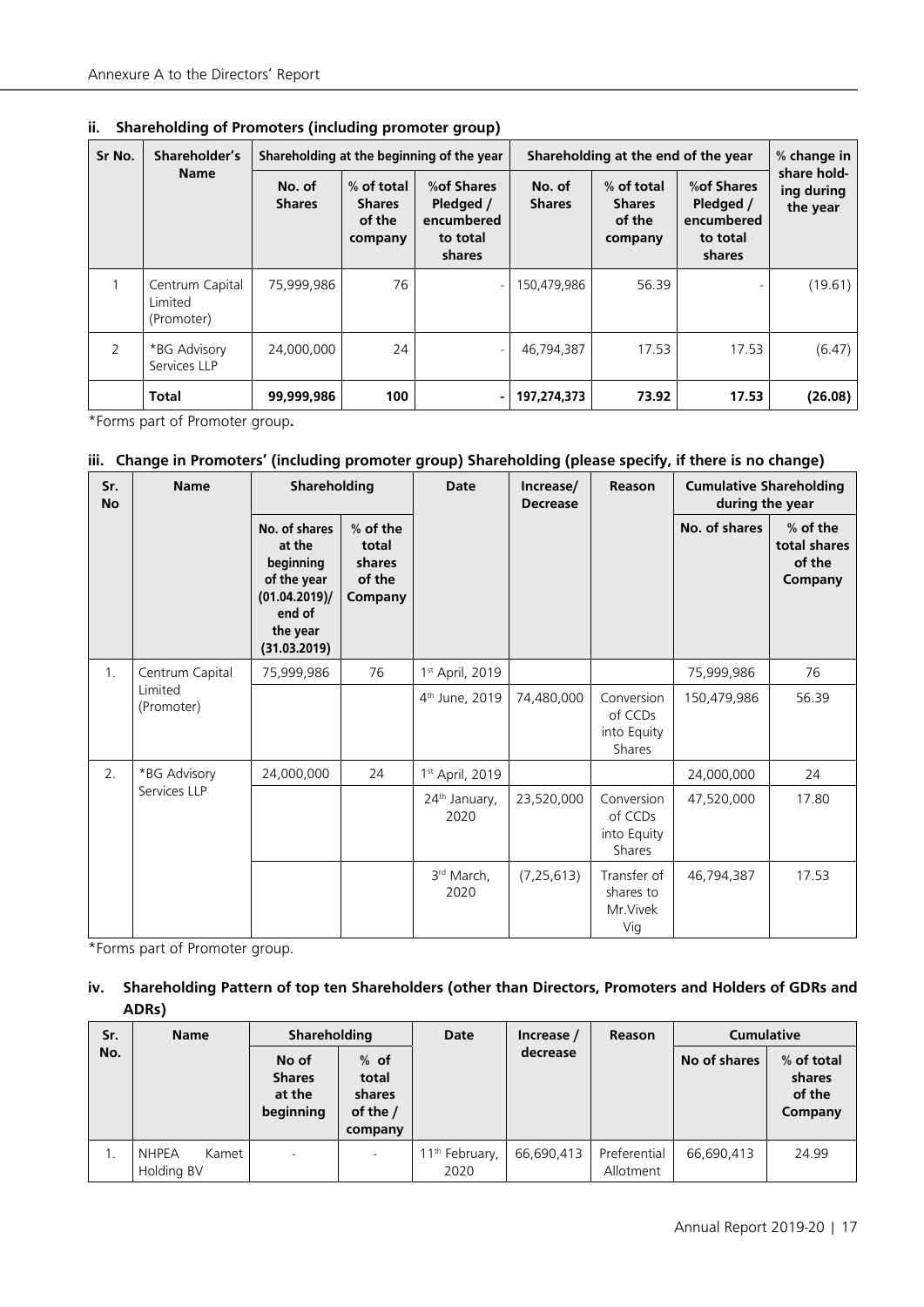#### **v**. **Shareholding of Directors and Key Managerial Personnel** :

| Sr.<br>No. | <b>Name</b>   | Shareholding at the<br>beginning of the year  |                                                           | Date                                  | Increase /<br>decrease | <b>Reason</b>                                                                         | <b>Cumulative</b> |                                        |
|------------|---------------|-----------------------------------------------|-----------------------------------------------------------|---------------------------------------|------------------------|---------------------------------------------------------------------------------------|-------------------|----------------------------------------|
|            |               | No of<br><b>Shares</b><br>at the<br>beginning | $%$ of<br>total<br><b>shares</b><br>of the $/$<br>company |                                       |                        |                                                                                       | No of shares      | % of total<br>shares of the<br>Company |
| 1.         | Mr. Vivek Vig |                                               |                                                           | 19 <sup>th</sup><br>November,<br>2019 | 21,78,000              | Preferential<br>Allotment                                                             | 21,78,000         | 1.23                                   |
|            |               |                                               |                                                           | 3 <sup>rd</sup> March,<br>2020        | 725,613                | Transfer of<br>Shares by<br><b>BG Advisory</b><br>Services LLP<br>to Mr. Vivek<br>Vig | 29,03,613         | 1.09                                   |

### **V. INDEBTEDNESS**

(Amount in Rs)

|                                                            | <b>Secured Loans</b>                                            | <b>Unsecured</b> | <b>Deposits</b> | <b>Total</b>        |  |
|------------------------------------------------------------|-----------------------------------------------------------------|------------------|-----------------|---------------------|--|
|                                                            | excluding<br>deposits                                           | Loans            |                 | <b>Indebtedness</b> |  |
|                                                            | Indebtedness at the beginning of the financial year (1.04.2019) |                  |                 |                     |  |
| i) Principal Amount                                        | 1,63,05,95,223                                                  | 98,00,00,000     |                 | 2,61,05,95,223      |  |
| ii) Interest due but not paid                              | 29,752                                                          |                  |                 | 29,752              |  |
| iii) Interest accrued but not due                          |                                                                 | 5, 17, 55, 043   |                 | 5, 17, 55, 043      |  |
| Total (i+ii+iii)                                           | 1,63,06,24,975                                                  | 1,03,17,55,043   |                 | 2,66,23,80,018      |  |
| Change in Indebtedness during the financial year           |                                                                 |                  |                 |                     |  |
| - Addition                                                 | 89,00,00,000                                                    | 2,00,00,000      |                 | 91,00,00,000        |  |
| - Reduction                                                | 49,35,78,375                                                    | 1,03,17,55,043   |                 | 1,52,53,33,418      |  |
| Net Change                                                 | 39,64,21,625                                                    | (1,01,17,55,043) |                 | (61, 53, 33, 418)   |  |
| Indebtedness at the end of the financial year (31.03.2020) |                                                                 |                  |                 |                     |  |
| i) Principal Amount                                        | 2,02,70,46,600                                                  | 2,00,00,000      |                 | 2,04,70,46,600      |  |
| ii) Interest due but not paid                              | 90,55,399                                                       |                  |                 | 90,55,399           |  |
| iii) Interest accrued but not due                          |                                                                 | 52,603           |                 | 52,603              |  |
| Total (i+ii+iii)                                           | 2,03,61,01,999                                                  | 2,00,52,603      |                 | 2,05,61,54,602      |  |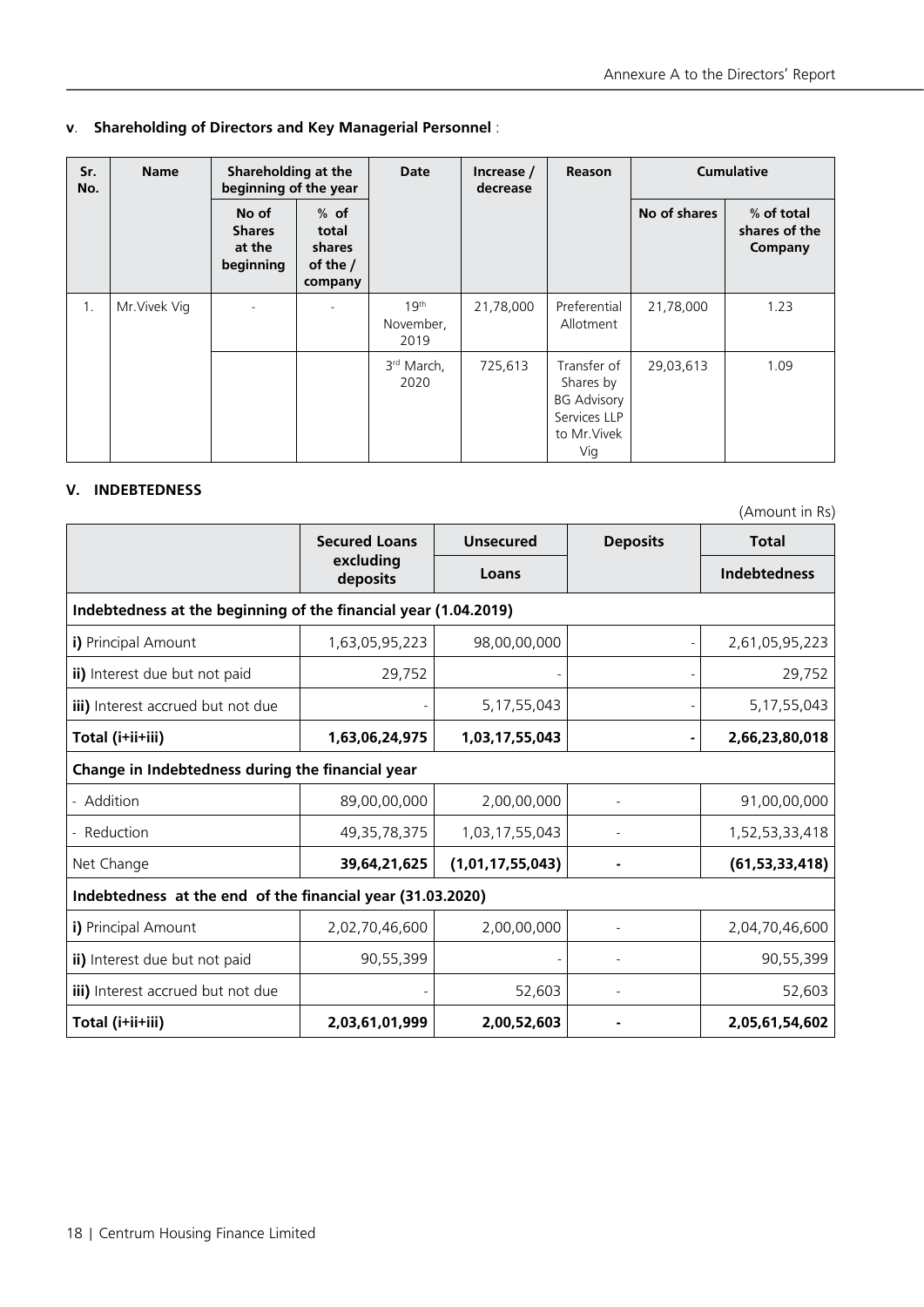#### **VI. REMUNERATION OF DIRECTORS AND KEY MANAGERIAL PERSONNEL**

#### **A. Remuneration to Managing Director, Whole-time Directors and/or Manager**

| Sl. No.                         | <b>Particulars of Remuneration</b>                                                     | Mr.Sanjay Shukla (MD and CEO) |
|---------------------------------|----------------------------------------------------------------------------------------|-------------------------------|
| 1.                              | Gross salary                                                                           |                               |
| 2.                              | (a) Salary as per provisions contained in section 17(1) of the<br>Income-tax Act, 1961 | 1,85,94,480/-                 |
| 3.                              | (b) Value of perquisites u/s 17(2) Income-tax Act, 1961                                | 3,06,264/                     |
| 4                               | (c) Profits in lieu of salary under section 17(3) Income- tax Act,<br>1961             |                               |
| 5.                              | Stock Option                                                                           |                               |
| 6.                              | Sweat Equity                                                                           |                               |
| $7_{\scriptscriptstyle{\circ}}$ | Commission<br>- as % of profit<br>others, specify                                      |                               |
| 8.                              | Others, please specify                                                                 |                               |
| 9.                              | Total (A)                                                                              | 1,89,00,744/-                 |
|                                 | Ceiling as per the Act                                                                 |                               |

#### **B. Remuneration to other directors:**

(Amount in Rs)

(Amount in Rs)

| SI.<br>No. | Particulars of<br>Remuneration                  | <b>Name of MD/WTD/ Manager</b> | <b>Total</b><br><b>Amount</b> |                             |                                     |            |
|------------|-------------------------------------------------|--------------------------------|-------------------------------|-----------------------------|-------------------------------------|------------|
|            | <b>Independent Directors</b>                    | <b>Mr.Sridar</b><br>Venkatesan | Mr.Mohan<br><b>Tanksale</b>   | Ms.Anjali<br><b>Seth</b>    | *Mr.<br>Rajasekhara<br><b>Reddy</b> |            |
|            | · Fee for attending board<br>committee meetings | 8,40,000                       | 7,20,000                      | 8,40,000                    | 1,80,000                            | 25,80,000  |
|            | · Commission                                    | <b>NIL</b>                     | <b>NIL</b>                    | <b>NIL</b>                  | <b>NIL</b>                          | <b>NIL</b> |
|            | · Others, please specify                        | <b>NIL</b>                     | <b>NIL</b>                    | <b>NIL</b>                  | <b>NIL</b>                          | <b>NIL</b> |
|            | Total (1)                                       | 8,40,000                       | 7,20,000                      | 8,40,000                    | 1,80,000                            | 25,80,000  |
|            | Other Non-Executive<br><b>Directors</b>         | Mr.Rajendra<br><b>Naik</b>     | <b>Mr.Vivek Vig</b>           | **Mr.Arjun<br><b>Saigal</b> |                                     |            |
|            | · Fee for attending board<br>committee meetings | <b>NIL</b>                     | <b>NIL</b>                    | <b>NIL</b>                  |                                     |            |
|            | · Commission                                    | <b>NIL</b>                     | <b>NIL</b>                    | <b>NIL</b>                  |                                     |            |
|            | Others, please specify                          | <b>NIL</b>                     | <b>NIL</b>                    | <b>NIL</b>                  |                                     |            |
|            | Total (2)                                       | <b>NIL</b>                     | <b>NIL</b>                    | <b>NIL</b>                  |                                     |            |
|            | Total $(B)=(1+2)$                               | 8,40,000                       | 7,20,000                      | 8,40,000                    | 1,80,000                            | 25,80,000  |
|            | <b>Total Managerial</b><br>Remuneration         |                                |                               |                             |                                     |            |
|            | Overall Ceiling as per the<br>Act               |                                |                               |                             |                                     |            |

\*Mr.Rajasekhara Reddy resigned w.e.f 5th June, 2019;

\*\*Mr.Arjun Saigal was appointed w.e.f. 11<sup>th</sup> February, 2020.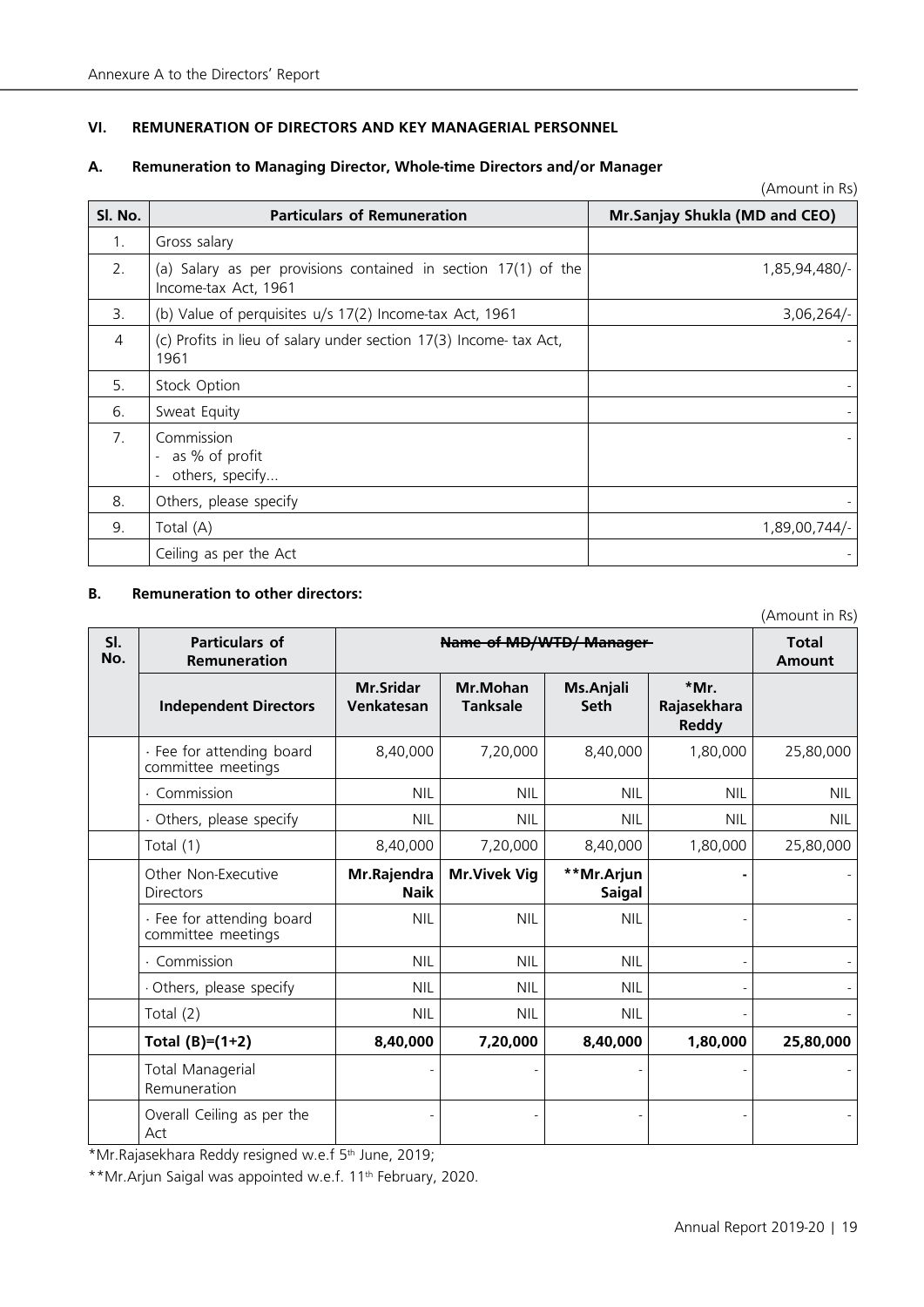#### **C. Remuneration to Key Managerial Personnel Other Than MD /Manager /WTD**

|                |                                                                                        | (Amount in Rs)                     |
|----------------|----------------------------------------------------------------------------------------|------------------------------------|
| SI.<br>no.     | <b>Particulars of Remuneration</b>                                                     | <b>Key Managerial</b><br>Personnel |
|                |                                                                                        | <b>Mehul Jatania (CFO)</b>         |
| $\mathbf{1}$ . | Gross salary                                                                           |                                    |
| 2.             | (a) Salary as per provisions contained in section 17(1) of the Income-tax Act,<br>1961 | 66,65,600/-                        |
| 3.             | (b) Value of perquisites u/s 17(2) Income-tax Act, 1961                                | 1,28,000/-                         |
| 4.             | (c) Profits in lieu of salary under section<br>17(3) Income-tax Act, 1961              |                                    |
| 5.             | Stock Option                                                                           |                                    |
| 6.             | Sweat Equity                                                                           |                                    |
| 7 <sub>1</sub> | Commission<br>- as % of profit<br>- others, specify                                    |                                    |
| 8.             | Others, please specify                                                                 |                                    |
| 9.             | Total                                                                                  | 67,93,600/-                        |

### **VII. PENALTIES / PUNISHMENT/ COMPOUNDING OF OFFENCES: NIL**

| <b>Type</b>                  | Section of the<br>companies Act | <b>Brief description</b> | Details of<br>Penalty/<br>Punishment/<br>Compounding<br>fees imposed | <b>Authority[RD</b><br>/NCLT/Court] | Appeal made.<br>If any (give<br>details) |
|------------------------------|---------------------------------|--------------------------|----------------------------------------------------------------------|-------------------------------------|------------------------------------------|
| A. Company                   |                                 |                          |                                                                      |                                     |                                          |
| Penalty                      | <b>NIL</b>                      | <b>NIL</b>               | <b>NIL</b>                                                           | <b>NIL</b>                          | <b>NIL</b>                               |
| Punishment                   | <b>NIL</b>                      | <b>NIL</b>               | <b>NIL</b>                                                           | <b>NIL</b>                          | <b>NIL</b>                               |
| Compounding                  | <b>NIL</b>                      | <b>NIL</b>               | <b>NIL</b>                                                           | <b>NIL</b>                          | <b>NIL</b>                               |
| <b>B.</b> Directors          |                                 |                          |                                                                      |                                     |                                          |
| Penalty                      | <b>NIL</b>                      | <b>NIL</b>               | <b>NIL</b>                                                           | <b>NIL</b>                          | <b>NIL</b>                               |
| Punishment                   | <b>NIL</b>                      | <b>NIL</b>               | <b>NIL</b>                                                           | <b>NIL</b>                          | <b>NIL</b>                               |
| Compounding                  | <b>NIL</b>                      | <b>NIL</b>               | <b>NIL</b>                                                           | <b>NIL</b>                          | <b>NIL</b>                               |
| C. Other Officers In Default |                                 |                          |                                                                      |                                     |                                          |
| Penalty                      | <b>NIL</b>                      | <b>NIL</b>               | <b>NIL</b>                                                           | <b>NIL</b>                          | <b>NIL</b>                               |
| Punishment                   | <b>NIL</b>                      | <b>NIL</b>               | <b>NIL</b>                                                           | <b>NIL</b>                          | <b>NIL</b>                               |
| Compounding                  | <b>NIL</b>                      | <b>NIL</b>               | <b>NIL</b>                                                           | <b>NIL</b>                          | <b>NIL</b>                               |

By Order of the Board

## **For Centrum Housing Finance Limited**

**Mr.Sridar Venkatesan DIN: 02241339 Chairman**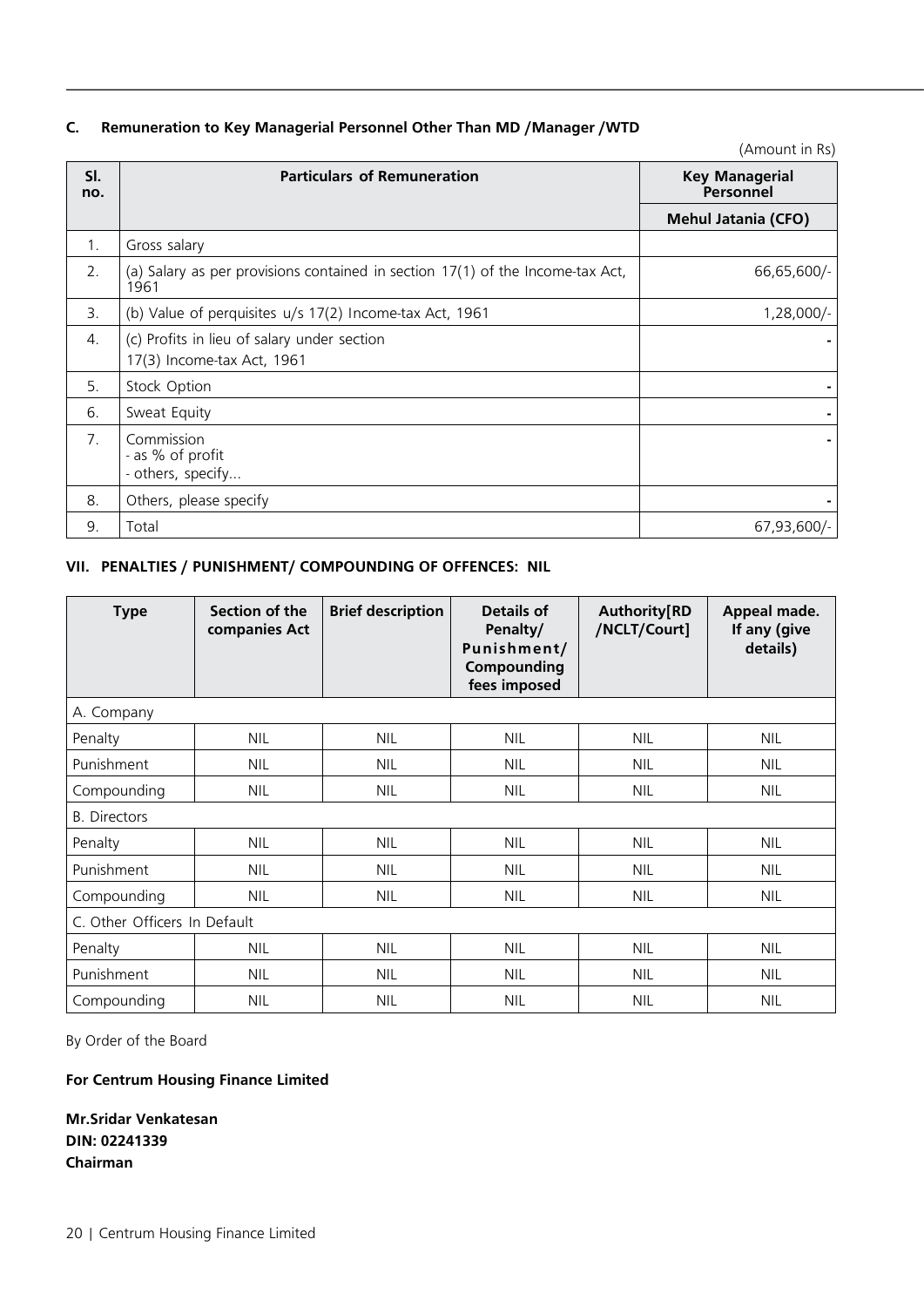## **Annexure B to the Directors' Report**

## **SALIENT FEATURES OF NOMINATION AND REMUNERATION POLICY**

## **REMUNERATION POLICY**

### **The remuneration package of the Company ensures that:**

- the level and composition of remuneration is reasonable and sufficient to attract, retain and motivate the person to ensure the quality required to run the Company successfully
- the balance between fixed and incentive pay reflecting short and long term performance objectives appropriate to the working of the company and its goal
- the relationship of remuneration to performance is clear and meets appropriate performance benchmarks

### **POLICY FOR REMUNERATION TO DIRECTORS/KMP/SENIOR MANAGEMENT PERSONNEL**

#### **1) Remuneration to Managing Director/Whole Time Directors:**

- (a) The Remuneration/Commission etc. to be paid to Managing Director/Whole-time Directors etc. shall be governed as per provisions of the Companies Act, 2013 and rules made there under or any enactment for the time being in force and the approvals obtained from the Members of the Company.
- (b) The Nomination and Remuneration Committee shall make such recommendation to the Board of Directors as it may consider appropriate with regards to remuneration to Managing Director/Whole Time Directors.

#### **2) Remuneration to Non-Executive/Independent Directors:**

- (a) The Non-Executive /Independent Directors may receive sitting fees and such other remuneration as permissible under the provisions of the Companies Act, 2013 and rules made there under or any other enactment for the time being in force. The amount of such remuneration shall be such as may be recommended by the Nomination and Remuneration Committee and approved by the Board of Directors.
- (b) All the remuneration of the Non- Executive/Independent Directors (excluding remuneration for attending meetings as prescribed under Section 197 (5) of the Companies Act, 2013) shall be subject to ceiling/ limits as provided under Companies Act, 2013 and rules made there under or any other enactment for the time being in force. The amount of such remuneration shall be such as may be recommended by the Nomination and Remuneration Committee and approved by the Board of Directors or shareholders, as the case may be.
- (c) An Independent Director shall not be eligible to get Stock Options and also shall not be eligible to participate in any share based payment schemes of the Company.
- (d) Any remuneration paid to Non- Executive/Independent Directors for services rendered which are of professional in nature shall not be considered as part of the remuneration for the purposes of clause (b) above if the following conditions are satisfied:
	- (i) The Services are rendered by such Director in his capacity as the professional; and
	- (ii) In the opinion of the Committee, the director possesses the requisite qualification for the practice of that profession.
- (e) The Compensation Committee of the Company, constituted for the purpose of administering the Employee Stock Option/Purchase Schemes, shall determine the stock options and other share based payments to be made to Directors (other than Independent Directors).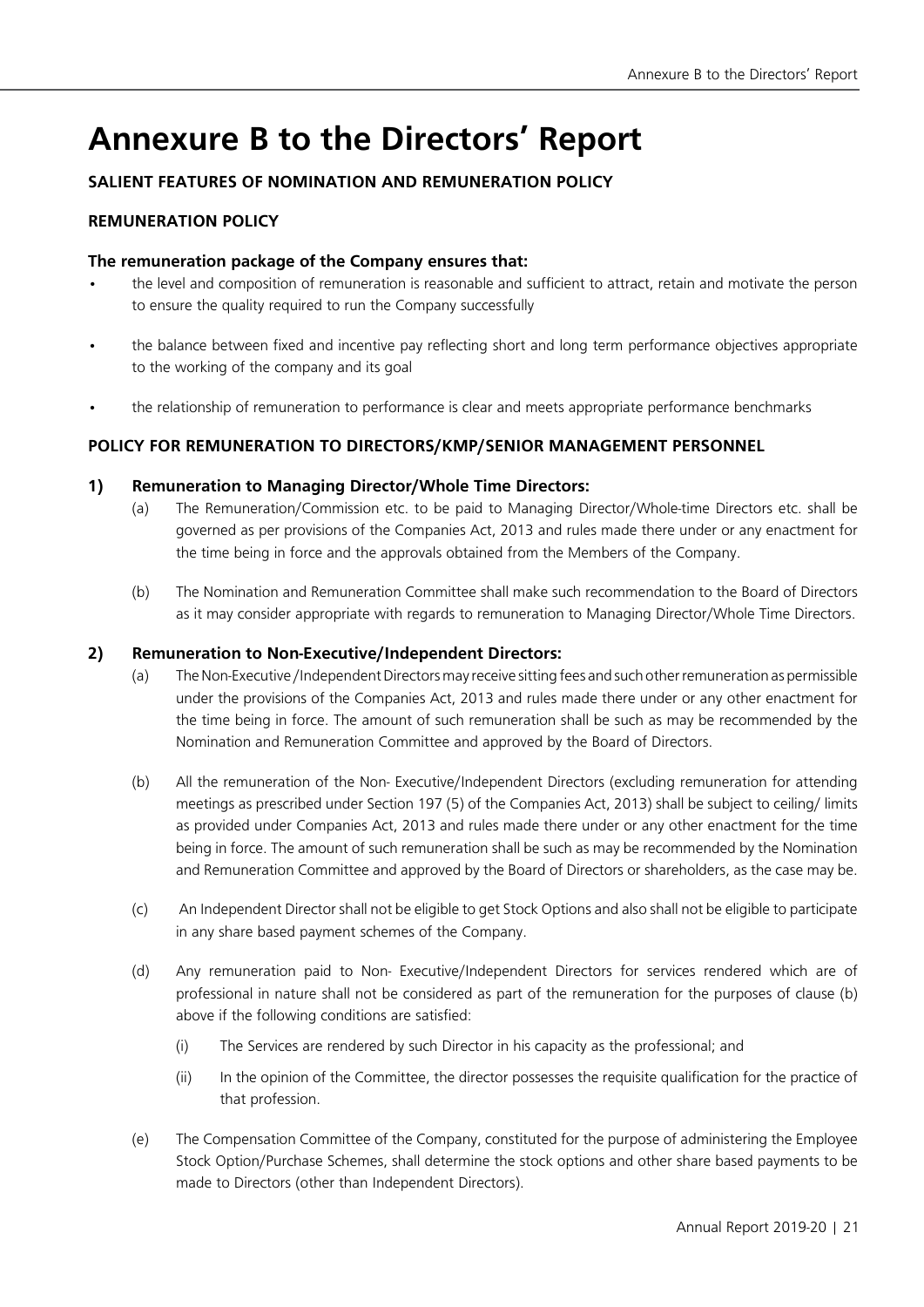#### **3) Remuneration to Key Managerial Personnel and Senior Management:**

- (a) The remuneration to Key Managerial Personnel and Senior Management shall consist of fixed pay and incentive pay, in compliance with the provisions of the Companies Act, 2013 and in accordance with the Company's Policy.
- (b) The Compensation Committee of the Company, constituted for the purpose of administering the Employee Stock Option/Purchase Schemes, shall determine the stock options and other share based payments to be made to Key Managerial Personnel and Senior Management.
- (c) The Fixed pay shall include monthly remuneration, employer's contribution to Provident Fund, contribution to pension fund, pension schemes, etc. as decided from to time.
- (d) The Incentive pay shall be decided based on the balance between performance of the Company and performance of the Key Managerial Personnel and Senior Management, to be decided annually or at such intervals as may be considered appropriate.

#### **IMPLEMENTATION**

- The Committee may issue guidelines, procedures, formats, reporting mechanism and manuals in supplement and for better implementation of this policy as considered appropriate.
- The Committee may Delegate any of its powers to one or more of its members.

**By order of the Board For Centrum Housing Finance Limited** 

**Mr. Sridar Venkatesan DIN:02241339 Chairman**

**Place: Mumbai Date: May 07, 2019**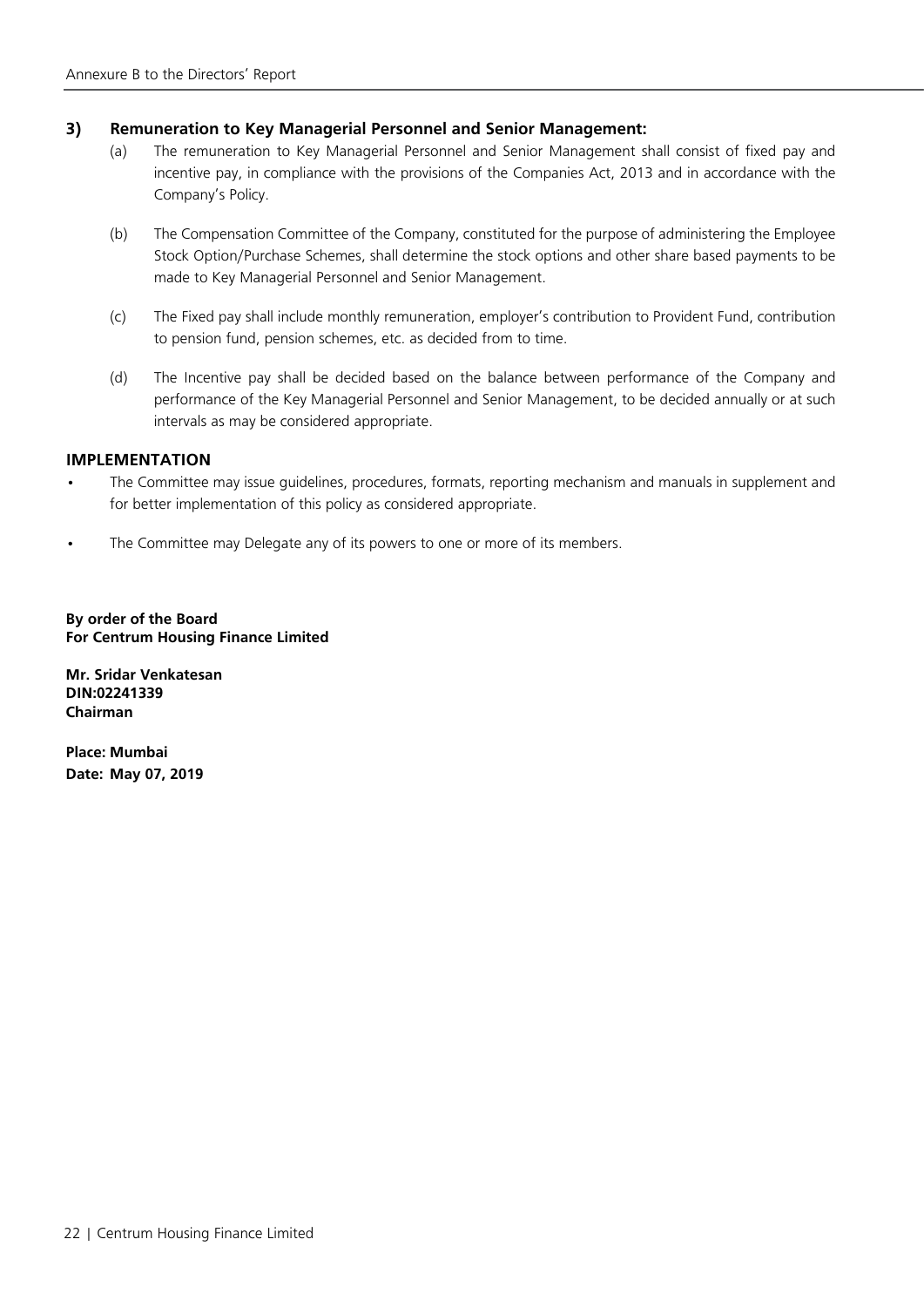## **Secretarial Audit Report**

## **FORM NO. MR-3 SECRETARIAL AUDIT REPORT**

For the Financial Year ended March 31, 2020

Pursuant to Section 204(1) of the Companies Act, 2013 and Rule 9 of the Companies (Appointment and Remuneration of Managerial Personnel) Rules, 2014 & Regulation 24 -A of SEBI (Listing Obligations and Disclosure Requirements) Regulations, 2015

To The Members, Centrum Housing Finance Limited Registered Office: Unit 801, Centrum House, CST Road Vidyanagari Marg, Kalina, Santa Cruz (East) Mumbai-400098

I have conducted the secretarial audit of the compliance of applicable statutory provisions and the adherence to good corporate practices by **Centrum Housing Finance Limited** (hereinafter called "the Company") incorporated on March 3, 2016, having CIN U65922MH2016PLC273826 and Registered Office at Unit 801, Centrum House, CST Road, Vidyanagari Marg, Kalina, Santa Cruz (East), Mumbai- 400098 for the financial year ended on March 31, 2020**.** Secretarial Audit was conducted in a manner that provided me a reasonable basis for evaluating the corporate conducts/ statutory compliances and expressing my opinion thereon.

Based on my verification of the books, papers, minute books, forms and returns filed and other records maintained by the Company and also the information provided by the Company, its officers, agents and authorized representatives during the conduct of secretarial audit, I hereby report that in my opinion, the Company has, during the audit period covering the financial year ended on March 31, 2020 complied with the statutory provisions listed hereunder and also that the Company has proper Board-processes and compliance-mechanism in place to the extent, in the manner and subject to the reporting made hereinafter:

I have examined the books, papers, minute books, forms and returns filed and other records maintained by the Company for the financial year ended on March 31, 2020 according to the provisions of:

- (i) The Companies Act, 2013 ("the Act") and the rules made thereunder;
- (ii) The Securities Contracts (Regulation) Act, 1956 ('SCRA') and the rules made thereunder;
- (iii) The Depositories Act, 1996 and the Regulations and Bye-laws framed thereunder;
- (iv) Foreign Exchange Management Act, 1999 and the rules and regulations made thereunder to the extent of Foreign Direct Investment, Overseas Direct Investment and External Commercial Borrowings;
- (v) The following Regulations and Guidelines prescribed under the Securities and Exchange Board of India Act, 1992 ('SEBI Act'):,
	- (a) The Securities and Exchange Board of India (Substantial Acquisition of Shares and Takeovers) Regulations, 2011;
	- (b) The Securities and Exchange Board of India (Prohibition of Insider Trading) Regulations, 1992;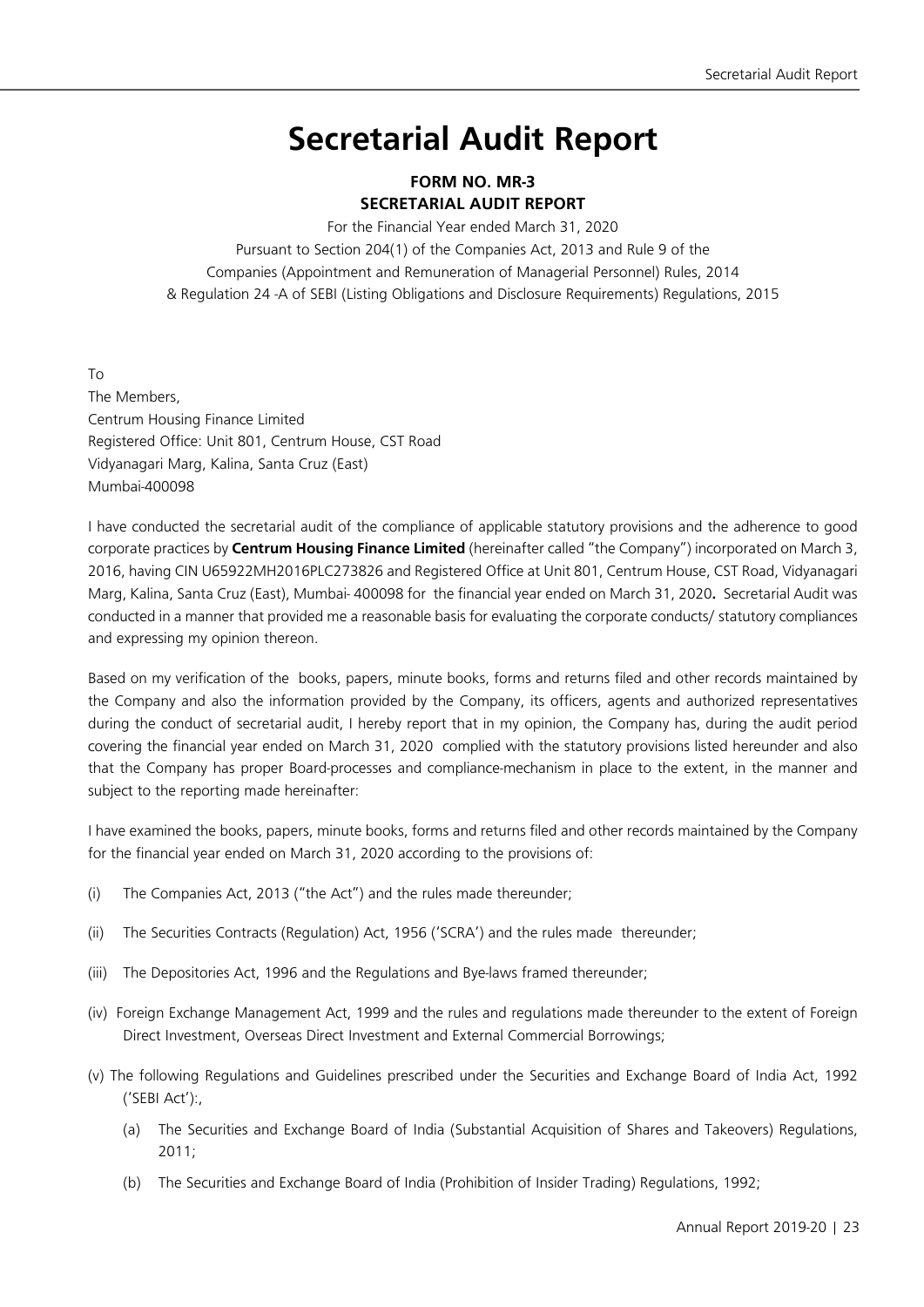- (c) The Securities and Exchange Board of India (Issue of Capital and Disclosure Requirements) Regulations, 2009; The Securities and Exchange Board of India (Employee Stock Option Scheme and Employee Stock Purchase Scheme) Guidelines, 1999;
- (d) The Securities and Exchange Board of India (Issue and Listing of Debt Securities) Regulations, 2008;
- (e) The Securities and Exchange Board of India (Registrars to Issue and Share Transfer Agents) Regulations, 1993 regarding the Companies Act and dealing with client;
- (f) The Securities and Exchange Board of India (Delisting of Equity Shares) Regulations, 2009;
- (g) The Securities and Exchange Board of India (Buyback of Securities) Regulations, 1998;
- (h) Securities and Exchange Board of India (Listing Obligations and Disclosure Requirements) Regulations, 2015 with effect from December 1, 2015.

I have relied on the representation made by the Company and its officers for the systems and the mechanism formed by the Company for the compliances under the applicable Acts/laws and regulations to the Company. The list of major head/groups of Acts/laws and regulations applicable to the Company is enclosed and marked as **Annexure I**.

I have also examined compliance with the applicable clauses of the following:

- (i) Secretarial Standards issued by The Institute of Company Secretaries of India: Applicable with effect from July 1, 2015
- (ii) The Listing Agreement entered into by the Company with BSE Limited and the Securities Exchange Board of India (Listing Obligations and Disclosure Requirements) Regulations, 2015 – Not applicable-

During the year under review:

- 1. The Shareholders of the Company, at the Annual General Meeting held on June 4, 2019 approved the issue of 21,78,000 Equity Shares of Rs 10/- each for cash at par on preferential allotment/private placement basis aggregating upto  $\bar{\tau}$  2,17,80,000, pursuant to Section 62(1) and 42 of Companies Act, 2013
- 2. The Shareholders of the Company, at the Extra Ordinary General Meeting held on August 30, 2019 approved the following matter by way of Special Resolutions**:**
	- i) Issue of partly paid up 21,78,000 equity shares of face value of  $\bar{\tau}$  10/- each for cash on preferential/private placement basis, pursuant to the provisions of Section 62(1) and 42 of Companies Act, 2013 ;
	- ii) Grant of 20,00,000 Employee Stock Options to Mr. Sanjay Shukla, MD and CEO, pursuant to Section 62(1) (3) of Companies Act, 2013 and Rule 22 of Companies (share Capital and Debenture) Rules, 2014;
	- iii) Payment of performance bonus of  $\bar{z}$  75 lakhs to Mr. Sanjay Shukla, Managing Director and CEO pursuant to the provisions of Section 197 and 203 of Companies Act, 2013 read with Schedule V ;
	- iv) Revision of terms of appointment of Mr. Sanjay Shukla, MD and CEO pursuant to the provisions of Section 197 and 203 of Companies Act, 2013 read with Schedule V
- 3. The Shareholders of the Company, at the Extra Ordinary General Meeting held on January 30, 2020 approved the following matters by way of Ordinary Resolutions**:**
	- i) Increase of authorized Share capital from Rs 225 crores to Rs 300 crore of the Company pursuant to Section 61(1)(a) and 64 Companies Act, 2013;
	- ii) Amendment to the Memorandum of Association pursuant to Section 13 and 61 of Companies Act, 2013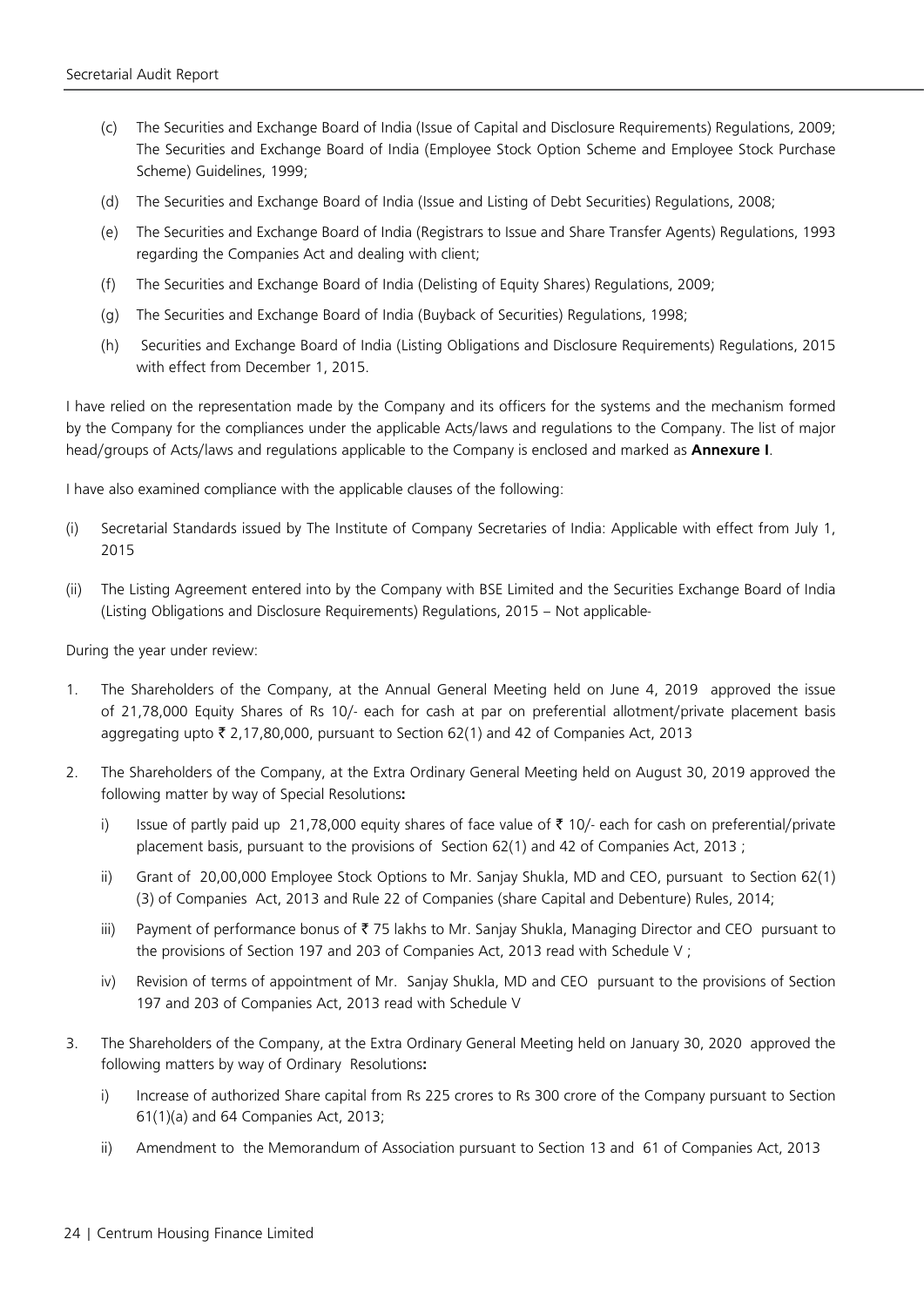- 4. The Shareholders of the Company, at the Extra Ordinary General Meeting held on February 6, 2020 have approved the issue of 6,66,90,413 Equity Shares of face value of ₹ 10/- each at a premium of Rs 18.50/- per Equity Share, on a preferential basis to NHPEA Kamet Holding B.V. for a total consideration of `190,06,76,771 pursuant to Sections 62(1)(c) and Section 42 of Companies Act, 2013 by way of a Special Resolution
- 5. The Shareholders of the Company, at the Extra Ordinary General Meeting held on February 11, 2020 approved the following matters:
- i) Special resolution: Approval of the amended and restated Articles of Association of the Company, pursuant to Section 14 of Companies Act, 2013;
- ii) Ordinary Resolution: Appointment of Mr. Arjun Saigal as an Non-Executive Director of the Company pursuant to the provisions of Section 152, 161(1) and 161(3) of Companies Act, 2013.

#### **I further report that**

owing to complete lockdown, curfew and restrictions imposed by the Government of India and Government of Maharashtra owing to the spread of COVID 19, I have not been able to visit the office of the Company to verify the original records and I have relied on the email communications and scanned copies of some of the documents made available to me, during the course secretarial audit. Company has agreed to make available the original records as soon as the lock down is lifted and normalcy of operations is restored.

#### **I further report that:**

The Board of Directors of the Company is duly constituted with proper balance of Non-Executive Directors and Independent Directors including the woman director, except as mentioned above. The changes in the composition of the Board of Directors that took place during the period under review were carried out in compliance with the provisions of the Act.

Adequate notice is given to all directors to schedule the Board Meetings, agenda and detailed notes on agenda were sent in advance as per the requirement of the regulations, and a system exists for seeking and obtaining further information and clarifications on the agenda items before the meeting and for meaningful participation at the meeting.

Majority decisions are carried through /recorded as part of the minutes. All the resolutions were passed unanimously.

I further report that based on review of compliance mechanism established by the Company, I am of the opinion that the Company has adequate systems and processes in the company commensurate with the size and operations of the company to monitor and ensure compliance with applicable laws, rules, regulations and guidelines.

**UMESH P MASKERI PRACTICING COMPANY SECRETARY COP No. 12704 FCS No 4831 UDIN** 

**Place: Mumbai Date: May 20, 2020** 

Note: This report is to be read with our letter of even date which is annexed as **ANNEXURE II** and forms an integral part of this report.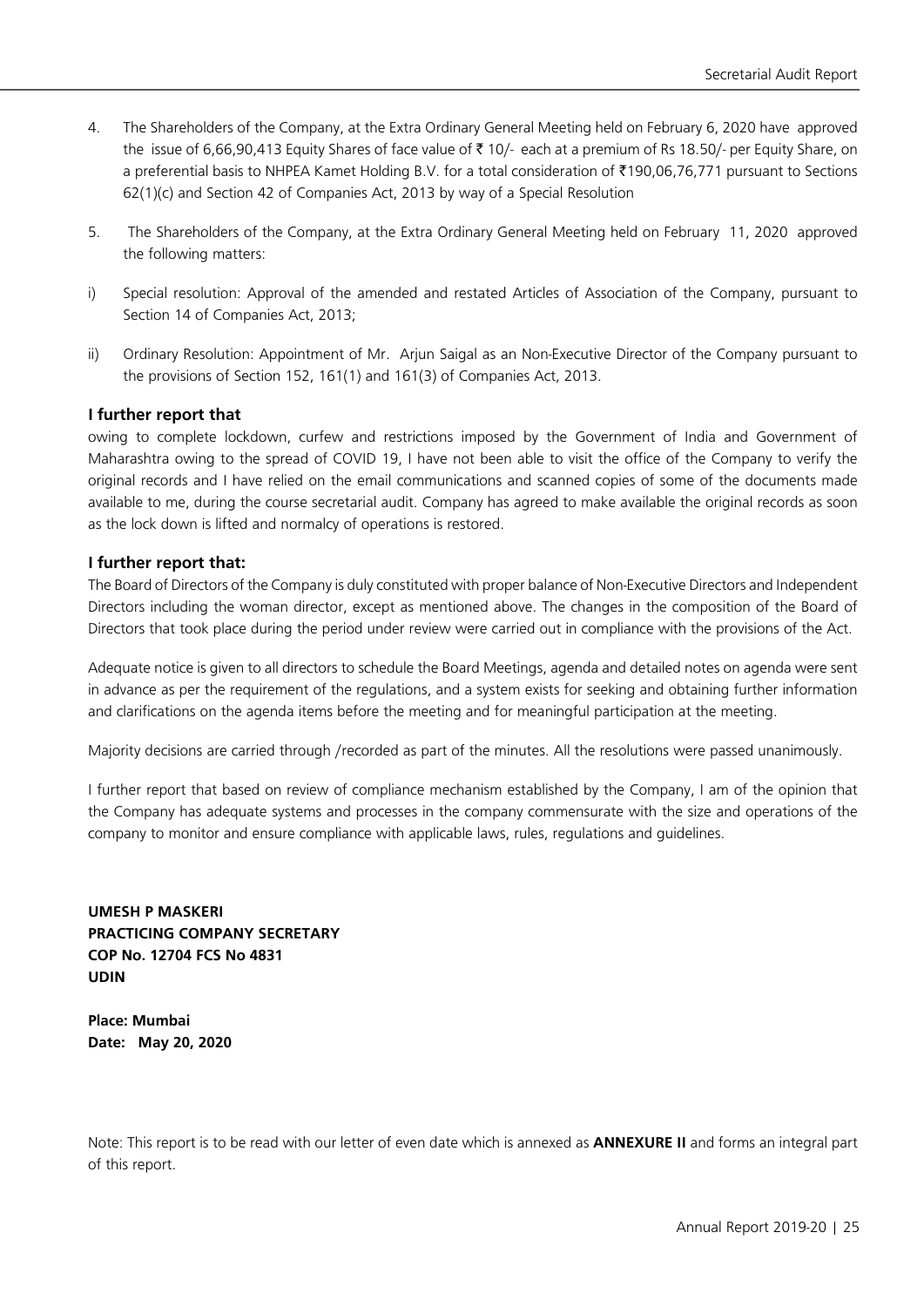## **ANNEXURE I OTHER LAWS APPLICABLE TO COMPANY CENTRUM HOUSING FINANCE LIMITED**

| 1              | The Income-tax Act, 1961                                                         |
|----------------|----------------------------------------------------------------------------------|
| 2              | Goods and Service Tax Act, 2016                                                  |
| 3              | The Employees Provident Fund Act, 1952                                           |
| $\overline{4}$ | The Payment of Gratuity Act, 1972                                                |
| 5              | The Maharashtra Stamp Act (Bombay . Act LX 1958)                                 |
| 6              | Micro, Small and Medium Enterprises Development Act, 2006                        |
| 7              | Negotiable Instruments Act, 1881                                                 |
| 8              | Indian Registration Act, 1908                                                    |
| 9              | Information Technology Act, 1996                                                 |
| 10             | Prevention of Sexual Harassment of women at Workplace Act, 2013                  |
| 11             | Motor Vehicle Act, 1988                                                          |
| 12             | The Minimum Wages Act, 1948                                                      |
| 13             | Weekly Holidays Act, 1942                                                        |
| 14             | Maharashtra Shops and Establishment Act, 1948                                    |
| 15             | The Employees State Insurance Act, 1948                                          |
| 16             | Maharashtra State Tax on Professions, Trades, Callings and Employments Act, 1975 |
| 17             | Prevention of Money Laundering Act, 2002                                         |
| 18             | The Maternity Benefit Act, 1961                                                  |
| 19             | The Contract Labour (Regulation & Abolition) Act, 1971                           |
| 20             | The Equal Remuneration Act, 1976 and Rules 1976                                  |
| 21             | The Export and Import Policy of India                                            |
| 22             | The Trade Marks Act, 1999                                                        |
| 23             | Payment of Bonus Act, 1965                                                       |

## **UMESH P MASKERI PRACTICING COMPANY SECRETARY FCS No 4831 COP No. 12704**

**Place: Mumbai Date : May 20, 2020**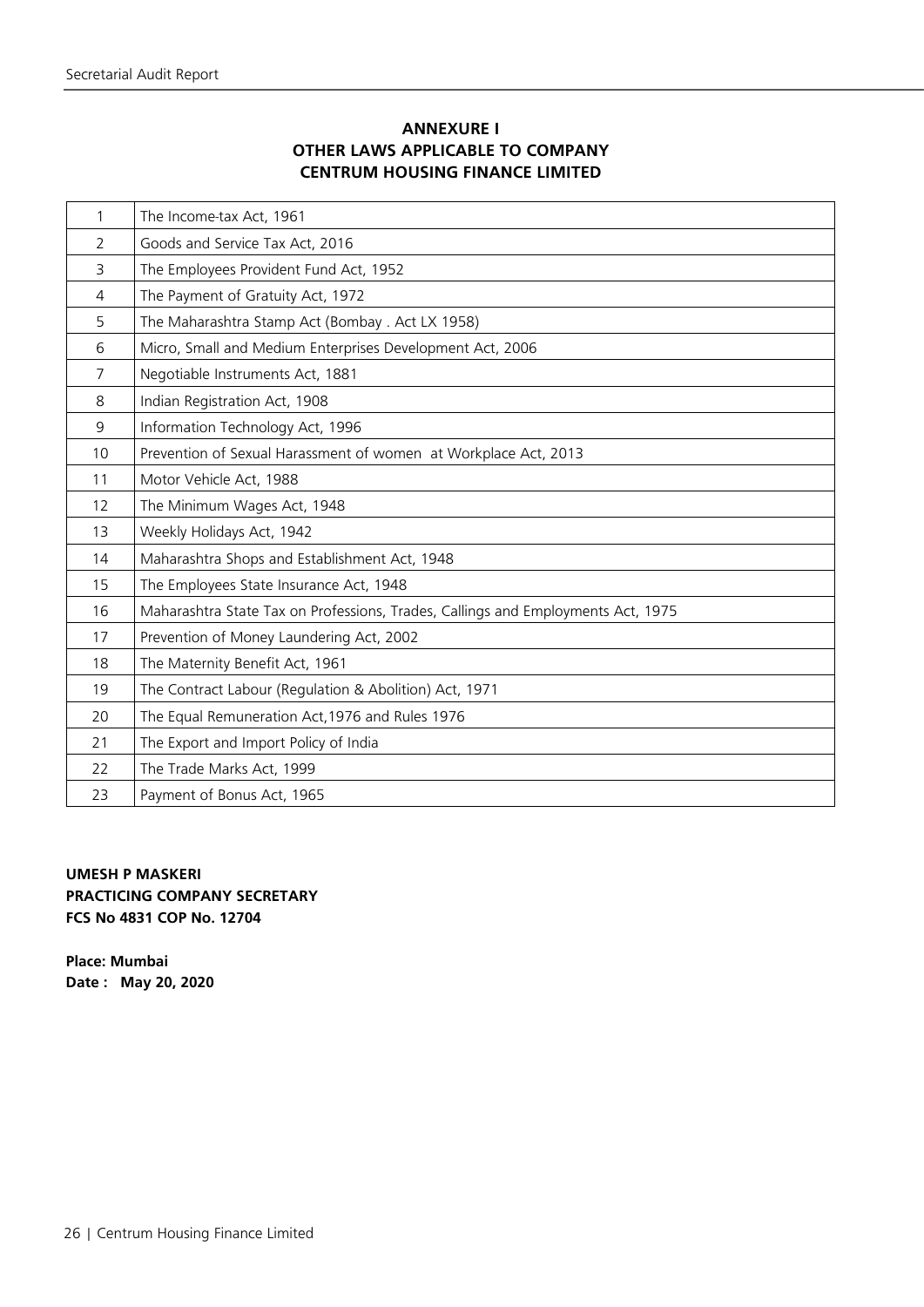## **ANNEXURE II**

To The Members, Centrum Housing Finance Limited Unit 801, Centrum House, CST Road Vidyanagari Marg, Kalina, Santa Cruz (East) Mumbai-400098

My report of even date is to be read along with this letter:

- 1. Maintenance of secretarial records is the responsibility of the management of the Company. My responsibility is to express an opinion on these secretarial records based on our audit.
- 2. I have followedW the audit practices and processes as were appropriate to obtain reasonable assurance about the correctness of the contents of the secretarial records. The verification was done on test basis to ensure that correct facts are reflected in Secretarial records. I believe that the processes and practices, we followed provide a reasonable basis for our opinion.
- 3. I have not verified the correctness and appropriateness of financial records and Books of Accounts of the Company.
- 4. Wherever required, I have obtained the management representation about the compliance of laws, rules and regulations and happening of events etc.
- 5. The compliance of the provisions of corporate and other applicable laws, rules, regulations, standards is the responsibility of management. My examination was limited to the verification of procedures on test basis.
- 6. The Secretarial Audit Report is neither an assurance as to the future viability of the Company nor of the efficacy or effectiveness with which the management has conducted the affairs of the Company.

**UMESH P MASKERI PRACTICING COMPANY SECRETARY FCS No 4831 COP No. 12704**

**Place: Mumbai Date : May 20, 2020**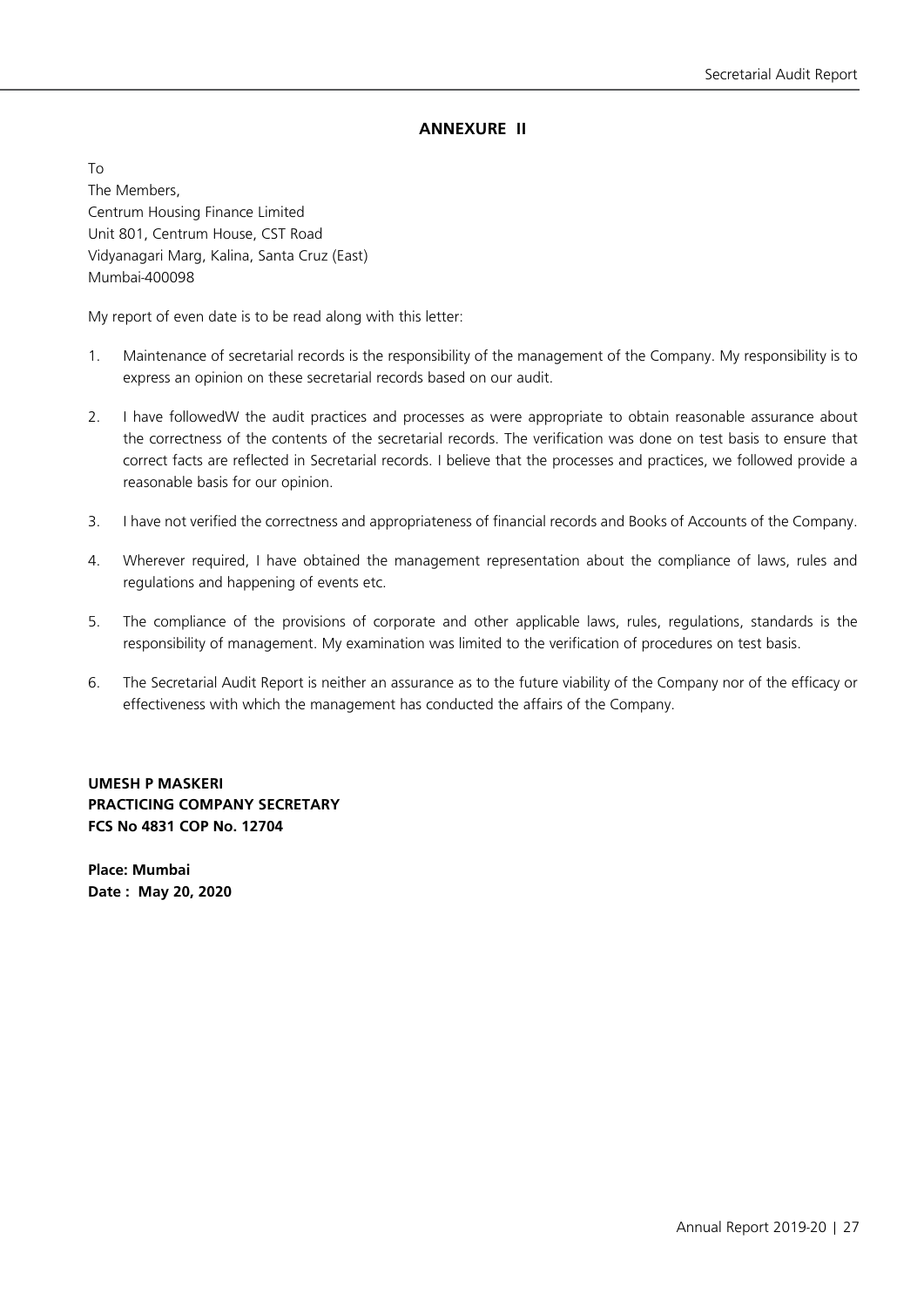# **Independent Auditor's Report**

#### **To the Members of Centrum Housing Finance Limited**

#### **Report on the Audit of the Ind AS Financial Statements**

### **Opinion**

We have audited the accompanying Ind AS financial statements of **Centrum Housing Finance Limited** ("the Company"), which comprise the Balance Sheet as at March 31, 2020, the Statement of Profit and Loss (including Other Comprehensive Income), the Statement of Changes in Equity and the Statement of Cash Flows for the year then ended and notes to the Ind AS financial statements including a summary of significant accounting policies and other explanatory information (hereinafter referred to as "Ind AS financial statements").

In our opinion and to the best of our information and according to the explanations given to us, the aforesaid Ind AS financial statements give the information required by the Companies Act, 2013 ("the Act") in the manner so required and give a true and fair view in conformity with the accounting principles generally accepted in India including the Indian Accounting Standards ("Ind AS") prescribed under section 133 of the Act, of the state of affairs of the Company as at March 31, 2020, its profit (including other comprehensive income), changes in equity and its cash flows for the year ended on that date.

## **Basis for Opinion**

We conducted our audit in accordance with Standards on Auditing (SAs) specified under section 143(10) of the Act. Our responsibilities under those Standards are further described in the Auditor's Responsibilities for the Audit of the Ind AS Financial Statements section of our report. We are independent of the Company in accordance with the Code of Ethics issued by the Institute of Chartered Accountants of India ("ICAI") together with the ethical requirements that are relevant to our audit of the Ind AS financial statements under the provisions of the Act and Rules thereunder, and we have fulfilled our other ethical responsibilities in accordance with these requirements and the Code of Ethics. We believe that the audit evidence we have obtained is sufficient and appropriate to provide a basis for our opinion on the Ind AS financial statements.

#### **Emphasis of Matter**

We draw attention to Note 48 to the Ind AS financial statements, which explains that the extent to which the COVID-19 pandemic will impact the Company's financial performance is dependent on future developments, which are highly uncertain.

Our opinion is not modified in respect of this matter.

#### **Other Information**

The Company's Board of Directors is responsible for the other information. The other information comprises the information included in the Directors report, but does not include the Ind AS financial statements and our auditor's report thereon.

Our opinion on the Ind AS financial statements does not cover the other information and we do not express any form of assurance conclusion thereon.

In connection with our audit of the Ind AS financial statements, our responsibility is to read the other information and, in doing so, consider whether the other information is materially inconsistent with the Ind AS financial statements or our knowledge obtained in the audit or otherwise appears to be materially misstated.

If, based on the work we have performed, we conclude that there is a material misstatement of this other information; we are required to report that fact. We have nothing to report in this regard.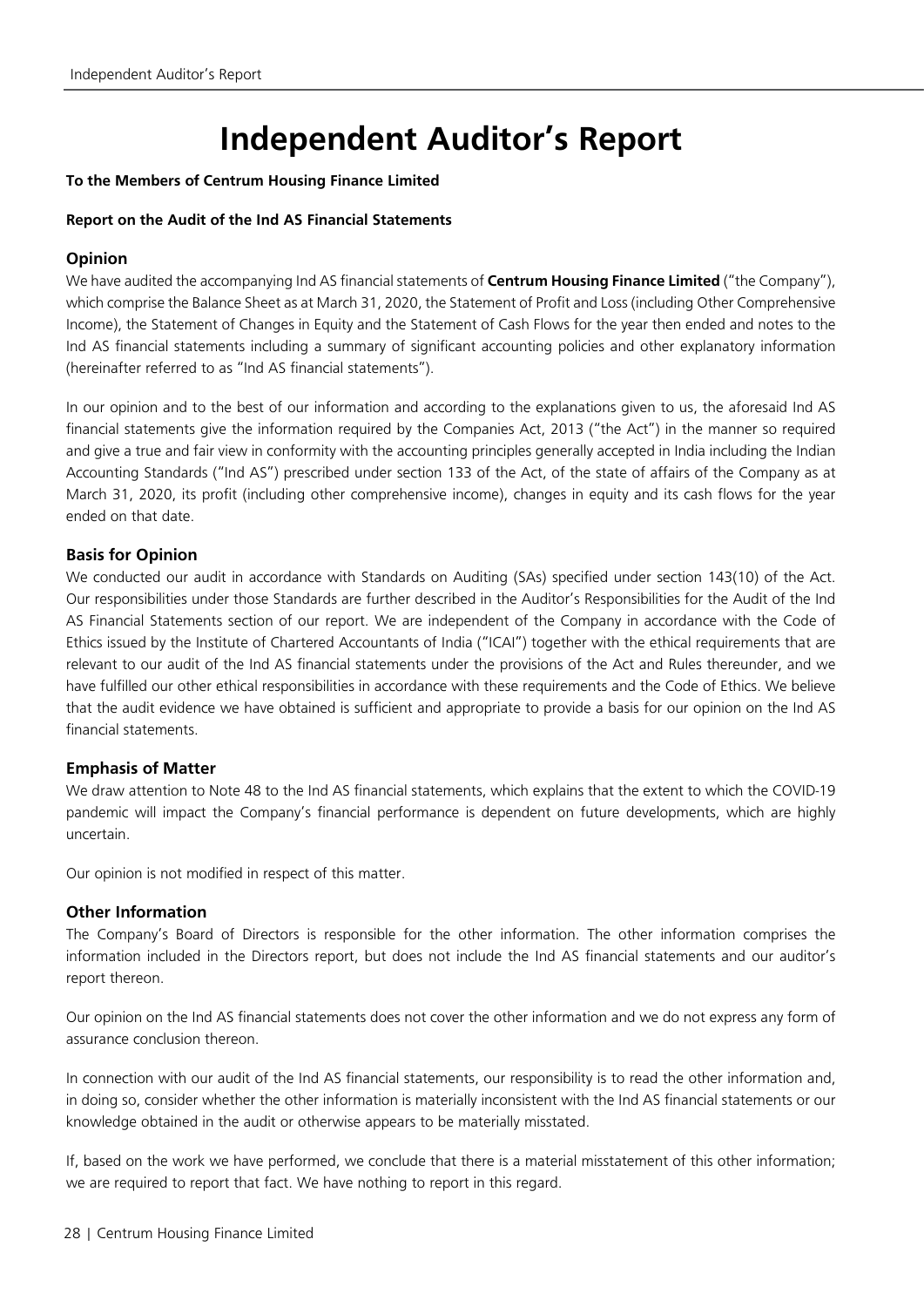## **Responsibilities of Management and Those Charged with Governance for the Ind AS Financial Statements**

The Company's Board of Directors is responsible for the matters stated in section 134(5) of the Act with respect to the preparation of these Ind AS financial statements that give a true and fair view of the financial position, financial performance (including other comprehensive income), changes in equity and cash flows of the Company in accordance with the accounting principles generally accepted in India, including Ind AS prescribed under section 133 of the Act, read with the Companies (Indian Accounting Standards) Rules, 2015, as amended. This responsibility also includes maintenance of adequate accounting records in accordance with the provisions of the Act for safeguarding of the assets of the Company and for preventing and detecting frauds and other irregularities; selection and application of appropriate accounting policies; making judgments and estimates that are reasonable and prudent; and design, implementation and maintenance of adequate internal financial controls, that were operating effectively for ensuring the accuracy and completeness of the accounting records, relevant to the preparation and presentation of theInd AS financial statements that give a true and fair view and are free from material misstatement, whether due to fraud or error.

In preparing the Ind AS financial statements, management is responsible for assessing the Company's ability to continue as a going concern, disclosing, as applicable, matters related to going concern and using the going concern basis of accounting unless management either intends to liquidate the Company or to cease operations, or has no realistic alternative but to do so.

Those Board of Directors are also responsible for overseeing the Company's financial reporting process.

#### **Auditor's Responsibilities for the Audit of the Ind AS Financial Statements**

Our objectives are to obtain reasonable assurance about whether the Ind AS financial statements as a whole are free from material misstatement, whether due to fraud or error, and to issue an auditor's report that includes our opinion. Reasonable assurance is a high level of assurance, but is not a guarantee that an audit conducted in accordance with SAs will always detect a material misstatement when it exists. Misstatements can arise from fraud or error and are considered material if, individually or in the aggregate, they could reasonably be expected to influence the economic decisions of users taken on the basis of this Ind AS financial statements. As part of an audit in accordance with SAs, we exercise professional judgment and maintain professional skepticism throughout the audit. We also:

- Identify and assess the risks of material misstatement of the Ind AS financial statements, whether due to fraud or error, design and perform audit procedures responsive to those risks, and obtain audit evidence that is sufficient and appropriate to provide a basis for our opinion. The risk of not detecting a material misstatement resulting from fraud is higher than for one resulting from error, as fraud may involve collusion, forgery, intentional omissions, misrepresentations, or the override of internal control.
- Obtain an understanding of internal control relevant to the audit in order to design audit procedures that are appropriate in the circumstances. Under section 143(3)(i) of the Act, we are also responsible for expressing our opinion on whether the Company has adequate internal financial controls with reference to financial statements in place and the operating effectiveness of such controls.
- Evaluate the appropriateness of accounting policies used and the reasonableness of accounting estimates and related disclosures made by management.
- Conclude on the appropriateness of management's use of the going concern basis of accounting and, based on the audit evidence obtained, whether a material uncertainty exists related to events or conditions that may cast significant doubt on the Company's ability to continue as a going concern. If we conclude that a material uncertainty exists, we are required to draw attention in our auditor's report to the related disclosures in the Ind AS financial statements or, if such disclosures are inadequate, to modify our opinion. Our conclusions are based on the audit evidence obtained up to the date of our auditor's report. However, future events or conditions may cause the Company to cease to continue as a going concern.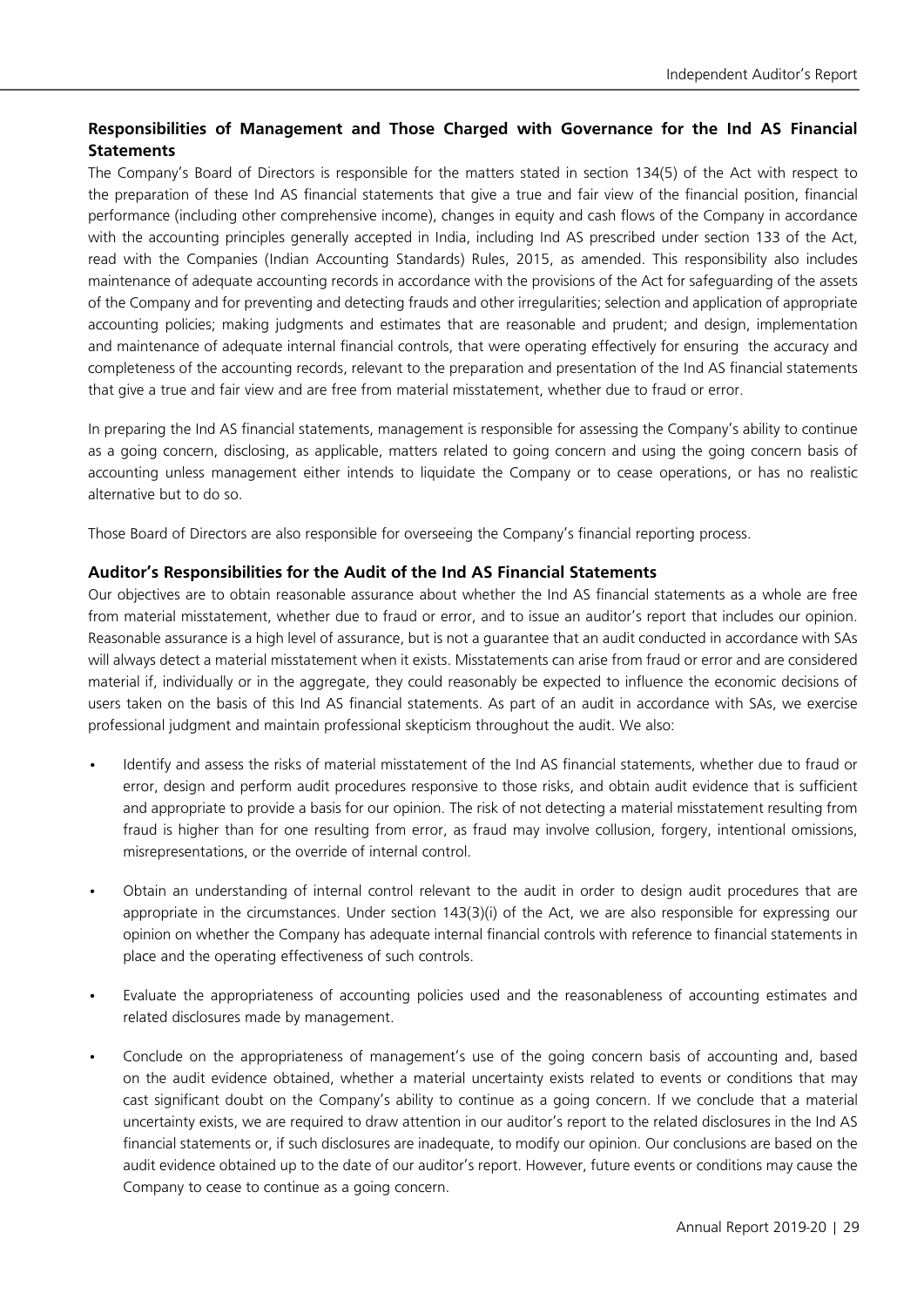Evaluate the overall presentation, structure and content of the Ind AS financial statements, including the disclosures, and whether the Ind AS financial statements represent the underlying transactions and events in a manner that achieves fair presentation.

We communicate with those charged with governance regarding, among other matters, the planned scope and timing of the audit and significant audit findings, including any significant deficiencies in internal control that we identify during our audit.

We also provide those charged with governance with a statement that we have complied with relevant ethical requirements regarding independence, and to communicate with them all relationships and other matters that may reasonably be thought to bear on our independence, and where applicable, related safeguards.

From the matters communicated with those charged with governance, we determine those matters that were of most significance in the audit of the Ind AS financial statements of the current year and are therefore the key audit matters. We describe these matters in our auditor's report unless law or regulation precludes public disclosure about the matter or when, in extremely rare circumstances, we determine that a matter should not be communicated in our report because the adverse consequences of doing so would reasonably be expected to outweigh the public interest benefits of such communication.

#### **Other Matter**

The comparative financial information of the Company for the year ended March 31, 2019 and the transition date opening balance sheet as at April 1, 2018 included in these Ind AS financial statements, are based on the previously issued statutory financial statements prepared in accordance with the Companies (Accounting Standards) Rules, 2006 audited by us whose report for the year ended March 31, 2019 and March 31, 2018 dated May 7, 2019 and May 9, 2018 respectively expressed an unmodified opinion on those financial statements, as adjusted for the differences in the accounting principles adopted by the Company on transition to the Ind AS, which have been audited by us.

Our opinion is not modified in respect of this matter.

#### **Report on Other Legal and Regulatory Requirements**

- (1) As required by the Companies (Auditor's Report) Order, 2016 ("the Order") issued by the Central Government of India in terms of section 143(11) of the Act, we give in "Annexure 1", a statement on the matters specified in paragraphs 3 and 4 of the Order, to the extent applicable.
- (2) As required by section 143(3) of the Act, we report that:
	- a. We have sought and obtained all the information and explanations which to the best of our knowledge and belief were necessary for the purposes of our audit;
	- b. In our opinion, proper books of account as required by law have been kept by the Company so far as it appears from our examination of those books;
	- c. The Balance Sheet, the Statement of Profit and Loss (including Other Comprehensive Income), the Statement of Changes in Equity and the Statement of Cash Flows dealt with by this report are in agreement with the books of account;
	- d. In our opinion, the aforesaid Ind AS financial statements comply with the Ind AS prescribed under section 133 of the Act read with the Companies (Indian Accounting Standards) Rules, 2015, as amended;
	- e. On the basis of the written representations received from the directors as on March 31, 2020, and taken on record by the Board of Directors, none of the directors is disqualified as on March 31, 2020 from being appointed as a director in terms of section 164(2) of the Act;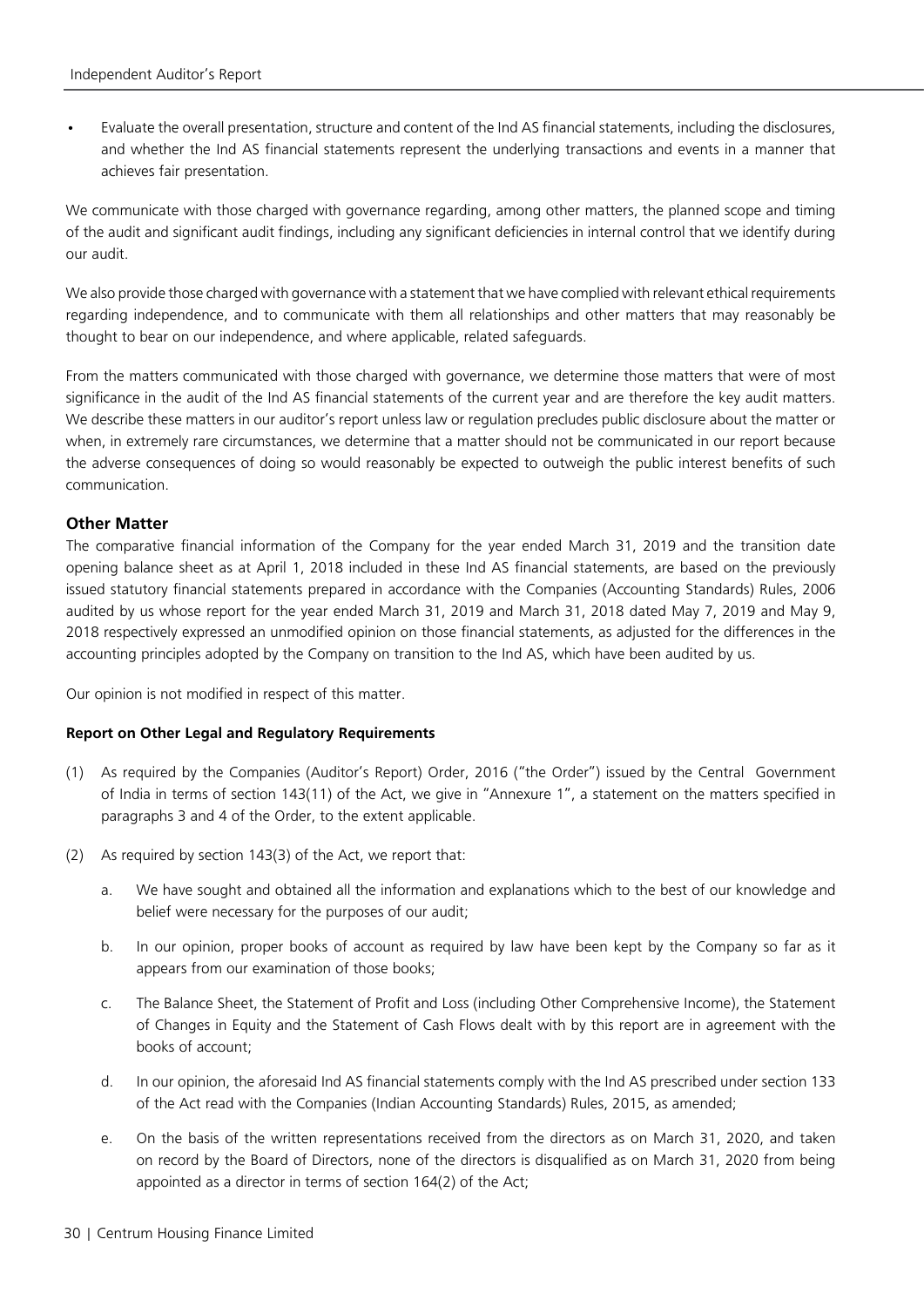- f. With respect to the adequacy of the internal financial controls with reference to financial statements of the Company and the operating effectiveness of such controls, refer to our separate report in "Annexure 2";
- g. With respect to the other matter to be included in the Auditor's Report in accordance with the requirements of section 197(16) of the Act:

 In our opinion and to the best of our information and according to the explanations given to us, the remuneration paid/ provided by the Company to its directors during the year is in accordance with the provisions of section 197 of the Act;

- h. With respect to the other matters to be included in the Auditor's Report in accordance with Rule 11 of the Companies (Audit and Auditors) Rules, 2014, in our opinion and to the best of our information and according to the explanations given to us:
	- (i) The Company does not have any pending litigations which would impact its financial position;
	- (ii) The Company did not have any long-term contracts including derivative contracts. Hence, the question of any material foreseeable losses does not arise;
	- (iii) There were no amounts which were required to be transferred to the Investor Education and Protection Fund by the Company.

**For Haribhakti & Co. LLP Chartered Accountants ICAI Firm Registration No. 103523W / W100048**

**Sumant Sakhardande Partner Membership No.034828 UDIN: 20034828AAAACD7313**

**Place: Mumbai Date: June 03, 2020**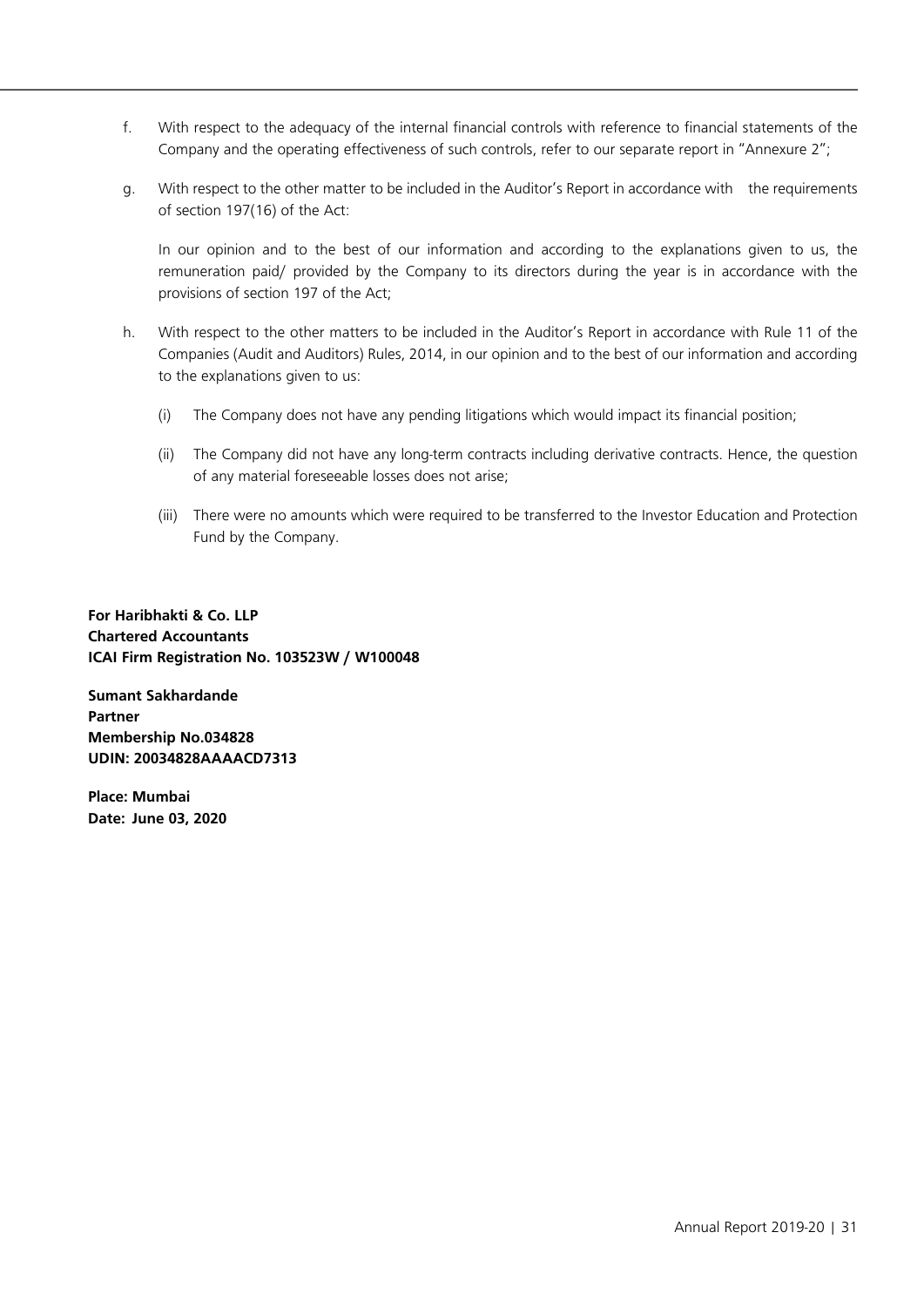## **Annexure 1 to the Independent Auditor's Report**

[Referred to in paragraph 1 under 'Report on Other Legal and Regulatory Requirements' section in the Independent Auditor's Report of even date to the members of Centrum Housing Finance Limited on the Ind AS financial statements for the year ended March 31, 2020]

Based on the audit procedures performed for the purpose of reporting a true and fair view on the Ind AS financial statements of the Company and taking into consideration the information and explanations given to us and the books of account and other records examined by us in the normal course of audit, we report that:

(i)

- (a) The Company has maintained proper records showing full particulars, including quantitative details and situation of fixed assets.
- (b) During the year, the fixed assets of the Company have been physically verified by the management and no material discrepancies were noticed on such verification. In our opinion, the frequency of verification is reasonable having regard to the size of the Company and the nature of its assets.
- (c) The Company does not have any immovable property. Accordingly, clause 3(i)(c) of the Order in not applicable to the Company.
- (ii) The Company is in the business of providing services and does not have any inventory. Accordingly, clause 3(ii)(c) of the Order is not applicable to the Company.
- (iii) The Company has granted unsecured loans to companies covered in the register maintained under section 189 of the Act. However, the Company has not granted any secured or unsecured loans to firms, Limited Liability Partnerships or other parties.
	- (a) The terms and conditions of the aforesaid loans granted by the Company are not prejudicial to the interest of the Company.
	- (b) The schedule of repayment of principal and payment of interest in respect of such loans has been stipulated and the repayments or receipts of principal amounts and interest are regular.
	- (c) In respect of the aforesaid loans, there is no overdue amount of loans granted to companies listed in the register maintained under section 189 of the Act.
- (iv) The Company has not granted any loans or provided any guarantees or security to the parties covered under section 185 of the Act. Further, the Company has complied with the provisions of section 186 of the Act.
- (v) The Company has not accepted any deposits from the public within the provisions of sections 73 to 76 of the Act and the rules framed there under. Accordingly, the provisions of clause 3(v) of the Order are not applicable.
- (vi) The Central Government has not prescribed the maintenance of cost records for any of the products of the Company under sub-section (1) of section 148 of the Act and the rules framed there under.
- (vii)
- (a) The Company is regular in depositing with appropriate authorities, undisputed statutory dues including provident fund, employees' state insurance, income tax, goods and services tax (GST), customs duty, cess and any other material statutory dues applicable to it, except that there have been slight delay in few cases. During the year 2017-18, sales tax, value added tax, service tax and duty of excise subsumed in GST and are accordingly reported under GST.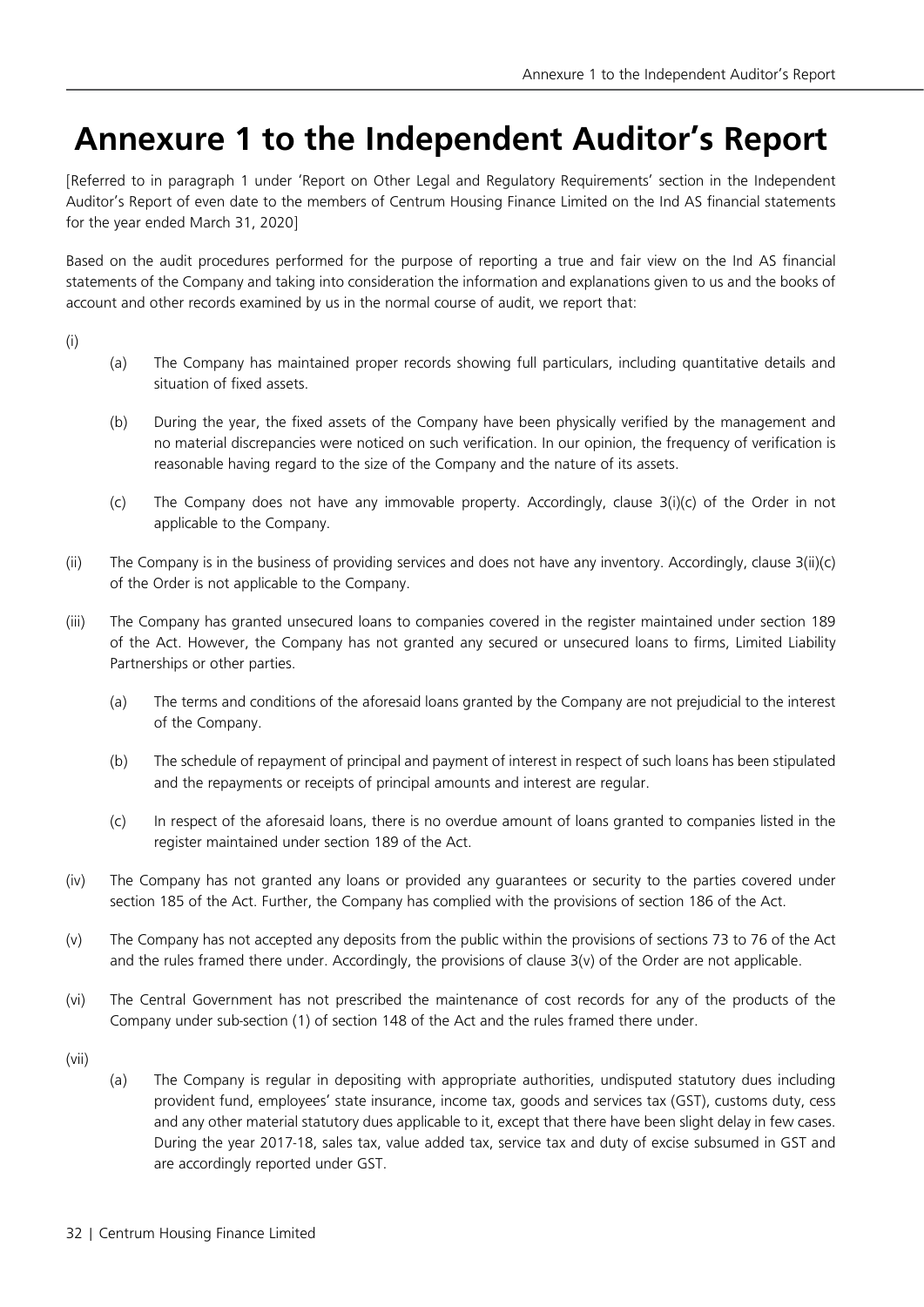No undisputed amounts payable in respect of provident fund, employees' state insurance, income tax, GST, customs duty, cess and any other material statutory dues applicable to it, were outstanding, at the year end, for a period of more than six months from the date they became payable.

- (b) There are no dues with respect to income tax, sales tax, service tax, value added tax, GST, customs duty, excise duty which have not been deposited on account of any dispute.
- (viii) During the year, the Company has not defaulted in repayment of loans or borrowings to banks or dues to debenture holders. Further, the Company has not taken any loan or borrowing from financial institution or government during the year.
- (ix) The Company did not raise moneys by way of initial public offer or further public offer (including debt instruments). In our opinion, the term loans were applied for the purposes for which the loans were obtained.
- (x) During the course of our examination of the books and records of the Company, carried out in accordance with the generally accepted auditing practices in India, and according to the information and explanations given to us, we have neither come across any instance of fraud by the Company or any fraud on the Company by its officers or employees, noticed or reported during the year, nor have we been informed of any such instance by the management.
- (xi) Managerial remuneration has been paid / provided in accordance with the requisite approvals mandated by the provisions of section 197 read with Schedule V to the Act.
- (xii) In our opinion, the Company is not a Nidhi Company. Therefore, clause 3(xii) of the Order is not applicable to the Company.
- (xiii) All transactions entered into by the Company with the related parties are in compliance with sections 177 and 188 of Act, where applicable and the details have been disclosed in the Ind AS financial statements as required by the applicable accounting standards.
- (xiv) The Company has made preferential allotment of equity shares during the year and in our opinion, the requirement of section 42 of the Act have been complied with and the amounts so raised were used for the purposes for which funds was raised, further, funds which were not required for immediate utilisation have been temporarily invested in fixed deposits with banks.
- (xv) The Company has not entered into any non-cash transactions with directors or persons connected with them during the year and hence provisions of section 192 of the Act are not applicable.
- (xvi) The Company is not required to be registered under section 45-IA of the Reserve Bank of India Act, 1934.

**For Haribhakti & Co. LLP Chartered Accountants ICAI Firm Registration No. 103523W / W100048**

**Sumant Sakhardande Partner Membership No.034828 UDIN: 20034828AAAACD7313**

**Place: Mumbai Date: June 03, 2020**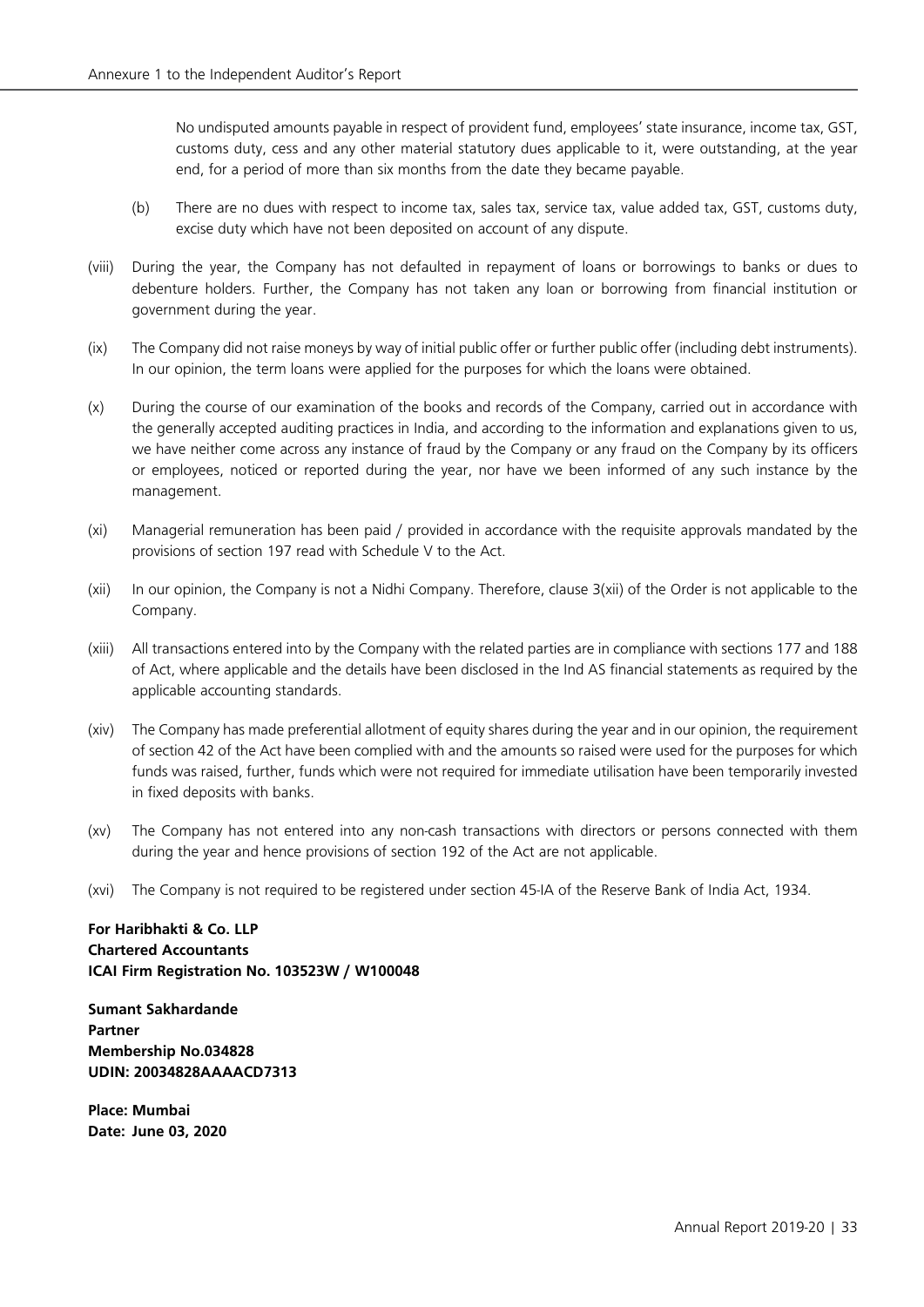## **Annexure 2 to the Independent Auditor's Report**

[Referred to in paragraph 2(f) under 'Report on Other Legal and Regulatory Requirements' section in our Independent Auditor's Report of even date to the members of **Centrum Housing Finance Limited** on the Ind AS financial statements for the year ended March 31, 2020]

### **Report on the Internal Financial Controls with reference to Financial Statements under clause (i) of sub-section 3 of section 143 of the Companies Act, 2013 ("the Act")**

We have audited the internal financial controls with reference to financial statements of **Centrum Housing Finance Limited** ("the Company") as of March 31, 2020 in conjunction with our audit of the Ind AS financial statements of the Company for the year ended on that date.

### **Management's Responsibility for Internal Financial Controls**

The Company's management is responsible for establishing and maintaining internal financial controls based on the internal control with reference to financial statements criteria established by the Company considering the essential components of internal control stated in the Guidance Note on Audit of Internal Financial Controls Over Financial Reporting (the "Guidance Note") issued by the Institute of Chartered Accountants of India ("ICAI"). These responsibilities include the design, implementation and maintenance of adequate internal financial controls that were operating effectively for ensuring the orderly and efficient conduct of its business, including adherence to company's policies, the safeguarding of its assets, the prevention and detection of frauds and errors, the accuracy and completeness of the accounting records, and the timely preparation of reliable financial information, as required under the Act.

### **Auditors' Responsibility**

Our responsibility is to express an opinion on the Company's internal financial controls with reference to financial statements based on our audit. We conducted our audit in accordance with the Guidance Note and the Standards on Auditing specified under section 143(10) of the Act to the extent applicable to an audit of internal financial controls, both issued by the ICAI. Those Standards and the Guidance Note require that we comply with ethical requirements and plan and perform the audit to obtain reasonable assurance about whether adequate internal financial controls with reference to financial statements was established and maintained and if such controls operated effectively in all material respects.

Our audit involves performing procedures to obtain audit evidence about the adequacy of the internal financial controls with reference to financial statements and their operating effectiveness.

Our audit of internal financial controls with reference to financial statements included obtaining an understanding of internal financial controls with reference to financial statements, assessing the risk that a material weakness exists, and testing and evaluating the design and operating effectiveness of internal controls based on the assessed risk. The procedures selected depend on the auditor's judgement, including the assessment of the risks of material misstatement of the financial statements, whether due to fraud or error.

We believe that the audit evidence we have obtained is sufficient and appropriate to provide a basis for our audit opinion on the Company's internal financial controls with reference to financial statements.

#### **Meaning of Internal Financial Controls with reference to Financial Statements**

A company's internal financial control with reference to financial statements is a process designed to provide reasonable assurance regarding the reliability of financial reporting and the preparation of financial statements for external purposes in accordance with generally accepted accounting principles. A company's internal financial control with reference to financial statements includes those policies and procedures that (1) pertain to the maintenance of records that,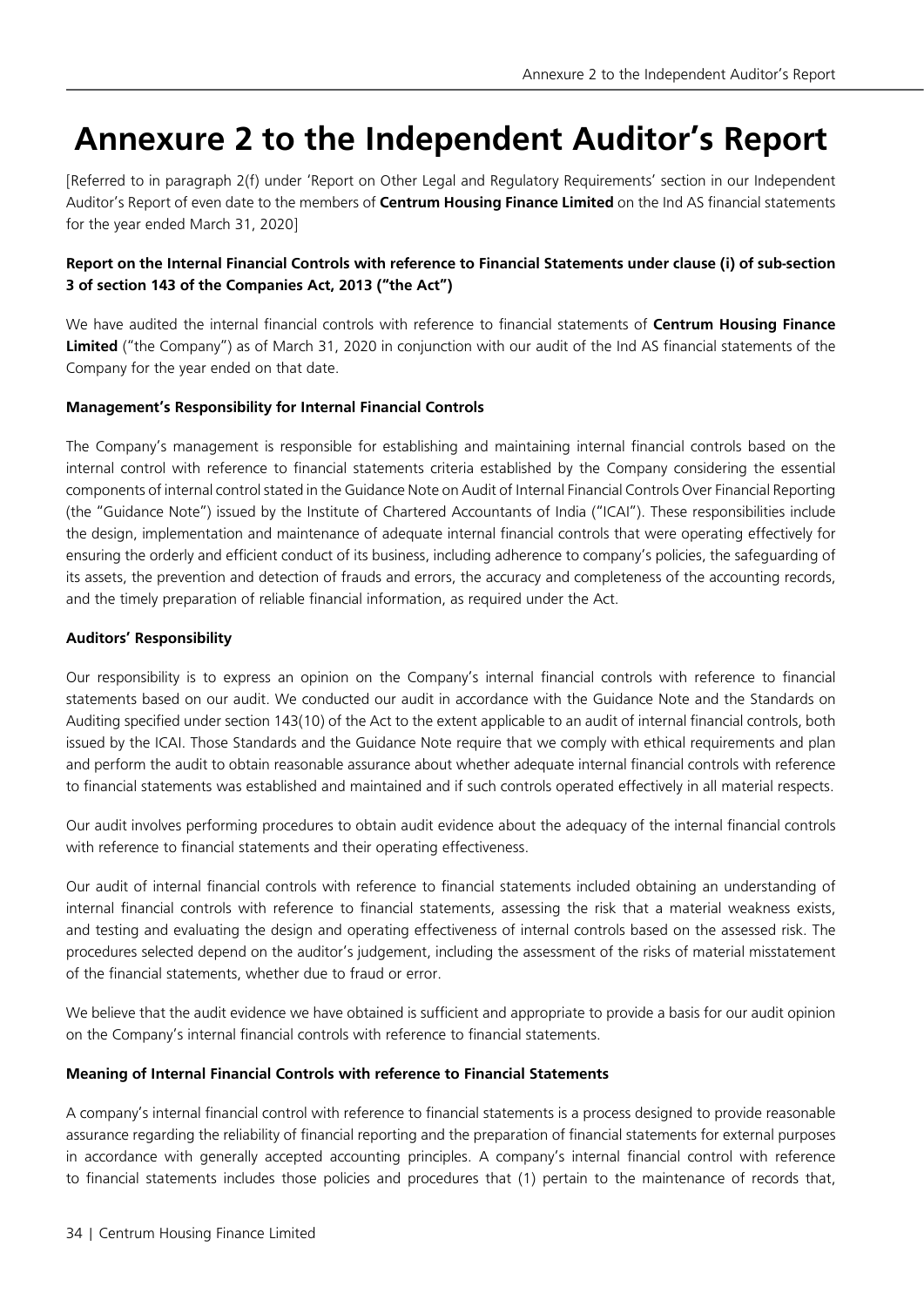in reasonable detail, accurately and fairly reflect the transactions and dispositions of the assets of the company; (2) provide reasonable assurance that transactions are recorded as necessary to permit preparation of financial statements in accordance with generally accepted accounting principles, and that receipts and expenditures of the company are being made only in accordance with authorisations of management and directors of the company; and (3) provide reasonable assurance regarding prevention or timely detection of unauthorised acquisition, use, or disposition of the company's assets that could have a material effect on the financial statements.

### **Inherent Limitations of Internal Financial Controls with reference to Financial Statements**

Because of the inherent limitations of internal financial controls with reference to financial statements, including the possibility of collusion or improper management override of controls, material misstatements due to error or fraud may occur and not be detected. Also, projections of any evaluation of the internal financial controls with reference to financial statements to future periods are subject to the risk that the internal financial controls with reference to financial statements may become inadequate because of changes in conditions, or that the degree of compliance with the policies or procedures may deteriorate.

### **Opinion**

In our opinion, the Company has, in all material respects, adequate internal financial controls with reference to financial statements and such internal financial controls with reference to financial statements were operating effectively as at March 31, 2020, based on the internal control with reference to financial statements criteria established by the Company considering the essential components of internal controls stated in the Guidance Note issued by the ICAI.

**For Haribhakti & Co. LLP Chartered Accountants ICAI Firm Registration No. 103523W / W100048**

**Sumant Sakhardande Partner Membership No.034828 UDIN: 20034828AAAACD7313**

**Place: Mumbai Date: June 03, 2020**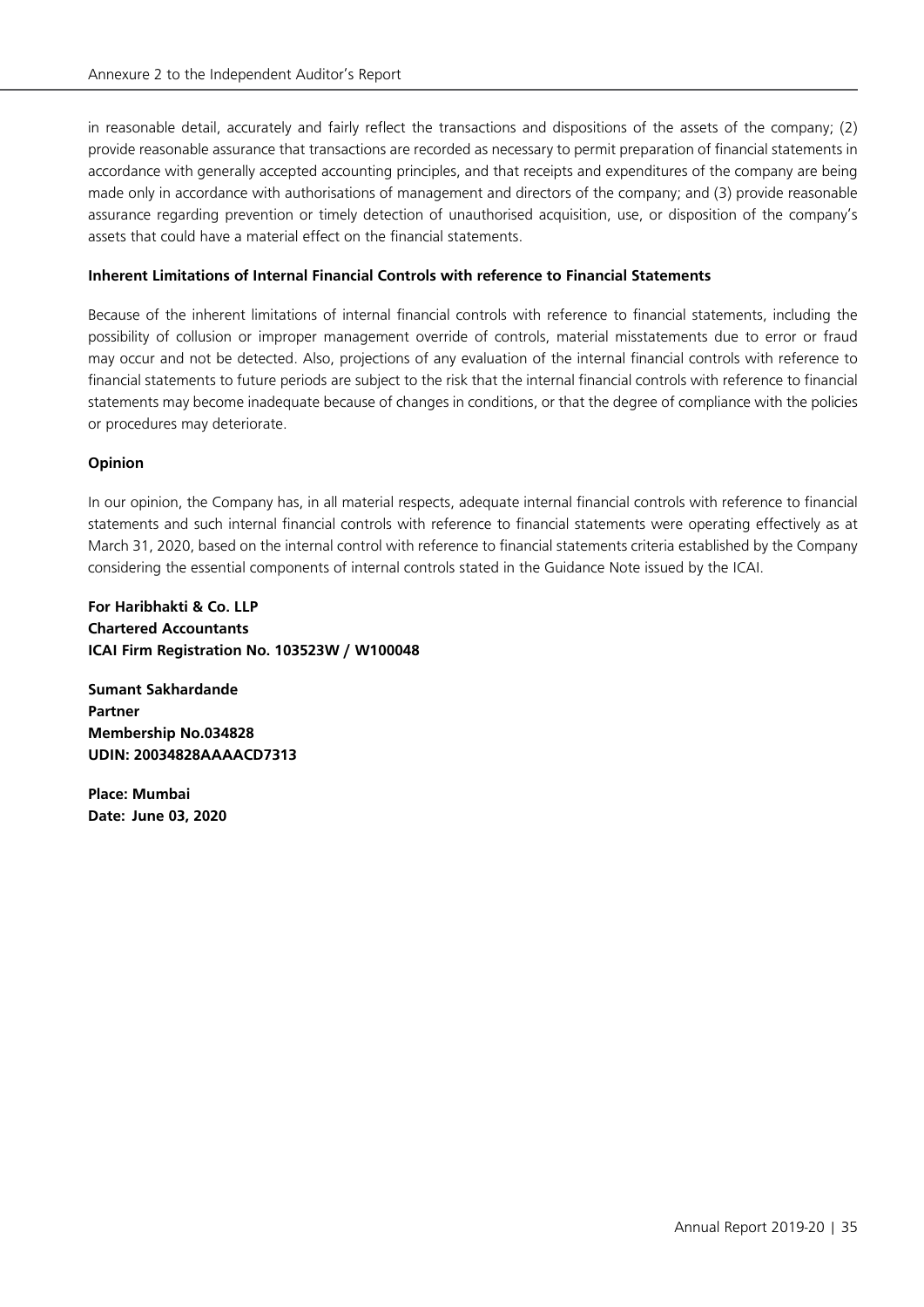# **Balance Sheet** as at March 31,2020

|     | <b>Particulars</b>                                     | Note No.       | As at          | As at          | As at         |
|-----|--------------------------------------------------------|----------------|----------------|----------------|---------------|
|     |                                                        |                | March 31, 2020 | March 31, 2019 | April 1, 2018 |
|     |                                                        |                | ₹ in lakh      | ₹ in lakh      | ₹ in lakh     |
|     | <b>ASSETS</b>                                          |                |                |                |               |
| (1) | <b>Financial assets</b>                                |                |                |                |               |
| (a) | Cash and cash equivalents                              | 5              | 2,919.76       | 1,142.90       | 1,526.55      |
| (b) | Bank balance other than (a) above                      | 6              | 13,096.11      |                |               |
| (c) | Loans                                                  | $\overline{7}$ | 45,295.82      | 34,863.96      | 17,777.96     |
| (d) | Investments                                            | 8              |                | 790.67         | 500.85        |
| (e) | Other financial assets                                 | 9              | 49.50          | 28.49          | 21.54         |
| (2) | <b>Non-financial assets</b>                            |                |                |                |               |
| (a) | Current tax assets (net)                               | 10             | 20.63          | 31.38          | 16.40         |
| (b) | Deferred tax assets (net)                              | 11             | 99.37          | 49.15          | 35.88         |
| (c) | Property, plant and equipment                          | 13             | 188.98         | 184.48         | 158.58        |
| (d) | Right of use of assets                                 | 14             | 116.05         | 131.51         | 105.02        |
| (e) | Intangible assets under development                    |                |                |                | 30.00         |
| (f) | Other intangible assets                                | 15             | 23.78          | 29.18          | 2.10          |
| (q) | Other non-financial assets                             | 12             | 222.65         | 163.85         | 61.22         |
|     | <b>Total assets</b>                                    |                | 62,032.65      | 37,415.57      | 20,236.10     |
|     | <b>LIABILITIES AND EQUITY</b>                          |                |                |                |               |
|     | <b>LIABILITIES</b>                                     |                |                |                |               |
| (1) | <b>Financial liabilities</b>                           |                |                |                |               |
| (a) | Payables                                               |                |                |                |               |
|     | Trade payables<br>(1)                                  | 16             |                |                |               |
|     | total outstanding dues of micro enterprises<br>(i)     |                |                |                |               |
|     | and small enterprises                                  |                |                |                |               |
|     | total outstanding dues of creditors other than<br>(ii) |                | 10.48          | 8.88           | 1.85          |
|     | micro enterprises and small enterprises                |                |                |                |               |
| (b) | Debt securities                                        | 17             |                | 9,800.00       |               |
| (c) | Borrowings (other than debt securities)                | 18             | 20,521.17      | 16,469.10      | 8,371.45      |
| (d) | Lease Liability                                        |                | 122.44         | 138.48         | 107.65        |
| (e) | Other financial liabilities                            | 19             | 2,469.91       | 941.16         | 1,822.59      |
| (2) | <b>Non-financial liabilities</b>                       |                |                |                |               |
| (a) | Provisions                                             | 20             | 38.32          | 25.16          | 9.67          |
| (b) | Other non-financial liabilities                        | 21             | 111.49         | 88.48          | 21.07         |
| (3) | Equity                                                 |                |                |                |               |
| (a) | Equity share capital                                   | 22             | 26,686.84      | 10,000.00      | 10,000.00     |
| (b) | Other equity                                           | 23             | 12,072.00      | (55.69)        | (98.18)       |
|     | <b>Total equity</b>                                    |                | 38,758.84      | 9,944.31       | 9,901.82      |
|     | <b>Total liabilities and equity</b>                    |                | 62,032.65      | 37,415.57      | 20,236.10     |

As per our attached report of even date

ICAI Firm Registration No.103523W/W100048

**Sumant Sakhardande Sridar Venkatesan Sanjay Shukla** Membership No 034828 DIN 02241339 DIN 06577462

**Place: Mumbai Mehul Jatania Alpesh Shah Date : June 03, 2020** Chief Financial Officer Company Secretary

**For Haribhakti & Co. LLP For and on behalf of the Board of Chartered Accountants Centrum Housing Finance Limited**

Partner **Managing Director & CEO** Chairman Chairman Managing Director & CEO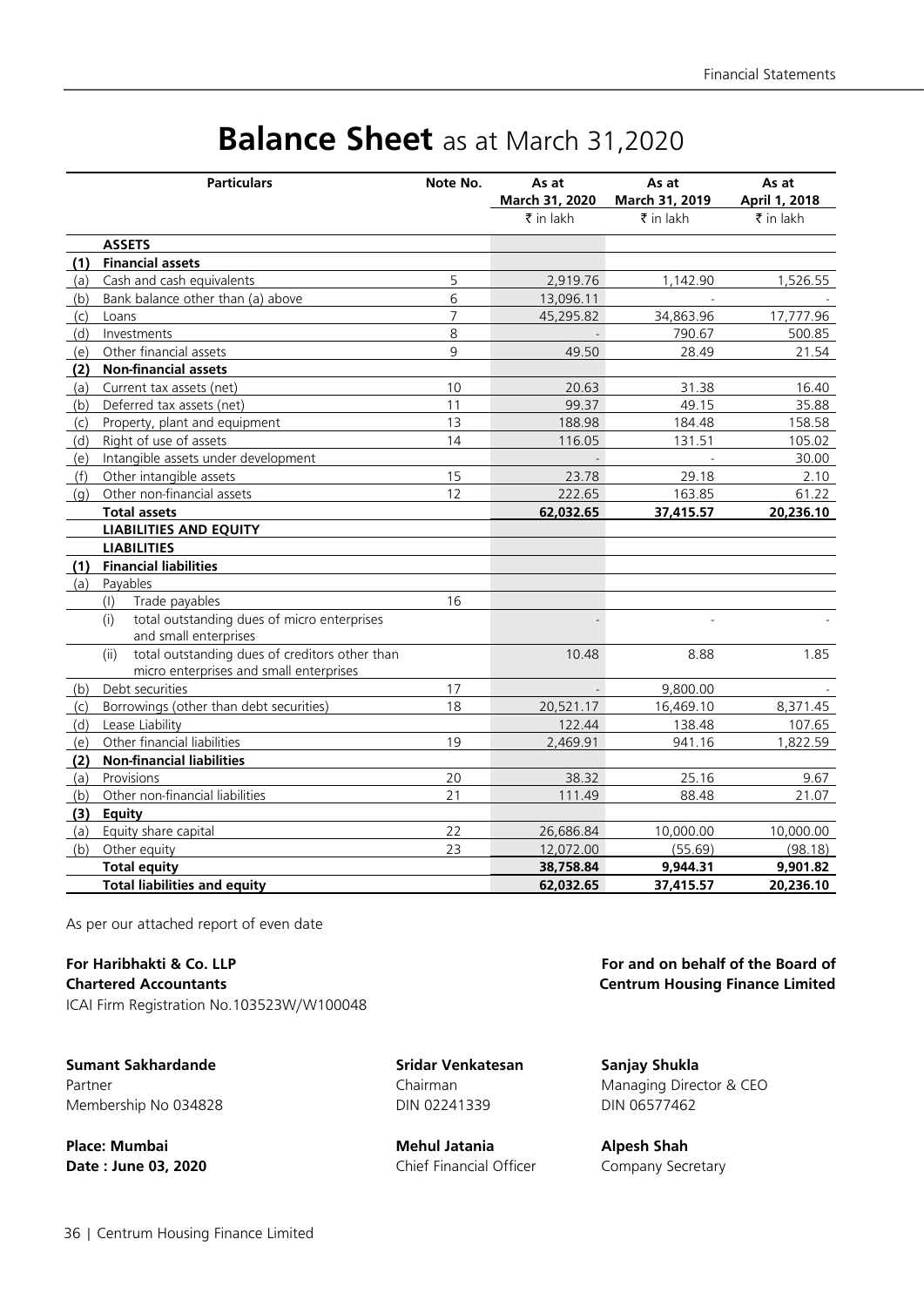# **Profit and Loss Statement** for the year ended March 31, 2020

|      | <b>Particulars</b>                                    | <b>Note</b><br>No. | For the Year<br><b>Ended</b><br>March 31, 2020 | For the Year<br><b>Ended</b><br>March 31, 2019 |
|------|-------------------------------------------------------|--------------------|------------------------------------------------|------------------------------------------------|
|      |                                                       |                    | ₹. in lakh                                     | ₹. in lakh                                     |
| (1)  | Revenue from operations                               |                    |                                                |                                                |
| (a)  | Interest income                                       | 24                 | 4,928.69                                       | 3,494.15                                       |
| (b)  | Fees income                                           | 25                 | 105.19                                         | 171.18                                         |
| (c)  | Net gain on fair value changes                        | 26                 | 80.41                                          | 89.69                                          |
|      | Total revenue from operations (a)+(b)+(c)             |                    | 5,114.29                                       | 3,755.02                                       |
| (2)  | Other income                                          | 27                 | 95.01                                          | 61.12                                          |
| (3)  | Total income $(3) = (1) + (2)$                        |                    | 5,209.30                                       | 3,816.14                                       |
| (4)  | Expenses                                              |                    |                                                |                                                |
| (a)  | Finance costs                                         | 28                 | 2,239.01                                       | 1,728.89                                       |
| (b)  | Impairment on financial instruments                   | 29                 | 177.37                                         | 100.06                                         |
| (c)  | Employee benefits expenses                            | 30                 | 1,309.08                                       | 1,033.67                                       |
| (d)  | Depreciation, amortisation and impairment             | $13 - 15$          | 131.89                                         | 112.18                                         |
| (e)  | Others expenses                                       | 31                 | 1,092.11                                       | 734.23                                         |
|      | Total expenses $(a)+(b)+(c)+(d)+(e)$                  |                    | 4,949.46                                       | 3,709.03                                       |
| (5)  | Profit/(loss) before tax (3) - (4)                    |                    | 259.84                                         | 107.11                                         |
| (6)  | Tax expense:                                          |                    |                                                |                                                |
| (a)  | Current tax                                           |                    | 130.83                                         | 78.84                                          |
| (b)  | Tax expense for earlier years                         |                    |                                                | 15.09                                          |
| (c)  | Deferred tax                                          |                    | (51.31)                                        | (12.16)                                        |
|      | Total tax expense $(a)+(b)+(c)$                       |                    | 79.52                                          | 81.77                                          |
| (7)  | Profit/(loss) for the year $(5) - (6)$                |                    | 180.32                                         | 25.34                                          |
| (8)  | Other comprehensive income                            |                    |                                                |                                                |
| (a)  | Items that will not be reclassified to profit or loss |                    |                                                |                                                |
|      | - Remeasurements gain/(loss) on defind benefit plans  |                    | 4.28                                           | (4.00)                                         |
|      | - Income tax relating to these items                  |                    | (1.08)                                         | 1.11                                           |
| (b)  | Items that will be reclassified to profit or loss     |                    |                                                |                                                |
|      | Other comprehensive income for the year (a)+(b)       |                    | 3.20                                           | (2.89)                                         |
| (9)  | Total comprehensive income for the year $(7) + (8)$   |                    | 183.53                                         | 22.45                                          |
| (10) | Earnings per equity share (Face value Rs 10 each)     |                    |                                                |                                                |
|      | - Basic EPS (₹)                                       |                    | 0.102                                          | 0.025                                          |
|      | - Diluted EPS (₹)                                     |                    | 0.102                                          | 0.025                                          |

As per our attached report of even date

**For Haribhakti & Co. LLP For and on behalf of the Board of Chartered Accountants Centrum Housing Finance Limited** ICAI Firm Registration No.103523W/W100048

**Sumant Sakhardande Sridar Venkatesan Sanjay Shukla** Membership No 034828 DIN 02241339 DIN 06577462

**Place: Mumbai Mehul Jatania Alpesh Shah** 

**Date : June 03, 2020** Chief Financial Officer Company Secretary

Partner **Managing Director & CEO** Chairman Chairman Managing Director & CEO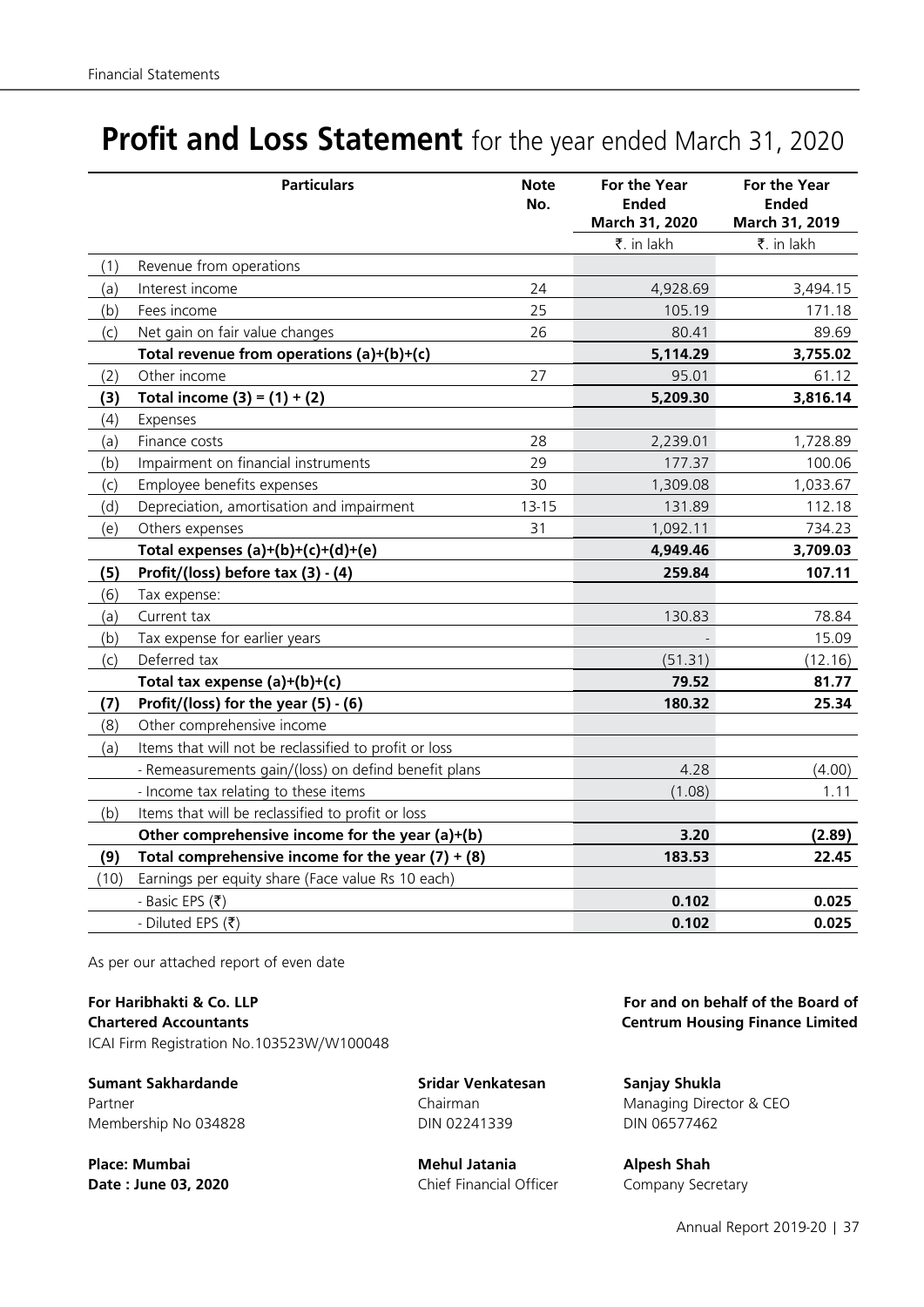# **Cash Flow Statement** for the year ended March 31, 2020

| <b>Particulars</b>                                                 | For the Year<br><b>Ended</b><br>March 31, 2020 | For the Year<br><b>Ended</b><br>March 31, 2019 |
|--------------------------------------------------------------------|------------------------------------------------|------------------------------------------------|
|                                                                    | ₹. in lakh                                     | ₹. in lakh                                     |
| A.CASH FLOW FROM OPERATING ACTIVITIES                              |                                                |                                                |
| Profit before tax                                                  | 259.84                                         | 107.11                                         |
| <b>Adjustments for:</b>                                            |                                                |                                                |
| Depreciation and amortisation                                      | 131.89                                         | 112.18                                         |
| Loss / (profit) on sale of investments                             | (82.21)                                        | (89.69)                                        |
| Net gain on fair value changes                                     | 1.80                                           | (0.95)                                         |
| Impairment on financials instruments (ECL)                         | 177.37                                         | 100.06                                         |
| Employee Stock Option scheme                                       | 105.16                                         |                                                |
| Operating profit before working capital changes                    | 334.00                                         | 121.60                                         |
| Adjustments for:                                                   |                                                |                                                |
| Increase / (Decrease) in financial assets                          | (23, 705.33)                                   | (17, 186.06)                                   |
| Increase / (Decrease) in Other financial assets                    | 153.01                                         | 63.41                                          |
| Increase / (Decrease) in financial assets                          | (59.17)                                        | (102.98)                                       |
| Increase in Trade payables                                         | 1.60                                           | 7.03                                           |
| Increase / (Decrease) in Other financial liabilities               | 1,564.69                                       | (857.79)                                       |
| Increase / (Decrease) in Provisions                                | 17.44                                          | 19.49                                          |
| Increase / (Decrease) in Non financial liabilities                 | 23.01                                          | 67.42                                          |
| Cash used in operations                                            | (22,004.76)                                    | (17,989.48)                                    |
| Taxes paid (net of refunds)                                        | (120.07)                                       | (78.73)                                        |
| Net cash used in operating activities (A)                          | (21,530.99)                                    | (17, 839.50)                                   |
| <b>B. CASH FLOW FROM INVESTING ACTIVITIES</b>                      |                                                |                                                |
| Purchase of property, plant & equipment                            | (53.35)                                        | (66.69)                                        |
| Interest received on ICDs                                          | (174.01)                                       | (70.36)                                        |
| Purchase of mutual fund units                                      | (16, 185.00)                                   | (19, 110.84)                                   |
| Sale proceeds from mutual fund units                               | 17,056.09                                      | 18,910.70                                      |
| Net cash used in investing activities (B)                          | 643.73                                         | (337.19)                                       |
| C. CASH FLOW FROM FINANCING ACTIVITIES                             |                                                |                                                |
| Proceeds from issue of shares (including securities premium) - net | 18,714.47                                      |                                                |
| Proceeds from issue of Compulsorily Convertible Debentures         |                                                | 9,800.00                                       |
| Interest paid toward ICDs                                          | (23.78)                                        | (9.61)                                         |
| Lease payments                                                     | (90.02)                                        | (139.48)                                       |
| Proceeds from Borrowings                                           | 9,100.00                                       | 10,850.00                                      |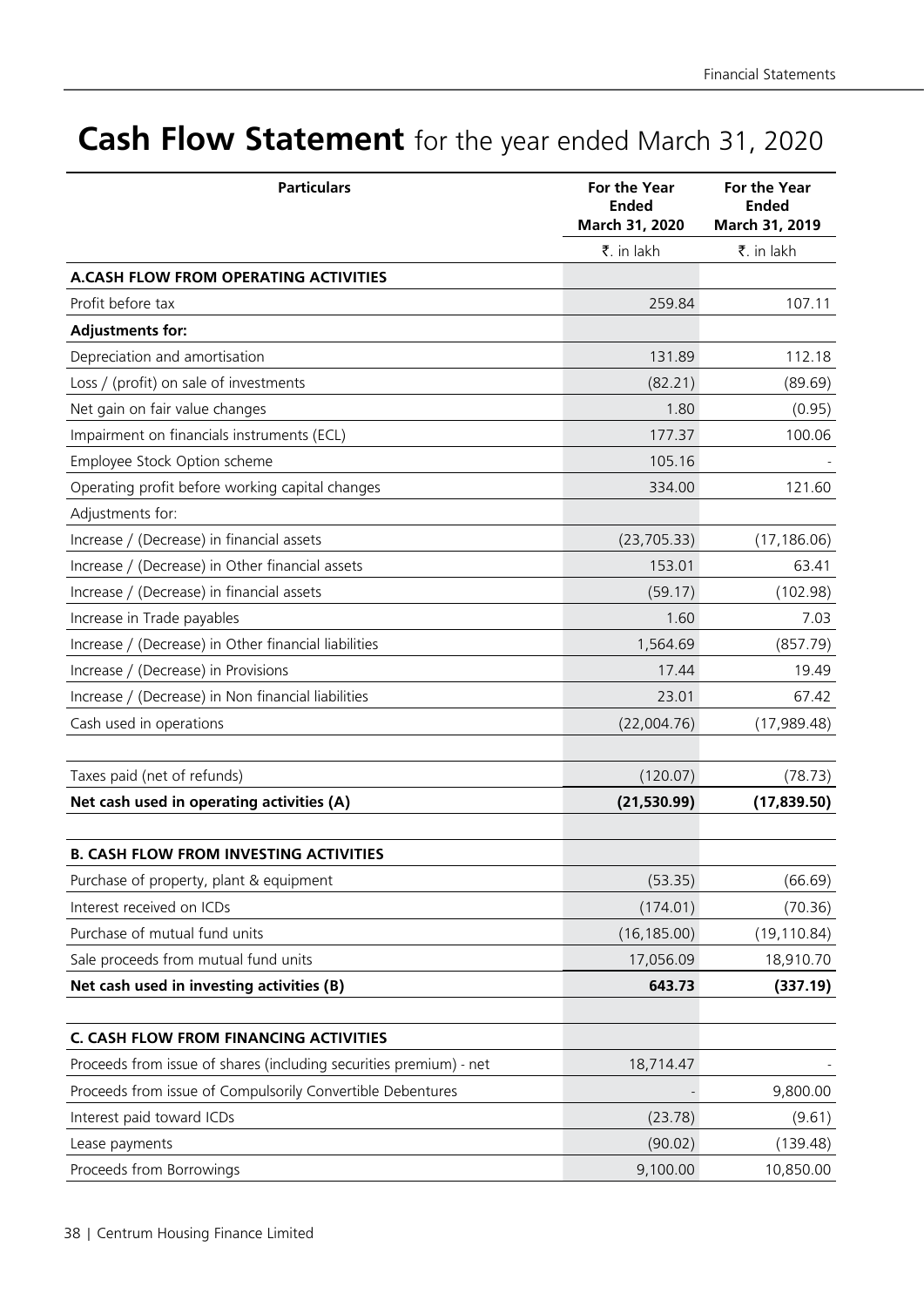| <b>Particulars</b>                                             | <b>For the Year</b><br><b>Ended</b><br>March 31, 2020 | <b>For the Year</b><br><b>Ended</b><br>March 31, 2019 |
|----------------------------------------------------------------|-------------------------------------------------------|-------------------------------------------------------|
|                                                                | ₹. in lakh                                            | ₹. in lakh                                            |
| Repayment of Borrowings                                        | (5,024.48)                                            | (2,707.87)                                            |
| Dividend paid (including Dividend Distribution Tax)            | (12.06)                                               |                                                       |
| Net cash from financing activities (C)                         | 22,664.13                                             | 17,793.04                                             |
|                                                                |                                                       |                                                       |
| Net increase / (decrease) in cash and cash equivalents (A+B+C) | 1,776.87                                              | (383.65)                                              |
| Cash and cash equivalents as at the beginning of the year      | 1,142.90                                              | 1,526.55                                              |
| Cash and cash equivalents as at the end of the year            | 2,919.77                                              | 1,142.90                                              |
| Operating cash flow from interest                              | 2,694.99                                              | 1,939.82                                              |
| Interest paid                                                  | 2,630.36                                              | 1,190.04                                              |
| Interest received                                              | 5,325.35                                              | 3,129.86                                              |

For disclosures relating to changes in liability arising from financing activity - refer note no. 34 The above cash flow statements have been prepared under the indirect method set out in in Ind AS 7 on 'Statement of Cash Flows'.

As per our attached report of even date

**For Haribhakti & Co. LLP For and on behalf of the Board of Chartered Accountants Centrum Housing Finance Limited** ICAI Firm Registration No.103523W/W100048

**Sumant Sakhardande Sridar Venkatesan Sanjay Shukla** Membership No 034828 **DIN 02241339** DIN 06577462

**Place: Mumbai Mehul Jatania Alpesh Shah Date : June 03, 2020** Chief Financial Officer Company Secretary

Partner **Managing Director & CEO** Chairman Chairman Managing Director & CEO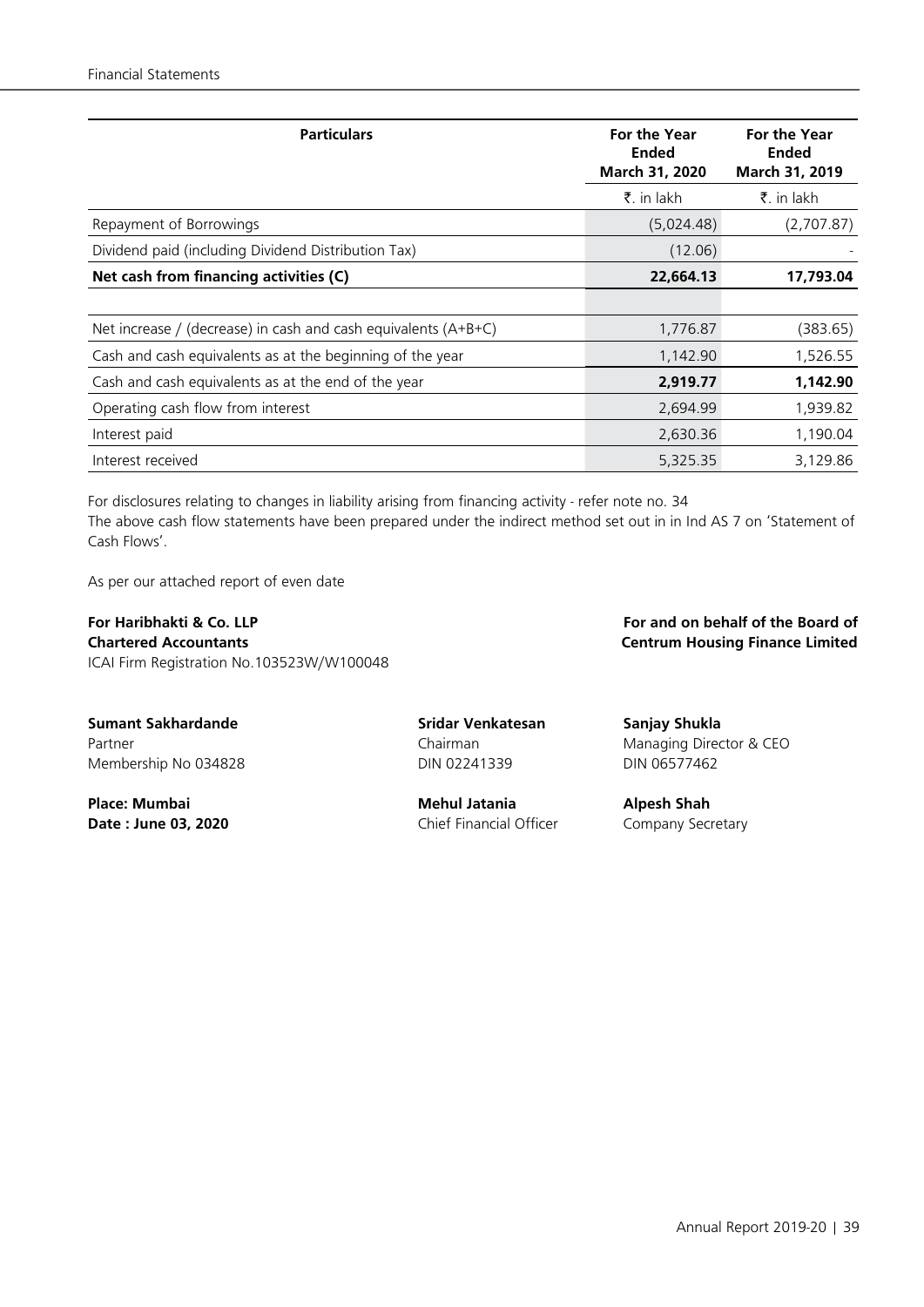|                                                               |                                                                                                      |                                                                                                                                                                                  |                       |                                     |                           |                         | ₹. in lakh                          |
|---------------------------------------------------------------|------------------------------------------------------------------------------------------------------|----------------------------------------------------------------------------------------------------------------------------------------------------------------------------------|-----------------------|-------------------------------------|---------------------------|-------------------------|-------------------------------------|
| <b>Particulars</b>                                            | Outstanding as on<br>April 01, 2018                                                                  | Issued during the<br>year                                                                                                                                                        |                       | Outstanding as on<br>March 31, 2019 | Issued during the<br>year |                         | Outstanding as on<br>March 31, 2020 |
| Issued, subscribed and paid up<br>Equity shares of ₹ 10 each) | 10,000.00                                                                                            |                                                                                                                                                                                  | $\blacksquare$        | 10,000.00                           | 16,686.84                 |                         | 26,686.84                           |
| Total                                                         | 00.00<br>10,00                                                                                       |                                                                                                                                                                                  |                       | 10,000.00                           | 16,686.84                 |                         | 26,686.84                           |
| b) Other equity                                               |                                                                                                      |                                                                                                                                                                                  |                       |                                     |                           |                         | ₹. in lakh                          |
| Particulars                                                   |                                                                                                      | Reserves and surplus                                                                                                                                                             |                       |                                     | Employee                  | <b>Deemed</b>           | <b>Total other</b>                  |
|                                                               | National Housing<br>reserve created<br>1987<br>under section<br>29C of the<br>Statutory<br>Bank Act, | National Housing<br><b>Special Reserve</b><br>Income Tax Act,<br>1961 read with<br>of Section 36(1)<br>Created under<br><b>Bank Act, 1987</b><br>Section 29C of<br>(viii) of the | Securities<br>Premium | Retained<br>Earnings                | stock option<br>reserve   | Contribution<br>Capital | equity                              |
| As at April 01, 2018                                          | 4.69                                                                                                 | $\mathbf{r}$                                                                                                                                                                     | $\mathbf{I}$          | (125.96)                            |                           | 23.09                   | (98.18)                             |
| Profit for the year                                           |                                                                                                      | $\mathbf{r}$                                                                                                                                                                     |                       | 25.34                               |                           |                         | 25.34                               |
| Dividends                                                     | J.                                                                                                   | $\mathbf{r}$                                                                                                                                                                     |                       |                                     |                           |                         |                                     |
| Financial guarantee                                           |                                                                                                      | $\mathbf{r}$                                                                                                                                                                     |                       |                                     |                           | 20.04                   | 20.04                               |
| Other comprehensive income                                    |                                                                                                      | $\mathbf{I}$                                                                                                                                                                     | $\mathbf{I}$          | (2.89)                              | $\mathbf{I}$              |                         | (2.89)                              |
| Total comprehensive income for the year                       |                                                                                                      | $\mathbf{I}$                                                                                                                                                                     | $\mathbf{I}$          | 22.45                               | $\mathbf{I}$              | 20.04                   | 42.49                               |
| Transfer to Statutory Reserve                                 | 1.30                                                                                                 | $\mathbf{I}$                                                                                                                                                                     | $\mathbf{I}$          | (1.30)                              | f,                        | $\blacksquare$          |                                     |
| Transfer to Special Reserve                                   |                                                                                                      | 28.73                                                                                                                                                                            |                       | (28.73)                             |                           | ï                       |                                     |
|                                                               |                                                                                                      |                                                                                                                                                                                  |                       |                                     |                           |                         |                                     |

Transfer to Statutory Reserve 1.30  $\overline{\phantom{0}}$  1.30  $\overline{\phantom{0}}$  1.30  $\overline{\phantom{0}}$  1.30  $\overline{\phantom{0}}$  1.30  $\overline{\phantom{0}}$  1.30  $\overline{\phantom{0}}$  1.30  $\overline{\phantom{0}}$  1.30  $\overline{\phantom{0}}$  1.30  $\overline{\phantom{0}}$  1.30  $\overline{\phantom{0}}$  1.30  $\overline{\phantom{0}}$  1.30 Transfer to Special Reserve - 28.73 - (28.73) - - - **As at March 31, 2019** 5.99 28.73 - (133.54) - 43.13 (55.69)

28.73 28.73

5.99

Transfer to Special Reserve As at March 31, 2019

 $(55.69)$ 

43.13

 $(133.54)$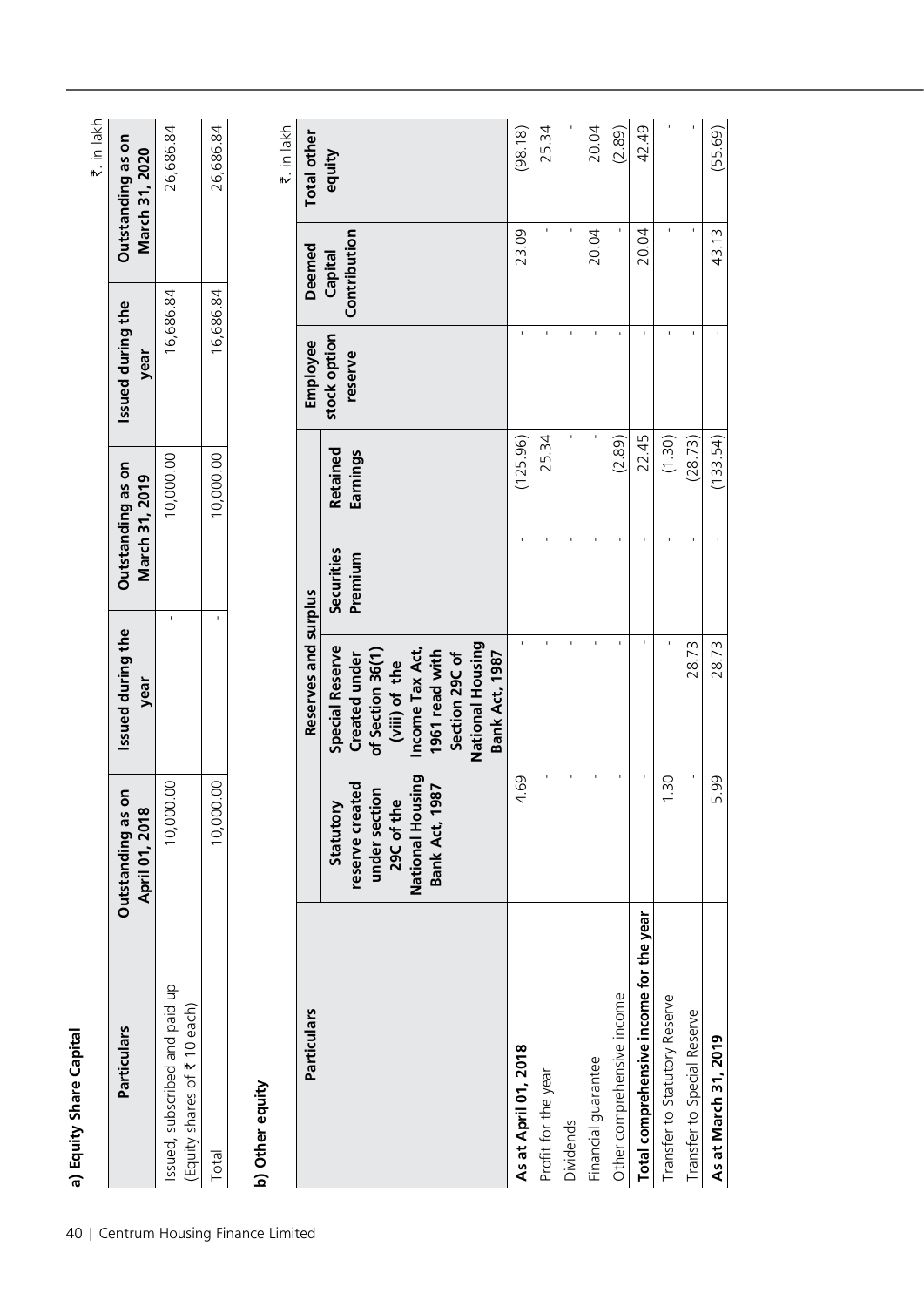|                                         |                                                                                                          |                                                                                                                                                                                  |                       |                      |                         |                         | ₹. in lakh         |
|-----------------------------------------|----------------------------------------------------------------------------------------------------------|----------------------------------------------------------------------------------------------------------------------------------------------------------------------------------|-----------------------|----------------------|-------------------------|-------------------------|--------------------|
| Particulars                             |                                                                                                          | Reserves and surplus                                                                                                                                                             |                       |                      | Employee                | <b>Deemed</b>           | <b>Total other</b> |
|                                         | National Housing<br>reserve created<br><b>Bank Act, 1987</b><br>under section<br>29C of the<br>Statutory | National Housing<br><b>Special Reserve</b><br>Income Tax Act,<br>1961 read with<br>Created under<br>of Section 36(1)<br>Section 29C of<br><b>Bank Act, 1987</b><br>(viii) of the | Securities<br>Premium | Retained<br>Earnings | stock option<br>reserve | Contribution<br>Capital | equity             |
| Profit for the year                     |                                                                                                          |                                                                                                                                                                                  |                       | 180.32               |                         |                         | 180.32             |
| Dividends                               | f,                                                                                                       |                                                                                                                                                                                  | ï                     | (12.06)              |                         |                         | (12.06)            |
| Employee Stock Option                   | ı                                                                                                        |                                                                                                                                                                                  |                       |                      | 105.16                  |                         | 105.16             |
| Financial guarantee                     | ı                                                                                                        |                                                                                                                                                                                  |                       |                      |                         | 23.45                   | 23.45              |
| Other comprehensive income              | ı                                                                                                        |                                                                                                                                                                                  | f,                    | 3.20                 |                         |                         | 3.20               |
| Issue of equity instrument              | ٠                                                                                                        |                                                                                                                                                                                  | 12,337.73             |                      |                         | Ĭ.                      | 12,337.73          |
| Less-Share issue expenses               |                                                                                                          |                                                                                                                                                                                  | (510.10)              |                      |                         |                         | (510.10)           |
| Total comprehensive income for the year | ı                                                                                                        | f,                                                                                                                                                                               | 11,827.63             | 171.46               | 105.16                  | 23.45                   | 12,127.70          |
| Transfer to Statutory Reserve           | 3.38                                                                                                     |                                                                                                                                                                                  |                       | (3.38)               |                         |                         |                    |
| Transfer to Special Reserve             | ı                                                                                                        | 32.69                                                                                                                                                                            | ı                     | (32.69)              |                         | f,                      |                    |
| As at March 31, 2020                    | 9.37                                                                                                     | 61.42                                                                                                                                                                            | 11,827.63             | 1.86                 | 105.16                  | 66.58                   | 12,072.00          |
|                                         |                                                                                                          |                                                                                                                                                                                  |                       |                      |                         |                         |                    |

As per our attached report of even date As per our attached report of even date

# **For Haribhakti & Co. LLP For and on behalf of the Board of Chartered Accountants Centrum Housing Finance Limited** CAI Firm Registration No.103523W/W100048 ICAI Firm Registration No.103523W/W100048 For Haribhakti & Co. LLP **Chartered Accountants**

Partner Chairman Managing Director & CEO **Sumant Sakhardande Sridar Venkatesan Sanjay Shukla** Sumant Sakhardande

Membership No 034828 DIN 02241339 DIN 06577462 Membership No 034828 Partner

Date: June 03, 2020 Place: Mumbai

Chairman<br>DIN 02241339

Sridar Venkatesan

**Place: Mumbai Mehul Jatania Alpesh Shah**  Chief Financial Officer **Mehul Jatania** 

Managing Director & CEO<br>DIN 06577462 Sanjay Shukla

Alpesh Shah<br>Company Secretary

**Date : June 03, 2020** Chief Financial Officer Company Secretary

For and on behalf of the Board of Centrum Housing Finance Limited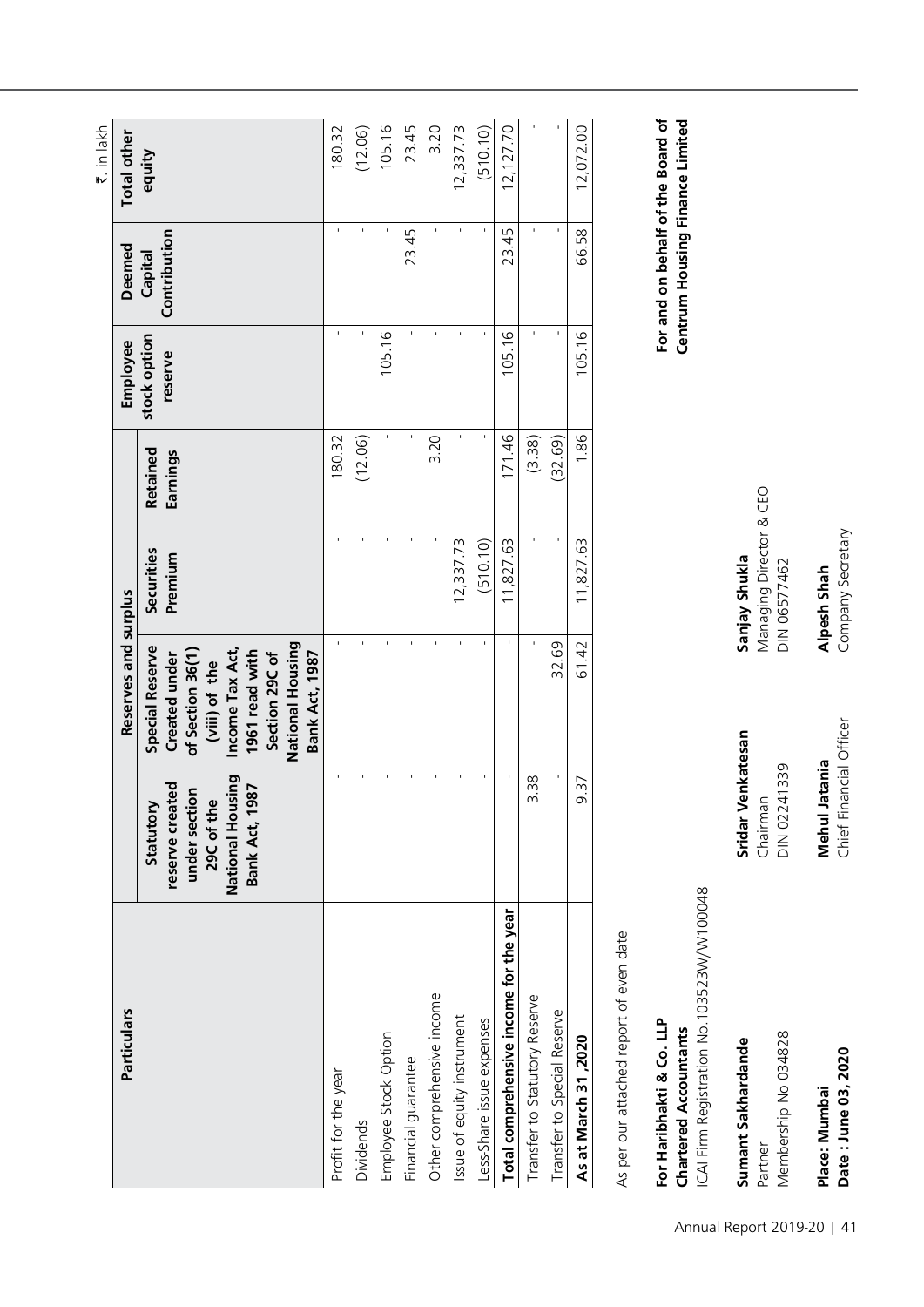# **Notes** forming part of the Financial Statements for the year ended March 31, 2020

### **CORPORATE INFORMATION**

### **1. Corporate Information:**

Centrum Housing Finance Limited ("the Company") was incorporated on March 03, 2016 under the provisions of Companies Act 2013. The Company has received certificate of registration, under Section 29A of the National Housing Bank (NHB) Act, 1987 from the NHB on November 10, 2016 to carry on the business of a housing finance institution without accepting public deposits. The Company is a subsidiary of Centrum Capital Limited.

The main objects of the Company, inter alia, are to carry on the business of making loans and advances, providing financial and consultancy services to manage, invest in, acquire, and hold, sale, buy, or otherwise to deal in houses, apartments, flats, real estate and building of all descriptions.

### **2. Basis of preparation:**

In accordance with the notification issued by the Ministry of Corporate Affairs, the Company has adopted Indian Accounting Standards (referred to as "Ind AS") notified under the Companies (Indian Accounting Standards) Rules, 2015. The Company has adopted Ind AS from April 1, 2019 with effective transition date as April 1, 2018. These financial statements have been prepared in accordance with Ind AS as notified under the Companies (Indian Accounting Standards) Rules, 2015 read with Section 133 of the Companies Act, 2013 (the "Act"). The transition was carried out from Accounting Principles generally accepted in India as prescribed under Section 133 of the Act, read with Rule 7 of the Companies (Accounts) Rules, 2014 ("IGAAP" or "previous GAAP").

Refer to note no 47 for information on how the Company has adopted Ind AS.

These financial statements have been prepared on a historical cost basis, except for certain financial instruments which have been measured at fair value at the end of each reporting period as explained in the accounting policies below. The financial statements are presented in Indian Rupees (INR) and all values are rounded to the nearest rupee except when otherwise indicated.

### **2.1 Presentation of financial statements:**

The Company presents its balance sheet in order of liquidity in compliance with the Division III of the Schedule III to the Companies Act, 2013. An analysis regarding recovery or settlement within 12 months after the reporting date (current) and more than 12 months after the reporting date (non-current) is presented in 'Note No. 38 Maturity Analysis of assets and liabilities"

Financial assets and financial liabilities are generally reported gross in the balance sheet. They are only offset and reported net when, in addition to having an unconditional legally enforceable right to offset the recognised amounts without being contingent on a future event, the parties also intend to settle on a net basis in all of the following circumstances:

- The normal course of business
- The event of default
- The event of insolvency or bankruptcy of the Company and or its counterparties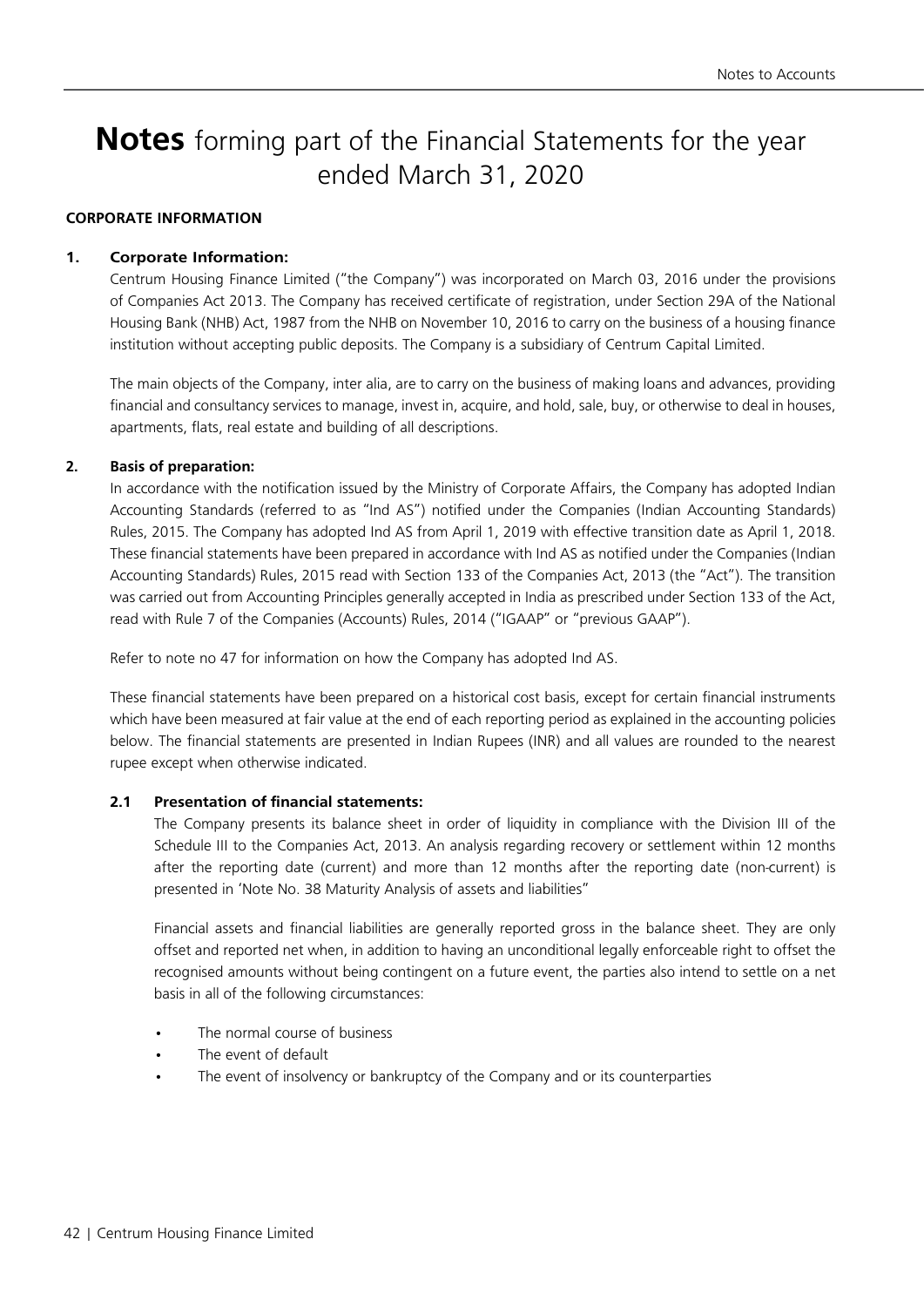### **3. Significant accounting policies:**

### **3.1 Recognition of Interest income and Fees income:**

### **3.1.1 Effective Interest Rate (EIR):**

Under Ind AS 109 interest income is recorded using the effective interest rate (EIR) method for all financial instruments measured at amortised cost. The EIR is the rate that exactly discounts estimated future cash flows through the expected life of the financial instrument or, when appropriate a shorter period to the net carrying amount of financial instrument.

The EIR is calculated by taking into account any discount or premium on acquisition, fees and costs that are an integral part of the EIR. The Company recognises interest income using a rate of return that represents the best estimate of a constant rate of return over the expected life of the loan. Hence, it recognises the effect of potentially different interest rates charged at various stages, and other characteristics of the product life cycle including prepayments penalty interest and charges.

If expectations regarding the cash flows on the financial asset are revised for reasons other than credit risk, the adjustment is booked as a positive or negative adjustment to the carrying amount of the asset in the balance sheet with an increase or reduction in interest income.

### **3.1.2 Interest Income:**

The Company calculates interest income by applying the EIR to the gross carrying amount of financial assets other than credit-impaired assets.

When a financial asset becomes credit-impaired and is, therefore, regarded as 'Stage 3', the Company calculates interest income by applying the EIR to the amortised cost (net of expected credit loss) of the financial asset. If the financial assets cures and is no longer credit-impaired, the Company reverts to calculating interest income on a gross basis.

Default Interest income on delayed **EMI /** pre EMI is recognised on receipt basis.

### **3.1.3 Fees Income:**

Fees income, i.e., login fee, pre-payment / other charges etc. (other than for those items to which Ind AS 109 - Financial Instruments are applicable) is measured at fair value of the consideration received or receivable when the Company satisfies the performance obligation.

### **3.2 Financial Instruments:**

### **3.2.1 Date of recognition:**

Financial assets and liabilities with exception of loans and borrowings are initially recognized on the trade date, i.e., the date the Company becomes a party to the contractual provisions of the instrument. This includes regular way trades: purchases or sales of financial assets that require delivery of assets within the time frame generally established by regulation or convention in the market place. Loans are recognised when funds are transferred to the customers' account or cheques are issued to the customer. The Company recognises borrowings when funds are available for utilisation to the Company.

### **3.2.2 Initial measurement of financial instruments:**

Financial assets and financial liabilities are initially measured at fair value. Transaction costs that are directly attributable to the acquisition or issue of financial assets and financial liabilities (other than financial assets and financial liabilities at fair value through profit or loss) are added to or deducted from the fair value of the financial assets or financial liabilities, as appropriate, on initial recognition. Transaction costs directly attributable to the acquisition of financial assets or financial liabilities at fair value through profit or loss are recognized immediately in profit and loss account.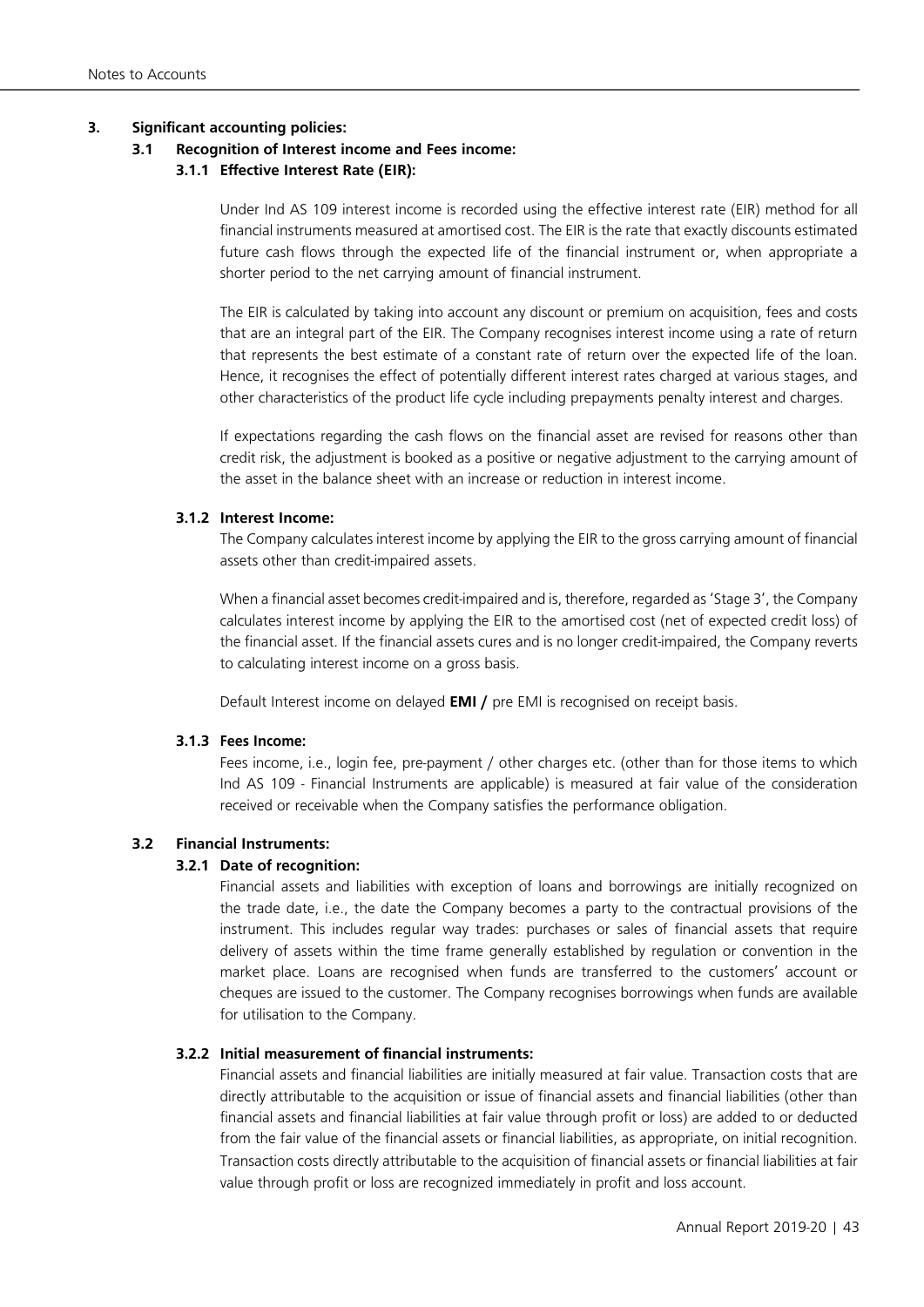### **3.2.3 Classification and Measurement categories of financial assets and liabilities:**

The Company classifies all of its financial assets based on the business model for managing the assets and the assets' contractual terms, measured at either:

- • Amortised cost
- Fair value through other comprehensive income (FVOCI)
- Fair value through profit or loss (FVTPL)

The Company measures debt financial assets that meet the following conditions at amortised cost:

- the financial asset is held within a business model whose objective is to hold financial assets in order to collect contractual cash flows; and
- the contractual terms of the financial asset give rise on specified dates to cash flows that are solely payments of principal and interest on the principal amount outstanding.

Debt instruments that meet the following conditions are subsequently measured at fair value through other comprehensive income (except for debt instruments that are designated as at fair value through profit or loss on initial recognition):

- the financial asset is held within a business model whose objective is achieved both by collecting contractual cash flows and selling the financial assets; and
- the contractual terms of the financial asset give rise on specified dates to cash flows that are solely payments of principal and interest on the principal amount outstanding.

By default, all other financial assets are subsequently measured at FVTPL.

### **Financial assets carried at amortised cost (AC):**

A financial asset is measured at amortised cost if it is held within a business model whose objective is to hold the asset in order to collect contractual cash flows and the contractual terms of the financial asset give rise on specified dates to cash flows that are solely payments of principal and interest on the principal amount outstanding. The changes in carrying value of financial assets are recognised in profit and loss account.

### **Financial assets at fair value through other comprehensive income (FVTOCI):**

A financial asset is measured at FVTOCI if it is held within a business model whose objective is achieved by both collecting contractual cash flows and selling financial assets and the contractual terms of the financial asset give rise on specified dates to cash flows that are solely payments of principal and interest on the principal amount outstanding. The changes in fair value of financial assets are recognised in Other Comprehensive Income.

### **Financial assets at fair value through profit or loss (FVTPL):**

A financial asset which is not classified in any of the above categories is measured at FVTPL. The Company measures all financial assets classified as FVTPL at fair value at each reporting date. The changes in fair value of financial assets are recognised in profit and loss account.

### **3.3 Financial Assets and Liabilities:**

### **3.3.1 Financial assets held for trading:**

The Company classifies financial assets as held for trading when they have been purchased primarily for short-term profit making through trading activities or form part of a portfolio of financial instruments that are managed together, for which their evidence of a recent pattern of short-term profit is taking. Held-for-trading assets are recorded and measured in the balance sheet at fair value. Changes in fair value are recoganised in net gain on fair value changes.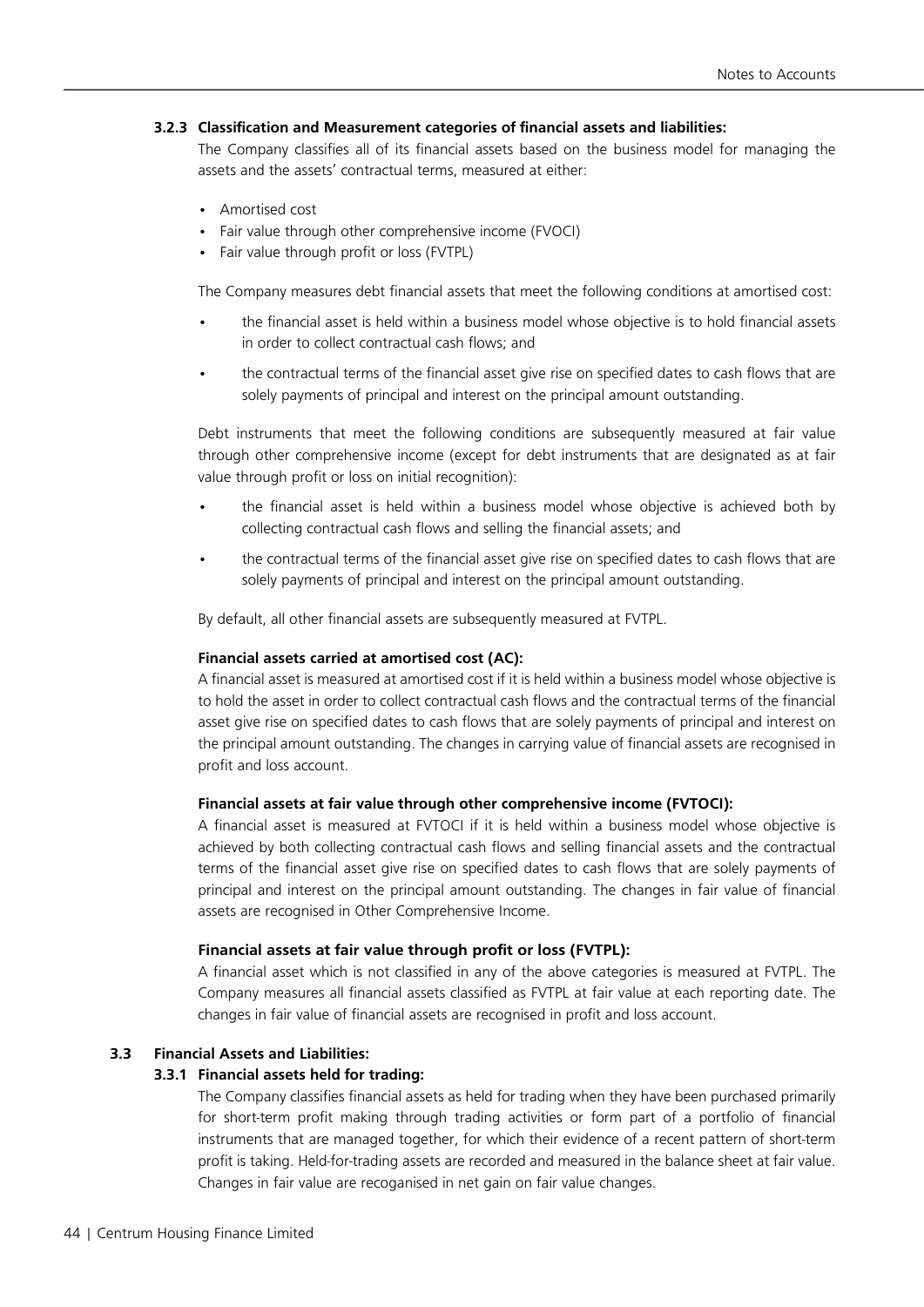### **3.3.2 Debt securities and other borrowed funds:**

The Company measures debt issued and other borrowed funds at Amortised cost at each reporting date. Amortised cost is calculated by taking into account any discount or premium on issue funds, and costs that are an integral part of the EIR.

### **3.3.3 Financial Guarantee:**

Financial guarantees are contract that requires the Company to make specified payments to reimburse to holder for loss that it incurs because a specified debtor fails to make payment when it is due in accordance with the terms of a debt instrument.

Financial guarantee issued or commitments to provide a loan at below market interest rate are initially measured at fair value and the initial fair value is amortised over the life of the guarantee or the commitment. Subsequently they are measured at higher of this amortised amount and the amount of loss allowance.

### **3.3.4 Loan Commitments:**

Undrawn loan commitments are commitments under which, the Company is required to provide a loan with pre-specified terms to the customer over the duration of the commitment. Undrawn loan commitments (Loan sanctioned and partially disbursed) are in the scope of the ECL requirements.

### **3.4 Reclassification of Financial assets and liabilities:**

The Company does not reclassify its financial assets subsequent to their initial recognition, apart from the exceptional circumstances in which the Company acquires, disposes of, or terminates a business line. The Company didn't reclassify any of its financial assets or liabilities in current year and previous year.

### **3.5 Derecognition of financial instruments:**

### **3.5.1 Derecognition of financial asset:**

A financial asset (or, where applicable a part of a financial asset or a part of a group of similar financial assets) is derecognised when the rights to receive contractual cash flows from the financial asset have expired. The Company also derecognises the financial asset if it has both transferred the financial asset and the transfer qualifies for derecognition.

The Company has transferred the financial asset if, and only if, either

- the Company has transferred the rights to receive cash flows from the financial asset; or
- it retains the contractual rights to receive the cash flows of the financial asset, but assumed a contractual obligation to pay the cash flows in full without material delay to third party.

A transfer only qualifies for derecognition if either:

- the Company has transferred substantially all the risks and rewards of the asset; or
- the Company has neither transferred nor retained substantially all the risks and rewards of the asset, but has transferred control of the asset.

 The Company considers control to be transferred if and only if, the transferee has the practical ability to sell the asset in its entirety to an unrelated third party and is able to exercise that ability unilaterally and without imposing additional restrictions on the transfer.

The Company also derecognises a financial asset, when the terms and conditions have been renegotiated to the extent that, substantially, it becomes a new financial asset, with the difference recognised as a derecognition gain or loss, to the extent that an impairment loss has not already been recorded.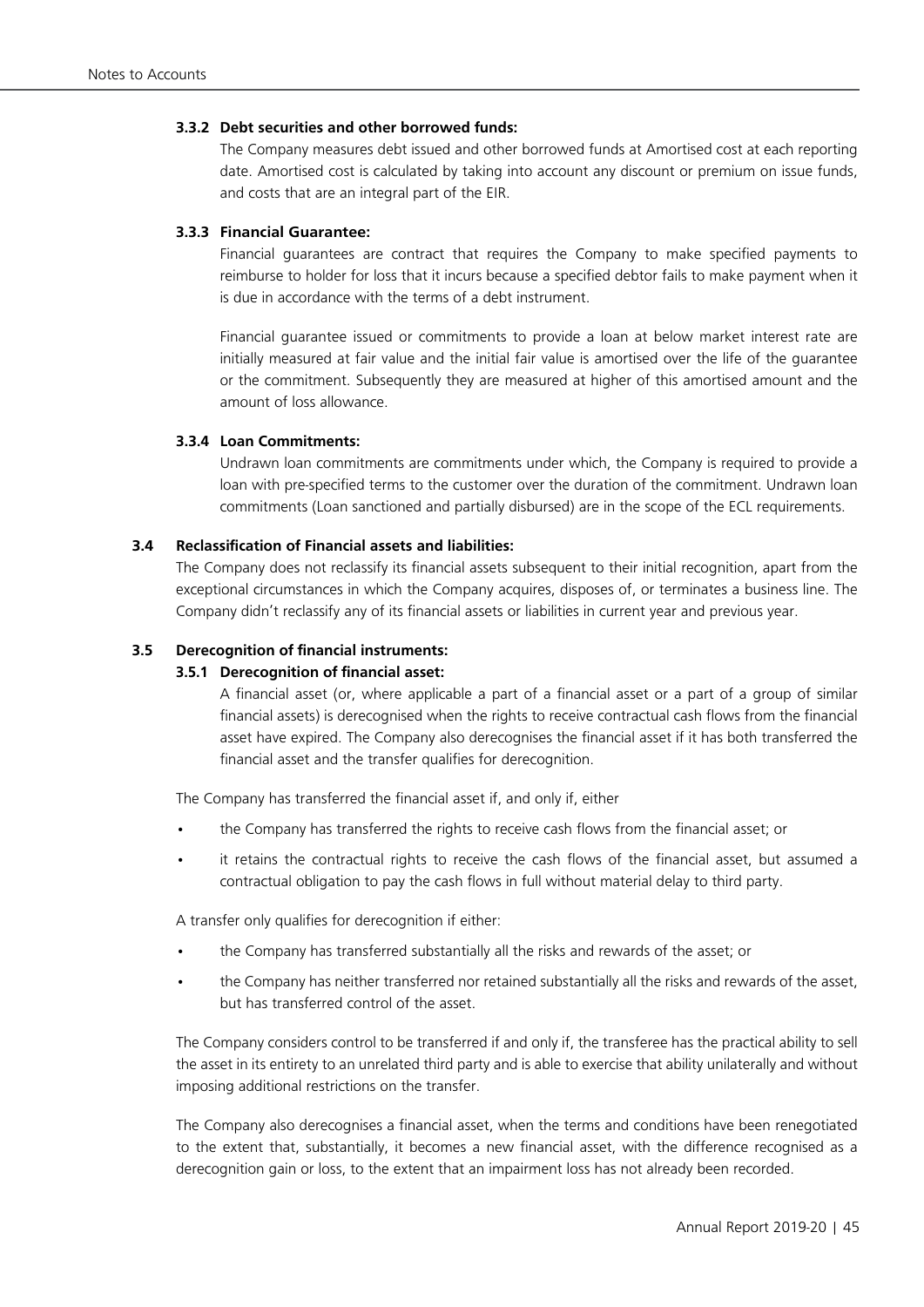If the modification does not result in cash flows that are substantially different, the modification does not result in derecognition. Based on the change in cash flows discounted at the original EIR, the Company records a modification gain or loss, to the extent that an impairment loss has not already been recorded.

### **3.5.2 Derecognition of financial liabilities:**

A financial liability is derecognised when the obligation under the liability is discharged, cancelled or expires. Where an existing financial liability is replaced by another from the same lender on substantially different terms, or the terms of an existing liability are substantially modified, such an exchange or modification is treated as a derecognition of the original liability and the recognition of a new liability. The difference between the carrying value of the original financial liability and the consideration paid, including modified contractual cash flow recognised as new financial liability, is recognised in the statement of profit and loss.

### **3.6 Impairment of financial assets:**

The Company records provisions based on expected credit loss model ("ECL") on all loans, other financial assets not measured at FVTPL together with undrawn loan commitment and financial guarantee contracts, in this section all referred to as "Financial instrument". Equity instruments are not subject to impairment.

ECL is a probability-weighted estimate of credit losses. A credit loss is the difference between the cash flows that are due to an entity in accordance with the contract and the cash flows that the entity expects to receive discounted at the original EIR. Because ECL considers the amount and timing of payments, a credit loss arises even if the entity expects to be paid in full but later than when contractually due.

### **Simplified Approach:**

The Company follows 'simplified approach' for recognition of impairment loss allowance on trade receivables. The application of simplified approach does not require the Company to track changes in credit risk. Rather, it recognises impairment loss allowance based on lifetime ECLs at each reporting date, right from its initial recognition. The Company uses a provision matrix to determine impairment loss allowance on portfolio of its receivables. The provision matrix is based on its historically observed default rates over the expected life of receivables.

### **General Approach:**

For all other financial instruments, the Company recognises lifetime ECL when there has been a significant increase in credit risk (SICR) since initial recognition. If, on the other hand, the credit risk on the financial instrument has not increased significantly since initial recognition, the Company measures the loss allowance for that financial instrument at an amount equal to 12-month expected credit losses (12m ECL). The assessment of whether lifetime ECL should be recognised is based on significant increases in the likelihood or risk of a default occurring since initial recognition instead of an evidence of a financial asset being credit-impaired at the reporting date or an actual default occurring.

Lifetime ECL represents the expected credit losses that will result from all possible default events over the expected life of a financial instrument. In contrast, 12m ECL represents the portion of lifetime ECL that is expected to result from default events on a financial instrument that are possible within 12 months after the reporting date.

The measurement of expected credit losses is a function of the probability of default (PD), loss given default (LGD) (i.e., the magnitude of the loss if there is a default), and the exposure at default (EAD). The assessment of the probability of default (PD) and loss given default (LGD) is based on historical data adjusted by forward-looking information. As for the EAD, for financial assets, this is represented by the assets' gross carrying amount at the reporting date; for loan commitments and financial guarantee contracts,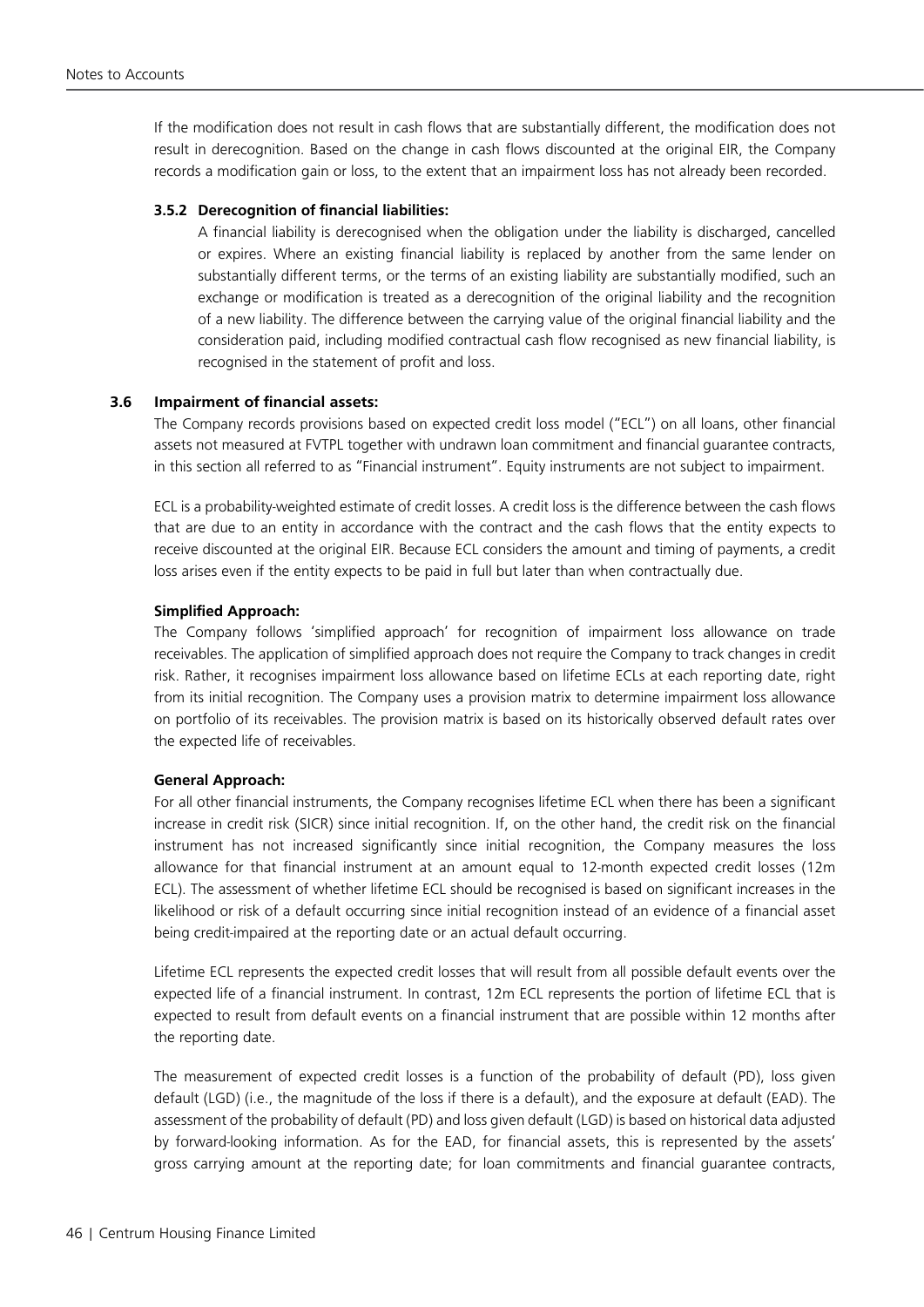the exposure includes the amount drawn down as at the reporting date, together with any additional amounts expected to be drawn down in the future by default date determined based on historical trend, the Company's understanding of the specific future financing needs of the customers, and other relevant forward-looking information.

The Company categories its financial assets as follows:

### **Stage 1:**

Stage 1 assets include financial instruments that have not had a significant increase in credit risk since initial recognition or that have low credit risk at the reporting date. For these assets, 12-month ECL allowances are recognised.

### **Stage 2:**

Stage 2 assets include financial instruments that have had a significant increase in credit risk since initial recognition. For these assets lifetime ECL allowances are recognised.

### **Stage 3:**

Stage 3 assets are considered credit-impaired and the Company recognises the lifetime ECL allowances for these loans. The method is similar to that for Stage 2 assets, with the PD set at 100%.

The Company recognises an impairment gain or loss in profit or loss for all financial instruments with a corresponding adjustment to their carrying amount through a loss allowance account.

The ECL on the loan commitment are recognised together with the loss allowance for the financial asset.

### **3.7 Collateral Valuation:**

To mitigate its credit risks on financial assets, the Company seeks to use collateral, where possible. The collateral comes in various forms, such as cash, securities, letters of credit /guarantees, real estate, receivables, inventories, other non-financial assets and credit enhancements such as netting agreements. Collateral, unless repossessed, is not recorded on the Company's balance sheet. However, the fair value of collateral affects the calculation of ECLs. It is generally assessed, at a minimum, at inception and reassessed on a periodic basis.

To the extent possible, the Company uses active market data for valuing financial assets held as collateral. Other financial assets which do not have readily determinable market value are valued using models.

### **3.8 Write-Offs:**

Financial assets are written off either partially or in their entirety only when the Company has no reasonable expectation of recovery.

### **3.9 Determination of Fair Value:**

The Company measures financial instruments at fair value at each reporting date. Fair value is the price that would be received to sell an asset or paid to transfer a liability in an orderly transaction between market participants at the measurement date. The fair value measurement is based on the presumption that the transaction to sell the asset or transfer the liability takes place either:

- in the principal market for the asset or liability, or
- in the absence of a principal market, in the most advantageous market for the asset or liability.

The principal or the most advantageous market must be accessible by the Company.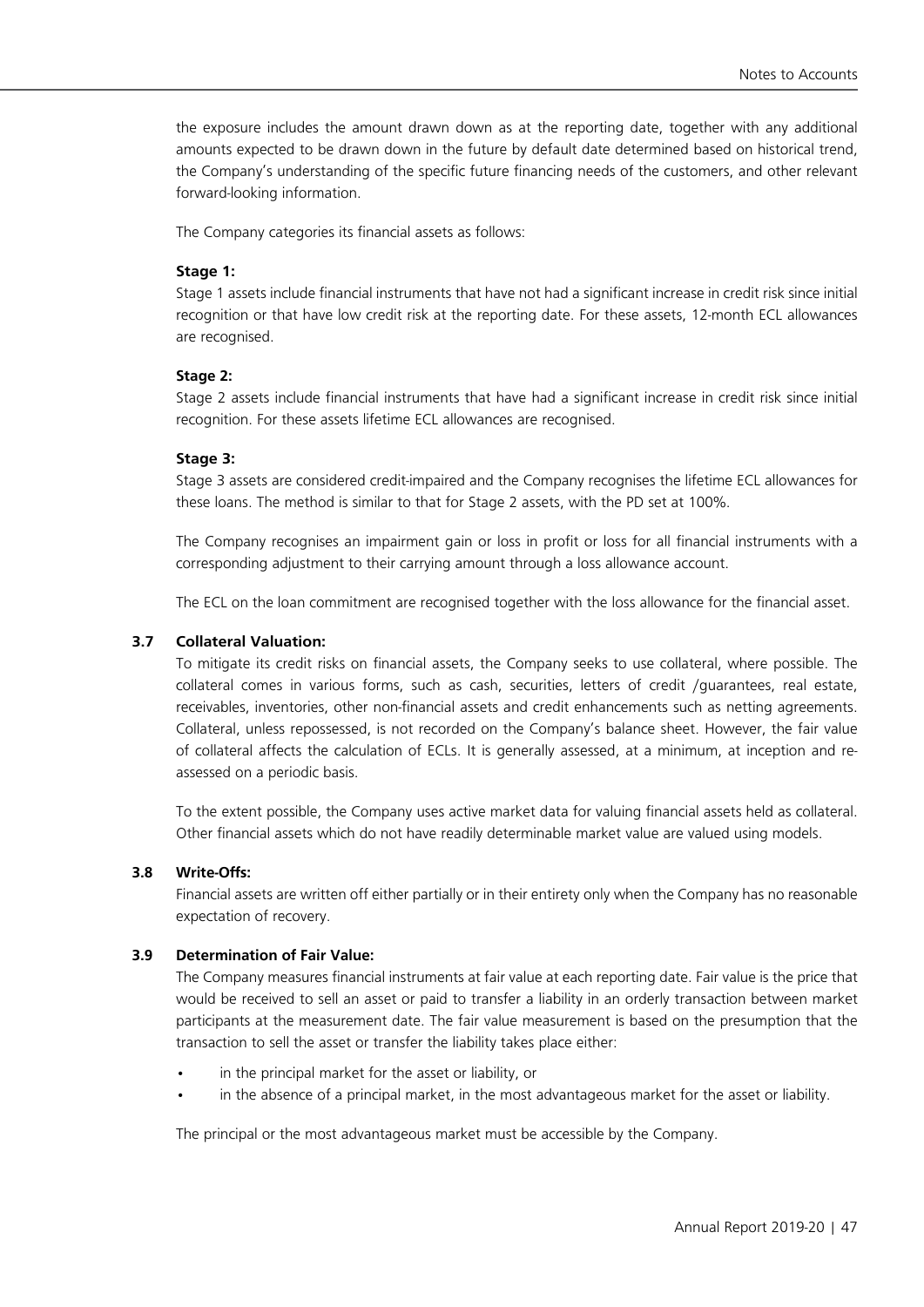The fair value of an asset or a liability is measured using the assumptions that market participants would use when pricing the asset or liability, assuming that market participants act in their economic best interest. A fair value measurement of a non-financial asset takes into account a market participant's ability to generate economic benefits by using the asset in its highest and best use or by selling it to another market participant that would use the asset in its highest and best use. The Company uses valuation techniques that are appropriate in the circumstances and for which sufficient data points are available to measure fair value, maximising the use of relevant observable inputs and minimising the use of unobservable inputs. In order to show how fair values have been derived, financial instruments are classified based on a hierarchy of valuation techniques, as summarised below:

### **Level 1 financial instruments:**

Those where the inputs used in the valuation are unadjusted quoted prices from active markets for identical assets or liabilities that the Company has access to at the measurement date. The Company considers markets as active only if there are sufficient trading activities with regards to the volume and liquidity of the identical assets or liabilities and when there are binding and exercisable price quotes available on the balance sheet date.

### **Level 2 financial instruments:**

Those where the inputs that are used for valuation and are significant, are derived from directly or indirectly observable market data available.

### **Level 3 financial instruments:**

Those that include one or more unobservable inputs that are significant to the measurement as whole.

For assets and liabilities that are recognised in the financial statements on a recurring basis, the Company determines whether transfers have occurred between levels in the hierarchy by re-assessing categorization (based on the lowest level input that is significant to the fair value measurement as a whole) at the end of each reporting period. The Company periodically reviews its valuation techniques including the adopted methodologies and model calibrations.

Therefore, the Company applies various techniques to estimate the credit risk associated with its financial instruments measured at fair value, which include a portfolio-based approach that estimates the expected net exposure per counterparty over the full lifetime of the individual assets, in order to reflect the credit risk of the individual counterparties for non-collateralised financial instruments.

The Company evaluates the levelling at each reporting period on an instrument-by-instrument basis and reclassifies instruments when necessary based on the facts at the end of the reporting period.

### **3.10 Leases:**

### **The Company as a lessee**

The Company assesses whether a contract contains a lease, at inception of a contract. A contract is, or contains, a lease if the contract conveys the right to control the use of an identified asset for a period of time in exchange for consideration. To assess whether a contract conveys the right to control the use of an identified asset, the Company assesses whether: (1) the contract involves the use of an identified asset (2) the Company has substantially all of the economic benefits from use of the asset through the period of the lease and (3) the Company has the right to direct the use of the asset.

At the date of commencement of the lease, the Company recognizes a right-of-use asset ("ROU") and a corresponding lease liability for all lease arrangements in which it is a lessee, except for leases with a term of twelve months or less (short-term leases) and low value leases. For these short-term and low value leases, the Company recognizes the lease payments as an operating expense on a straight-line basis over the term of the lease.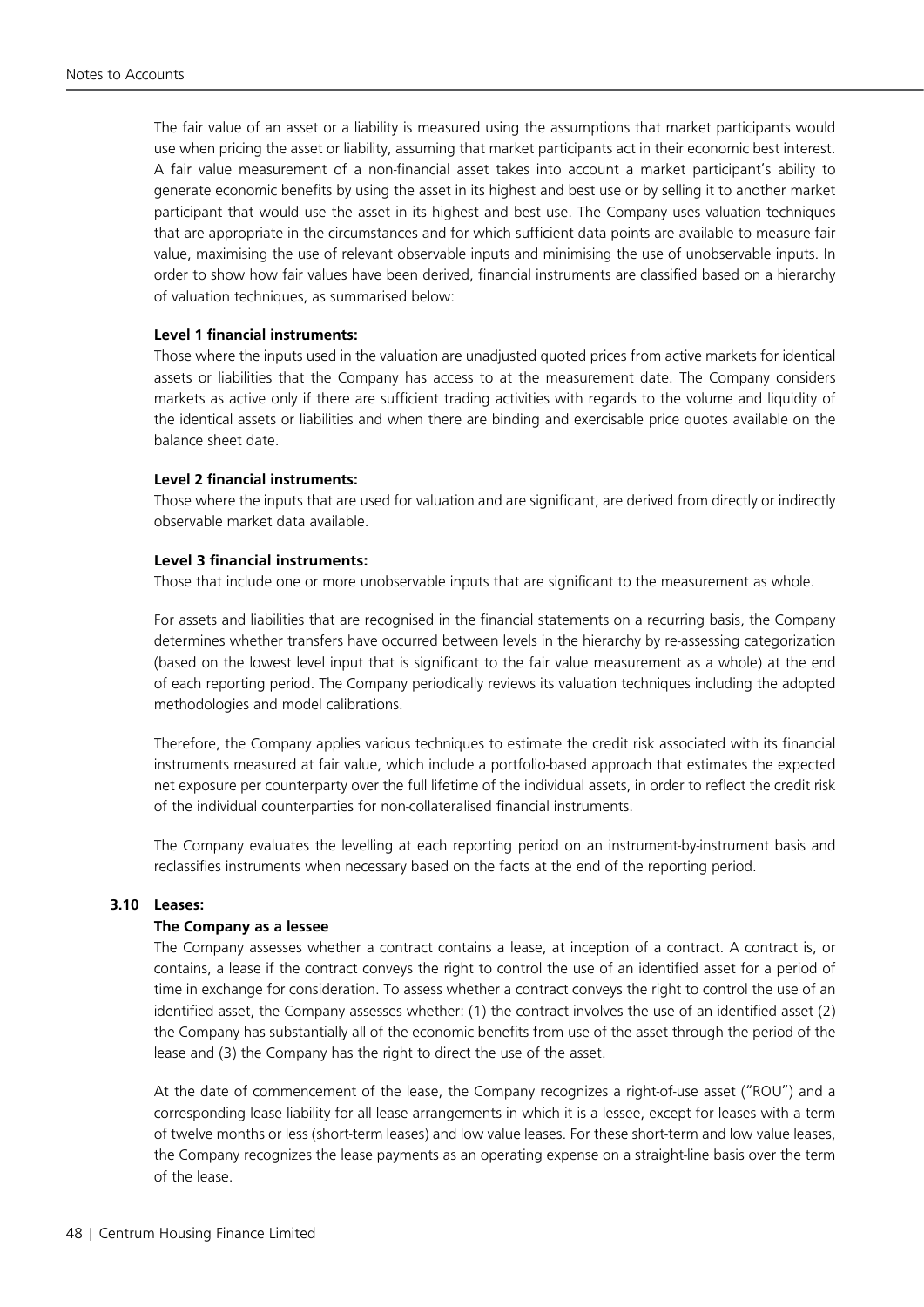Certain lease arrangements include the options to extend or terminate the lease before the end of the lease term. ROU assets and lease liabilities includes these options when it is reasonably certain that they will be exercised.

The right-of-use assets are initially recognized at cost, which comprises the initial amount of the lease liability adjusted for any lease payments made at or prior to the commencement date of the lease plus any initial direct costs less any lease incentives. They are subsequently measured at cost less accumulated depreciation and impairment losses.

Right-of-use assets are depreciated from the commencement date on a straight-line basis over the shorter of the lease term and useful life of the underlying asset.

The lease liability is initially measured at amortized cost at the present value of the future lease payments. The lease payments are discounted using the interest rate implicit in the lease or, if not readily determinable, using the incremental borrowing rates in the country of domicile of the leases. Lease liabilities are remeasured with a corresponding adjustment to the related right of use asset if the Company changes its assessment of whether it will exercise an extension or a termination option.

Lease liability and ROU asset have been separately presented in the balance sheet and lease payments have been classified as financing cash flows.

### **The Company as a lessor:**

Leases for which the Company is a lessor is classified as a finance or operating lease. Whenever the terms of the lease transfer substantially all the risks and rewards of ownership to the lessee, the contract is classified as a finance lease. All other leases are classified as operating leases.

When the Company is an intermediate lessor, it accounts for its interests in the head lease and the sublease separately. The sublease is classified as a finance or operating lease by reference to the right-of-use asset arising from the head lease.

For operating leases, rental income is recognized on a straight line basis over the term of the relevant lease.

### **Transition:**

Effective April 1, 2018, the Company adopted Ind AS 116 "Leases" and applied the standard to all lease contracts existing on April 1, 2018 using the modified retrospective method and has taken the cumulative adjustment to retained earnings, on the date of initial application. Consequently, the Company recorded the lease liability at the present value of the lease payments discounted at the incremental borrowing rate and the right of use asset at its carrying amount as if the standard had been applied since the commencement date of the lease, but discounted at the lessee's incremental borrowing rate at the date of initial application.

The following is the summary of practical expedients elected on initial application:

- applied a single discount rate to a portfolio of leases of similar assets in similar economic environment with a similar end date;
- applied the exemption not to recognize right-of-use assets and liabilities for leases with less than 12 months of lease term on the date of initial application;
- excluded the initial direct costs from the measurement of the right-of-use asset at the date of initial application;
- applied the practical expedient to grandfather the assessment of which transactions are leases. Accordingly, Ind AS 116 is applied only to contracts that were previously identified as leases under Ind AS 17.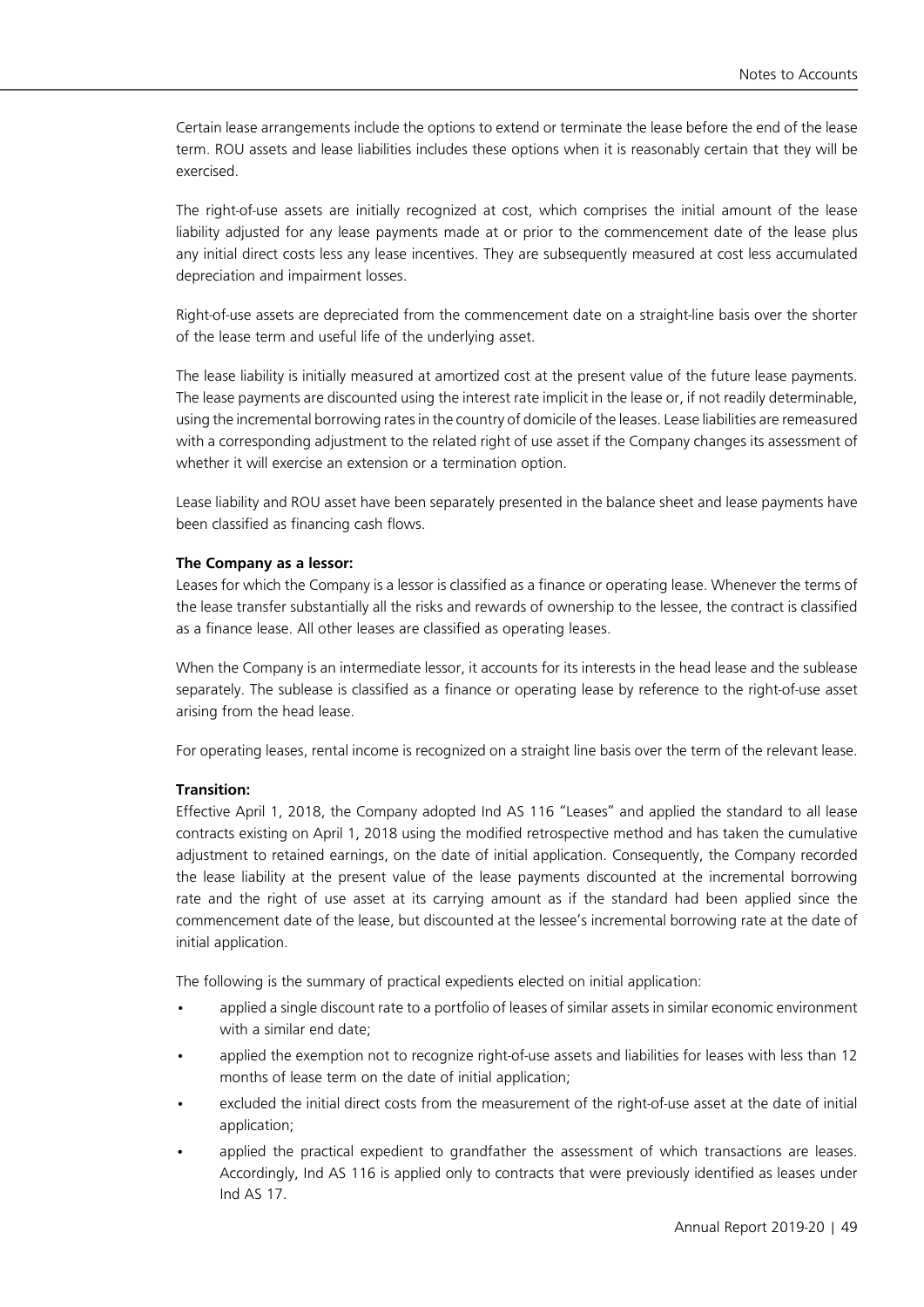### **3.11 Earnings per Share:**

Basic earnings per share is computed by dividing the net profit after tax attributable to the equity shareholders for the year by the weighted average number of equity shares outstanding for the year.

Diluted earnings per share reflect the potential dilution that could occur if securities or other contracts to issue equity shares were exercised or converted during the year. Diluted earnings per share is computed by dividing the net profit after tax attributable to the equity shareholders for the year by weighted average number of equity shares considered for deriving basic earnings per share and weighted average number of equity shares that could have been issued upon conversion of all potential equity shares.

### **3.12 Retirement and other employee benefits:**

### **3.12.1 Provident fund and national pension scheme:**

The Company contributes to a recognised provident fund and national pension scheme which is a defined contribution scheme. The contributions are accounted for on an accrual basis and recognised in the statement of profit and loss.

### **3.12.2 Gratuity:**

The Company's gratuity scheme is a defined benefit plan. The Company's net obligation in respect of the gratuity benefit scheme is calculated by estimating the amount of future benefit that the employees have earned in return for their service in the current and prior periods, that benefit is discounted to determine its present value, and the fair value of any plan assets, if any, is deducted. The present value of the obligation under such benefit plan is determined based on independent actuarial valuation using the Projected Unit Credit Method.

Re-measurement, comprising of actuarial gains and losses, the effect of the asset ceiling, excluding amounts included in net interest on the net defined benefit liability and the return on plan assets (excluding amounts included in net interest on the net defined benefit liability), are recognised immediately in the balance sheet with a corresponding debit or credit to retained earnings through OCI in the period in which they occur.

Remeasurements are not reclassified to profit or loss in subsequent periods.

### **3.12.3 Compensated Absences:**

The eligible employees of the Company are permitted to carry forward certain number of their annual leave entitlement to subsequent years, subject to a ceiling. The Company recognises the charge in the statement of profit and loss and corresponding liability on such non-vesting accumulated leave entitlement based on a valuation by an independent actuary. The cost of providing annual leave benefits is determined using the projected unit credit method.

### **3.12.4 Share-based payment arrangements:**

Equity-settled share-based payments to employees that are granted by the Company are measured by reference to the fair value of the equity instruments at the grant date.

The fair value determined at the grant date of the equity-settled share-based payments is expensed over the vesting period, based on the Company's estimate of equity instruments that will eventually vest, with a corresponding increase in equity. At the end of each reporting period, the Company revises its estimate of the number of equity instruments expected to vest. The impact of the revision of the original estimates, if any, is recognised in profit or loss such that the cumulative expense reflects the revised estimate, with a corresponding adjustment to the equity-settled employee benefits reserve.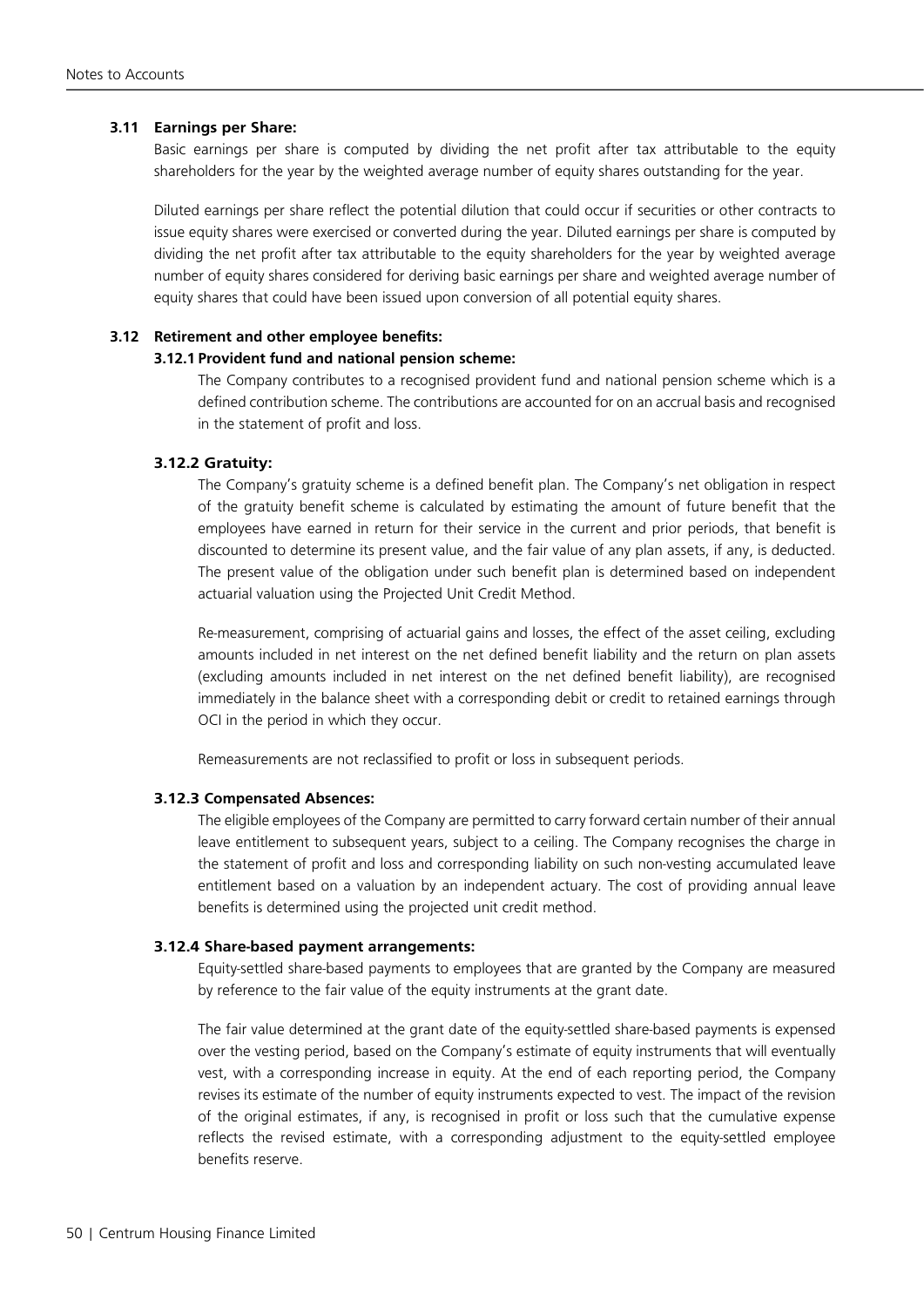### **3.13 Property, plant and equipment:**

Property plant and equipment is stated at cost, less accumulated depreciation and accumulated impairment in value. Changes in the expected useful life are accounted for by changing the amortisation period or methodology, as appropriate, and treated as changes in accounting estimates.

Subsequent costs incurred on an item of property, plant and equipment is recognised in the carrying amount thereof when those costs meet the recognition criteria as mentioned above. Repairs and maintenance are recognised in profit or loss as incurred.

Depreciation is recognised so as to write off the cost of assets less their residual values over their useful lives. Depreciation is provided on a written down value basis from the date the asset is ready for its intended use or put to use whichever is earlier. In respect of assets sold, depreciation is provided up to the date of disposal.

As per the requirement of Schedule II of the Companies Act, 2013, the Company has evaluated the useful lives of the respective fixed assets which are as per the provisions of Part C of the Schedule II for calculating the depreciation. The estimated useful lives of the fixed assets are as follows:

| Nature of assets                                              | <b>Estimated useful lives</b> |
|---------------------------------------------------------------|-------------------------------|
| Furniture and fixtures                                        | 10 years                      |
| Vehicles                                                      | 8 years                       |
| Office Equipment                                              | 5 years                       |
| Computers - Servers and networks                              | 6 years                       |
| Computers - End user devices, such as desktops, laptops, etc. | 3 years                       |

Leasehold improvements are amortised on a straight-line basis over the estimated useful lives of the assets or the period of lease whichever is earlier.

An item of property, plant and equipment is derecognised upon disposal or when no future economic benefits are expected to arise from the continued use of the asset. The carrying amount of those components which have been separately recognised as assets is derecognised at the time of replacement thereof. Any gain or loss arising on the disposal or retirement of an item of property, plant and equipment is determined as the difference between the sales proceeds and the carrying amount of the asset and is recognised in profit or loss account.

The residual values, useful lives and methods of depreciation of property, plant and equipment are reviewed at each financial year end and adjusted prospectively, if appropriate.

For transition to Ind AS, the Company has elected to continue with carrying value of all of its property, plant and equipment recognised as of April 01, 2018 (transition date) measured as per the previous GAAP and use that carrying value as its deemed cost as of the transition date.

### **3.14 Intangible Assets:**

Intangible assets are recorded at the consideration paid for the acquisition of such assets and are carried at cost less accumulated amortization and impairment, if any.

Intangibles such as software are amortised over a period of 3 years based on its estimated useful life. For transition to Ind AS, the Company has elected to continue with carrying value of all of its intangible assets recognised as of April 01, 2018 (transition date) measured as per the previous GAAP and use that carrying value as its deemed cost as of the transition date.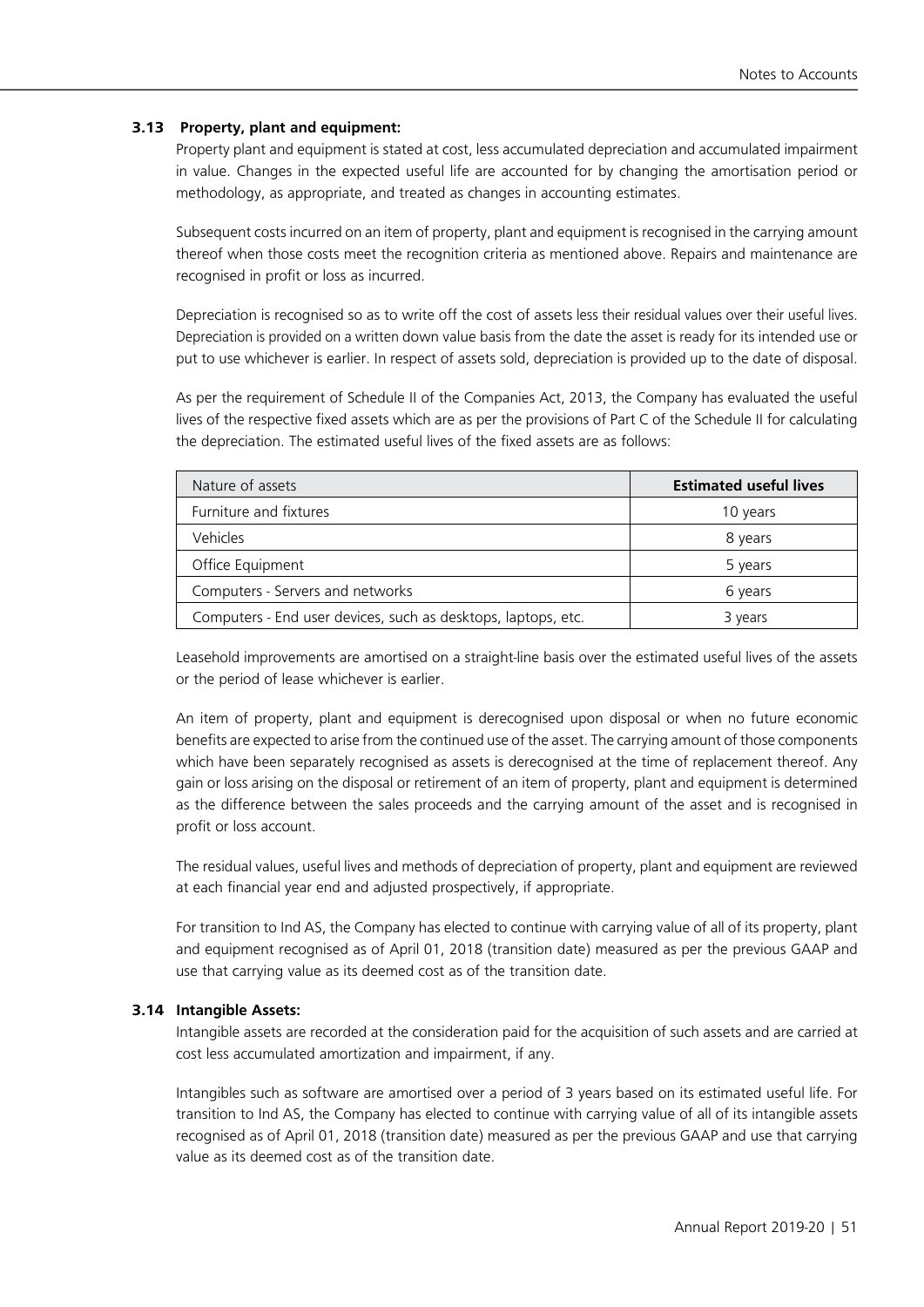### **3.15 Impairment of non-financial assets**:

The Company assesses at each balance sheet date whether there is any indication that an asset may be impaired based on internal/external factors. If any such indication exists, the Company estimates the recoverable amount of the asset. If such recoverable amount of the asset or the recoverable amount of cash generating unit which the asset belongs to is less than its carrying amount, the carrying amount is reduced to its recoverable amount. The reduction is treated as an impairment loss and is recognized in the statement of profit and loss. If at the balance sheet date there is an indication that a previously assessed impairment loss no longer exists, the recoverable amount is reassessed and the asset is reflected at the recoverable amount subject to a maximum of the depreciable historical cost.

### **3.16 Provisions and other contingent liabilities:**

Provisions are recognised when the Company has a present obligation (legal or constructive) as a result of a past event, it is probable that the Company will be required to settle the obligation, and a reliable estimate can be made of the amount of the obligation. If the effect of the time value of money is material, provisions are determined by discounting the expected future cash flows to net present value using an appropriate pre-tax discount rate that reflects current market assessment of the time value of money and, where appropriate, the risk specific to the liability.

A present obligation that arises from past events, where it is either not probable that an outflow of resources will be required to settle or a reliable estimate of the amount cannot be made, is disclosed as a contingent liability. Contingent liabilities are also disclosed when there is a possible obligation arising from past events, the existence of which will be confirmed only by the occurrence or non-occurrence of one or more uncertain future events not wholly within the control of the Company. Claims against the Company, where the possibility of any outflow of resources in settlement is remote, are not disclosed as contingent liabilities.

Contingent assets are not recognised in the financial statements since this may result in the recognition of income that may never be realised. However, when the realisation of income is virtually certain, then the related asset is not a contingent asset and is recognised.

### **3.17 Cash and cash equivalents:**

Cash and cash equivalents in the balance sheet comprise cash at banks and on hand and short-term deposits with an original maturity of three months or less.

### **3.18 Income tax expenses:**

Income tax expense represents the sum of the tax currently payable and deferred tax.

### **3.18.1 Current tax:**

The tax currently payable is based on taxable profit for the year. Taxable profit differs from 'profit before tax' as reported in the statement of profit and loss because of items of income or expense that are taxable or deductible in other years and items that are never taxable or deductible. The Company's current tax is calculated using tax rates that have been enacted or substantively enacted by the end of the reporting period.

### **3.18.2 Deferred tax:**

Deferred tax is recognised on temporary differences between the carrying amounts of assets and liabilities in the financial statements and the corresponding tax bases used in the computation of taxable profit. Deferred tax liabilities are generally recognised for all taxable temporary differences. Deferred tax assets are generally recognised for all deductible temporary differences to the extent that it is probable that taxable profits will be available against which those deductible temporary differences can be utilised.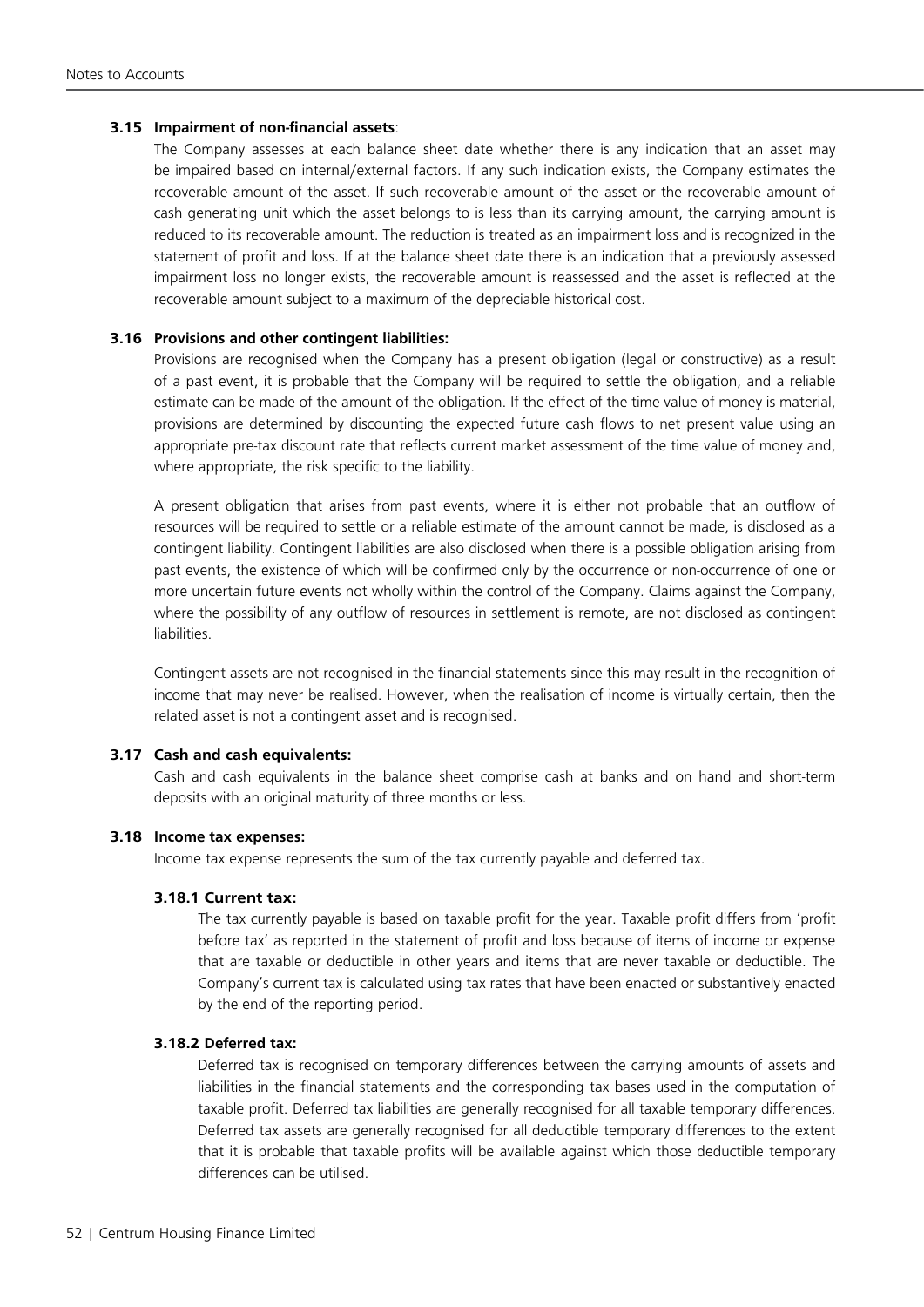The carrying amount of deferred tax assets is reviewed at the end of each reporting period and reduced to the extent that it is no longer probable that sufficient taxable profits will be available to allow all or part of the asset to be recovered.

Deferred tax liabilities and assets are measured at the tax rates that are expected to apply in the period in which the liability is settled or the asset realised, based on tax rates (and tax laws) that have been enacted or substantively enacted by the end of the reporting period.

The measurement of deferred tax liabilities and assets reflects the tax consequences that would follow from the manner in which the Company expects, at the end of the reporting period, to recover or settle the carrying amount of its assets and liabilities.

### **3.18.3 Current and Deferred tax for the year:**

Current and deferred tax are recognised in profit or loss, except when they relate to items that are recognised in other comprehensive income or directly in equity, in which case, the current and deferred tax are also recognised in other comprehensive income or directly in equity respectively.

### **4. Significant accounting judgements, estimates and assumptions:**

The preparation of these financial statements in conformity with Ind AS requires the management to make judgments, estimates and assumptions that affect the application of accounting policies and the reported amounts of assets, liabilities, income and expenses. Actual results may differ from those estimates.

Estimates and underlying assumptions are reviewed on an ongoing basis. Revisions to accounting estimates are recognized in the period in which the estimates are revised and in any future periods affected. In particular, information about significant areas of estimation, uncertainty and critical judgments in applying accounting policies that have the most significant effect on the amounts recognized in the standalone financial statements are included are given below:

### **4.1 Business model assessment:**

The Company determines the business model at a level that reflects how the financial assets are managed together to achieve a particular business objective. This assessment includes judgement reflecting all relevant evidence including how the performance of the assets is evaluated and their performance measured, the risks that affect the performance of the assets and how these are managed and how the managers of the assets are compensated. The Company monitors financial assets measured at amortised cost that are derecognised prior to their maturity to understand the reason for their disposal and whether the reasons are consistent with the objective of the business for which the asset was held.

### **4.2 Significant increase in credit risk:**

ECL is measured as an allowance equal to 12-month ECL for stage 1 assets, or lifetime ECL for stage 2 or stage 3 assets. An asset moves to stage 2 when its credit risk has increased significantly since initial recognition. Ind AS 109 does not define what constitutes a significant increase in credit risk. In assessing whether the credit risk of an asset has significantly increased the Company takes into account qualitative and quantitative reasonable and supportable forward-looking information.

### **4.3 Key sources of estimation uncertainty:**

 The following are the key assumptions concerning the future, and other key sources of estimation uncertainty at the end of the reporting period that may have a significant risk of causing a material adjustment to the carrying amounts of assets and liabilities within the next financial year, as described below. The Company based its assumptions and estimates on parameters available when the financial statements were prepared. Existing circumstances and assumptions about future developments, however, may change due to market changes or circumstances arising that are beyond the control of the Company. Such changes are reflected in the assumptions when they occur.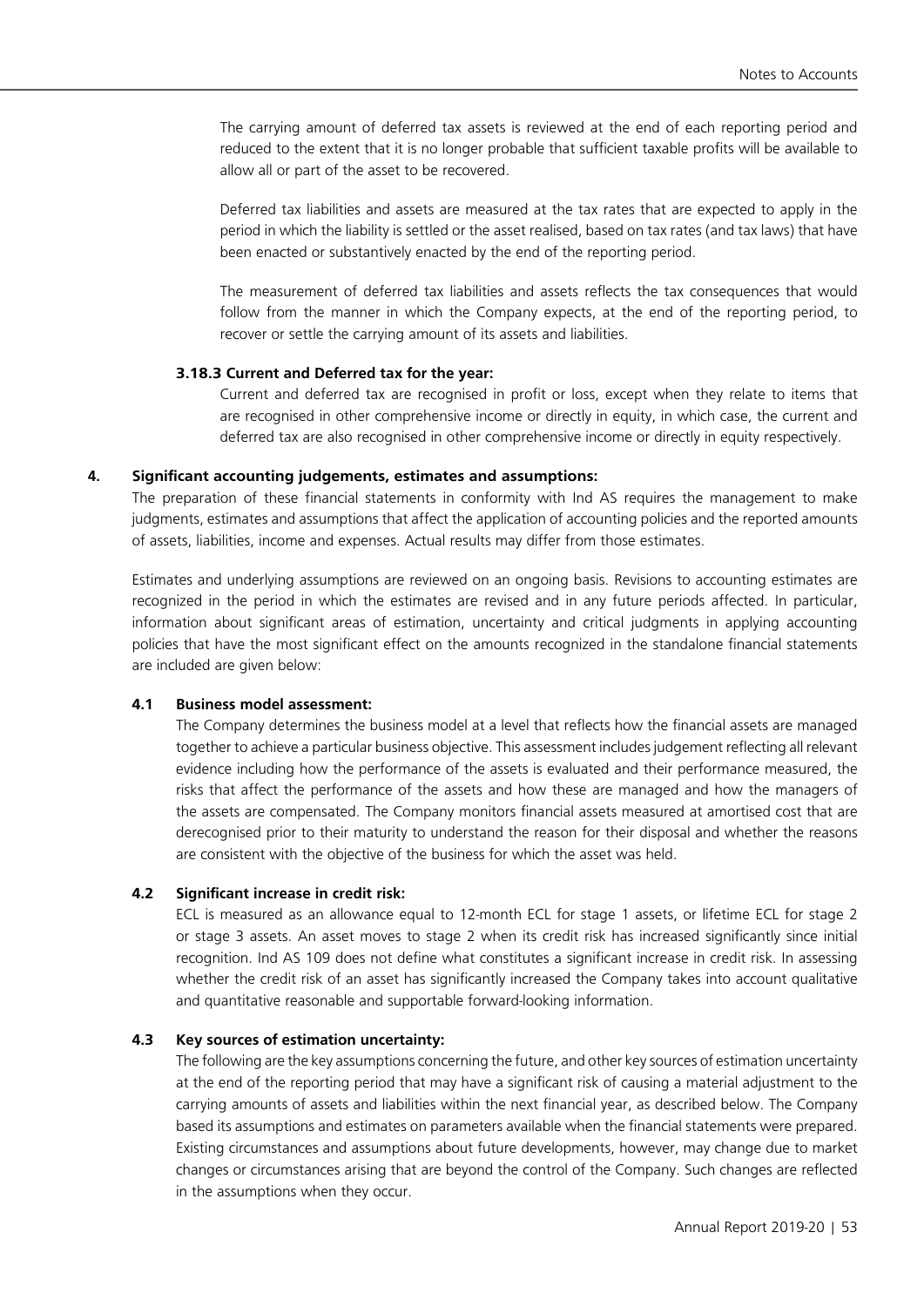### **4.4 Fair value of financial instruments:**

The fair value of financial instruments that are not traded in an active market is determined using valuation techniques. The Company uses its judgement to select a variety of methods and make assumptions based on market conditions existing at the end of each reporting period. Judgements and estimates include considerations of liquidity and model inputs related to items such as credit risk, funding value adjustments, correlation and volatility.

### **4.5 Effective Interest Rate (EIR) Method:**

The Company's EIR methodology, as explained in Note 3.1.1, recognises interest income / expense using a rate of return that represents the best estimate of a constant rate of return over the contractual life of loans given / taken and recognises the effect of potentially different interest rates at various stages and other characteristics of the product life cycle including prepayments and penalty interest and charges.

This estimation, by nature requires an element of judgement regarding the expected behavior and life cycle of the instrument, as well expected changes India's base rate and other fee income, expenses that are integral part of the instrument

### **4.6 Impairment of Financial assets:**

The impairment provisions for the financial assets are based on assumptions about estimation of the amount and timing of future cash flows, collateral values, assessment of a significant increase in credit risk, probability of default (PD) and Loss given default (LGD) rates. The Company uses judgements in making these assumptions and selecting the inputs for impairment calculations based on its past history, existing market conditions and forward looking estimates at the end of each period.

The Company's expected credit loss (ECL) calculations are output of model with number of underlying assumptions regarding choice of variable inputs and their interdependencies Elements of the ECL model that are considered accounting judgements and estimates include:

- The Company's internal credit grading model, which assigns PDs to the individual grades based on ageing.
- The Company's criteria for assessing if there has been a significant increase in credit risk and so allowances for financial assets should be measured on a Life Time ECL basis and the qualitative assessment.
- Development of ECL models, including the various formulas and the choice of inputs, determination of associations between macroeconomic scenarios and, economic inputs, such as unemployment levels and collateral values, and the effect on PDs, EADs and LGDs.
- Selection of forward-looking macroeconomic scenarios and their probability weightings, to derive the economic inputs into the ECL models.

It is the Company's policy to regularly review its models in the context of actual loss experience and adjust when necessary.

### **4.7 Impairment of Non-Financial assets:**

The Company assesses at each reporting date whether there is an indication that an asset may be impaired. If any indications exist, the Company estimates the asset's recoverable amount. An asset's recoverable amount is higher of an asset's fair value less cost of disposal and its value in use. Where the carrying amount exceeds its recoverable amount, the asset is considered impaired and is written down to its recoverable amount.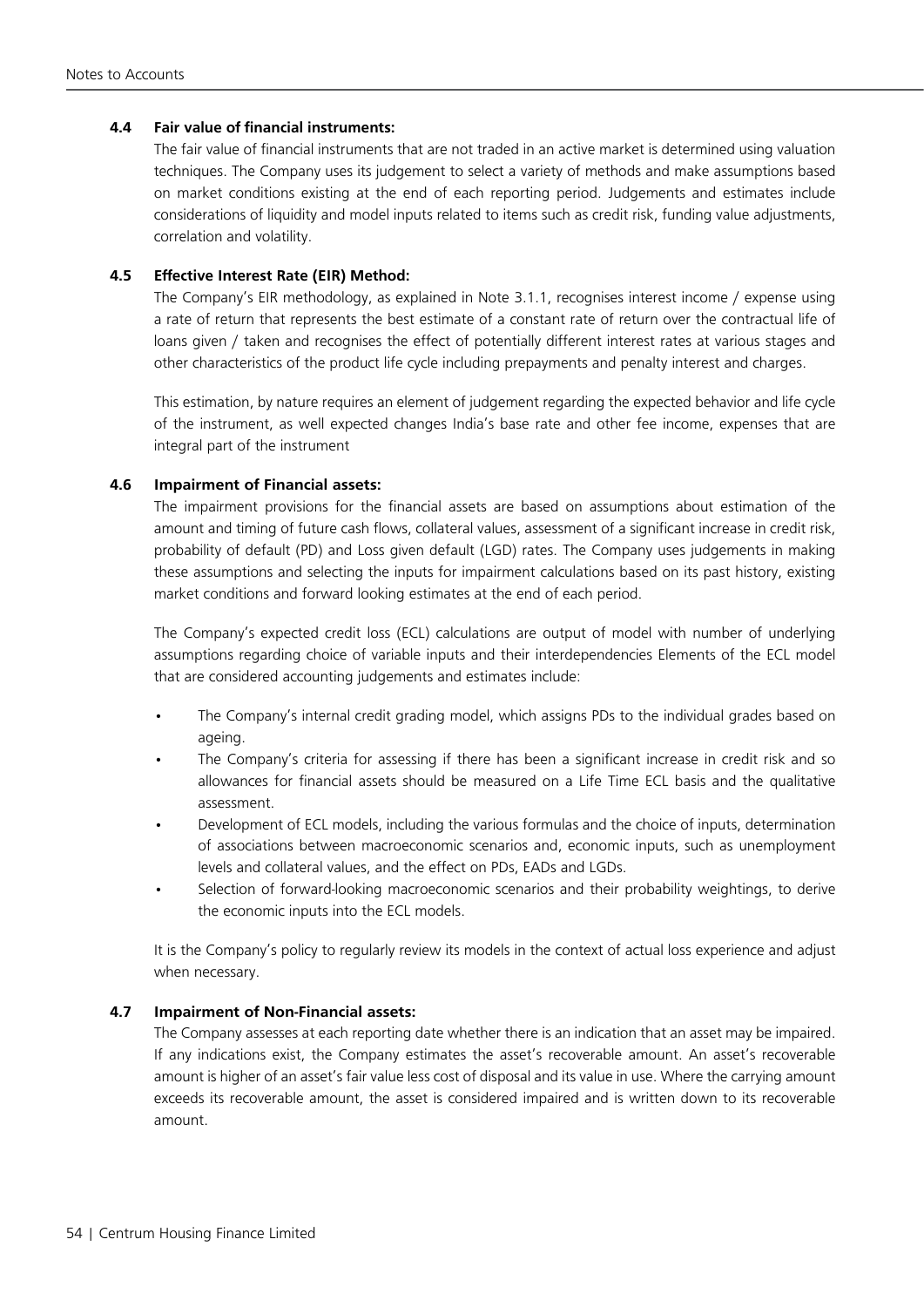### **4.8 Provisions and contingent liabilities:**

The Company operates in a regulatory and legal environment that, by nature, has a heightened element of litigation risk inherent to its operations. As a result, it is involved in various litigation, arbitration and regulatory investigations and proceedings in the ordinary course of its business.

When the Company can reliably measure the outflow of economic benefits in relation to a specific case and considers such outflows to be probable, the Company records a provision against the case. Where the probability of outflow is considered to be remote, or probable, but a reliable estimate cannot be made, a contingent liability is disclosed.

Given the subjectivity and uncertainty of determining the probability and amount of losses, the Company takes into account a number of factors including legal advice, the stage of the matter and historical evidence from similar incidents. Significant judgement is required to conclude on these estimates.

### **4.9 Provisions for Income Taxes:**

Significant judgments are involved in determining the provision for income taxes including judgment on whether tax positions are probable of being sustained in tax assessments. A tax assessment can involve complex issues, which can only be resolved over extended time periods.

Estimates and judgments are continually evaluated. They are based on historical experience and other factors, including expectation of future events that may have a financial impact on the Company and that are believed to be reasonable under the circumstances.

### **4.10 Standards issued but not effective:**

There are no standards that are issued but not yet effective on March 31, 2020.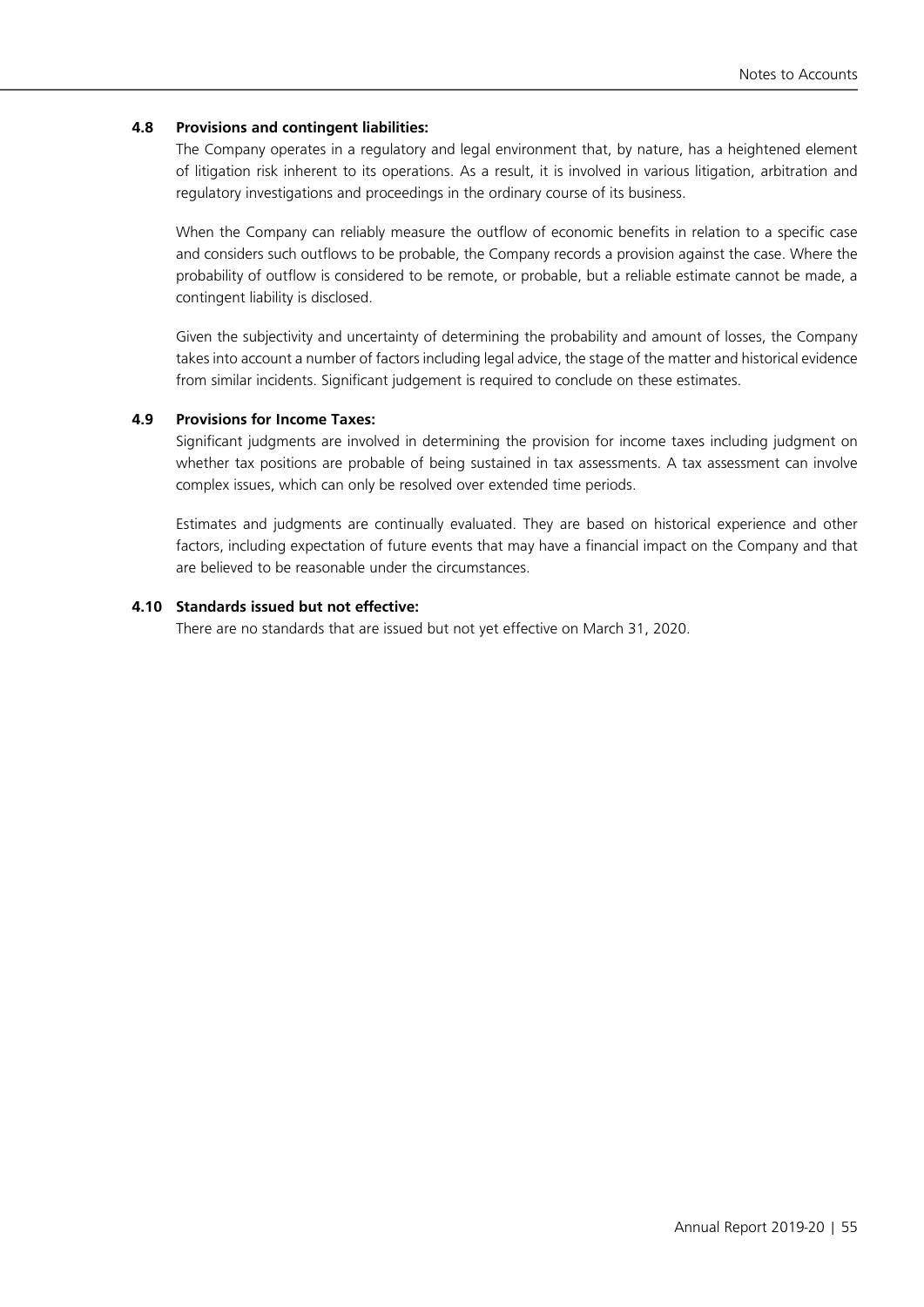### **5 Cash and cash equivalents**

|                                                                                                  |                         |                         | ₹. in lakh             |
|--------------------------------------------------------------------------------------------------|-------------------------|-------------------------|------------------------|
| <b>Particulars</b>                                                                               | As at<br>March 31, 2020 | As at<br>March 31, 2019 | As at<br>April 1, 2018 |
| Cash on hand                                                                                     | 5.85                    | 8.14                    | 0.71                   |
| Cheques on hand                                                                                  |                         | 0.20                    | 1,375.21               |
| Balances with banks:                                                                             |                         |                         |                        |
| In current accounts                                                                              | 323.98                  | 965.10                  | 56.22                  |
| In deposit accounts with original maturity<br>less than 3 months (including interest<br>accrued) | 2,589.93                | 169.46                  | 94.41                  |
| <b>Total</b>                                                                                     | 2.919.76                | 1.142.90                | 1,526.55               |

### **6 Bank balance other than cash and cash equivalents**

|                                               |                |                | 1. 111 IQNI 1 |
|-----------------------------------------------|----------------|----------------|---------------|
| <b>Particulars</b>                            | As at          | As at          | As at         |
|                                               | March 31, 2020 | March 31, 2019 | April 1, 2018 |
| Balances with banks:                          |                |                |               |
| In earmarked accounts                         |                |                |               |
| Fixed deposits with banks (including interest | 13,096.11      |                |               |
| accrued)                                      |                |                |               |
| <b>Total</b>                                  | 13,096.11      |                |               |

i) Balances with banks include deposits under lien of  $\bar{\tau}$  Nil (previous year  $\bar{\tau}$  Nil) against bank guarantees and overdraft facility

ii) Balances with banks include deposits of  $\bar{\tau}$  Nil (previous year  $\bar{\tau}$  Nil) having original maturity of more than 3 months

### **7 Loans**

|                                                                                 |                         |                         | ₹. in lakh             |
|---------------------------------------------------------------------------------|-------------------------|-------------------------|------------------------|
| <b>Particulars</b>                                                              | As at<br>March 31, 2020 | As at<br>March 31, 2019 | As at<br>April 1, 2018 |
| At amortised cost                                                               |                         |                         |                        |
| Term loans (secured)                                                            |                         |                         |                        |
| Housing Loans                                                                   | 35,534.11               | 27,497.62               | 13,243.97              |
| Non Housing Loans                                                               | 8,092.88                | 7,522.22                | 4,589.81               |
| Others                                                                          | 2,002.08                |                         |                        |
| Total (A) - Gross                                                               | 45,629.07               | 35,019.84               | 17,833.78              |
| (Less): Impairment loss allowance (Expected<br>Credit Loss) - refer note no. 32 | (333.25)                | (155.88)                | (55.82)                |
| Total (A) - Net                                                                 | 45,295.82               | 34,863.96               | 17,777.96              |
| Secured by property, plant and equipments                                       | 45,629.07               | 35,019.84               | 17,833.78              |
| Secured by intangible assets                                                    |                         |                         |                        |
| Covered by bank/government guarantees                                           |                         |                         |                        |
| Unsecured                                                                       |                         |                         |                        |

 $\bar{z}$  in lakh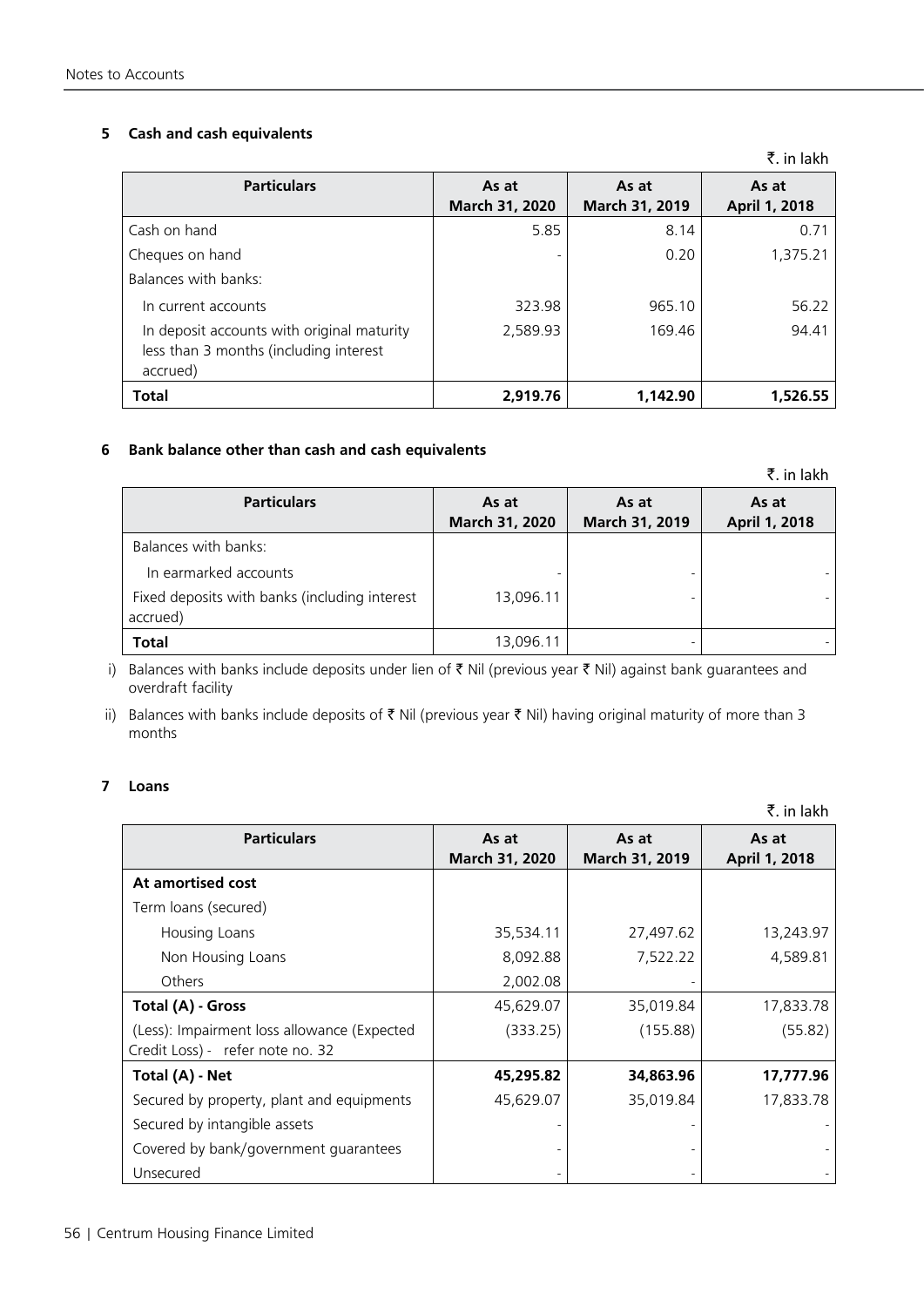| Total (B) - Gross                 | 45,629.07 | 35,019.84 | 17,833.78 |
|-----------------------------------|-----------|-----------|-----------|
| (Less): Impairment loss allowance | (333.25)  | (155.88)  | (55.82)   |
| Total (B) - Net                   | 45,295.82 | 34,863.96 | 17,777.96 |
| (I) Loans in India                |           |           |           |
| - Public sector                   |           |           |           |
| - Others                          | 45,629.07 | 35,019.84 | 17,833.78 |
| Total (C) (I) - Gross             | 45,629.07 | 35,019.84 | 17,833.78 |
| (Less): Impairment loss allowance | (333.25)  | (155.88)  | (55.82)   |
| Total (C) (I) - Net               | 45,295.82 | 34,863.96 | 17,777.96 |
| (II) Loans outside India          |           |           |           |
| (Less): Impairment loss allowance |           |           |           |
| Total (C) (II) - Net              |           |           |           |
| Total $(C)$ (I) and (II)          | 45,295.82 | 34,863.96 | 17,777.96 |

### **8 Investments**

|                                                                 |                         |                         | ₹. in lakh             |
|-----------------------------------------------------------------|-------------------------|-------------------------|------------------------|
| <b>Particulars</b>                                              | As at<br>March 31, 2020 | As at<br>March 31, 2019 | As at<br>April 1, 2018 |
| <b>Mutual funds (measured at FVTPL)</b>                         |                         |                         |                        |
| Investment in ICICI liquid income plan                          |                         | 383.18                  | 500.85                 |
| Investment in Reliance Liquid Fund- Growth Plan                 |                         | 407.49                  |                        |
| Total (A) - Gross                                               |                         | 790.67                  | 500.85                 |
| Investments outside India                                       |                         |                         |                        |
| Investments in India                                            |                         | 790.67                  | 500.85                 |
| Total (B) - Gross                                               |                         | 790.67                  | 500.85                 |
| (Less): Impairment loss allowance (Expected<br>Credit Loss) (C) |                         |                         |                        |
| Total - Net (D) = $(A) - (C)$                                   |                         | 790.67                  | 500.85                 |

### **9 Other financial assets**

₹. in lakh

| <b>Particulars</b> | As at<br>March 31, 2020 | As at<br>March 31, 2019 | As at<br>April 1, 2018 |
|--------------------|-------------------------|-------------------------|------------------------|
| Security Deposits  | 49.50                   | 28.49                   | 21.54                  |
| <b>Total</b>       | 49.50                   | 28.49                   | 21.54                  |

### **10 Current tax assets (net)**

|                                                                    |                         |                         | ₹. in lakh             |
|--------------------------------------------------------------------|-------------------------|-------------------------|------------------------|
| <b>Particulars</b>                                                 | As at<br>March 31, 2020 | As at<br>March 31, 2019 | As at<br>April 1, 2018 |
| Advance tax (Net of provision ₹ 240.51 lakh)<br>(PY ₹ 109.68 lakh) | 20.63                   | 31.38                   | 16.40                  |
| <b>Total</b>                                                       | 20.63                   | 31.38                   | 16.40                  |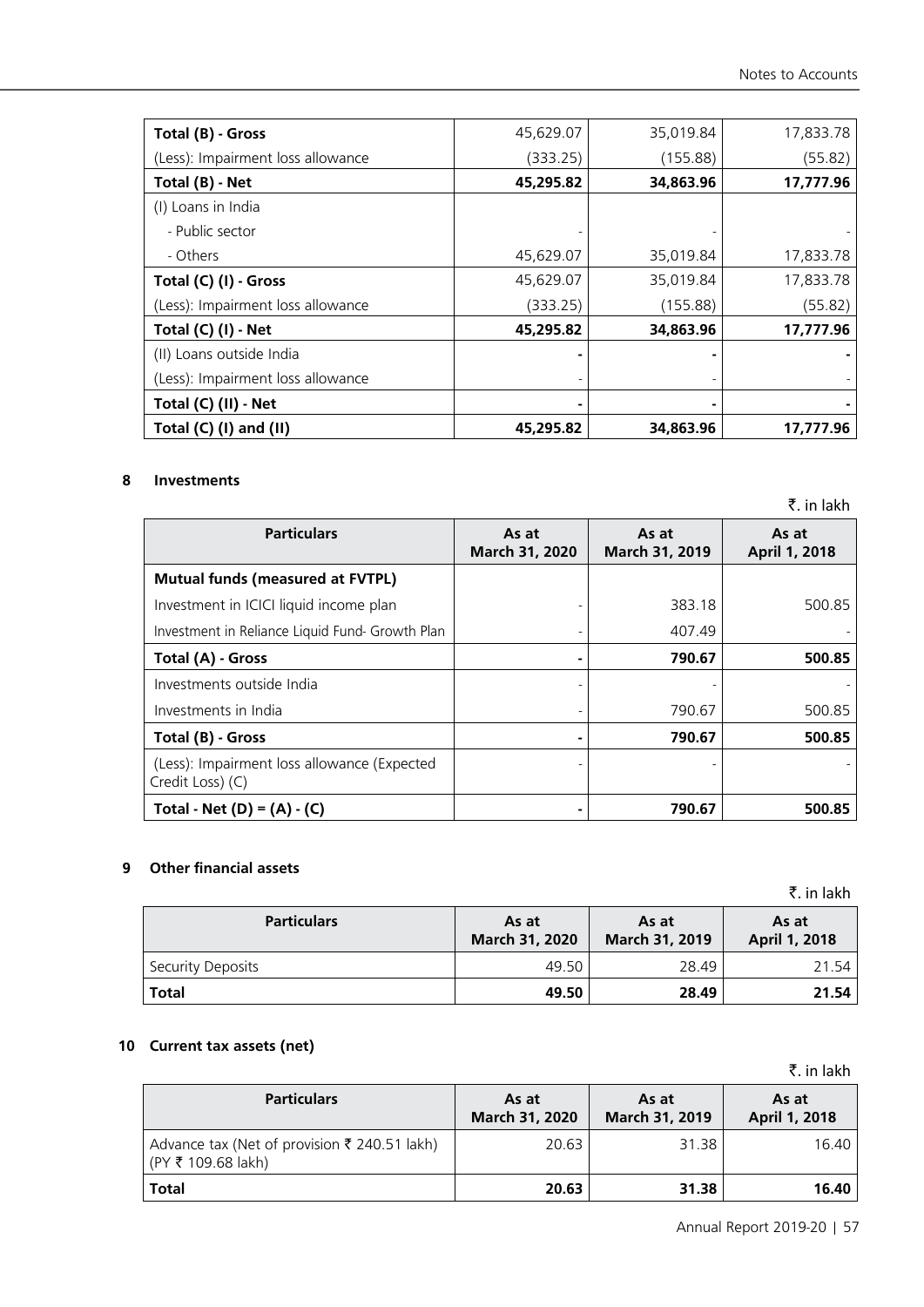### **11 Deferred tax liabilities (net)**

₹. in lakh

| <b>Particulars</b>                                | As at<br>March 31, 2020 | As at<br>March 31, 2019 | As at<br>April 1, 2018 |
|---------------------------------------------------|-------------------------|-------------------------|------------------------|
| <b>Deferred tax liabilities</b>                   |                         |                         |                        |
| Depreciation on Property, plant and<br>equipments | 15.79                   | 12.45                   | 5.55                   |
| Special Reserve                                   |                         | 7.99                    |                        |
| Unamortised loan origination cost                 | 78.34                   | 60.64                   | 18.92                  |
| Fair value of investments                         |                         | 0.50                    | 0.22                   |
| Total deferred tax liabilities (A)                | 94.13                   | 81.58                   | 24.69                  |
| Deferred tax assets                               |                         |                         |                        |
| Provision for employee benefits                   | 9.64                    | 7.32                    | 3.01                   |
| <b>Expected Credit Loss</b>                       | 83.87                   | 39.88                   | 14.51                  |
| Fair valuation of financial instruments (net)     | 0.04                    | 0.04                    | 0.02                   |
| Lease                                             | 2.47                    | 2.79                    | 1.37                   |
| Unamortised processing fees                       | 97.49                   | 80.69                   | 41.66                  |
| Total deferred tax assets (B)                     | 193.50                  | 130.72                  | 60.57                  |
| <b>Opening DTL/(DTA)</b>                          | (49.15)                 | 35.88                   |                        |
| <b>Closing DTL/(DTA)</b>                          | (99.37)                 | (49.15)                 | (35.88)                |
| <b>Charged to PL</b>                              | 51.31                   | 12.16                   | 35.88                  |
| Charged to OCI                                    | (1.08)                  | 1.11                    |                        |

### **12 Other non-financial assets**

₹. in lakh **Particulars As at March 31, 2020 As at March 31, 2019 As at April 1, 2018** Unamortised expenses: Loan acquisition cost | 114.61 114.61 40.97 Other advances - unsecured, considered good | 19.50 | 2.31 | 18.22 Balance with Government Authorities 106.70 | 29.75 Insurance advance 0.15 0.49 0.16 Prepaid expenses and the set of the set of the set of the set of the set of the set of the set of the set of the set of the set of the set of the set of the set of the set of the set of the set of the set of the set of the **Total 222.65 163.85 61.22**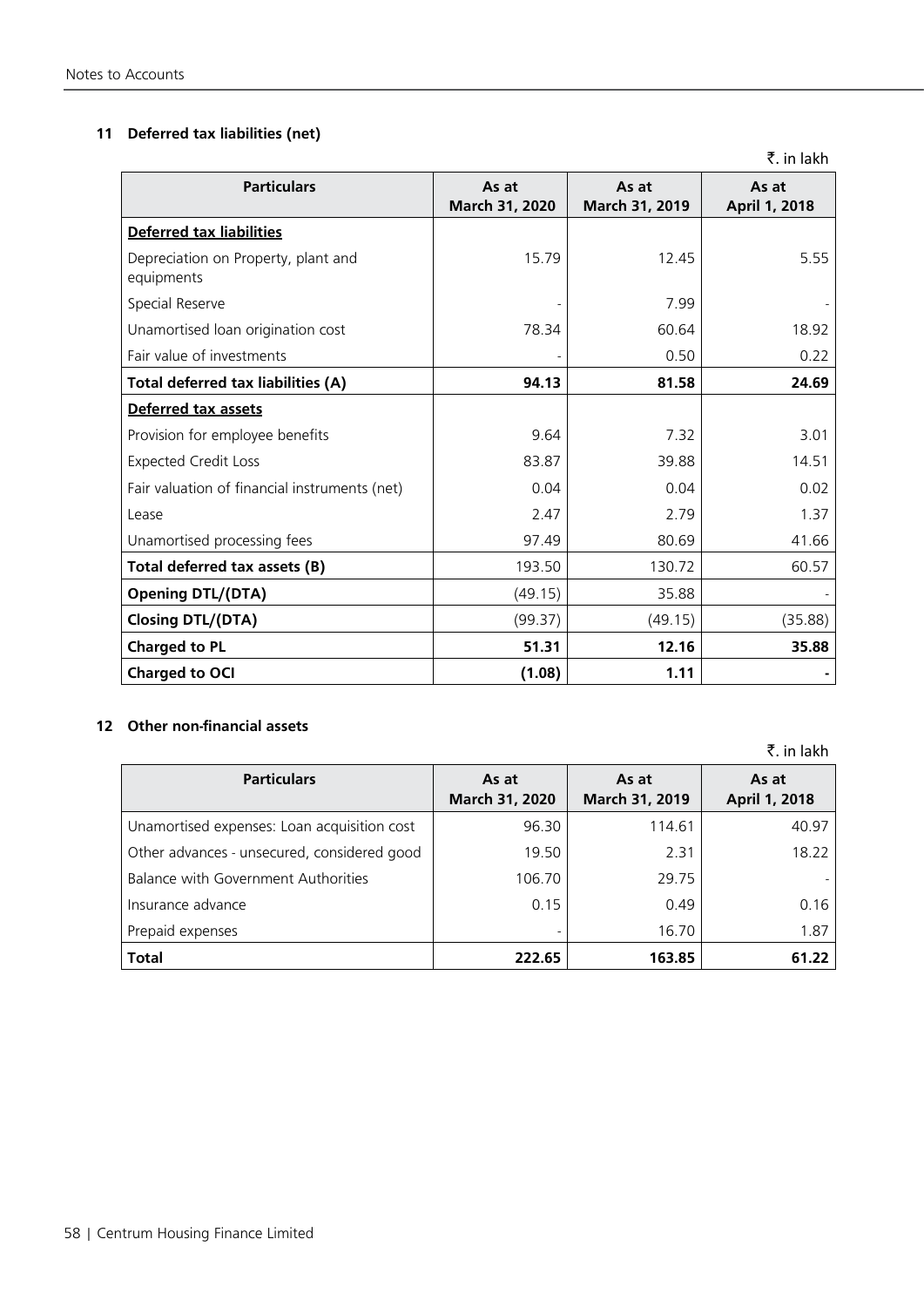| ì<br>ı<br>ı      |
|------------------|
| š<br><u>)</u>    |
| ١<br>j<br>J<br>z |
| י<br>י           |

|                                                          |                     |                |                         |                | ₹. in lakh   |
|----------------------------------------------------------|---------------------|----------------|-------------------------|----------------|--------------|
| Particulars                                              | Equipment<br>Office | Computer       | Furniture &<br>Fixtures | Vehicles       | <b>Total</b> |
| Gross carrying amount                                    |                     |                |                         |                |              |
| Deemed cost as at April 01, 2018                         | 2.32                | 36.52          | 31.72                   | 88.02          | 158.58       |
| Additions                                                |                     | 23.62          | 34.46                   | 8.61           | 66.69        |
| Disposals and transfers                                  |                     |                |                         |                |              |
| 2019<br>Closing gross carrying amount as at March 31,    | 2.32                | 60.14          | 66.17                   | 96.63          | 225.26       |
| Accumulated depreciation as at April 01, 2018            | $\blacksquare$      | $\blacksquare$ |                         | $\blacksquare$ |              |
| Depreciation charged                                     | 0.40                | 18.74          | 10.23                   | 11.42          | 40.79        |
| Disposals and transfers                                  |                     |                |                         |                |              |
| 31, 2019<br>Closing accumulated depreciation as at March | 0.40                | 18.74          | 10.23                   | 11.42          | 40.79        |
| Net carrying amount as at March 31, 2019                 | 1.92                | 41.39          | 55.95                   | 85.22          | 184.48       |
| Gross carrying amount as at March 31, 2019               | 2.32                | 60.14          | 66.17                   | 96.63          | 225.26       |
| Additions                                                | 0.09                | 10.01          | 15.85                   | 27.40          | 53.35        |
| Disposals and transfers                                  | $\blacksquare$      | ٠              |                         | $\blacksquare$ |              |
| 2020<br>Closing gross carrying amount as at March 31,    | 2.41                | 70.15          | 82.02                   | 124.03         | 278.61       |
| Accumulated depreciation as at March 31, 2019            | 0.40                | 18.74          | 10.23                   | 11.42          | 40.79        |
| Depreciation charged                                     | 0.41                | 22.43          | 13.07                   | 12.93          | 48.84        |
| Disposals and transfers                                  | f,                  | ×,             |                         | ı.             |              |
| Closing accumulated depreciation                         | 0.81                | 41.17          | 23.30                   | 24.35          | 89.63        |
| Net carrying amount as at March 31, 2020                 | 1.60                | 28.97          | 58.73                   | 99.69          | 188.98       |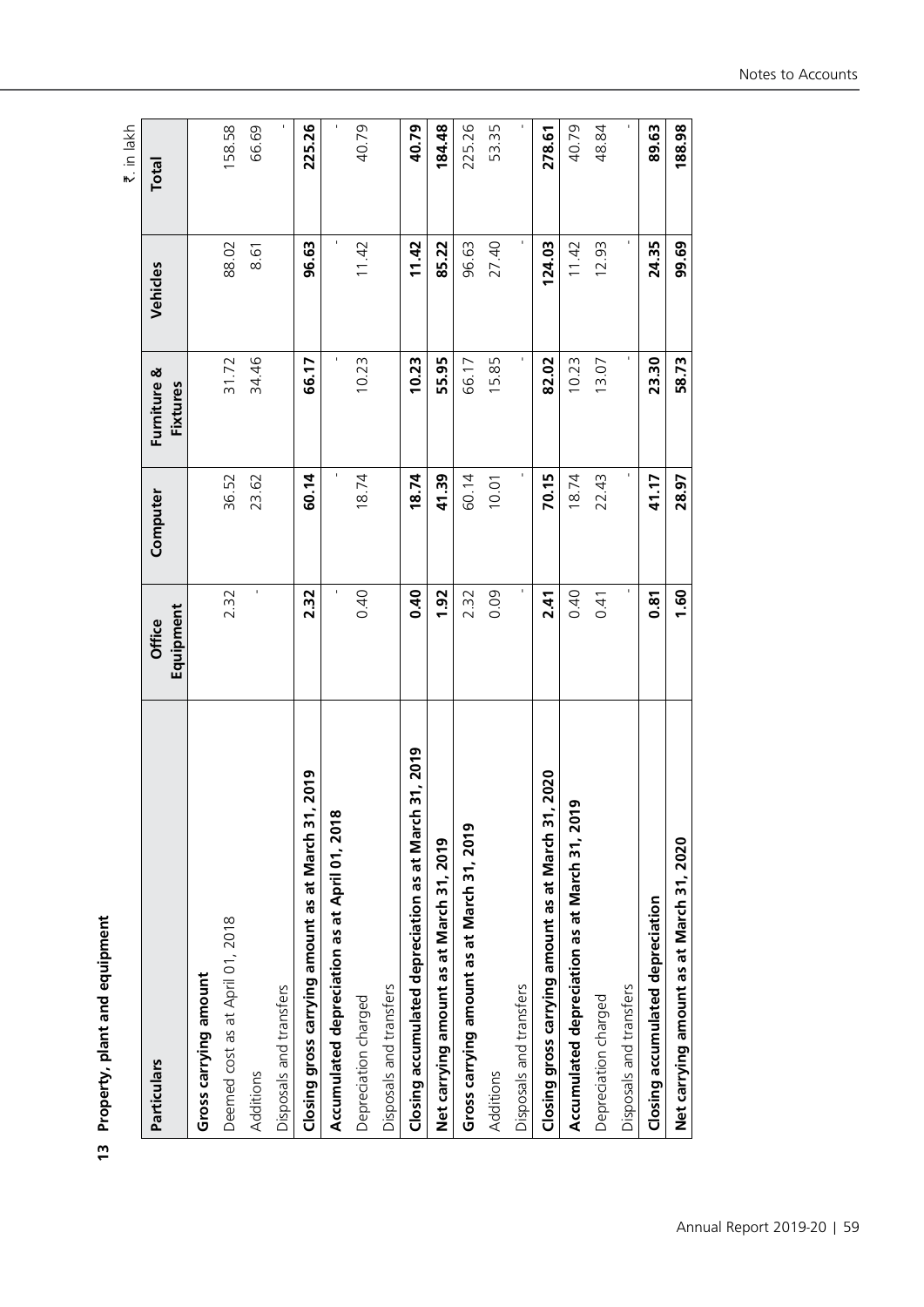### **14 Right to use**

| <b>Particulars</b>                                    | Right to use -<br>premises | <b>Total</b> |
|-------------------------------------------------------|----------------------------|--------------|
| <b>Gross carrying amount</b>                          |                            |              |
| Deemed cost as at April 01, 2018                      | 105.02                     | 105.02       |
| Additions                                             | 94.96                      | 94.96        |
| Disposals and transfers                               |                            |              |
| Closing gross carrying amount as at March 31, 2019    | 199.98                     | 199.98       |
| Accumulated depreciation as at April 01, 2018         |                            |              |
| Depreciation charged                                  | 68.48                      | 68.48        |
| Disposals and transfers                               |                            |              |
| Closing accumulated depreciation as at March 31, 2019 | 68.48                      | 68.48        |
| Net carrying amount as at March 31, 2019              | 131.51                     | 131.51       |
| Gross carrying amount as at March 31, 2019            | 199.98                     | 199.98       |
| Additions                                             | 62.20                      | 62.20        |
| Disposals and transfers                               |                            |              |
| Closing gross carrying amount as at March 31, 2020    | 262.18                     | 262.18       |
| <b>Accumulated depreciation as at March 31, 2019</b>  | 68.48                      | 68.48        |
| Depreciation charged                                  | 77.64                      | 77.64        |
| Disposals and transfers                               |                            |              |
| <b>Closing accumulated depreciation</b>               | 146.12                     | 146.12       |
| Net carrying amount as at March 31, 2020              | 116.05                     | 116.05       |

### **15 Intangible assets**

 $\bar{z}$ . in lakh Particulars **Computer 1999 Software Intangible assets under development Gross carrying amount** Deemed cost as at April 1, 2018 2.10 30.00 Additions 30.00 - Disposals and transfers and transfers and transfers and the control of the control of the control of the control of the control of the control of the control of the control of the control of the control of the control of t **Closing gross carrying amount as at March 31, 2019 32.10 - Accumulated depreciation as at April 1, 2018** Depreciation charged 2.92 Disposals and transfers **Closing accumulated depreciation as at March 31, 2019**  2.92 **Net carrying amount as at March 31, 2019** 29.18 29.18

₹. in lakh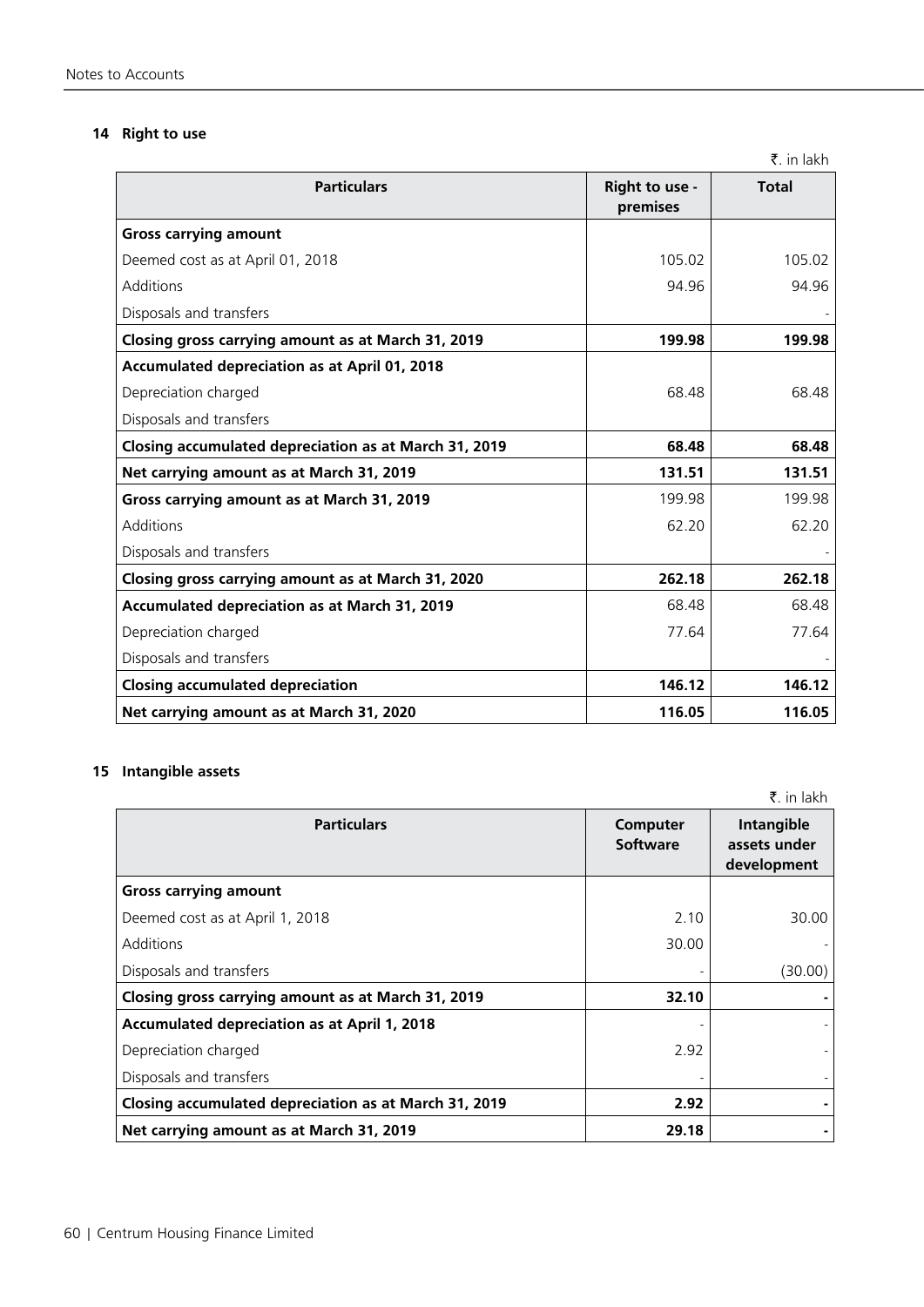₹. in lakh

| <b>Particulars</b>                                    | Computer<br>Software | Intangible<br>assets under<br>development |
|-------------------------------------------------------|----------------------|-------------------------------------------|
| Gross carrying amount as at March 31, 2019            | 32.10                |                                           |
| Additions                                             |                      |                                           |
| Disposals and transfers                               |                      |                                           |
| Closing gross carrying amount as at March 31, 2020    | 32.10                |                                           |
| Accumulated depreciation as at March 31, 2019         | 2.92                 |                                           |
| Depreciation charged                                  | 5.41                 |                                           |
| Disposals and transfers                               |                      |                                           |
| Closing accumulated depreciation as at March 31, 2020 | 8.32                 |                                           |
| Net carrying amount as at March 31, 2020              | 23.78                |                                           |

### **16 Trade payables**

|                                                                                             |                         |                         | ₹. in lakh             |
|---------------------------------------------------------------------------------------------|-------------------------|-------------------------|------------------------|
| <b>Particulars</b>                                                                          | As at<br>March 31, 2020 | As at<br>March 31, 2019 | As at<br>April 1, 2018 |
| - Total outstanding dues of micro enterprises<br>and small enterprises                      | -                       |                         |                        |
| - Total outstanding dues of creditors other than<br>micro enterprises and small enterprises | 10.48                   | 8.88                    | 1.85                   |
| <b>Total</b>                                                                                | 10.48                   | 8.88                    | 1.85                   |

### **17 Debt securities**

 $\Gamma$ 

 $\bar{z}$ . in lakh **As at**

| <b>Particulars</b>                                       | As at          | As at          | As at         |
|----------------------------------------------------------|----------------|----------------|---------------|
|                                                          | March 31, 2020 | March 31, 2019 | April 1, 2018 |
| At amortised cost                                        |                |                |               |
| Liability component of compound financial<br>instruments |                |                |               |
| - 9% Compulsorily Convertible Debentures                 |                | 9,800.00       |               |
| Total (A)                                                |                | 9,800.00       |               |
| Debt securities in India                                 |                | 9,800.00       |               |
| Debt securities outside India                            |                |                |               |
| Total (B)                                                |                | 9,800.00       |               |

T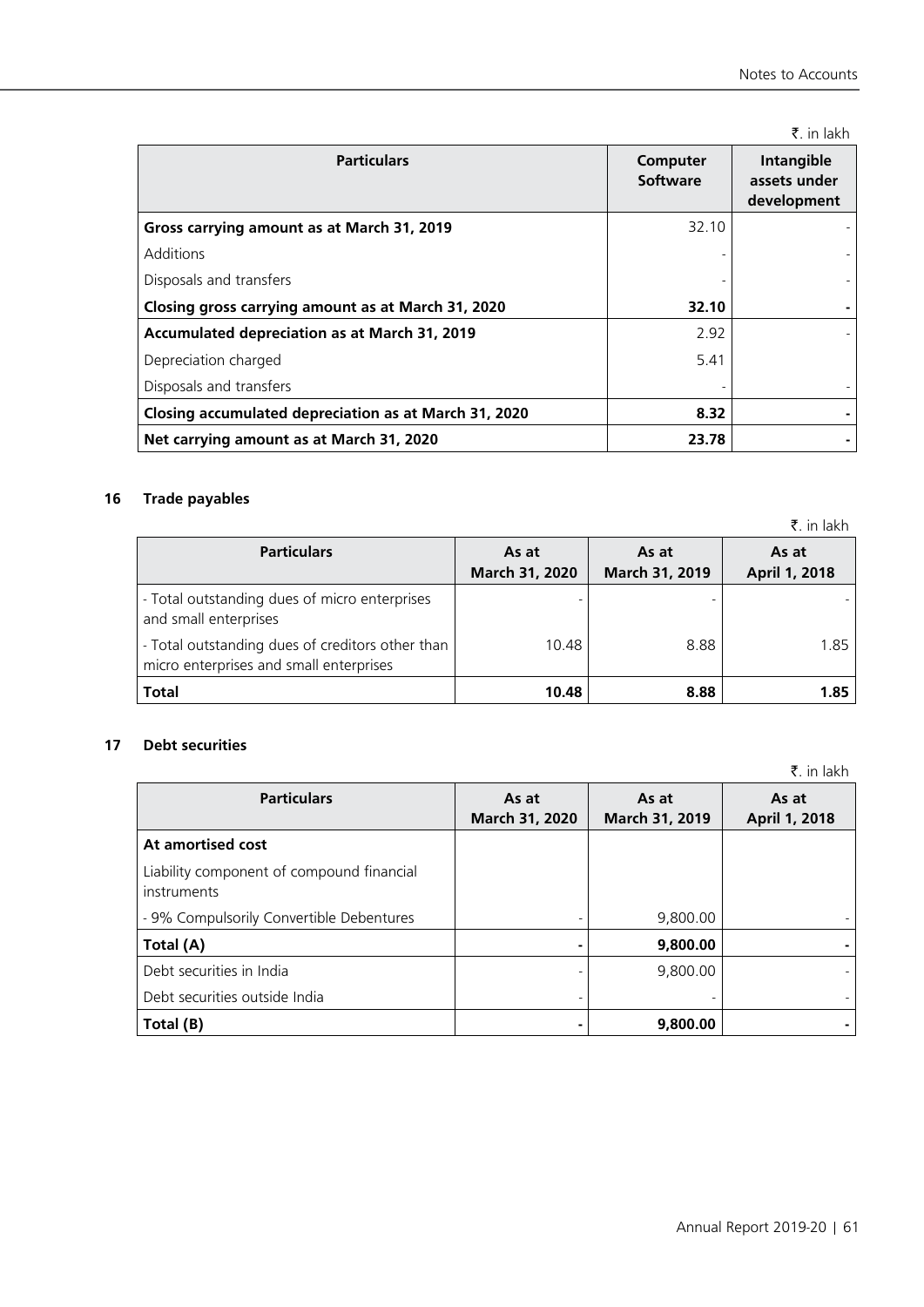## **18 Borrowings (other than debt securities)**

|                                         |                         |                         | ₹. in lakh             |
|-----------------------------------------|-------------------------|-------------------------|------------------------|
| <b>Particulars</b>                      | As at<br>March 31, 2020 | As at<br>March 31, 2019 | As at<br>April 1, 2018 |
| At amortised cost                       |                         |                         |                        |
| Term loan (secured) - refer note no. 44 |                         |                         |                        |
| - From banks                            | 20,020.64               | 16,169.45               | 8,085.57               |
| - From other parties                    |                         |                         |                        |
| Overdraft against fixed deposit         | 200.53                  |                         |                        |
| Cash credit from banks                  | 300.00                  | 299.65                  | 285.88                 |
| Total (A)                               | 20,521.17               | 16,469.10               | 8,371.45               |
| Borrowings in India                     | 20,521.17               | 16,469.10               | 8,371.45               |
| Borrowings outside India                |                         |                         |                        |
| Total (B)                               | 20,521.17               | 16,469.10               | 8,371.45               |

### **19 Other financial liabilities**

₹. in lakh

| <b>Particulars</b>                         | As at<br>March 31, 2020 | As at<br>March 31, 2019 | As at<br>April 1, 2018 |
|--------------------------------------------|-------------------------|-------------------------|------------------------|
| Interest accrued and due on borrowings     | 89.10                   | 0.30                    | 20.00                  |
| Interest accrued but not due on borrowings | 1.45                    | 517.55                  |                        |
| Leave travel allowances                    | 24.77                   | 16.52                   |                        |
| Book Overdraft                             | 2,314.84                | 385.48                  | 1,775.85               |
| Others                                     | 39.75                   | 21.32                   | 26.73                  |
| <b>Total</b>                               | 2,469.91                | 941.16                  | 1.822.59               |

### **20 Provisions**

|                                                     |                         |                         | ₹. in lakh             |
|-----------------------------------------------------|-------------------------|-------------------------|------------------------|
| <b>Particulars</b>                                  | As at<br>March 31, 2020 | As at<br>March 31, 2019 | As at<br>April 1, 2018 |
| Provision for Employee benefits - refer note no. 37 |                         |                         |                        |
| - Provision for gratuity                            | 20.29                   | 12.11                   | 1 1 1                  |
| - Provision for compensated absences                | 18.03                   | 13.05                   | 8.57                   |
| <b>Total</b>                                        | 38.32                   | 25.16                   | 9.67                   |

### **21 Other non-financial liabilities**

₹. in lakh

| <b>Particulars</b>     | As at<br><b>March 31, 2020</b> | As at<br>March 31, 2019 | As at<br>April 1, 2018 |
|------------------------|--------------------------------|-------------------------|------------------------|
| Statutory dues payable | 111.49                         | 88.48                   | 21.07                  |
| <b>Total</b>           | 111.49                         | 88.48                   | 21.07                  |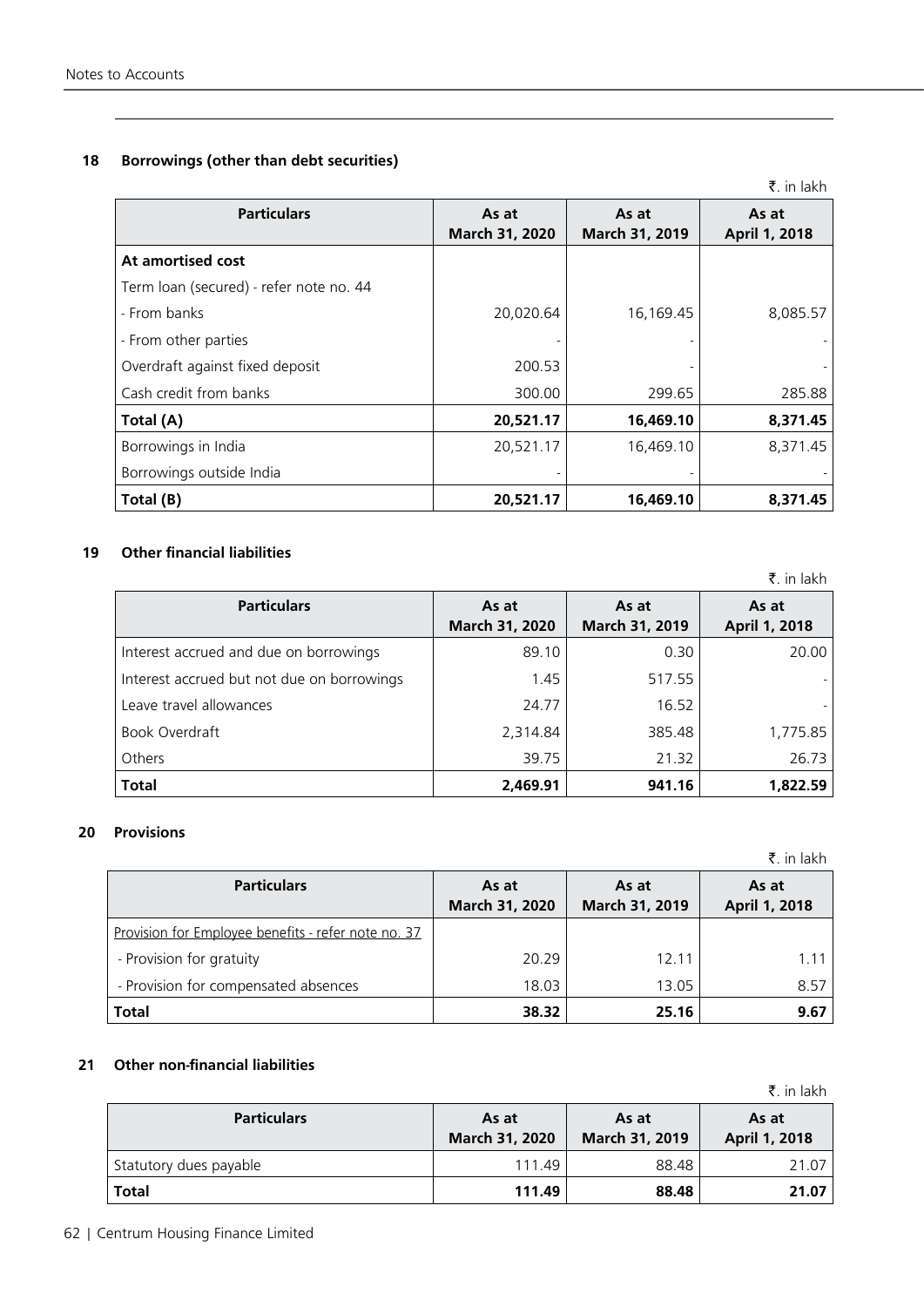### **22 Equity share capital**

| <b>Particulars</b>                                                                             | As at March 31, 2020     |                   | As at March 31, 2019     |                   | <b>As at April 1, 2018</b> |                     |
|------------------------------------------------------------------------------------------------|--------------------------|-------------------|--------------------------|-------------------|----------------------------|---------------------|
|                                                                                                | <b>Number</b><br>in lakh | $\bar{z}$ in lakh | <b>Number</b><br>in lakh | $\bar{z}$ in lakh | <b>Number</b><br>in lakh   | $\bar{z}$ , in lakh |
| <b>Authorised shares</b>                                                                       |                          |                   |                          |                   |                            |                     |
| Equity shares of ₹10 each                                                                      | 3,000.00                 | 30,000.00         | 2,250.00                 | 22,500.00         | 1,000.00                   | 10,000.00           |
| Issued, subscribed & paid-up shares                                                            |                          |                   |                          |                   |                            |                     |
| Issued and subscribed equity shares of $\bar{\tau}$<br>10 each                                 | 1.688.69                 | 16.886.94         | 1,000.00                 | 10,000.00         | 1,000.00                   | 10,000.00           |
| 26,68,68,399 (as at March 31, 2019:<br>9,99,99,986) equity shares of ₹10 each<br>fully paid up | 1.000.02                 | 10,000.17         | 1,000.00                 | 10,000.00         | 1,000.00                   | 10,000.00           |
| <b>Total</b>                                                                                   | 1,688.69                 | 16.886.94         | 1.000.00                 | 10,000.00         | 1.000.00                   | 10,000.00           |

### **a) Reconciliation of the number of equity shares outstanding at the beginning and at the end of the year**

| <b>Particulars</b>                                                                                     |           | As at March 31, 2020 |           | As at March 31, 2019 |           | As at April 1, 2018 |
|--------------------------------------------------------------------------------------------------------|-----------|----------------------|-----------|----------------------|-----------|---------------------|
|                                                                                                        | Number in | $\bar{z}$ in lakh    | Number in | $\bar{z}$ . in lakh  | Number in | $\bar{z}$ . in lakh |
|                                                                                                        | lakh      |                      | lakh      |                      | lakh      |                     |
| Outstanding at the beginning of the year                                                               | 1.000.00  | 10,000.00            | 1.000.00  | 10,000.00            | 500.00    | 5,000.00            |
| Addition during the year                                                                               | 688.68    | 6.886.84             |           |                      | 500.00    | 5,000.00            |
| Shares allotted pursuant to conversion<br>of Compulsorily Convertible Debentures<br>into equity shares | 980.00    | 9,800.00             |           |                      |           |                     |
| Outstanding at the end of the year                                                                     | 2,668.68  | 26,686.84            | 1,000.00  | 10,000.00            | 1,000.00  | 10,000.00           |

7,44,80,000 shares were issued for consideration other than cash, as a result of conversion of CCDs, to Centrum Capital Limited on June 4, 2019.

2,35,20,000 shares were issued for consideration other than cash, as a result of conversion of CCDs, to B.G. Advisory Services LLP on January 24, 2020

Aggregate number of bonus share issued and shares bought back during the period of three years immediately preceeding the reporting date is NIL.

### **b) Terms and rights attached to equity shares**

The Company has only one class of equity shares having a par value of  $\bar{\tau}$  10 each. Each holder of equity share is entitled to one vote per share.

In the event of liquidation of the Company, the holders of equity shares will be entitled to receive remaining assets of the Company, after distribution of all the preferential amounts. The distribution will be in proportion to the number of equity shares held by the Shareholders.

### **c) Shares of the Company held by the holding/ultimate holding company**

| <b>Equity shareholders</b> |                   | As at March 31, 2020 |                   | As at March 31, 2019 |                   | As at April 1, 2018 |
|----------------------------|-------------------|----------------------|-------------------|----------------------|-------------------|---------------------|
|                            | Number in<br>lakh | % holding            | Number in<br>lakh | % holding            | Number in<br>lakh | % holding           |
| Centrum Capital Limited    | .504.80           | 56.39%               | 760.00            | 76.00%               | 760.00            | 76.00%              |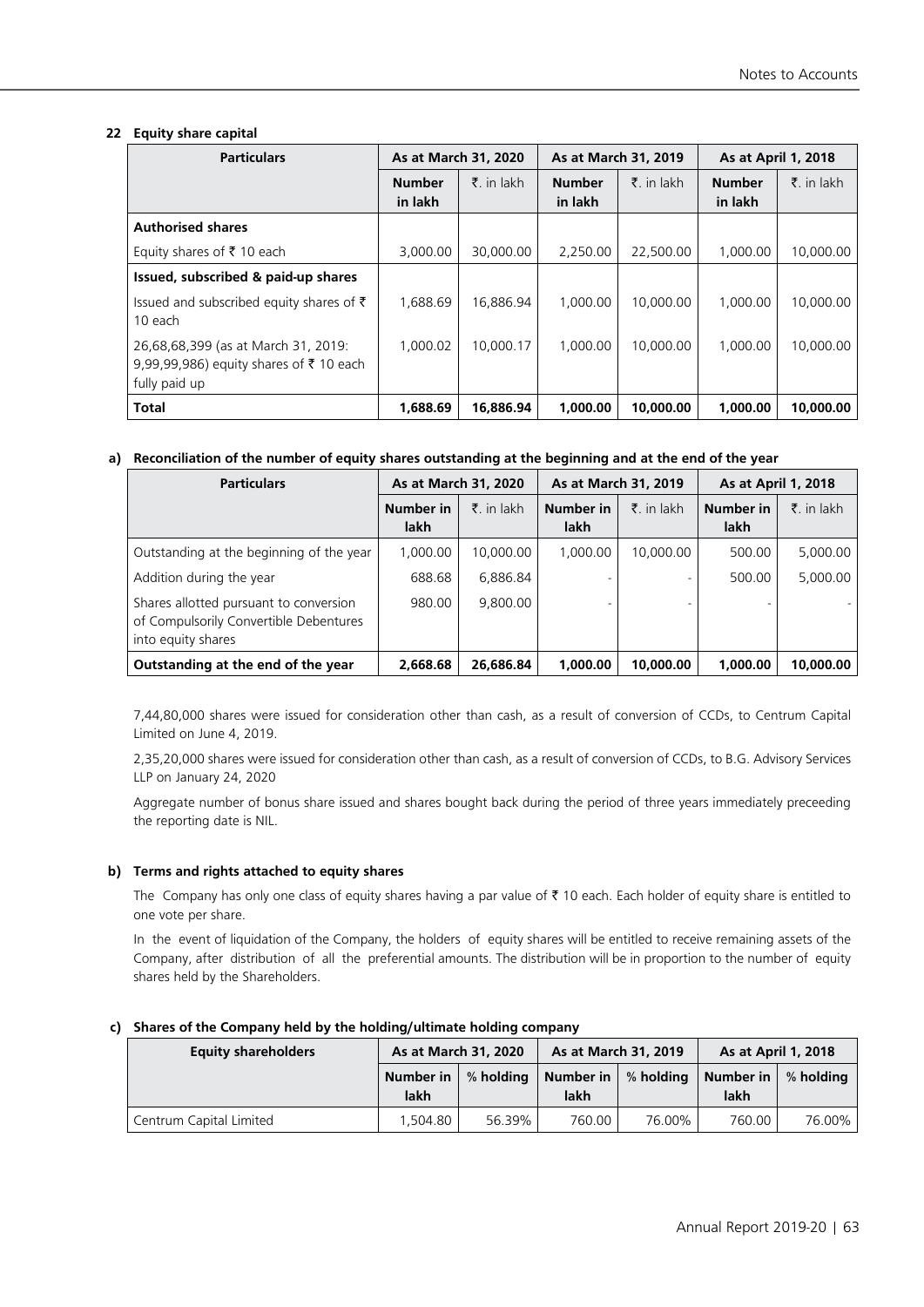| <b>Equity shareholders</b>        | As at March 31, 2020 |           | As at March 31, 2019 |           | As at April 1, 2018      |           |
|-----------------------------------|----------------------|-----------|----------------------|-----------|--------------------------|-----------|
|                                   | Number in<br>lakh    | % holding | Number in<br>lakh    | % holding | <b>Number in</b><br>lakh | % holding |
| Centrum Capital Limited           | 1.504.80             | 56.39%    | 760.00               | 76.00%    | 760.00                   | 76.00%    |
| NHPEA Kamet Holding B.V.          | 666.90               | 24.99%    |                      |           |                          |           |
| <b>B.G. Advisory Services LLP</b> | 467.94               | 17.53%    | 240.00               | 24.00%    | 240.00                   | 24.00%    |

### **d) Details of shareholders holding more than 5% of the shares in the Company**

### **23 Other equity**

 $\bar{z}$  in lakh

| <b>Particulars</b>            | As at March 31, 2020 | As at March 31, 2019 | As at April 1, 2018 |
|-------------------------------|----------------------|----------------------|---------------------|
| Statutory reserve             | 9.37                 | 5.99                 | 4.69                |
| Special reserve               | 61.42                | 28.73                |                     |
| Securities premium            | 11,827.63            |                      |                     |
| Retained earnings             | 1.86                 | (133.54)             | (125.96)            |
| Employee stock option reserve | 105.16               |                      |                     |
| Deemed capital contribution   | 66.58                | 43.13                | 23.09               |
| Total                         | 12,072.00            | (55.69)              | (98.18)             |

### **Nature and purpose of reserves**

### **a) Securities premium**

Securities premium reserve is used to record the premium on issue of shares. The reserve can be utilised only for limited purposes such as issuance of bonus shares in accordance with the provisions of the Companies Act, 2013.

### **b) Reserve under section 29C of National Housing Bank Act, 1987**

The company is required to create reserve by transferring a sum not less than twenty per cent of its net profit every year as disclosed in the profit and loss account and before any dividend is declared.

### **c) Deemed capital contribution**

This reserve relates to corporate guarantee issued by the parent company.

### **d) Retained earnings**

Retained Earnings comprise of the Company's undistributed earnings after taxes.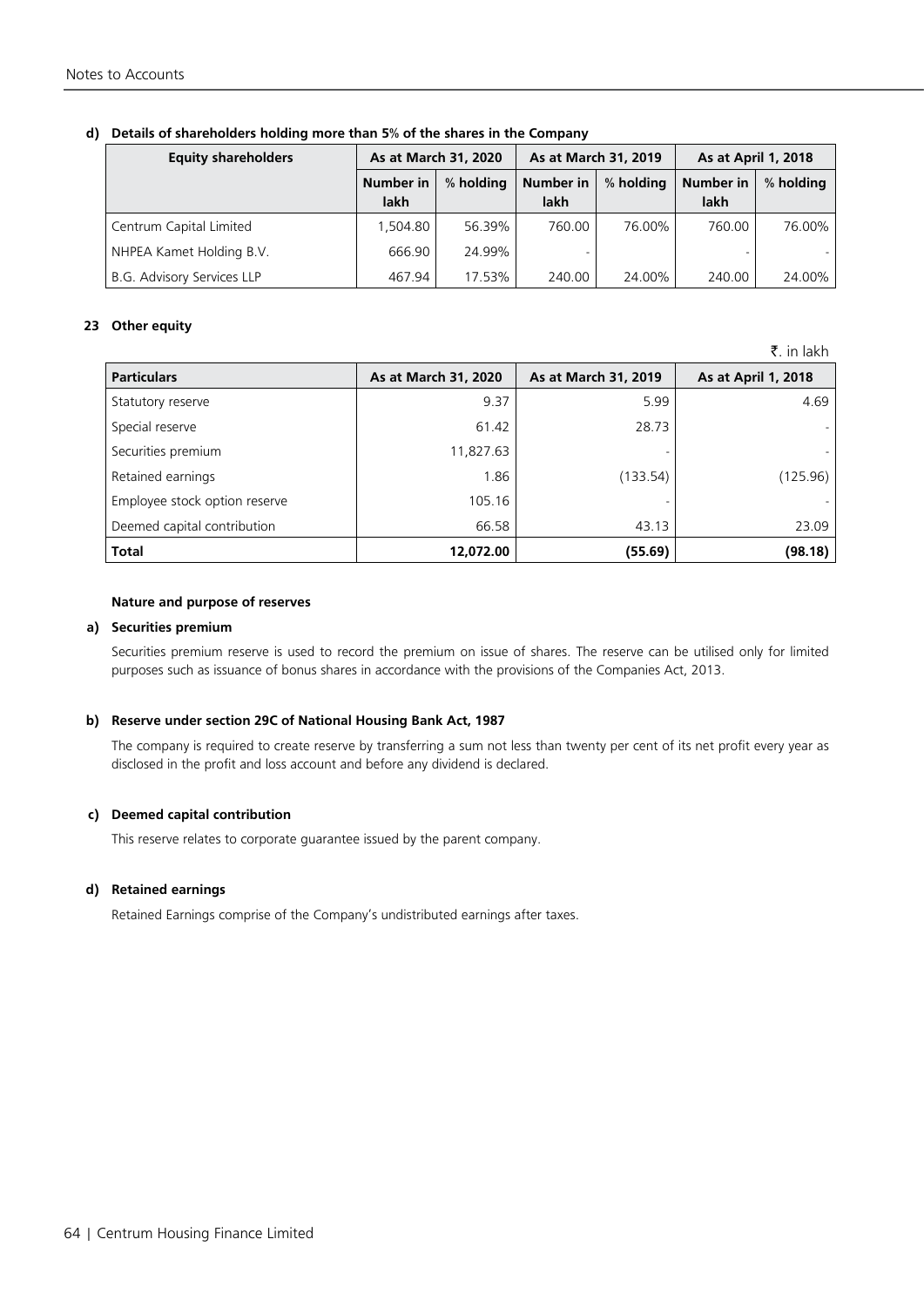### **24 Interest income**

|                                                 |                                      | $\bar{\mathbf{z}}$ , in lakh         |
|-------------------------------------------------|--------------------------------------|--------------------------------------|
| <b>Particulars</b>                              | For the year ended<br>March 31, 2020 | For the year ended<br>March 31, 2019 |
| On financial assets measured at amortised cost: |                                      |                                      |
| Interest on loans                               | 4,618.46                             | 3,414.43                             |
| Interest on inter corporate deposits            | 174.01                               | 70.36                                |
| Interest on deposits with banks                 | 136.22                               | 9.36                                 |
| <b>Total</b>                                    | 4,928.69                             | 3,494.15                             |

### **25 Fees income**

| <b>Particulars</b> | For the year ended<br>March 31, 2020 | For the year ended<br>March 31, 2019 |
|--------------------|--------------------------------------|--------------------------------------|
| Fees income        | 105.19                               | 171.18                               |
| <b>Total</b>       | 105.19                               | 171.18                               |

### **26 Net gain on fair value changes**

|                                                    |                                      | ₹. in lakh                           |
|----------------------------------------------------|--------------------------------------|--------------------------------------|
| <b>Particulars</b>                                 | For the year ended<br>March 31, 2020 | For the year ended<br>March 31, 2019 |
| Net gain /(loss) on financial instruments at FVTPL |                                      |                                      |
| On trading portfolio                               |                                      |                                      |
| -Investment                                        | 80.41                                | 89.69                                |
| Total (A)                                          | 80.41                                | 89.69                                |
| <b>Fair Value changes:</b>                         |                                      |                                      |
| Realised                                           | 82.21                                | 87.89                                |
| Unrealised                                         | (1.80)                               | 1.80                                 |
| Total (B)                                          | 80.41                                | 89.69                                |

### **27 Other income**

|                                             |                                      | ₹. in lakh                           |
|---------------------------------------------|--------------------------------------|--------------------------------------|
| <b>Particulars</b>                          | For the year ended<br>March 31, 2020 | For the year ended<br>March 31, 2019 |
| Unwinding of interest on security deposits  | 2.05                                 | 1.93                                 |
| Other income                                | 92.50                                | 59.19                                |
| Profit/(loss) on modification of lease term | 0.46                                 |                                      |
| <b>Total</b>                                | 95.01                                | 61.12                                |

₹. in lakh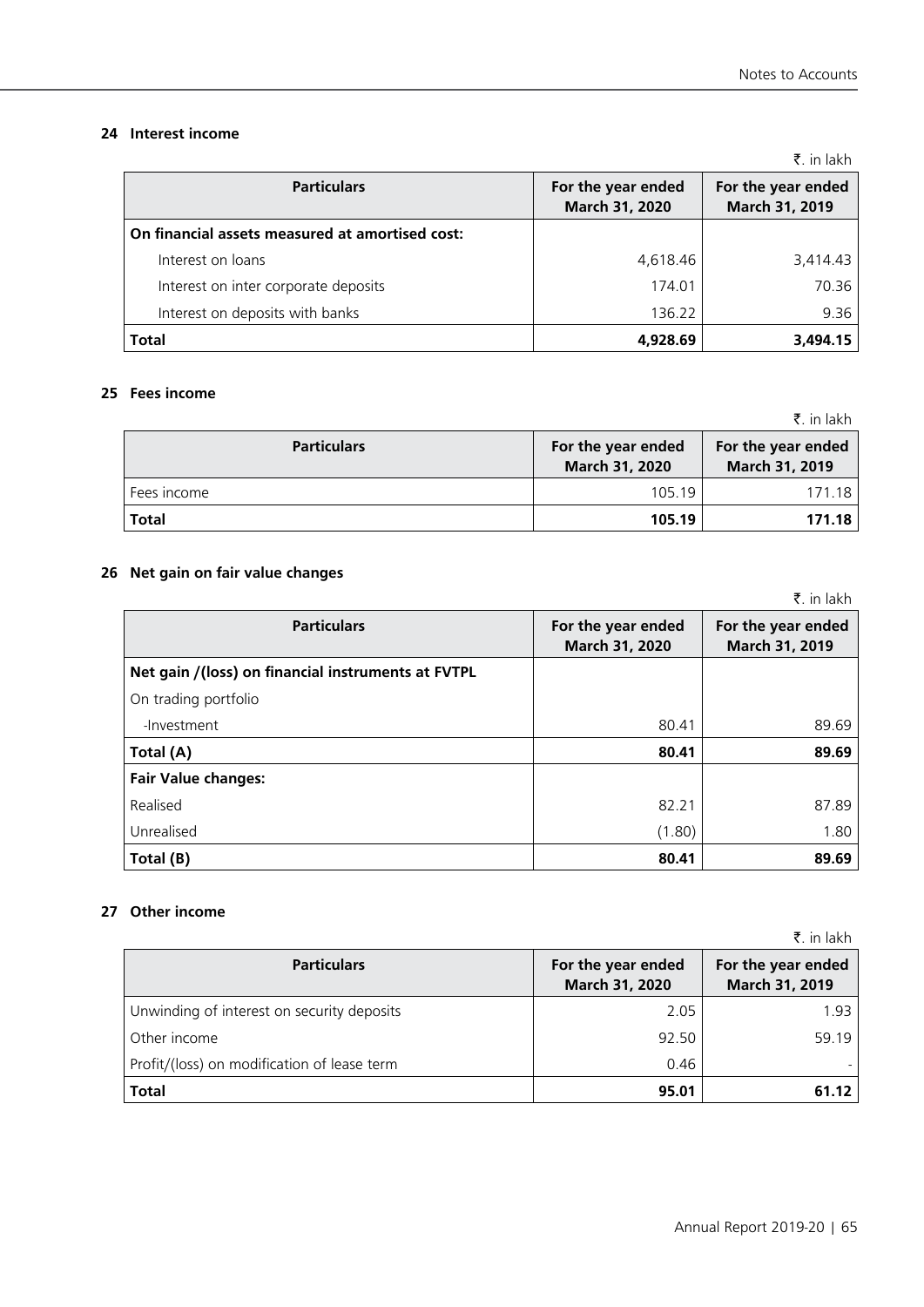### **28 Finance cost**

|                                                      |                                      | A. III IANII                         |
|------------------------------------------------------|--------------------------------------|--------------------------------------|
| <b>Particulars</b>                                   | For the year ended<br>March 31, 2020 | For the year ended<br>March 31, 2019 |
| On financial liabilities measured at amortised cost: |                                      |                                      |
| Interest on borrowings                               | 1,910.87                             | 1,166.98                             |
| Other interest expense (including bank charges)      | 23.78                                | 9.61                                 |
| Interest expense - leases                            | 12.16                                | 14.04                                |
| Interest on debt securities                          | 292.20                               | 538.26                               |
| <b>Total</b>                                         | 2,239.01                             | 1,728.89                             |

### **29 Impairment on financial instruments**

|                                                                      |                                      | ₹. in lakh                           |
|----------------------------------------------------------------------|--------------------------------------|--------------------------------------|
| <b>Particulars</b>                                                   | For the year ended<br>March 31, 2020 | For the year ended<br>March 31, 2019 |
| On financial instruments measured at amortised cost:                 |                                      |                                      |
| Loans                                                                |                                      |                                      |
| Provision for Expected Credit Loss (including on loan<br>commitment) | 177.37                               | 100.06                               |
| Total                                                                | 177.37                               | 100.06                               |

### **30 Employee benefits expenses**

|                                                |                                      | ₹. in lakh                           |
|------------------------------------------------|--------------------------------------|--------------------------------------|
| <b>Particulars</b>                             | For the year ended<br>March 31, 2020 | For the year ended<br>March 31, 2019 |
| Salaries and wages                             | 1,108.61                             | 971.77                               |
| Expense on Employee Stock Option Scheme (ESOP) | 105.16                               |                                      |
| Gratuity expense                               | 12.46                                | 7.00                                 |
| Contribution to provident and other funds      | 65.68                                | 50.42                                |
| Staff welfare expense                          | 3.08                                 | 2.66                                 |
| Others                                         | 14.09                                | 1.82                                 |
| <b>Total</b>                                   | 1.309.08                             | 1.033.67                             |

 $\bar{z}$  in lakh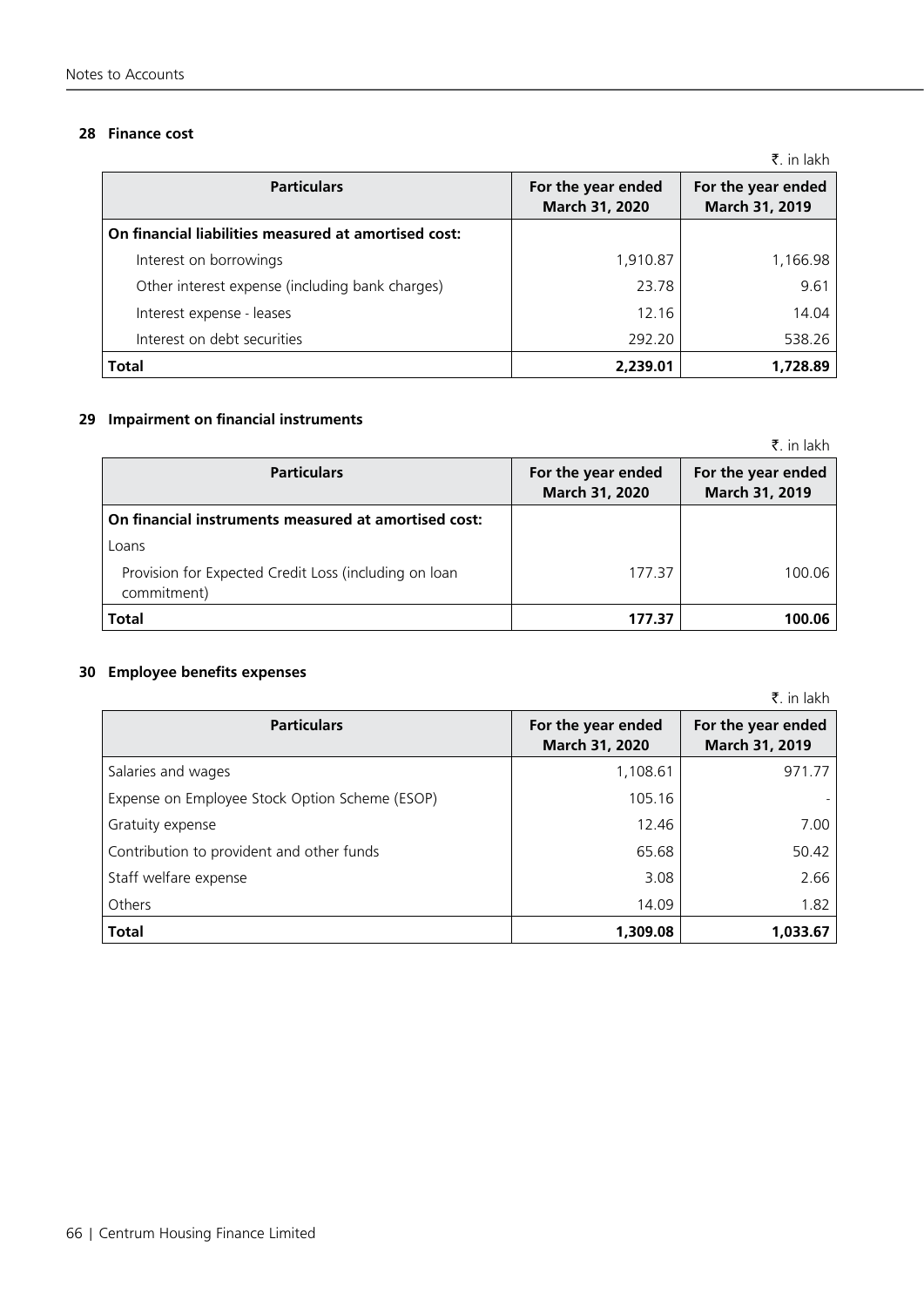Annual Report 2019-20 | 67

## **31 Other expenses**

| <b>Particulars</b>                | For the year ended<br>March 31, 2020 | For the year ended<br>March 31, 2019 |
|-----------------------------------|--------------------------------------|--------------------------------------|
| Advertisement                     | 0.59                                 | 0.95                                 |
| Audit fees                        | 10.06                                | 7.93                                 |
| Communication cost                | 12.61                                | 14.78                                |
| Directors' sitting fees           | 25.80                                | 9.27                                 |
| Filing fees                       | 63.90                                | 121.15                               |
| Legal and professional fees       | 42.93                                | 28.50                                |
| Loan origination costs            | 37.44                                | 26.14                                |
| Manpower outsourcing              | 101.07                               | 63.47                                |
| Office expenses                   | 36.16                                | 32.36                                |
| Printing & stationery             | 11.35                                | 16.38                                |
| Rent, rates and taxes             | 138.07                               | 106.57                               |
| Repairs and maintenance           | 9.08                                 | 8.47                                 |
| Shared support cost               | 344.44                               |                                      |
| Software subscription             | 66.77                                | 69.74                                |
| Travelling and conveyance         | 50.86                                | 39.16                                |
| Travelling expenses for Directors | 10.41                                | 11.03                                |
| Underwriting expenses             | 86.35                                | 166.01                               |
| Miscellaneous expenses            | 44.22                                | 12.32                                |
| <b>Total</b>                      | 1,092.11                             | 734.23                               |

### **31.1 Breakup of Auditor's remuneration**

|                        |                                      | ₹. in lakh                           |
|------------------------|--------------------------------------|--------------------------------------|
| <b>Particulars</b>     | For the year ended<br>March 31, 2020 | For the year ended<br>March 31, 2019 |
| Statutory audit        | 6.00                                 | 4.50                                 |
| Limited review         | 2.25                                 | 1.96                                 |
| Certification fees     | 1.45                                 | 1.24                                 |
| Out of pocket expenses | 0.36                                 | 0.23                                 |
| <b>Total</b>           | 10.06                                | 7.93                                 |

|  | in lakh |
|--|---------|
|  |         |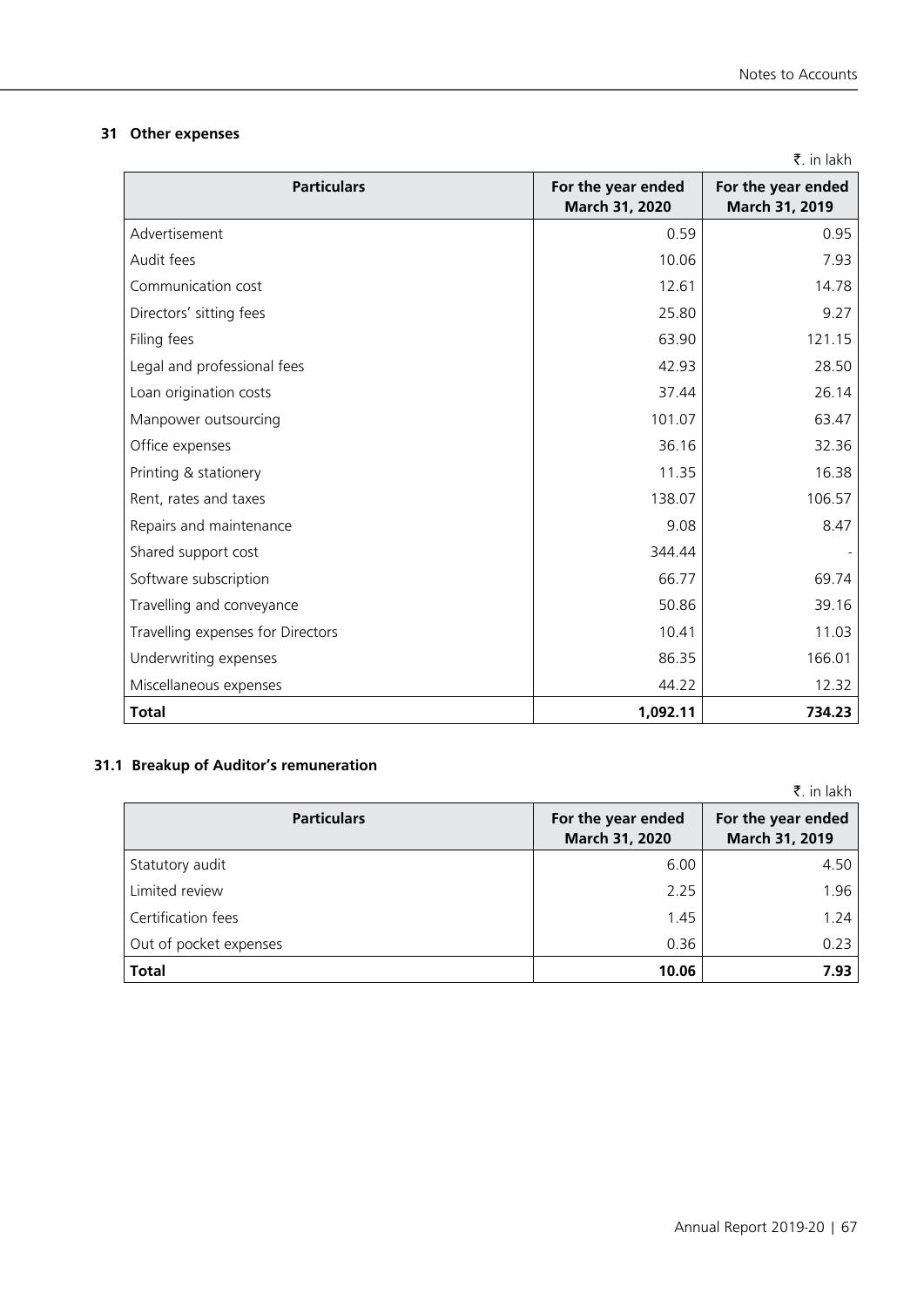**32.** The table below shows the credit quality and the maximum exposure to credit risk based on the Company's internal credit rating system and year-end stage classification. The amounts presented are gross of impairment allowances. Details of the Company's internal grading system and policies on whether ECL allowances are calculated on an individual or collective basis are disclosed.

| Internal rating grade     | As at March 31, 2020     | <b>Total</b> |         |           |
|---------------------------|--------------------------|--------------|---------|-----------|
|                           | Stage 1                  | Stage 2      | Stage 3 |           |
| Performing                |                          |              |         |           |
| High grade                | 40,088.28                |              |         | 40,088.28 |
| Standard grade            |                          | 2,893.63     |         | 2,893.63  |
| Sub-standard grade        |                          |              |         |           |
| Past due but not impaired | $\blacksquare$           |              |         |           |
| Non-performing            |                          |              |         |           |
| Individually impaired     | $\overline{\phantom{a}}$ |              | 645.07  | 645.07    |
| <b>Total</b>              | 40,088.28                | 2,893.63     | 645.07  | 43,626.98 |

Note- The Loan assets figure of  $\bar{t}$  43,626.98 lakh and its classification / bifurcation where ever disclosed in notes is net of EIR.

| <b>Internal rating grade</b> | As at March 31, 2019     | <b>Total</b> |         |           |
|------------------------------|--------------------------|--------------|---------|-----------|
|                              | Stage 1                  | Stage 2      | Stage 3 |           |
| Performing                   |                          |              |         |           |
| High grade                   | 33,736.60                |              |         | 33,736.60 |
| Standard grade               |                          | 1,096.45     |         | 1,096.45  |
| Sub-standard grade           |                          |              |         |           |
| Past due but not impaired    | $\overline{\phantom{a}}$ |              |         |           |
| Non-performing               |                          |              |         |           |
| Individually impaired        | $\overline{\phantom{a}}$ |              | 186.79  | 186.79    |
| <b>Total</b>                 | 33,736.60                | 1,096.45     | 186.79  | 35,019.84 |

Note- The Loan assets figure of ₹ 35,019.84 lakh and its classification / bifurcation where ever disclosed in notes is net of EIR.

 $\bar{z}$ . in lakh

 $\bar{z}$ . in lakh

| Internal rating grade     | As at April 1, 2018 |         |         |              |
|---------------------------|---------------------|---------|---------|--------------|
|                           | Stage 1             | Stage 2 | Stage 3 | <b>Total</b> |
| Performing                |                     |         |         |              |
| High grade                | 17,811.79           |         |         | 17,811.79    |
| Standard grade            |                     | 21.99   |         | 21.99        |
| Sub-standard grade        |                     |         |         |              |
| Past due but not impaired |                     |         |         |              |
| Non-performing            |                     |         |         |              |
| Individually impaired     |                     |         | -       |              |
| <b>Total</b>              | 17,811.79           | 21.99   |         | 17,833.78    |

Note- The Loan assets figure of  $\bar{z}$  17,833.78 lakh and its classification/ bifurcation where ever disclosed in notes is net of EIR.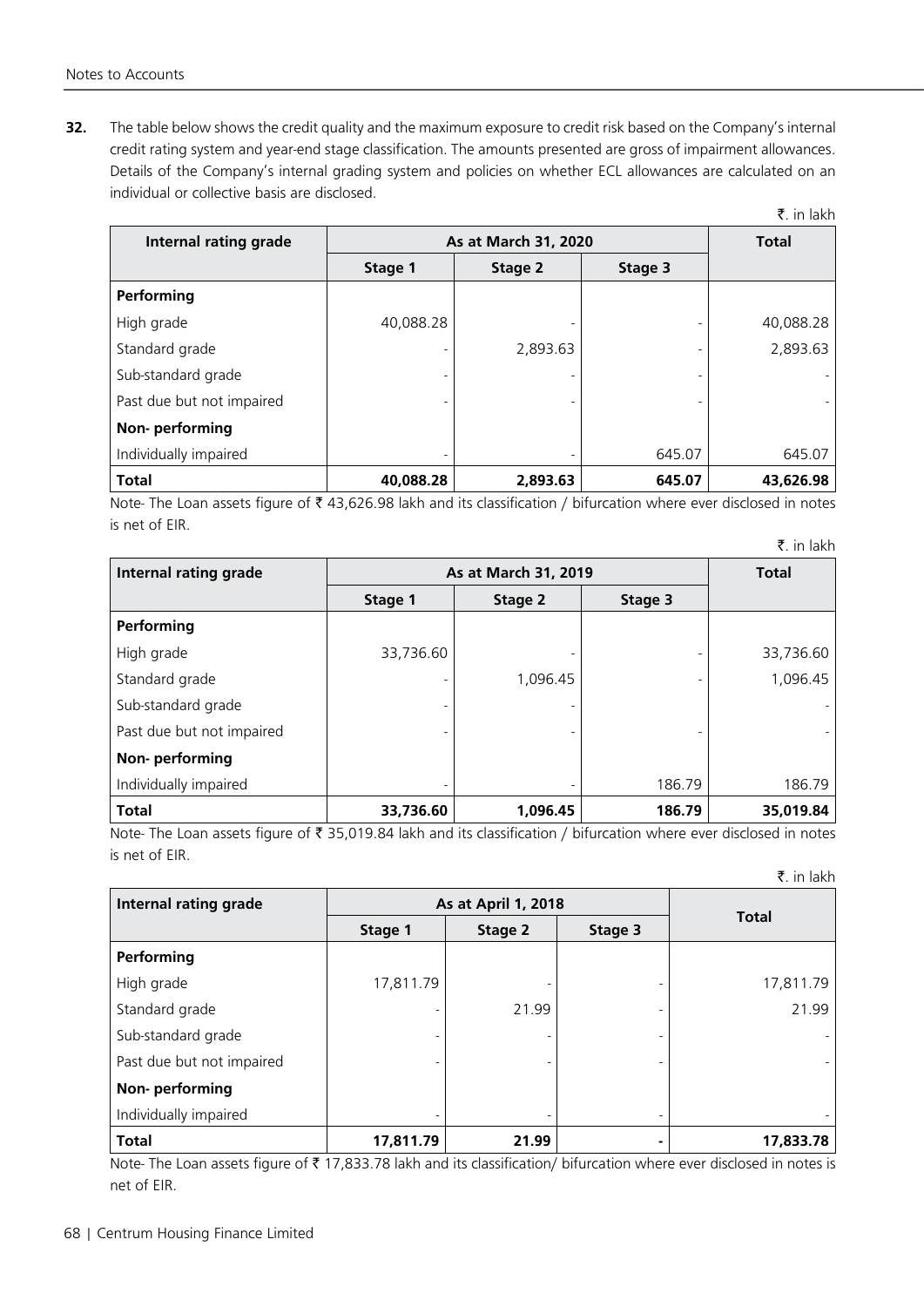|                                    |             |                      |         | ₹. in lakh   |
|------------------------------------|-------------|----------------------|---------|--------------|
| <b>Particulars</b>                 |             | As at March 31, 2020 |         | <b>Total</b> |
|                                    | Stage 1     | Stage 2              | Stage 3 |              |
| Opening balance                    | 33,736.60   | 1,096.45             | 186.79  | 35,019.84    |
| New assets originated or purchased | 13,360.39   | 73.14                |         | 13,433.53    |
| Assets derecognised or repaid      | (5,681.33)  | (525.34)             | (27.19) | (6, 233.86)  |
| Transfers to Stage 1               | (1, 293.05) | 2,235.26             | 180.35  | 1,122.56     |
| Transfers to Stage 2               | (34.33)     | (4.59)               | 289.24  | 250.32       |
| Transfers to Stage 3               |             | 18.71                | 15.88   | 34.59        |
| Amounts written off                | -           |                      |         |              |
| <b>Closing balance</b>             | 40,088.28   | 2,893.63             | 645.07  | 43,626.98    |

₹. in lakh

| <b>Particulars</b>                 | As at March 31, 2019 | <b>Total</b> |         |            |
|------------------------------------|----------------------|--------------|---------|------------|
|                                    | Stage 1              | Stage 2      | Stage 3 |            |
| Opening balance                    | 17,811.79            | 21.99        |         | 17,833.78  |
| New assets originated or purchased | 19,339.34            | 185.75       | 3.03    | 19,528.12  |
| Assets derecognised or repaid      | (3,335.56)           | (21.99)      |         | (3,357.55) |
| Transfers to Stage 1               | (78.97)              | 910.70       | 162.33  | 994.06     |
| Transfers to Stage 2               |                      |              | 21.43   | 21.43      |
| Transfers to Stage 3               |                      |              |         |            |
| Amounts written off                |                      | ۰            |         |            |
| <b>Closing balance</b>             | 33,736.60            | 1,096.45     | 186.79  | 35,019.84  |

**The table below shows the ECL charges on financial instruments for the year recorded in the profit and loss based on evaluation stage:**

|                    |         |                      |         | ₹. in lakh |  |
|--------------------|---------|----------------------|---------|------------|--|
| <b>Particulars</b> |         | As at March 31, 2020 |         |            |  |
|                    | Stage 1 | Stage 2              | Stage 3 |            |  |
| Loans              | 113.03  | 54.95                | 161.27  | 329.25     |  |
| Investments        | 4.00    |                      |         | 4.00       |  |
| Others             |         |                      |         |            |  |
| <b>Total</b>       | 117.03  | 54.95                | 161.27  | 333.25     |  |

₹. in lakh

| <b>Particulars</b> | As at March 31, 2019 | <b>Total</b>             |         |        |
|--------------------|----------------------|--------------------------|---------|--------|
|                    | Stage 1              | Stage 2                  | Stage 3 |        |
| Loans              | 96.99                | 3.30                     | 55.59   | 155.88 |
| Investments        |                      | -                        |         |        |
| Others             | ٠                    | $\overline{\phantom{a}}$ | -       |        |
| <b>Total</b>       | 96.99                | 3.30                     | 55.59   | 155.88 |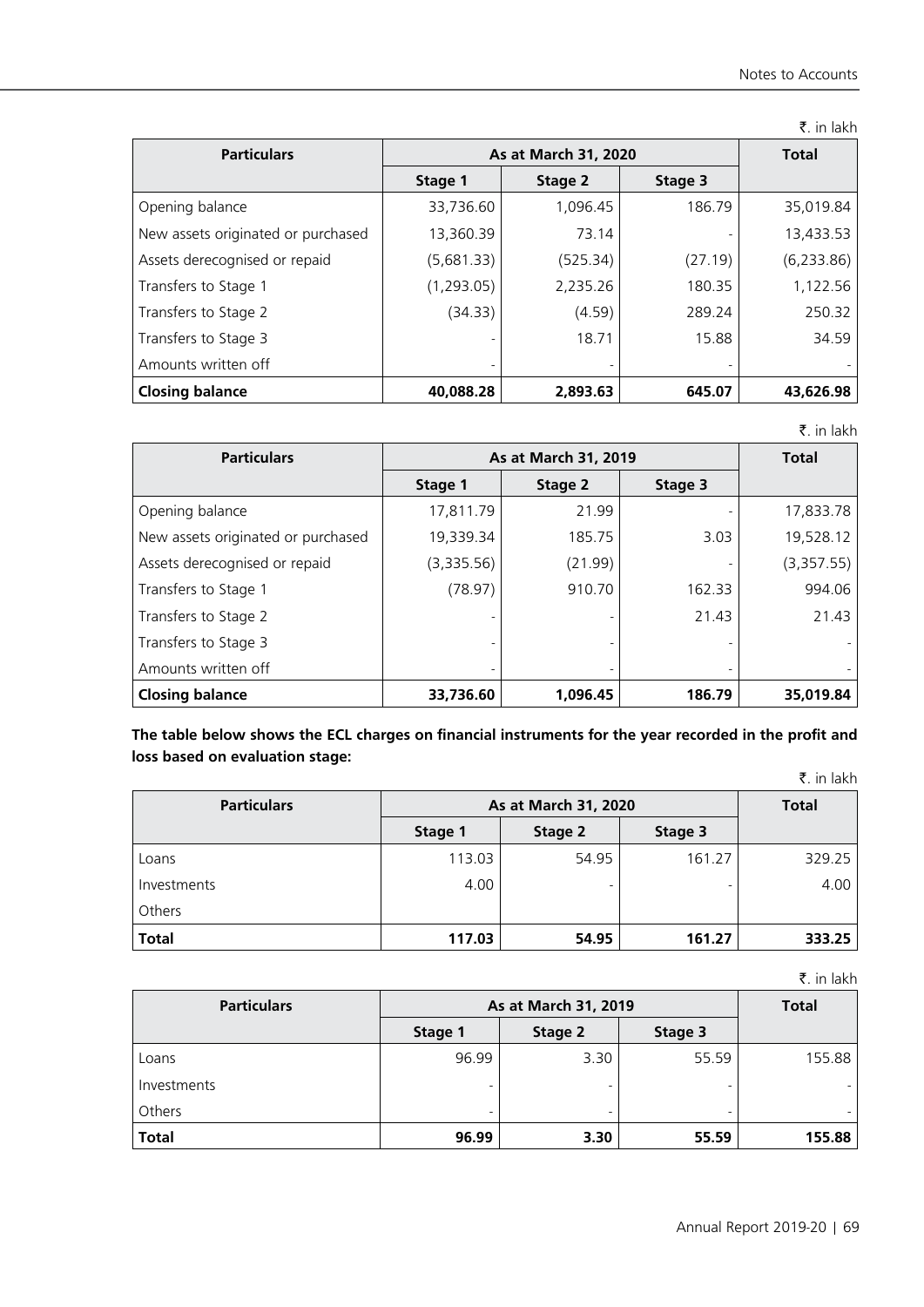### **33 Tax expenses:**

### **33.1 The components of income tax expenses:**

|                                                                               |                                      | ₹. in lakh                           |
|-------------------------------------------------------------------------------|--------------------------------------|--------------------------------------|
| <b>Particulars</b>                                                            | For the year ended<br>March 31, 2020 | For the year ended<br>March 31, 2019 |
| Current tax                                                                   | 130.83                               | 78.84                                |
| Adjustment in respect of prior years                                          |                                      | 15.09                                |
| Deferred tax relating to origination and reversal of temporary<br>differences | (51.31)                              | (12.16)                              |
| Total tax charge                                                              | 79.52                                | 81.77                                |
| Current tax                                                                   | 130.83                               | 93.93                                |
| Deferred tax-refer note no. 11                                                | (51.31)                              | (12.16)                              |

### **33.2 Reconciliation of total tax charge:**

|                                                        |                                      | ₹. in lakh                           |
|--------------------------------------------------------|--------------------------------------|--------------------------------------|
| <b>Particulars</b>                                     | For the year ended<br>March 31, 2020 | For the year ended<br>March 31, 2019 |
| Profit before tax as per financial statements          | 259.84                               | 107.11                               |
| Tax rate (in percentage)                               | 25.17%                               | 27.82%                               |
| Income tax expense                                     | 65.40                                | 29.80                                |
| Adjustment in respect of prior years                   |                                      | 15.09                                |
| Effect of non-deductible expenses:                     |                                      |                                      |
| Financial guarantee                                    | 16.85                                | 12.04                                |
| ROC filing expenses for increase in authorized capital | 61.25                                | 118.50                               |
| Revised Profit before tax                              | 337.94                               | 237.64                               |
| Tax charge for the year recorded in P&L                | 79.52                                | 66.68                                |
| Effective tax rate                                     | 30.60%                               | 62.26%                               |

### **34. Cash Flow disclosure**

### **Change in liabilities arising from financing activities:**

| ₹. in lakh                                                                          |                           |               |         |                            |               |       |                              |  |
|-------------------------------------------------------------------------------------|---------------------------|---------------|---------|----------------------------|---------------|-------|------------------------------|--|
| <b>Particulars</b>                                                                  | As at<br>April 1,<br>2018 | Cash<br>flows | Other   | As at<br>March 31,<br>2019 | Cash<br>flows | Other | As at<br>March $31,$<br>2020 |  |
| Debt securities<br>including accrued<br>l interest thereon                          |                           |               |         |                            |               |       |                              |  |
| Debt securities                                                                     |                           | 9,800.00      | 484.44  | 10,284.44                  |               |       |                              |  |
| Borrowings other<br>l than debt securities<br>including accrued<br>interest thereon | 8,391.46                  | 8142.13       | (31.08) | 16,502.51                  | 4,075.52      | 33.69 | 20,611.72                    |  |
| Total liabilities from<br>  financing activities                                    | 8,391.46                  | 17,942.13     | 453.36  | 26,786.95                  | 4,075.52      | 33.69 | 20,611.72                    |  |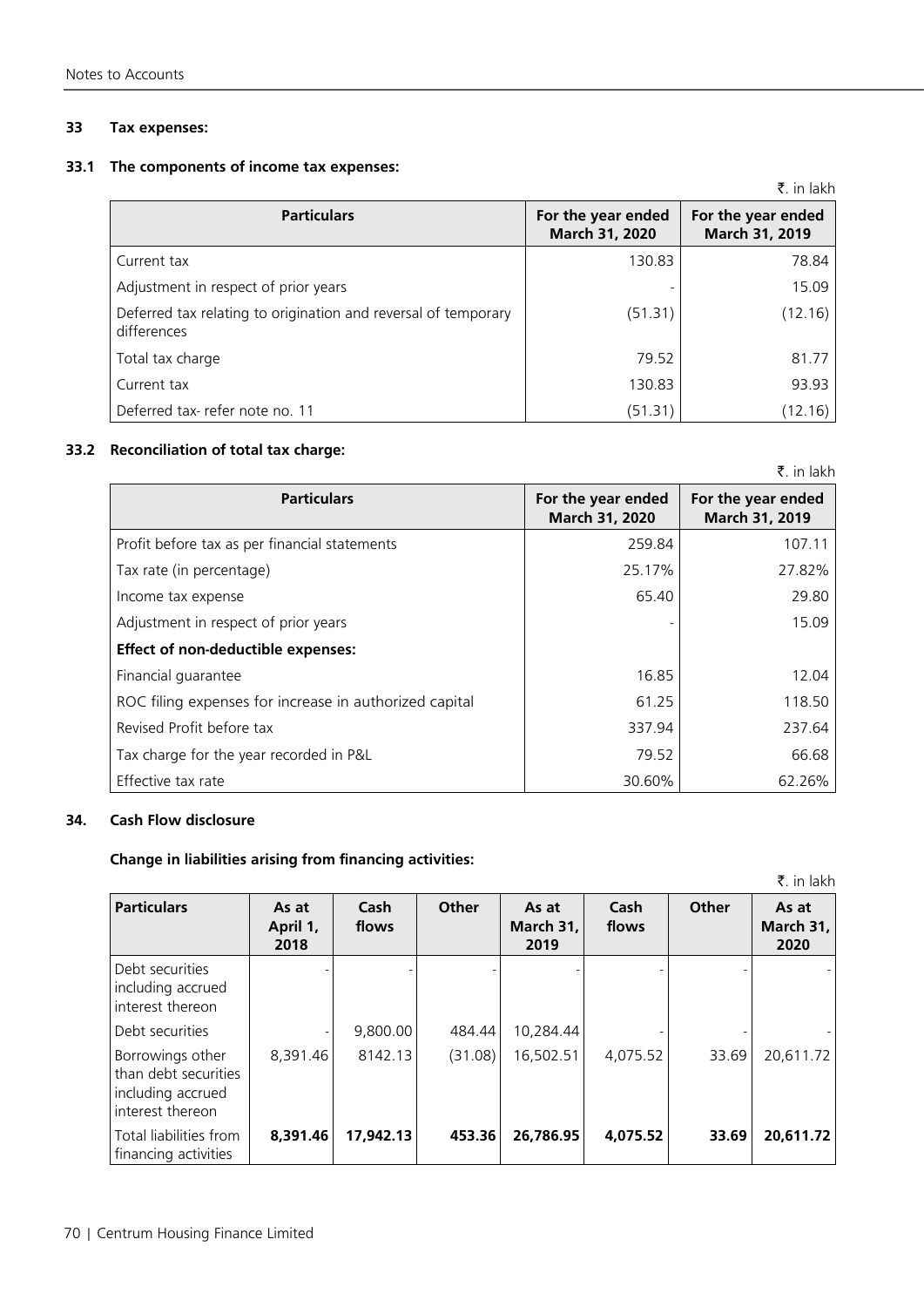# **35. Earnings per Share (EPS):**

|                                                                                   |                                      | ₹. in lakh                           |
|-----------------------------------------------------------------------------------|--------------------------------------|--------------------------------------|
| <b>Particulars</b>                                                                | For the year ended<br>March 31, 2020 | For the year ended<br>March 31, 2019 |
| Profit after tax                                                                  | 180.32                               | 25.34                                |
| Add: Preference dividend (including dividend distribution tax)                    |                                      |                                      |
| Profit after tax attributable to equity holders.                                  | 180.32                               | 25.34                                |
| Weighted average number of Equity shares used in computing<br>Basic / Diluted EPS | 1,763.98                             | 1,000.00                             |
| Face value of equity shares                                                       | $10/-$                               | $10/-$                               |
| <b>Earnings per share (Basic and Diluted)</b>                                     | 0.102                                | 0.025                                |

# **36. Contingent liability and Commitments:**

|                                                                                               |                         | .                              |
|-----------------------------------------------------------------------------------------------|-------------------------|--------------------------------|
| <b>Particulars</b>                                                                            | As at<br>March 31, 2020 | As at<br><b>March 31, 2019</b> |
| a. Contingent Liability                                                                       |                         |                                |
| b. Commitment                                                                                 |                         |                                |
| Estimated amount of contracts remaining to be executed on<br>capital account (net of advance) |                         |                                |
| Loans sanctioned pending disbursements                                                        | 1,720.46                | 3,108.06                       |

# **37. Employee benefit expenses:**

# **a. Defined contribution plans:**

The Company has recognised the following amounts in the statement of profit and loss towards contribution to defined contribution plans which are included under contribution to provident and other funds:

|  | in lakh |
|--|---------|
|  |         |

 $\bar{z}$  in lakh

| <b>Particulars</b> | Year ended<br><b>March 31, 2020</b> | Year ended<br><b>March 31, 2019</b> |
|--------------------|-------------------------------------|-------------------------------------|
| Provident fund     | 46.14                               | 76<br>42.,                          |

# b. **Defined benefit plan:**

In accordance with the Accounting Standard (IND AS 19), actuarial valuation was performed by independent actuaries in respect of the aforesaid defined benefit plan based on the following assumptions:

|  | ₹. in lakh |
|--|------------|
|  |            |

| <b>Assumptions</b>             | As at<br>March 31, 2020 | As at<br>March 31, 2019 |
|--------------------------------|-------------------------|-------------------------|
| Expected Return on Plan Assets | 6.56%                   | 7.78%                   |
| Rate of Discounting            | 6.56%                   | 7.78%                   |
| Rate of Salary Increase        | 6.26%                   | 5.00%                   |
| Rate of Employee Turnover      | 10.00%                  | 2.00%                   |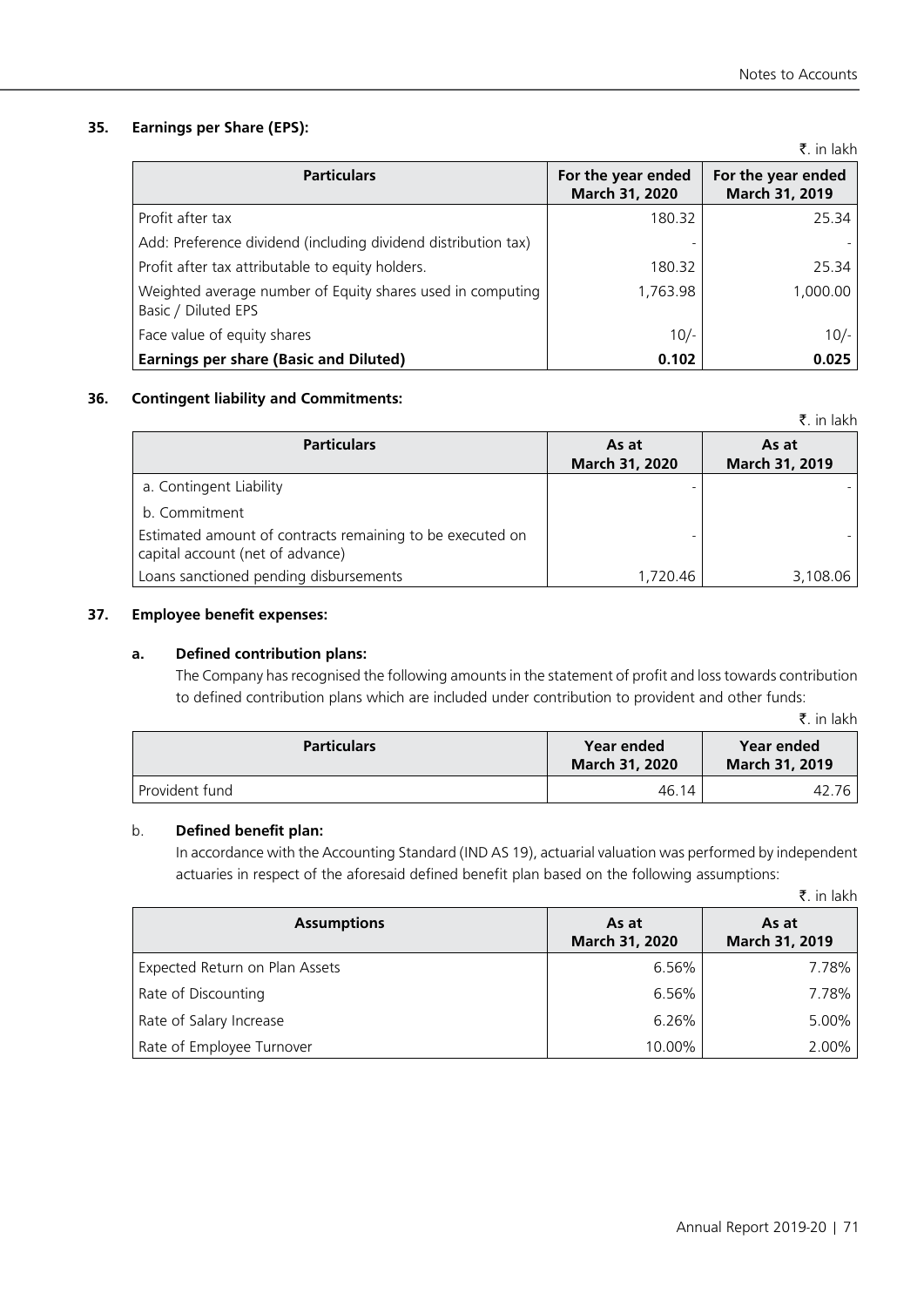|                                                                  |                         | ₹. in lakh              |
|------------------------------------------------------------------|-------------------------|-------------------------|
| <b>Particulars</b>                                               | As at<br>March 31, 2020 | As at<br>March 31, 2019 |
| Present Value of Benefit Obligation at the Beginning of the year | 17.61                   | 6.20                    |
| Interest Cost                                                    | 1.37                    | 0.49                    |
| <b>Current Service Cost</b>                                      | 11.52                   | 6.91                    |
| Past Service Cost                                                |                         |                         |
| Liability Transferred In/ Acquisitions                           |                         |                         |
| (Liability Transferred Out/ Divestments)                         |                         |                         |
| (Gains)/ Losses on Curtailment                                   |                         |                         |
| (Liabilities Extinguished on Settlement)                         |                         |                         |
| (Benefit Paid Directly by the Employer)                          |                         |                         |
| (Benefit Paid From the Fund)                                     | (0.45)                  |                         |
| The Effect Of Changes in Foreign Exchange Rates                  |                         |                         |
| Actuarial (Gains)/Losses on Obligations - Due to Change in       |                         |                         |
| Demographic Assumptions                                          | (0.84)                  |                         |
| Actuarial (Gains)/Losses on Obligations - Due to Change in       |                         |                         |
| <b>Financial Assumptions</b>                                     | 0.17                    | 0.21                    |
| Actuarial (Gains)/Losses on Obligations - Due to Experience      | (3.60)                  | 3.80                    |
| Present Value of Benefit Obligation at the End of the year       | 25.78                   | 17.61                   |

# **Table Showing Change in the Present Value of Projected Benefit Obligation:**

# **Table Showing Change in the Fair Value of Plan Assets:**

| <b>Particulars</b>                                                             | As at<br>March 31, 2020 | As at<br>March 31, 2019 |
|--------------------------------------------------------------------------------|-------------------------|-------------------------|
| Fair Value of Plan Assets at the Beginning of the year                         | 5.50                    | 5.10                    |
| Interest Income                                                                | 0.43                    | 0.40                    |
| Contributions by the Employer                                                  |                         |                         |
| Expected Contributions by the Employees                                        |                         |                         |
| Assets Transferred In/Acquisitions                                             |                         |                         |
| (Assets Transferred Out/ Divestments)                                          |                         |                         |
| (Benefit Paid from the Fund)                                                   | (0.45)                  |                         |
| (Assets Distributed on Settlements)                                            |                         |                         |
| (Expenses and Tax for managing the Benefit Obligations- paid<br>from the fund) |                         |                         |
| Effects of Asset Ceiling                                                       |                         |                         |
| The Effect of Changes In Foreign Exchange Rates                                |                         |                         |
| Return on Plan Assets, Excluding Interest Income                               |                         |                         |
| Fair Value of Plan Assets at the End of the year                               | 5.49                    | 5.50                    |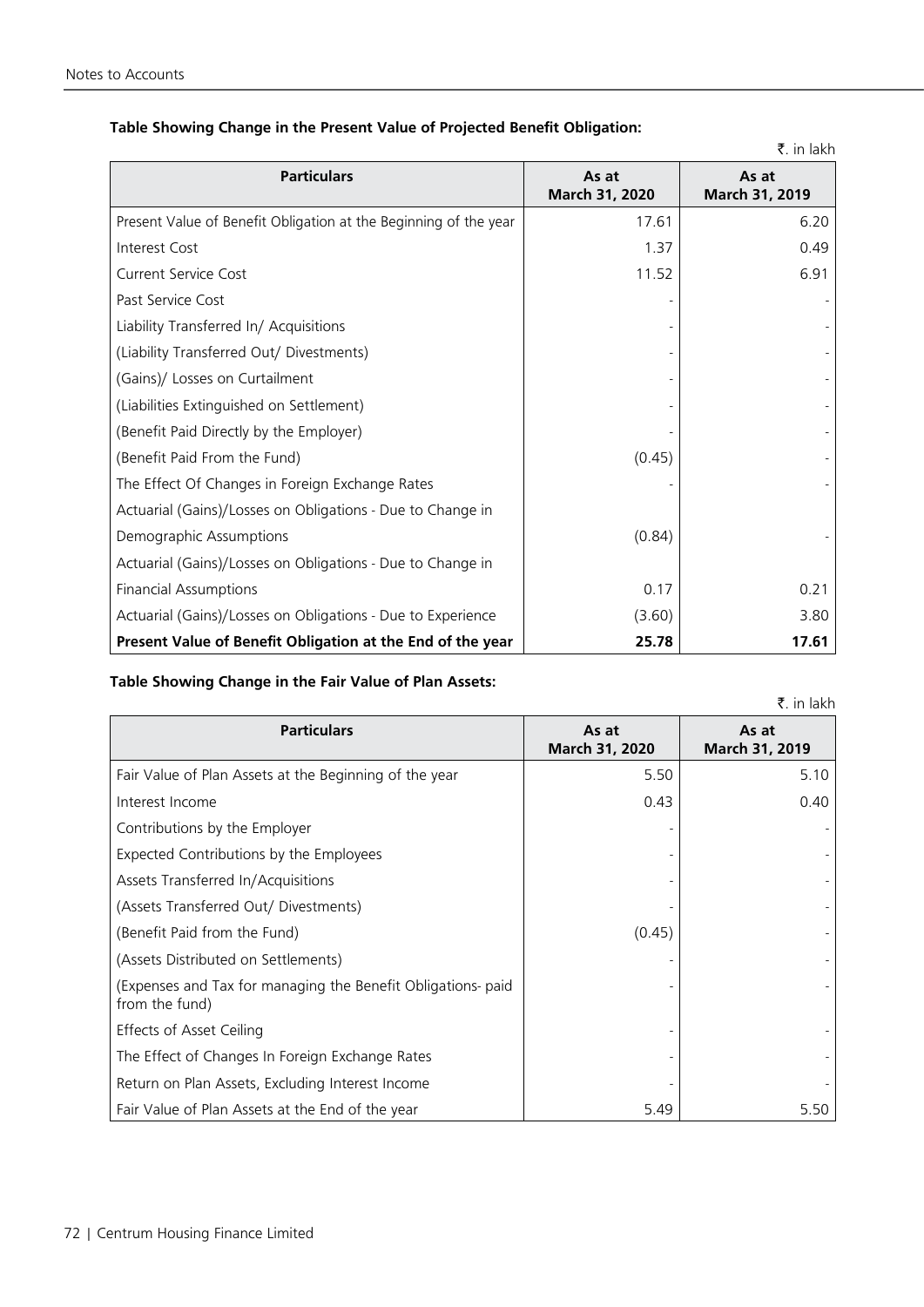# **Amount Recognized in the Balance Sheet:**

|                                                              |                         | N. III KINIT            |
|--------------------------------------------------------------|-------------------------|-------------------------|
| <b>Particulars</b>                                           | As at<br>March 31, 2020 | As at<br>March 31, 2019 |
| (Present Value of Benefit Obligation at the end of the year) | (25.78)                 | (17.61)                 |
| Fair Value of Plan Assets at the end of the year             | 5.49                    | 5.50                    |
| Funded Status (Surplus/ (Deficit))                           | (20.29)                 | (12.11)                 |
| Net (Liability)/Asset Recognized in the Balance Sheet        | (20.29)                 | (12.1)                  |

#### **Net Interest Cost:**

|                                                                  |                                      | $\bar{z}$ . in lakh                  |
|------------------------------------------------------------------|--------------------------------------|--------------------------------------|
| <b>Particulars</b>                                               | For the year ended<br>March 31, 2020 | For the year ended<br>March 31, 2019 |
| Present Value of Benefit Obligation at the Beginning of the year | 17.61                                | 6.20                                 |
| (Fair Value of Plan Assets at the Beginning of the year)         | (5.50)                               | (5.10)                               |
| Net Liability/(Asset) at the Beginning                           | 12.11                                | 1.10                                 |
| Interest Cost                                                    | 1.37                                 | 0.49                                 |
| Interest Income                                                  | (0.43)                               | (0.40)                               |
| Net Interest Cost for Current year                               | 0.94                                 | 0.09                                 |

# **Expenses Recognized in the Statement of Profit or Loss:**

|                                                 |                                      | ₹. in lakh                           |
|-------------------------------------------------|--------------------------------------|--------------------------------------|
| <b>Particulars</b>                              | For the year ended<br>March 31, 2020 | For the year ended<br>March 31, 2019 |
| <b>Current Service Cost</b>                     | 11.52                                | 6.91                                 |
| Net Interest Cost                               | 0.94                                 | 0.09                                 |
| Past Service Cost                               |                                      |                                      |
| (Expected Contributions by the Employees)       |                                      |                                      |
| (Gains)/Losses on Curtailments And Settlements  |                                      |                                      |
| Net Effect of Changes in Foreign Exchange Rates |                                      |                                      |
| Expenses Recognized                             | 12.46                                | 7.00                                 |

# **Expenses Recognized in the Other Comprehensive Income (OCI):**

|                                                       |                                      | ₹. in lakh                           |
|-------------------------------------------------------|--------------------------------------|--------------------------------------|
| <b>Particulars</b>                                    | For the year ended<br>March 31, 2020 | For the year ended<br>March 31, 2019 |
| Actuarial (Gains)/Losses on Obligation For the year   | (4.28)                               | 4.01                                 |
| Return on Plan Assets, Excluding Interest Income      |                                      | (0.01)                               |
| Change in Asset Ceiling                               |                                      |                                      |
| Net (Income)/Expense For the Period Recognized in OCI | (4.28)                               | 4.00                                 |

 $\bar{z}$  in lakh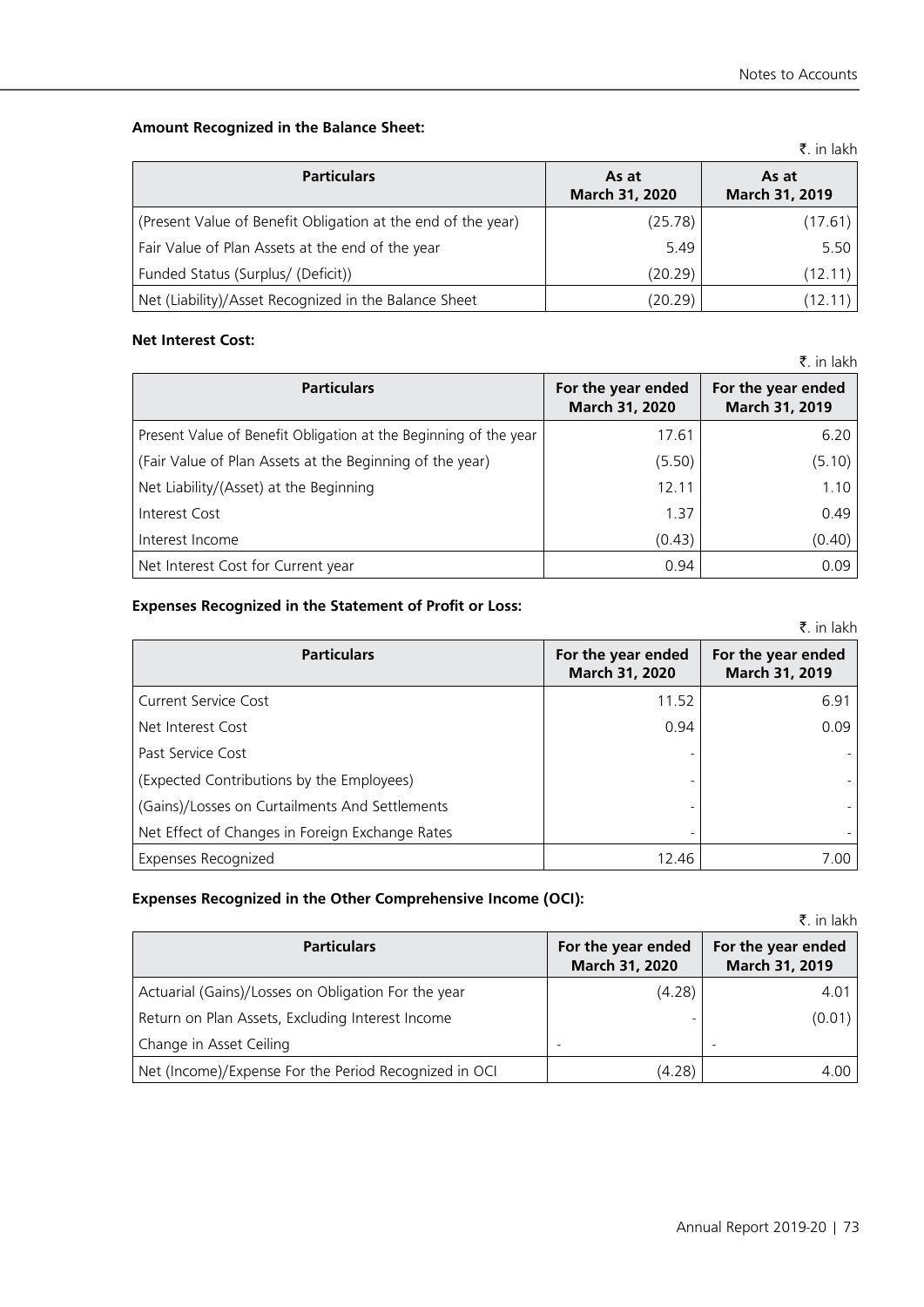# **Balance Sheet Reconciliation:** `. in lakh

| <b>Particulars</b>                                    | As at<br>March 31, 2020 | As at<br>March 31, 2019 |
|-------------------------------------------------------|-------------------------|-------------------------|
| Opening Net Liability                                 | 12.11                   | 1.11                    |
| Expenses Recognized in Statement of Profit or Loss    | 12.46                   | 7.00                    |
| Expenses Recognized in OCI                            | (4.28)                  | 4.00                    |
| Net Liability/(Asset) Transfer In                     |                         |                         |
| Net (Liability)/Asset Transfer Out                    |                         |                         |
| (Benefit Paid Directly by the Employer)               |                         |                         |
| (Employer's Contribution)                             |                         |                         |
| Net Liability/(Asset) Recognized in the Balance Sheet | 20.29                   |                         |

#### **Maturity Analysis of the Benefit Payments from the Fund:**

| Projected Benefits Payable in Future Years From the<br><b>Date of Reporting</b> | As at<br>March 31, 2020 | As at<br>March 31, 2019 |
|---------------------------------------------------------------------------------|-------------------------|-------------------------|
| 1st Following Year                                                              | 0.26                    | 0.09                    |
| 2nd Following Year                                                              | 0.58                    | 0.10                    |
| 3rd Following Year                                                              | 2.44                    | 0.17                    |
| 4th Following Year                                                              | 2.94                    | 0.56                    |
| 5th Following Year                                                              | 2.93                    | 0.72                    |
| Sum of Years 6 To 10                                                            | 15.17                   | 8.67                    |
| Sum of Years 11 and above                                                       | 22.36                   | 49.15                   |

|                                                         |                         | A. III IANII            |
|---------------------------------------------------------|-------------------------|-------------------------|
| <b>Sensitivity Analysis</b>                             | As at<br>March 31, 2020 | As at<br>March 31, 2019 |
| Projected Benefit Obligation on Current Assumptions     | 25.77                   | 17.61                   |
| Delta Effect of +1% Change in Rate of Discounting       | (1.87)                  | (2.12)                  |
| Delta Effect of -1% Change in Rate of Discounting       | 2.11                    | 2.53                    |
| Delta Effect of +1% Change in Rate of Salary Increase   | 2.15                    | 2.57                    |
| Delta Effect of -1% Change in Rate of Salary Increase   | (1.46)                  | (2.19)                  |
| Delta Effect of +1% Change in Rate of Employee Turnover | 0.44                    | (0.05)                  |
| Delta Effect of -1% Change in Rate of Employee Turnover | 0.43                    | (0.04)                  |

The sensitivity analysis has been determined based on reasonably possible changes of the respective assumptions occurring at the end of the reporting period, while holding all other assumptions constant. The sensitivity analysis presented above may not be representative of the actual change in the projected benefit obligation as it is unlikely that the change in assumptions would occur in isolation of one another as some of the assumptions may be correlated.

Furthermore, in presenting the above sensitivity analysis, the present value of the projected benefit obligation has been calculated using the projected unit credit method at the end of the reporting period, which is the same method as applied in calculating the projected benefit obligation as recognized in the balance sheet.

There was no change in the methods and assumptions used in preparing the sensitivity analysis from prior years.

# **c. Compensated Absences:**

The Company provides for accumulated compensated absences as at the balance sheet date using projected unit credit method based on actuarial valuation.

 $\bar{z}$  in lakh

 $\bar{z}$  in lakh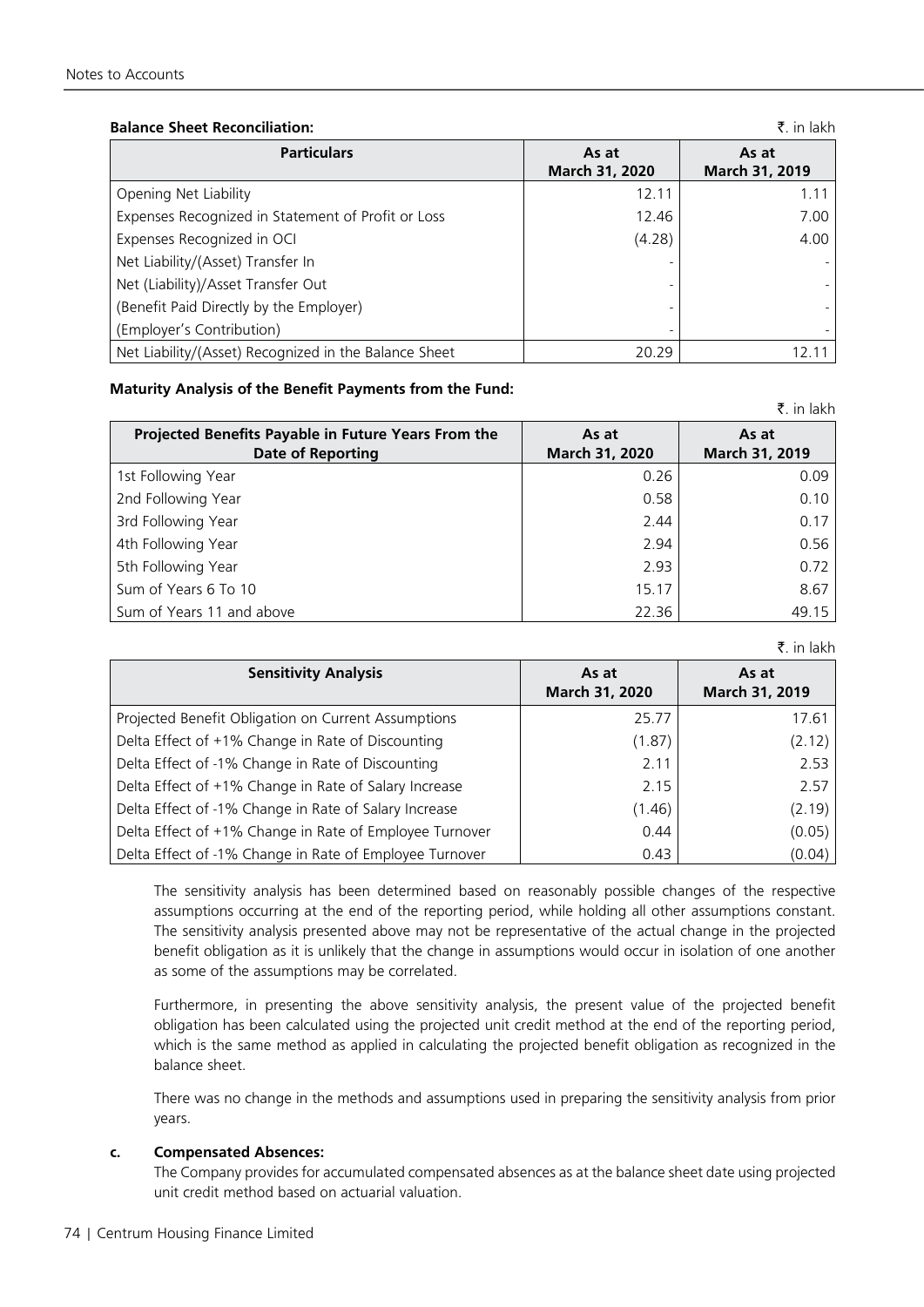| i                  |
|--------------------|
|                    |
|                    |
|                    |
| $\frac{\alpha}{2}$ |

The table below shows an analysis of assets and liabilities analysed according to when they are expected to be recovered or settled. The table below shows an analysis of assets and liabilities analysed according to when they are expected to be recovered or settled. `. in lakh

|                                          |                     |                           |           |                     |                           |           |                     |                     | ri III lakii |
|------------------------------------------|---------------------|---------------------------|-----------|---------------------|---------------------------|-----------|---------------------|---------------------|--------------|
| Particulars                              |                     | 31,2020<br>As at March    |           |                     | As at March 31, 2019      |           |                     | As at April 1, 2018 |              |
|                                          | 12 months<br>Within | 12 months<br><b>After</b> | Total     | 12 months<br>Within | 12 months<br><b>After</b> | Total     | 12 months<br>Within | 12 months<br>After  | Total        |
| <b>ASSETS</b>                            |                     |                           |           |                     |                           |           |                     |                     |              |
| Financial assets                         |                     |                           |           |                     |                           |           |                     |                     |              |
| Cash and cash equivalents                | 2,919.76            | $\mathbf{r}$              | 2,919.76  | 1,142.90            | $\mathbf{r}$              | 1,142.90  | 1,526.55            | $\mathbf{r}$        | 1,526.55     |
| Bank balance other than (a) above        | 13,096.11           | ı                         | 13,096.11 |                     | ı                         |           | ï                   | ı                   | ı            |
| Loans                                    | 3,240.39            | 5.43<br>42,05             | 45,295.82 | 1,062.62            | 33,801.34                 | 34,863.96 | 550.91              | 17,227.05           | 17,777.96    |
| Investments                              | $\mathbf{I}$        | ı                         | ٠         | 790.67              |                           | 790.67    | 500.85              |                     | 500.85       |
| Other financial assets                   |                     | 0.50<br>4                 | 49.50     |                     | 28.49                     | 28.49     | ï                   | 21.54               | 21.54        |
| Non-financial assets                     |                     |                           |           |                     |                           |           |                     |                     |              |
| Current tax assets (Net)                 | $\mathbf{r}$        | 0.63<br>$\sim$            | 20.63     | í,                  | 31.38                     | 31.38     | f,                  | 16.40               | 16.40        |
| Deferred tax assets (Net)                |                     | 9.37<br>თ                 | 99.37     |                     | 49.15                     | 49.15     |                     | 35.88               | 35.88        |
| Property, plant and equipment            | ï                   | 8.98<br>$\frac{8}{1}$     | 188.98    |                     | 184.48                    | 184.48    | ï                   | 58.58               | 158.58       |
| Right of use of assets                   | ï                   | 6.05                      | 116.05    |                     | 131.51                    | 131.51    | $\mathbf{I}$        | 105.02              | 105.02       |
| Intangible assets under develop-<br>ment |                     |                           |           |                     |                           | ı         | f,                  | 30.00               | 30.00        |
| Other intangible assets                  |                     | 3.78<br>$\sim$            | 23.78     |                     | 29.18                     | 29.18     |                     | 2.10                | 2.10         |
| Other non-financial assets               | 133.24              | 89.41                     | 222.65    | 75.38               | 88.47                     | 163.85    | 23.72               | 37.50               | 61.22        |
| Total assets                             | 19,389.50           | 3.15<br>42,64             | 62,032.65 | 3,071.57            | 34,344.00                 | 37,415.57 | 2,602.03            | 17,634.07           | 20,236.10    |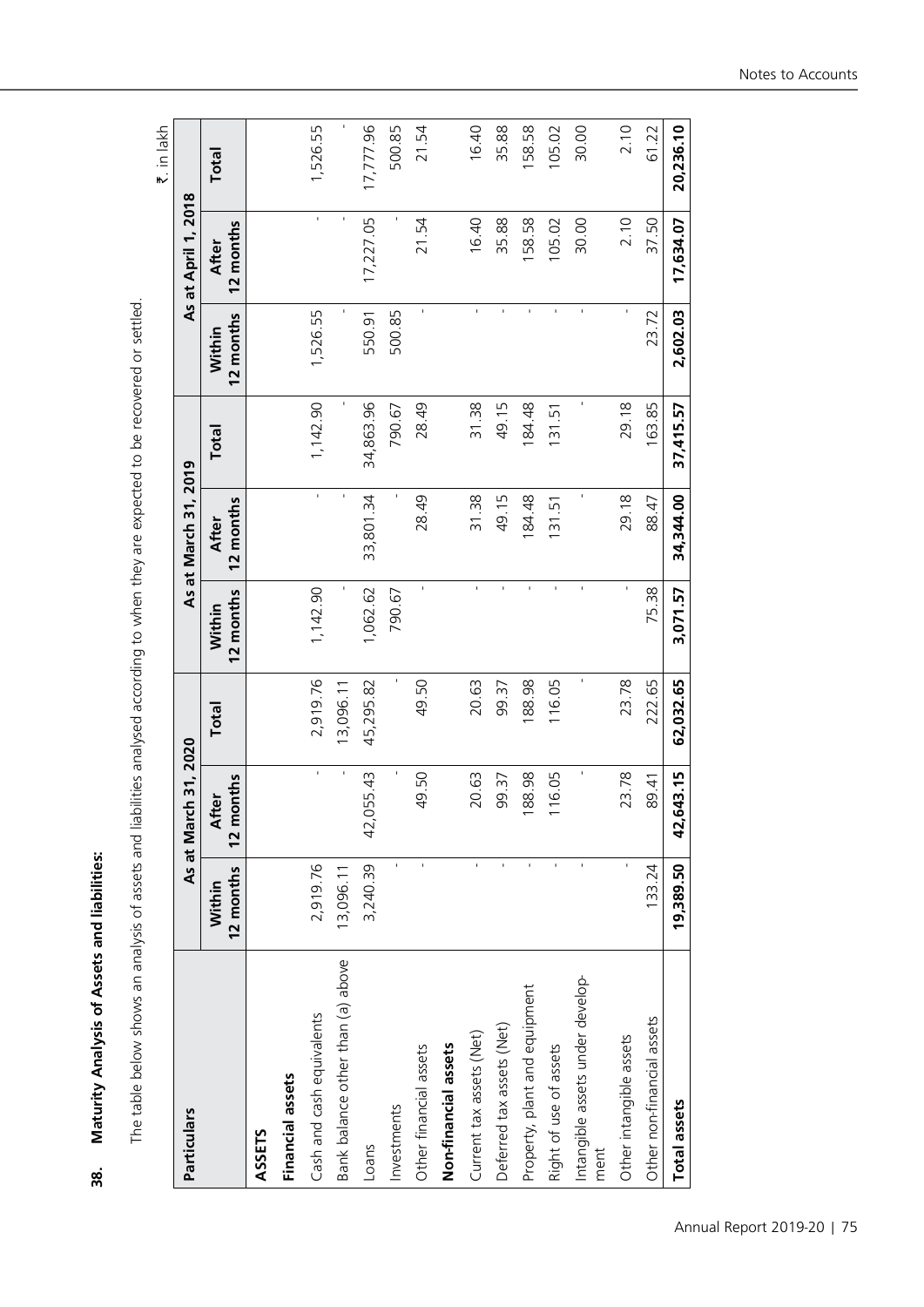| Particulars                                                                                         |                     | As at March 31, 2020      |             |                     | As at March 31, 2019      |           |                     | As at April 1, 2018 | ₹. in lakh |
|-----------------------------------------------------------------------------------------------------|---------------------|---------------------------|-------------|---------------------|---------------------------|-----------|---------------------|---------------------|------------|
|                                                                                                     | 12 months<br>Within | 12 months<br><b>After</b> | Total       | 12 months<br>Within | 12 months<br><b>After</b> | Total     | 12 months<br>Within | 12 months<br>After  | Total      |
| LIABILITIES                                                                                         |                     |                           |             |                     |                           |           |                     |                     |            |
| <b>Financial liabilities</b>                                                                        |                     |                           |             |                     |                           |           |                     |                     |            |
| Trade payables                                                                                      |                     |                           |             |                     |                           |           |                     |                     |            |
| (i) total outstanding dues of micro<br>enterprises and small enterprises                            |                     |                           |             |                     |                           |           |                     |                     |            |
| (ii) total outstanding dues of cred-<br>itors other than micro enterprises<br>and small enterprises | 10.48               | $\bar{\mathbf{r}}$        | 10.48       | 8.88                |                           | 8.88      | 1.85                | f,                  | 1.85       |
| Debt securities                                                                                     | $\mathbf{I}$        | $\mathbf{I}$              | $\mathbf i$ | $\mathbf{I}$        | 9,800.00                  | 9,800.00  | $\mathbf{I}$        | $\mathbf{I}$        | ï          |
| Borrowings (other than debt<br>securities)                                                          | 6,490.32            | 130.85<br>$\frac{14}{1}$  | 20,521.17   | 4,209.44            | 12,259.66                 | 16,469.10 | 1,692.52            | 6,678.93            | 8,371.45   |
| Lease liabilities                                                                                   | 80.94               | 41.50                     | 122.44      | 80.29               | 58.19                     | 138.48    | 49.42               | 58.23               | 107.65     |
| Other financial liabilities                                                                         | 2,469.91            | ×,                        | 2,469.91    | 456.72              | 484.44                    | 941.16    | 1,822.59            |                     | 1,822.59   |
| Non-financial Liabilities                                                                           |                     |                           |             |                     |                           |           |                     |                     |            |
| Provisions                                                                                          | 20.29               | 18.03                     | 38.32       | 12.11               | 13.05                     | 25.16     | 1.11                | 8.56                | 9.67       |
| Other non-financial liabilities                                                                     | 111.49              | $\mathbf{I}$              | 111.49      | 88.48               |                           | 88.48     | 21.07               |                     | 21.07      |
| <b>Total liabilities</b>                                                                            | 9,183.43            | 090.38<br>$\frac{1}{4}$   | 23, 273.81  | 4,855.92            | 22,615.34                 | 27,471.26 | 3,588.56            | 6,745.72            | 10,334.28  |
| $\frac{1}{2}$                                                                                       | 10,206.07           | 28,552.77                 | 38,758.84   | (1,784.35)          | 11,728.66                 | 9,944.31  | (986.53)            | 10,888.35           | 9,901.82   |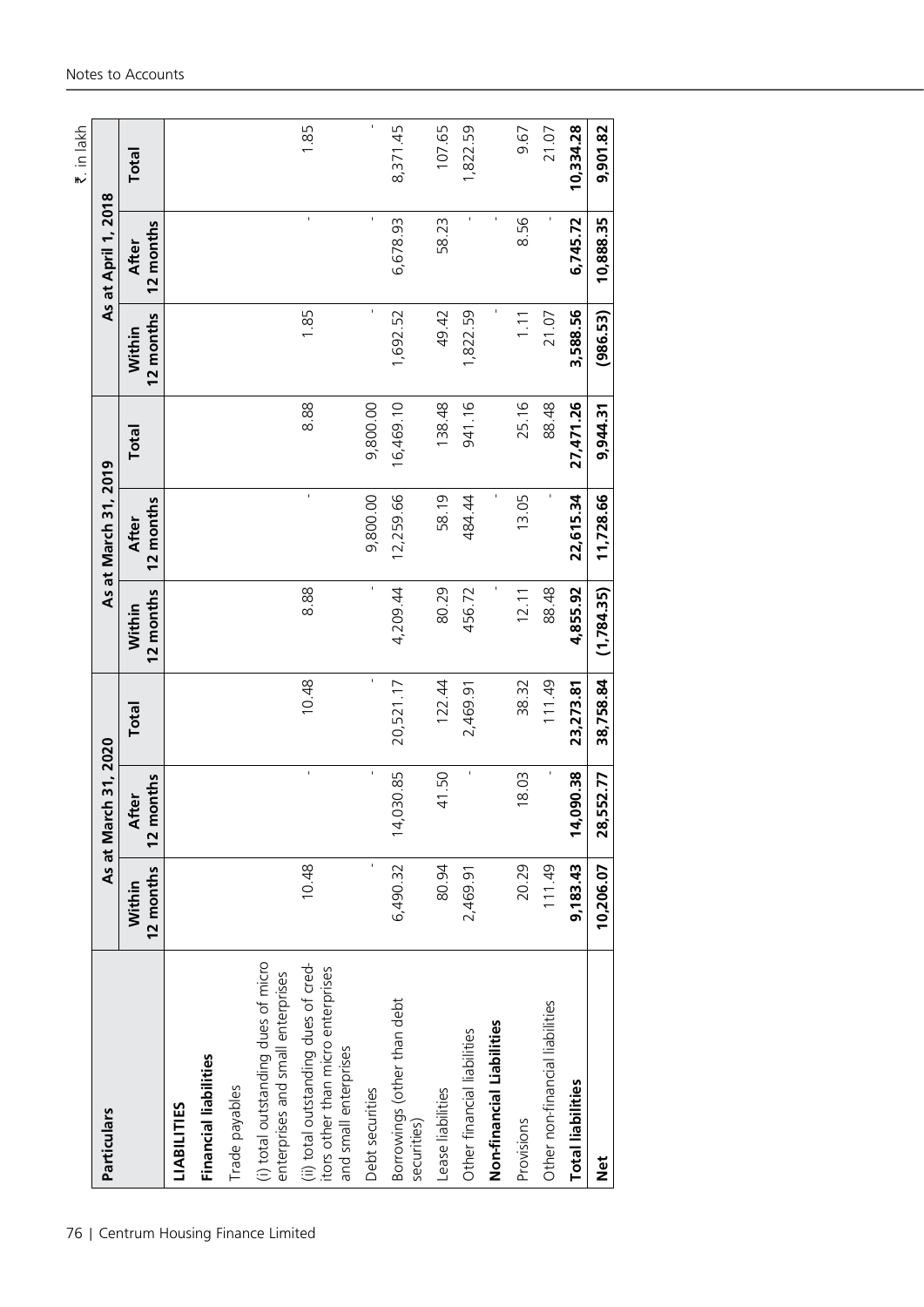## **39. Segment information:**

The Company's main business is to provide loans against/for purchase, construction, repairs & renovations of houses/Flats etc. All other activities of the Company revolve around the main business. Hence no disclosure is made under Ind AS 108 - 'Operating Segment Reporting'.

Further, segmentation based on geography has not been presented as the Company operates only in India.

## **40. Related party transactions:**

In terms of Indian Accounting Standard (Ind AS 24) 'Related Party Disclosures', notified in the Companies (Accounting Standards) Rules, 2014, the disclosures of transactions with the related parties as defined in IND AS 24 are given below:

| <b>Holding Company</b> | Centrum Capital Limited                                                                  |
|------------------------|------------------------------------------------------------------------------------------|
|                        | Names of other related parties with whom transactions have taken place during the period |
| Fellow subsidiaries:   | Centrum Retail Services Limited                                                          |
| Fellow subsidiaries:   | Centrum Microcredit Limited                                                              |
| Fellow subsidiaries:   | Centrum Capital Advisory Limited                                                         |
| Fellow subsidiaries:   | Centrum Financial Services Limited                                                       |

- (a) Enterprise that exercises significant influence BG Advisory Services LLP
- (b) Entities with substantial interest in the Company NHPEA Kamet Holding B.V.
- (c) Key Managerial Personnel
	- (i) Mr. Sanjay Shukla, Managing Director & CEO
	- (ii) Mr. Mehul Jatania, Chief Financial Officer
	- (iii) Mr. Alpesh Shah, Company Secretary
- (d) Board of directors
	- (i) Mr. Sridar Venkatesan, Independent Director
	- (ii) Mr. Mohan Tanksale, Independent Director
	- (iii) Ms. Anjali Seth, Independent Director
	- (iv) Mr. Vivek Vig, Non-Executive Director
	- (v) Mr. Rajendra Naik, Non-Executive Director
	- (vi) Mr. Arjun Saigal, Nominee Director
	- (vii) Mr. Sanjay Shukla, Managing Director & CEO
- a. Transactions carried out with the related parties

 $\bar{z}$  in lakh

| <b>Nature of transaction</b> | <b>Related party name</b>          | For the year ended<br>March 31, 2020 | For the year ended<br>March 31, 2019 |
|------------------------------|------------------------------------|--------------------------------------|--------------------------------------|
| Reimbursement of             | Centrum Capital Limited            |                                      | 71.48                                |
| expenses                     | Centrum Financial Services Limited |                                      | (0.20)                               |
| Expenses paid                | Centrum Retail Services Limited    | 414.13                               | 70.74                                |
|                              | Centrum Capital Limited            | 10.00                                |                                      |
| Interest Expenses on         | Centrum Capital Limited            | 119.37                               | 409.08                               |
| <b>CCD</b>                   | <b>BG Advisory Services LLP</b>    | 172.82                               | 129.18                               |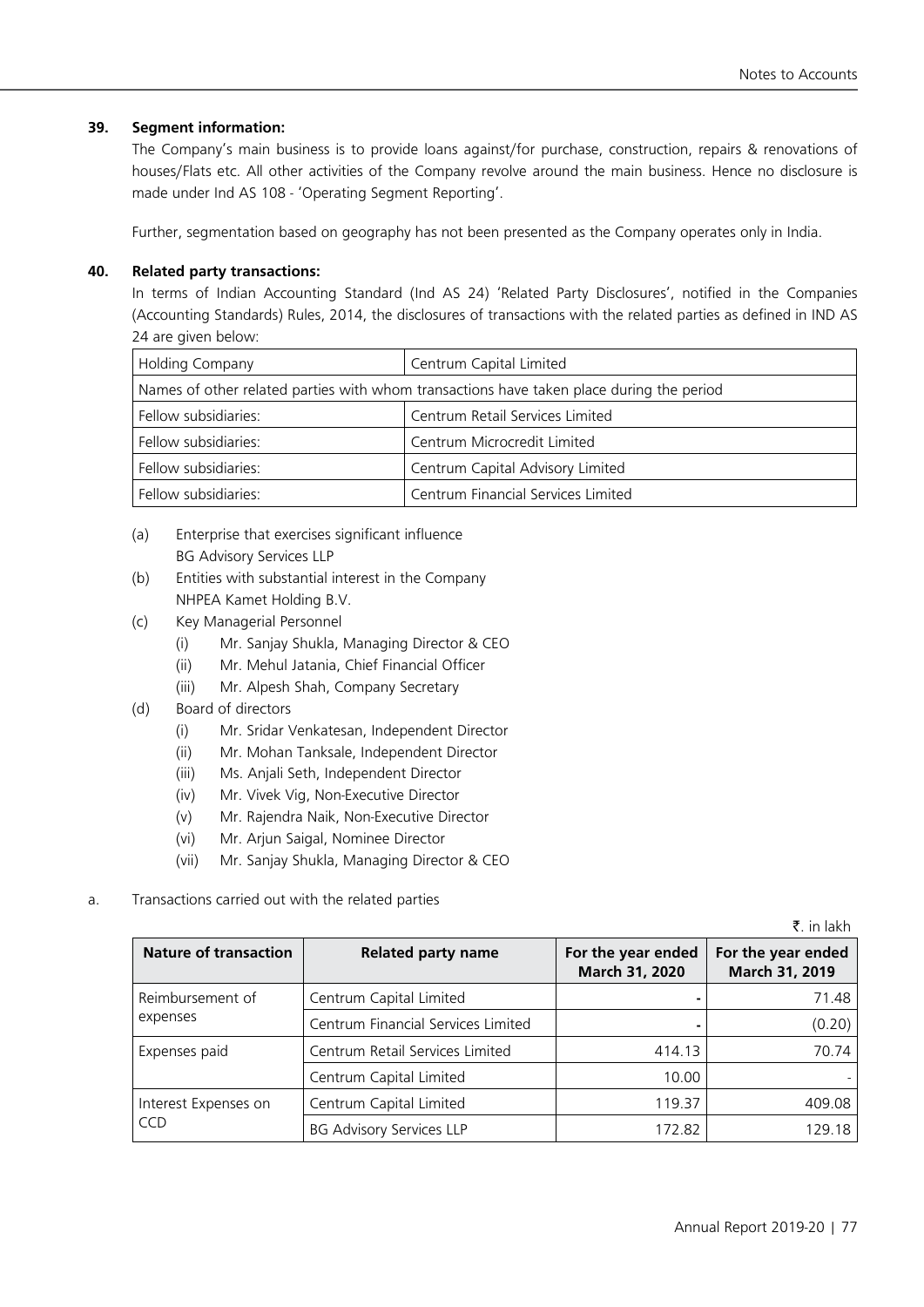```
₹. in lakh
```

| <b>Nature of transaction</b>                                      | <b>Related party name</b>                      | For the year ended<br>March 31, 2020 | For the year ended<br>March 31, 2019 |
|-------------------------------------------------------------------|------------------------------------------------|--------------------------------------|--------------------------------------|
| Subscription to<br>Compulsorily Convertible<br>Debentures         | Centrum Capital Limited                        |                                      | 9,800.00                             |
| Conversion of                                                     | Centrum Capital Limited                        | 7,448.00                             |                                      |
| Compulsorily Convertible<br>Debentures to Equity<br>share capital | <b>BG Advisory Services LLP</b>                | 2,352.00                             |                                      |
| Dividend Paid                                                     | Centrum Capital Limited                        | 7.60                                 |                                      |
|                                                                   | <b>BG Advisory Services LLP</b>                | 2.40                                 |                                      |
| ICD taken                                                         | Centrum Capital Limited                        | 450.00                               |                                      |
|                                                                   | Centrum Retail Services Limited                |                                      | 1,000.00                             |
| ICD matured                                                       | Centrum Capital Limited                        | 450.00                               |                                      |
|                                                                   | Centrum Retail Services Limited                |                                      | 1,000.00                             |
| ICD given                                                         | Centrum Capital Limited                        | 1,500.00                             |                                      |
|                                                                   | Centrum Retail Services Limited                | 3,700.00                             | 1,170.00                             |
|                                                                   | Centrum Microcredit Limited                    | 500.00                               | 1,000.00                             |
|                                                                   | Centrum Capital Advisory Limited               | 1,000.00                             |                                      |
|                                                                   | Centrum Financial Services Limited             | 500.00                               | 1,000.00                             |
| ICD redeemed                                                      | Centrum Capital Advisory Limited               | 1,000.00                             |                                      |
|                                                                   | Centrum Financial Services Limited             | 500.00                               | 1,000.00                             |
|                                                                   | Centrum Retail Services Limited                | 2,200.00                             | 1,170.00                             |
|                                                                   | Centrum Capital Limited                        | 1,000.00                             |                                      |
|                                                                   | Centrum Microcredit Limited                    | 500.00                               | 1,000.00                             |
| Interest expense on ICD                                           | Centrum Capital Limited                        | 1.36                                 |                                      |
|                                                                   | Centrum Retail Services Limited                |                                      | 3.29                                 |
| Interest income on ICD                                            | Centrum Capital Limited                        | 30.96                                |                                      |
|                                                                   | Centrum Retail Services Limited                | 100.37                               | 18.17                                |
|                                                                   | Centrum Microcredit Limited                    | 3.74                                 | 15.32                                |
|                                                                   | Centrum Capital Advisory Limited               | 30.99                                |                                      |
|                                                                   | Centrum Financial Services Limited             | 7.84                                 | 19.29                                |
| Proceeds from Issue of                                            | NHPEA Kamet Holding BV                         | 19,006.77                            |                                      |
| equity shares                                                     | Vivek Vig                                      | 217.80                               |                                      |
| Managerial<br>remuneration                                        | Mr. Sanjay Shukla<br>(Managing Director & CEO) | 189.01                               | 166.98                               |
|                                                                   | Mr. Mehul Jatania<br>(Chief Financial Officer) | 67.94                                | 60.96                                |
| Sitting Fees                                                      | Ms. Anjali Seth                                | 8.40                                 | 3.60                                 |
|                                                                   | Mr. Mohan Tanksale                             | 7.20                                 | 0.40                                 |
|                                                                   | Mr. RS Reddy                                   | 1.80                                 | 1.40                                 |
|                                                                   | Mr. Sridar Venkatesan                          | 8.40                                 | 3.60                                 |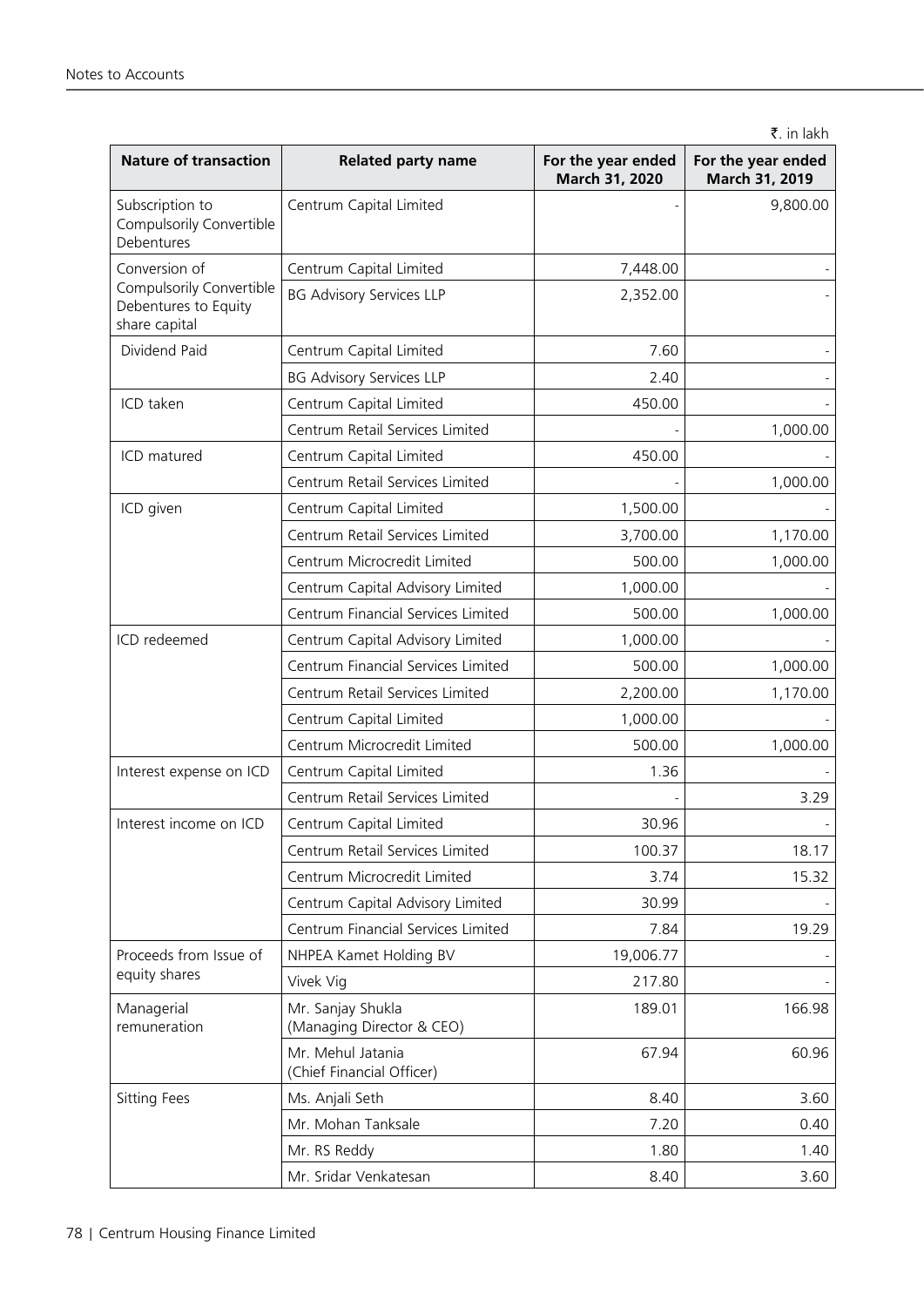|                               |                                 |                         | ₹. in lakh              |
|-------------------------------|---------------------------------|-------------------------|-------------------------|
| <b>Closing balances</b>       | <b>Related Party Name</b>       | As at<br>March 31, 2020 | As at<br>March 31, 2019 |
| Compulsorily Convertible      | Centrum Capital Limited         |                         | 7,448.00                |
| Debentures (CCD)              | <b>BG Advisory Services LLP</b> |                         | 2,352.00                |
| Interest Payable (Net of TDS) | Centrum Capital Limited         |                         | 368.17                  |
|                               | <b>BG Advisory Services LLP</b> |                         | 116.26                  |
| ICD given                     | Centrum Capital Limited         | 500.00                  |                         |
|                               | Centrum Retail Services Limited | 1,500.00                |                         |
| Interest Income receivable on | Centrum Capital Limited         | 0.64                    |                         |
| ICD                           | Centrum Retail Services Limited | 1.44                    |                         |
| Expenses payable              | Centrum Retail Services Limited | 1.81                    |                         |

# **41. Leases:**

This note provides the information for lease and right to use where the company is a lessee. Following are the changes in the carrying value of right of use assets:

|                                          |                        | $\bar{z}$ . in lakh |
|------------------------------------------|------------------------|---------------------|
| As at April 01, 2018                     | <b>Office premises</b> | <b>Total</b>        |
| <b>Gross carrying amount</b>             |                        |                     |
| Deemed cost as at April 1, 2018          | 105.02                 | 105.02              |
| Additions                                | 94.96                  | 94.96               |
| Disposals and transfers                  |                        |                     |
| <b>Closing gross carrying amount</b>     | 199.98                 | 199.98              |
| <b>Accumulated depreciation</b>          |                        |                     |
| Depreciation charged                     | 68.48                  | 68.48               |
| Disposals and transfers                  |                        |                     |
| <b>Closing accumulated depreciation</b>  | 68.48                  | 68.48               |
| Net carrying amount as at March 31, 2019 | 131.51                 | 131.51              |
| <b>Gross carrying amount</b>             |                        |                     |
| Opening gross carrying amount            | 199.98                 | 199.98              |
| Additions                                | 62.20                  | 62.20               |
| Disposals and transfers                  |                        |                     |
| <b>Closing gross carrying amount</b>     | 262.18                 | 262.18              |
| <b>Accumulated depreciation</b>          |                        |                     |
| Opening accumulated depreciation         | 68.48                  | 68.48               |
| Depreciation charged                     | 77.64                  | 77.64               |
| Disposals and transfers                  |                        |                     |
| <b>Closing accumulated depreciation</b>  | 146.12                 | 146.12              |
| Net carrying amount as at March 31, 2020 | 116.06                 | 116.06              |

The aggregate depreciation expense on ROU assets is included under depreciation and amortization in the statement of profit and loss.

The weighted average lessee's incremental borrowing rate applied to the lease liabilities is 10%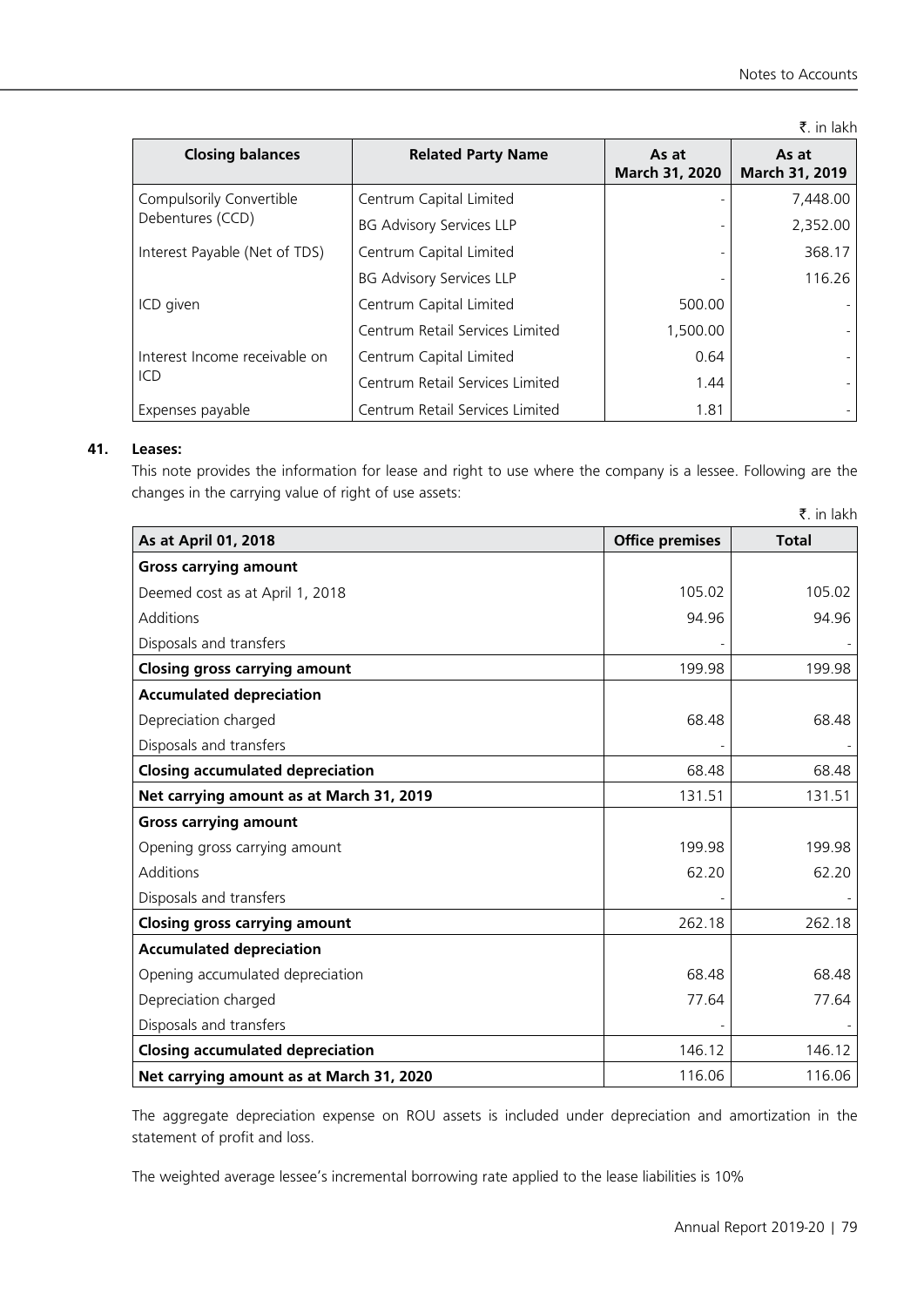|                                      |         | ₹. in lakh                                |
|--------------------------------------|---------|-------------------------------------------|
| <b>Particulars</b>                   |         | As at 31 March 2020   As at 31 March 2019 |
| <b>Balance as at beginning</b>       | 138.48  | 107.65                                    |
| Additions                            | 65.09   | 92.62                                     |
| Finance cost accrued during the year | 12.16   | 14.04                                     |
| <b>Deletions</b>                     | (3.73)  |                                           |
| Payment of lease liabilities         | (89.56) | (75.83)                                   |
| <b>Balance as at end</b>             | 122.44  | 138.48                                    |

The Company does not face a significant liquidity risk with regard to its lease liabilities as the current assets are sufficient to meet the obligations related to lease liabilities as and when they fall due.

|                      |                        |                        | ₹. in lakh            |
|----------------------|------------------------|------------------------|-----------------------|
| <b>Particulars</b>   | As at<br>31 March 2020 | As at<br>31 March 2019 | As at<br>1 April 2018 |
| Less than one year   | 80.94                  | 80.29                  | 49.42                 |
| One to five years    | 54.09                  | 78.92                  | 74.25                 |
| More than five years | -                      |                        |                       |
| <b>Total</b>         | 135.03                 | 159.21                 | 123.67                |

Rental expense recorded for short-term leases (less than one year) was ₹80.94 lakh and ₹80.29 lakh for the year ended March 31, 2020 and March 31, 2019 respectively.

# **42. Risk Management:**

#### **Risk Management Framework:**

The Company's overall objective is to manage its businesses, and the associated risks, in a manner that balances serving the interests of all its stakeholders and at the same time minimise potential adverse effects on its financial performance. The Company places emphasis on risk management practices to ensure an appropriate balance between risks and returns.

The Board of Directors of the Company along with the management are primarily responsible for the risk management. The Board's oversight of risk includes review of and approval of key strategies and policies. These are monitored and governed through the Risk Management Committee (RMC). Audit Committee (AC) ensures that an independent assurance is provided to the Board. AC is assisted in its assurance role by internal audit. Internal audit undertakes both regular and ad hoc reviews of risk management controls and procedures, the results of which are reported to the AC.

The Company's risks are generally categorized in the following risk types:

| <b>Risk</b>        | <b>Exposure Arising from</b>                                         | <b>Management</b>                                                                                                                                                                                                   |
|--------------------|----------------------------------------------------------------------|---------------------------------------------------------------------------------------------------------------------------------------------------------------------------------------------------------------------|
| <b>Credit Risk</b> | Cash equivalents, financial<br>assets measured at<br>amortised cost. | RMC is actively involved in the following:<br>Oversight of the implementation of credit policies<br>Review of the overall portfolio credit performance<br>and establishing guardrails<br>Review of product programs |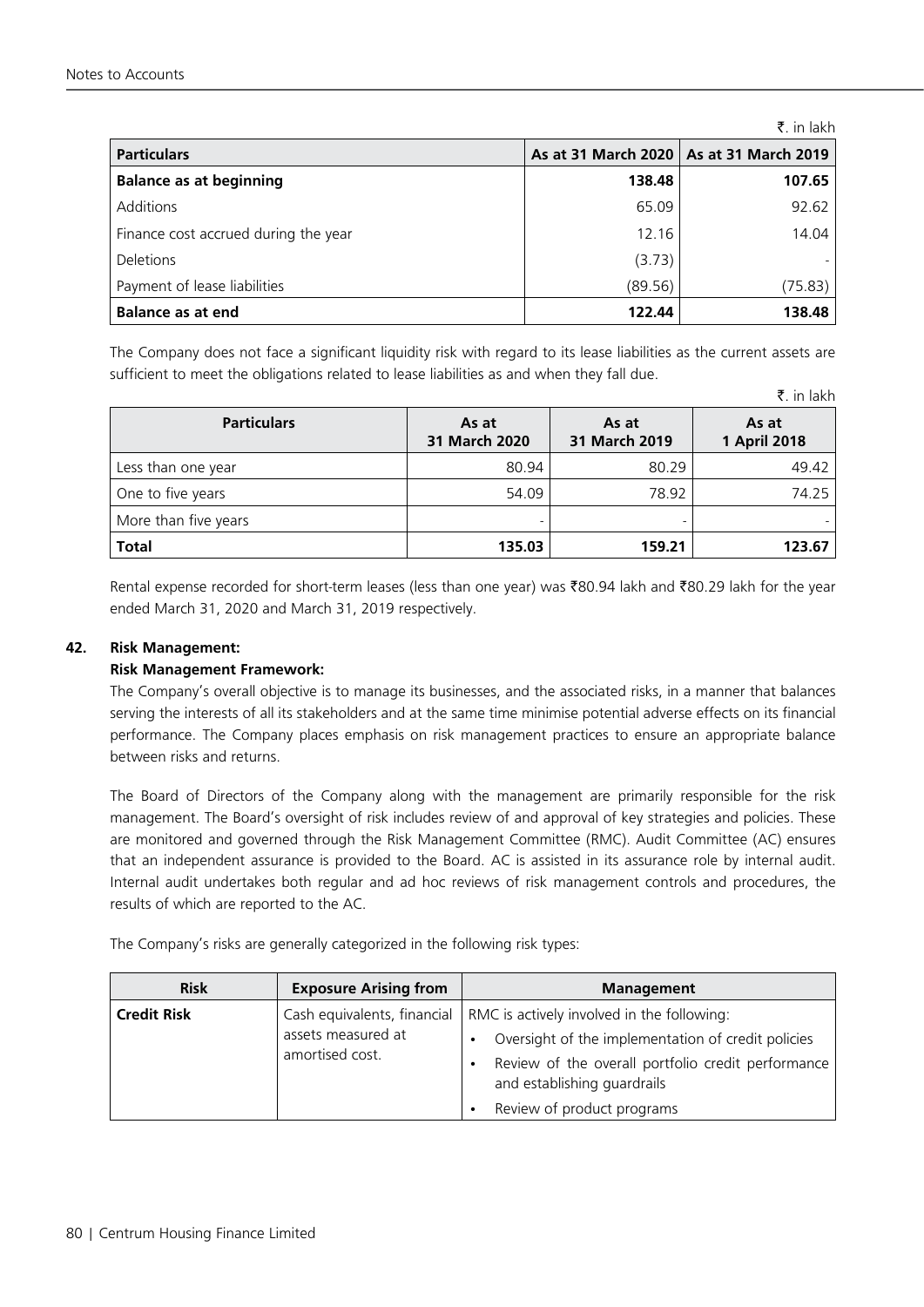| <b>Risk</b>                                                                                     | <b>Exposure Arising from</b>              | <b>Management</b>                                                                                                                                                                                                                                                                                                                                               |
|-------------------------------------------------------------------------------------------------|-------------------------------------------|-----------------------------------------------------------------------------------------------------------------------------------------------------------------------------------------------------------------------------------------------------------------------------------------------------------------------------------------------------------------|
| <b>Liquidity Risk</b>                                                                           | Financial liabilities                     | The Board is responsible for setting the strategic<br>direction of the Company including establishing liquidity<br>risk appetite and tolerance limits.                                                                                                                                                                                                          |
|                                                                                                 |                                           | Liquidity risk is managed by the Asset Liability<br>Management Committee (ALCO) based on the<br>Company's ALM policy which is approved by the RMC.<br>ALCO not only ensures that the Company has adequate<br>liquidity on an on-going basis but also examines how<br>liquidity requirements are likely to evolve under different<br>assumptions.                |
| <b>Market Risk</b><br>- Interest Rate Risk<br>- Price Risk<br>- Foreign exchange<br><b>Risk</b> | Investments in Mutual<br>fund, bonds etc. | RMC is involved in the formulation of policies for<br>monitoring market risk. The risk is managed through<br>close identification, supervision and monitoring of risks<br>arising from movements in market rates such as interest<br>rates, foreign exchange rates, traded prices and credit<br>spreads, which may result in a loss of earnings and<br>capital. |

# **42.1 Credit Risk:**

Credit risk is the risk of financial loss to the Company if a customer or counterparty to a financial instrument fails to meet its contractual obligations, and arises principally from the Company's loans, financial assets measured at amortised cost. The Company has a policy of dealing with creditworthy counterparties and obtains sufficient collateral, as appropriate, as a means of mitigating the risk of financial loss from defaults. In case the loans are to be restructured, similar credit assessment process is followed by the Company.

The Company's exposure to credit risk is influenced mainly by the individual characteristics of each customer. However, management also considers the factors that may influence the credit risk of its customer base, including the default risk of the industry.

The Company manages and controls credit risk by setting limits on the amount of risk it is willing to accept for individual counterparties/groups (Single Borrowing Limit/Group Borrowing Limit) and for industry concentrations, and by monitoring exposures in relation to such limits.

The Board has delegated credit approval authority to the Company's officials under the Company's credit policy. The Company's credit officials evaluate credit proposals on the basis of credit underwriting policies and procedures approved by the management. The criteria typically include factors such as the customer eligibility, income and debt obligation assessment, nature of product, credit bureau scores wherever applicable, historical experience, type of collateral provided and demographic parameters. Any deviations need to be approved at the designated levels. External agencies such as field investigation agencies facilitate a due diligence process including visits to offices and residences, risk containment agencies for document frauds, legal & valuation agencies for property evaluation. The branch credit team/operations team monitors compliance with the terms and conditions of credit facilities prior to disbursement. It also reviews the completeness of documentation and creation of security by the borrower. The central operations team verifies adherence to the terms of the credit approval prior to the disbursement of credit facilities.

The Company additionally takes the following measures:

- Credit team is tasked with monitoring of borrowers and to facilitate proactive action wherever required.
- Enhanced monitoring of portfolio through periodic reviews.
- Periodic trainings of its credit/operations officials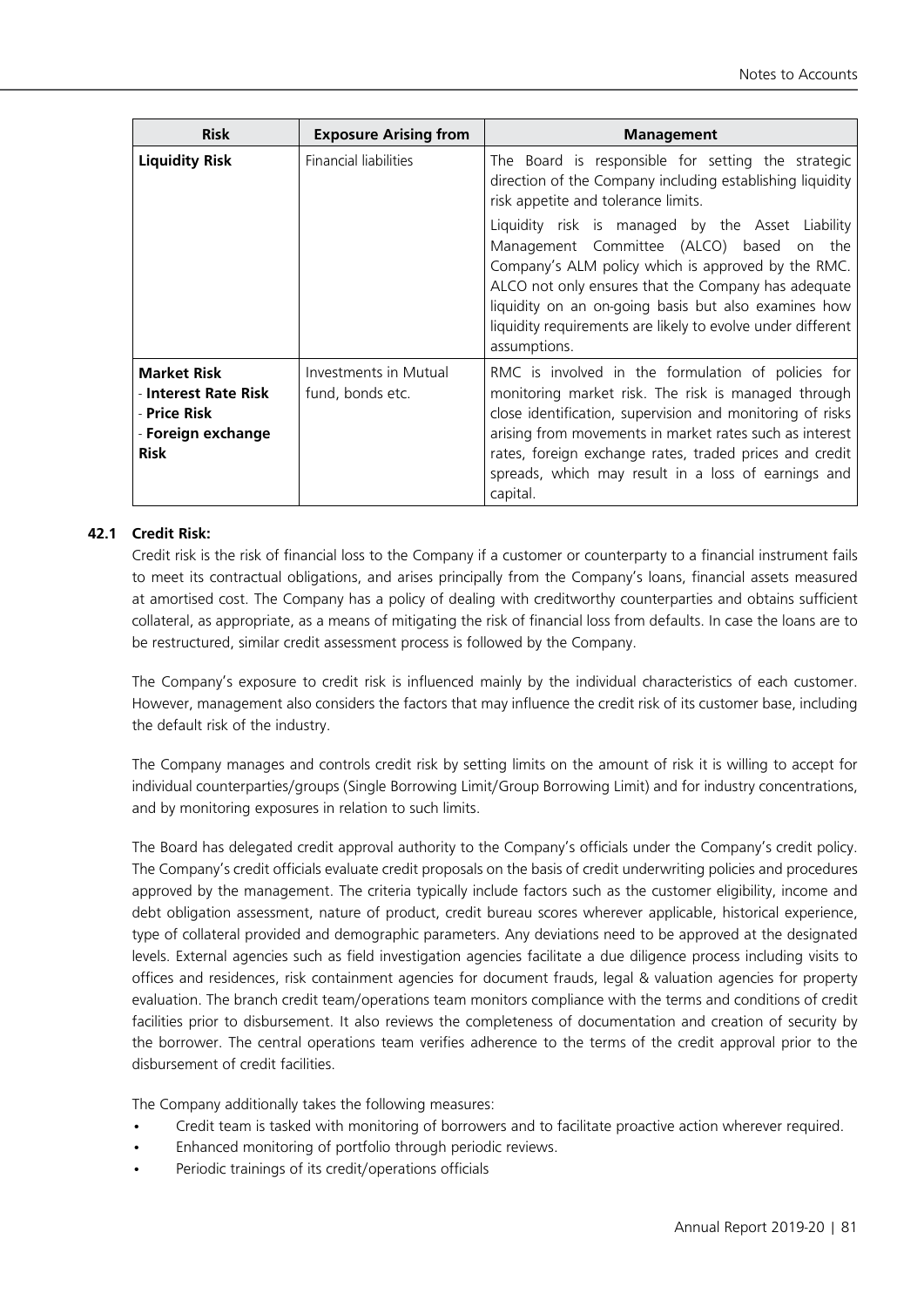# **a. Impairment assessment:**

The Company applies the expected credit loss methodology based on historically available information and projection of macroeconomic indicators in order to determine the impairment allowance required.

The expected credit loss is a product of exposure at default, probability of default and loss given default. The Company has devised an internal model to evaluate the probability of default and loss given default based on the parameters set out in Ind AS. Accordingly, the loans are classified into various stages as follows:

| <b>Description</b>    | <b>Stages</b> |
|-----------------------|---------------|
| 0 dpd and 1 to 29 dpd | Stage 1       |
| 30 to 89 dpd          | Stage 2       |
| 90 dpd and above      | Stage 3       |

# **b. Expected credit loss:**

Credit loss is the difference between all contractual cash flows that are due to an entity in accordance with the contract and all the cash flows that the entity expects to receive (i.e., all cash shortfalls), discounted at the original EIR. Expected Credit loss (ECL) computation is not driven by any single methodology, however methodology and approach used must reflect the following:

An unbiased and probability weighted amount that evaluates a range of possible outcomes

Reasonable and supportable information that is available without undue cost and effort at the reporting date about past events, current conditions and forecasts of future economic conditions;

#### Time value of money

While the time value of money element is currently being factored into ECM measurement while discounting cash flows by the Effective Interest Rate (EIR), the objective of developing a macroeconomic model using exogenous macroeconomic variables is to address the first two requirements. This has been achieved by using the model output to adjust the PD risk component in order to make it forward looking and probability- weighted.

# **c. Significant increase in credit risk (SICR):**

Company considers a financial instrument defaulted, classified as Stage 3 (credit-imparted) for ECL calculations, in all cases when the borrower becomes 90 days past due. Classification of assets form Stage 1 to Stage 2 has been carried out based on SICR criterion. Accounts which are more than 30 days past due have been identified as accounts where significant increase in credit risk has been observed. These accounts have been classified as Stage 2 assets. When such events occur, the Company carefully considers whether the event should result in treating the customer as defaulted and therefore assessed as Stage 3 for ECL calculations or whether Stage 2 is appropriate.

#### **d. Probability of default:**

Probability of default (PD) is an estimate of the likelihood of default over a given time horizon. PD estimation process is done based on historical internal data available with the Company. While arriving at the PD, the Company also ensures that the factors that affect the macro economic trends are considered to a reasonable extent, wherever necessary. Company calculates the 12 month PD by taking into account the past historical trends of the Loans/portfolio and its credit performance. In case of assets where there is a significant increase in credit risk /credit impaired assets, lifetime PD has been applied.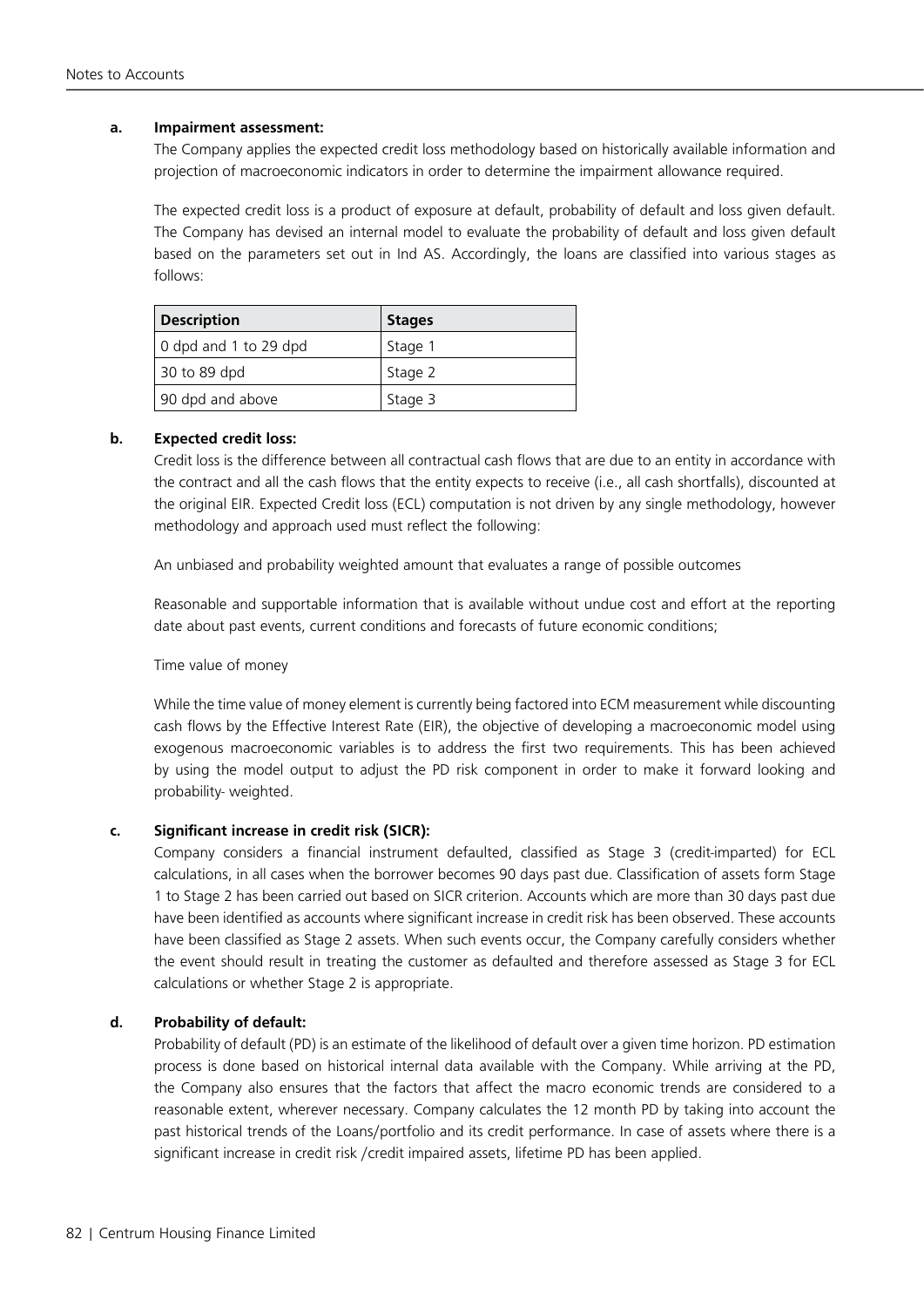# **e. Loss Given Default (LGD):**

The Loss Given Default (LGD) is an estimate of the loss arising in the case where a default occurs at a given time. It is based on the difference between the contractual cash flows due (net of recovery cost) and those that the lender would expect to receive. They are calculated on a discounted cash flow basis using the effective interest rate as the discounting factor. It is usually expressed as a percentage of the EAD. The Company collects list of all the defaulters and tracked from the first time they become Stage 3 assets. The Company calculates the LGD based on the present value of month on month recovery post default for Stage 1 and 2 and takes into account of the Stage 3 recovery and present value of the actual Stage 3. In absence of adequate historical data, the Company uses industry proxy data of peer companies as sourced from external agencies

# **f. Exposure at Default (EAD):**

The amount which the borrower will owe to the portfolio at the time of default is defined as Exposure at Default (EAD). While the drawn credit line reflects the explicit exposure for the Company, there might be variable exposure that may increase the EAD. These exposures are of the nature where the Company provides future commitments, in addition to the current credit. Therefore, the exposure will contain both on and off balance sheet values. The value of exposure is given by the following formula:

EAD = Drawn Credit Line Credit + Conversion Factor \* Undrawn Credit Line

Where,

Drawn Credit Line = Current outstanding amount

Credit Conversion Factor (CCF) = Expected future drawdown as a proportion of undrawn amount

Undrawn Credit Line = Difference between the total amount which the Company has committed and the drawn credit line While the drawn exposure and limits for the customer are available, the modelling of CCF is required for computing the EAD

The inputs and models used for calculating ECLs may not always capture all characteristics of the market at the date of the financial statements. To reflect this, qualitative adjustments or overlays are occasionally made as temporary adjustments when such differences are significantly material.

# **42.1.1 Risk concentration:**

The following table shows the risk concentration by industry for the components of the balance sheet. Since the Company provides only retail loans, there is not significant concentration risk at the borrower / counterparty level. Additional disclosures for credit quality and the maximum exposure for credit risk per categories based on the Company's internal credit assessment system and year- end stage classification are further disclosed.

|  | in lakh آ |
|--|-----------|
|  |           |

₹. in lakh

| As at March 31, 2020 | <b>Housing Loan</b> | <b>Non Housing Loan</b> | <b>Total</b> |
|----------------------|---------------------|-------------------------|--------------|
| Loans                | 35,534.11           | 10,094.96               | 45,629.07    |
| Loan commitments     | 1.674.58            | 45.88                   | 1,720.46     |
| Total                | 37,208.69           | 10,140.84               | 47,349.53    |

Note- The Loan assets figure of ₹45,629.07 lakh and its classification / bifurcation where ever disclosed in notes is net of EIR and Inclusive of Inter corporate deposit of  $\bar{\tau}$  2,002.08 lakh.

| As at March 31, 2019 | <b>Housing Loan</b> | <b>Non Housing Loan</b> | <b>Total</b> |
|----------------------|---------------------|-------------------------|--------------|
| Loans                | 27,497.62           | 7,522.22                | 35,019.84    |
| Loan commitments     | 2.975.61            | 132.45                  | 3,108.06     |
| <b>Total</b>         | 30,473.23           | 7654.67                 | 38,127.90    |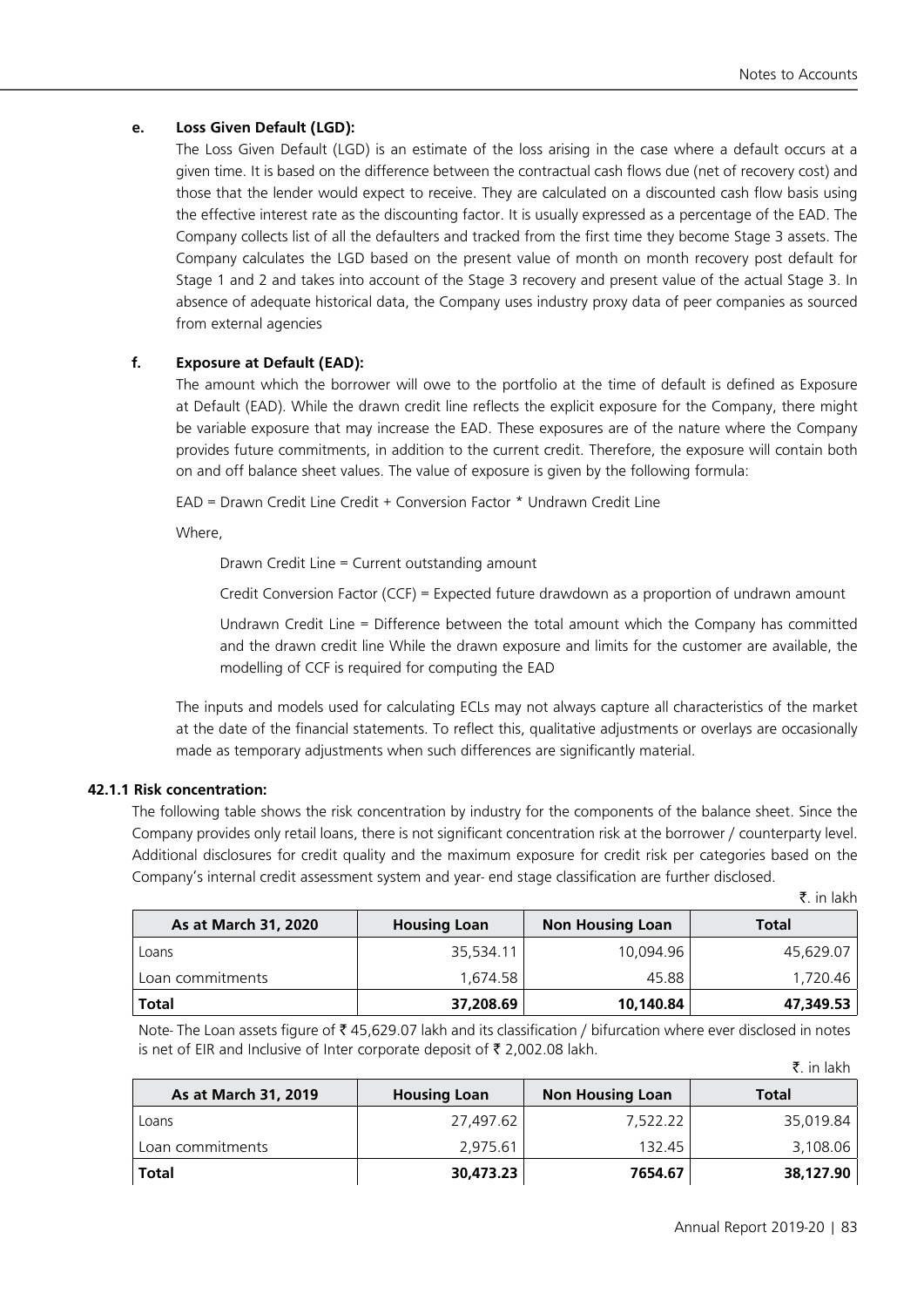|                     |                     |                         | $\bar{z}$ , in lakh |
|---------------------|---------------------|-------------------------|---------------------|
| As at April 1, 2018 | <b>Housing Loan</b> | <b>Non Housing Loan</b> | Total               |
| Loans               | 13,243.97           | 4,589.81                | 17,833.78           |
| Loan commitments    | 1.606.62            | 561.56                  | 2,168.18            |
| Total               | 14,850.59           | 5,151.37                | 20,001.96           |

## **42.1.2 Collateral held and other credit enhancements:**

a. The tables on the following pages show the maximum exposure to credit risk by class of financial asset along with details of principal type of collateral:

# **Maximum exposure to credit risk (carrying amount before ECL):**

|                         |                         |                         |                         | ₹. in lakh                      |
|-------------------------|-------------------------|-------------------------|-------------------------|---------------------------------|
| <b>Particulars</b>      | As at<br>March 31, 2020 | As at<br>March 31, 2019 | As at<br>March 31, 2018 | Principle type of<br>collateral |
| <b>Housing Loan</b>     | 35,534.11               | 27,497.62               | 13,243.97               | Property                        |
| <b>Non Housing Loan</b> | 10,094.96               | 7,522.22                | 4,589.81                | Property                        |
| Total (A)               | 45,629.07               | 35,019.84               | 17,833.78               |                                 |
| Loan commitments        | 1,720.46                | 3,108.06                | 2,168.18                | Property                        |
| Total (B)               | 1,720.46                | 3,108.06                | 2,168.18                |                                 |
| Total (A+B)             | 47,349.53               | 38,127.90               | 20,001.96               |                                 |

a. Financial assets that are Stage 3 and related collateral held in order to mitigate potential losses are given below:

|                      |                                                                           |                                 |                    | ₹. in lakh                  |
|----------------------|---------------------------------------------------------------------------|---------------------------------|--------------------|-----------------------------|
| As at March 31, 2020 | <b>Maximum exposure</b><br>to credit risk (carrying<br>amount before ECL) | <b>Associated</b><br><b>ECL</b> | Carrying<br>amount | Fair value of<br>collateral |
| Housing Loan         | 411.20                                                                    | 102.80                          | 308.40             | 723.88                      |
| Non Housing Loan     | 233.87                                                                    | 58.47                           | 175.40             | 604.45                      |
| Total (A)            | 645.07                                                                    | 161.27                          | 483.80             | 1,328.33                    |
| Loan commitments     |                                                                           |                                 |                    |                             |
| Total (B)            |                                                                           |                                 |                    |                             |
| Total (A+B)          | 645.07                                                                    | 161.27                          | 483.80             | 1,328.33                    |

 $\bar{z}$ . in lakh

| As at March 31, 2019 | <b>Maximum exposure</b><br>to credit risk (carrying<br>amount before ECL) | <b>Associated</b><br><b>ECL</b> | Carrying<br>amount | Fair value of<br>collateral |
|----------------------|---------------------------------------------------------------------------|---------------------------------|--------------------|-----------------------------|
| Housing Loan         | 111.73                                                                    | 32.94                           | 78.79              | 328.75                      |
| Non Housing Loan     | 75.06                                                                     | 22.65                           | 52.41              | 243.14                      |
| Total (A)            | 186.79                                                                    | 55.59                           | 131.20             | 571.89                      |
| Loan commitments     |                                                                           |                                 |                    |                             |
| Total (B)            |                                                                           | ۰                               |                    |                             |
| Total (A+B)          | 186.79                                                                    | 55.59                           | 131.20             | 571.89                      |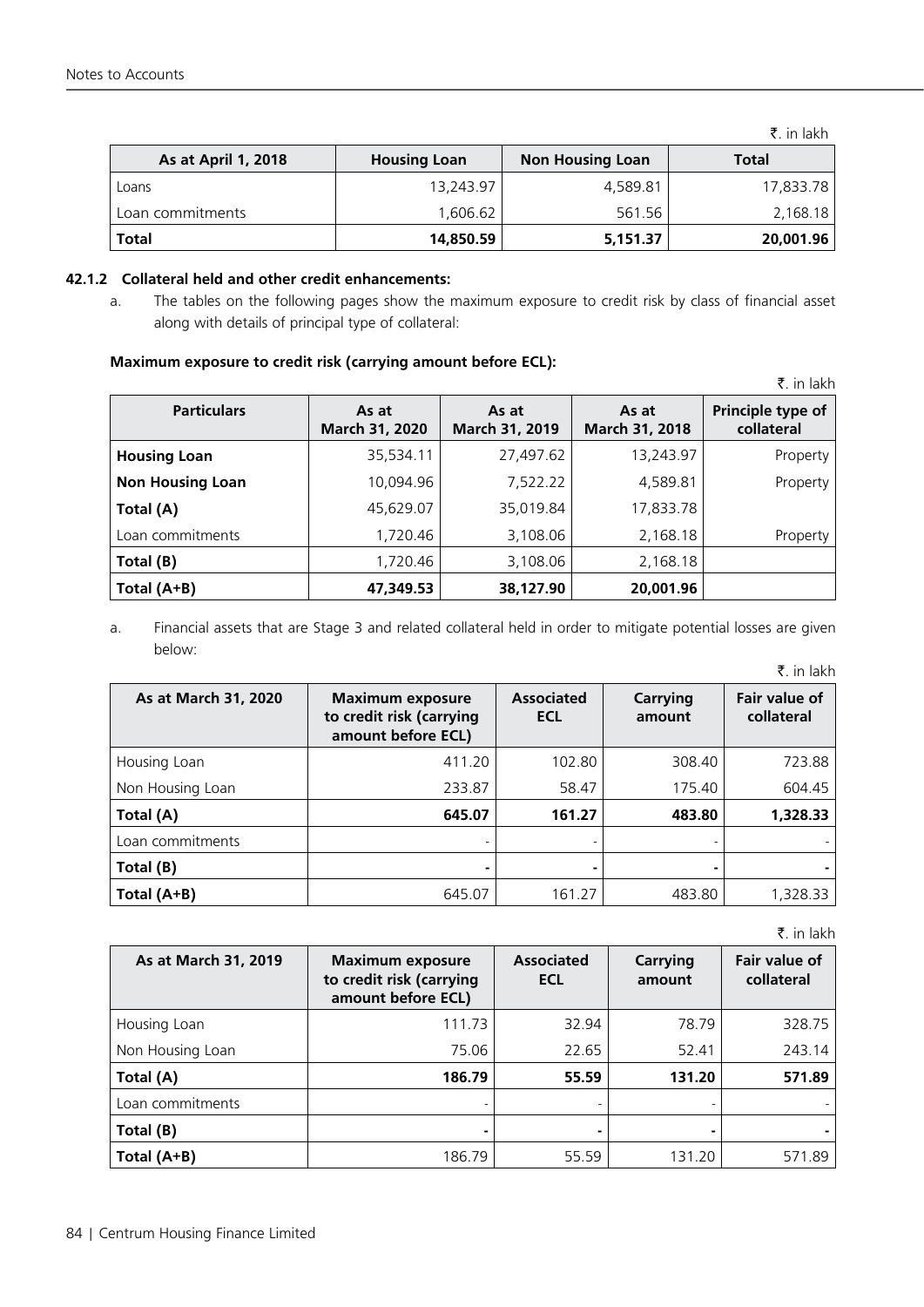₹. in lakh

| As at March 31, 2018 | <b>Maximum exposure</b><br>to credit risk (carrying<br>amount before ECL) | <b>Associated</b><br><b>ECL</b> | <b>Carrying</b><br>amount | Fair value of<br>collateral |
|----------------------|---------------------------------------------------------------------------|---------------------------------|---------------------------|-----------------------------|
| Housing Loan         |                                                                           |                                 |                           |                             |
| Non Housing Loan     |                                                                           |                                 |                           |                             |
| Total (A)            |                                                                           |                                 |                           |                             |
| Loan commitments     |                                                                           |                                 |                           |                             |
| Total (B)            |                                                                           |                                 |                           |                             |
| Total (A+B)          |                                                                           |                                 |                           |                             |

# **42.2 Liquidity Risk:**

Liquidity risk is defined as the risk that the Company will encounter difficulty in meeting obligations associated with financial liabilities that are settled by delivering cash or another financial asset. Liquidity risk arises because of the possibility that the Company might be unable to meet its payment obligations when they fall due as a result of mismatches in the timing of the cash flows under both normal and stress circumstances.

Liquidity risk management involves estimating and managing the liquidity requirements of the Company within acceptable structural boundaries and in a cost-efficient manner, and involves the Board and senior management's development and oversight of a comprehensive process that identifies, measures, monitors and controls the Company's liquidity risk exposure. The Company maintains a reliable management information system designed to provide the senior management with timely and forward-looking information on the liquidity position of the Company.

The Company has financing arrangement from banks/ financial institutions in form of committed credit lines.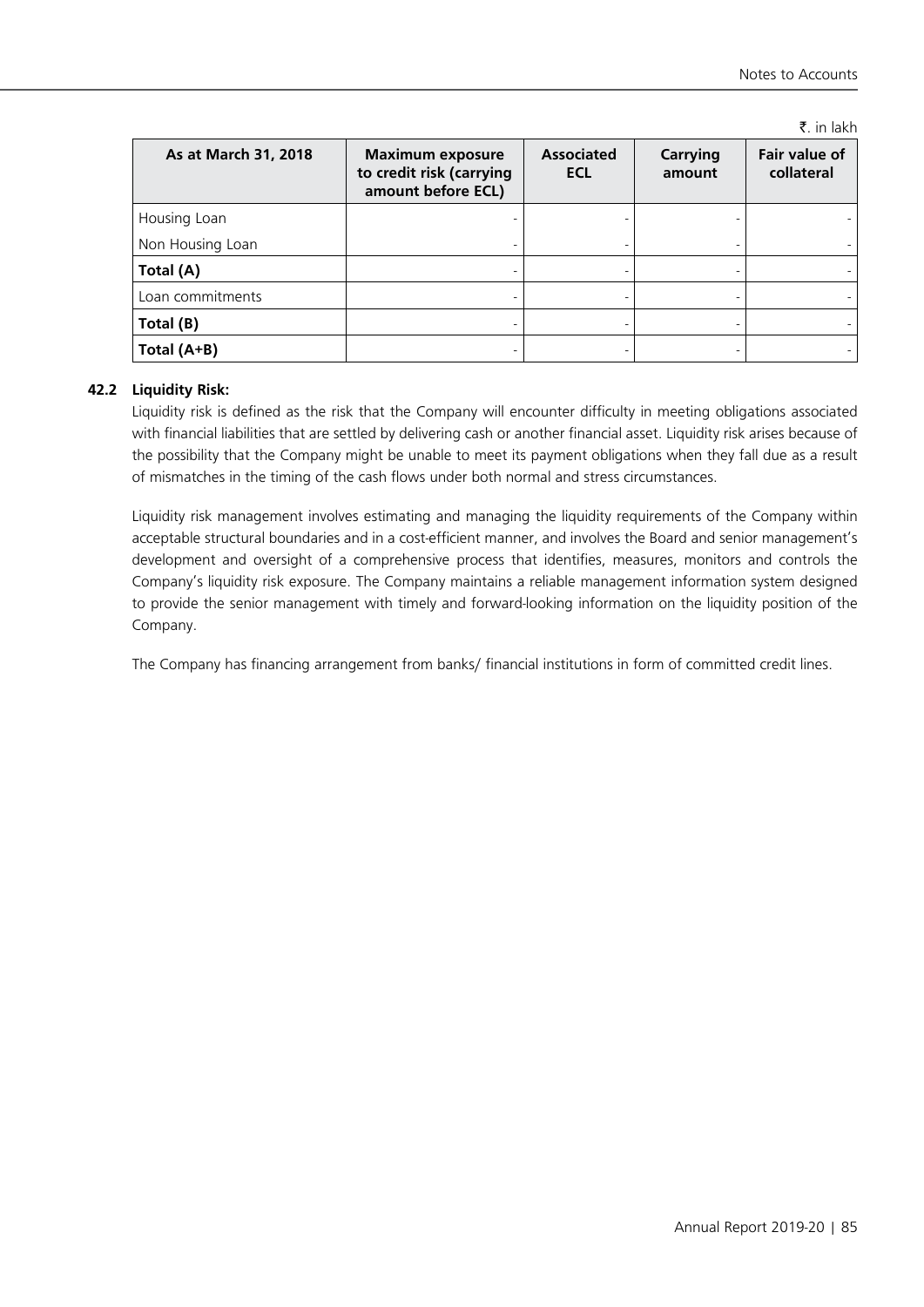|        | itizi itid Salid Tellit Catalog To Salid Telli                                                                 |
|--------|----------------------------------------------------------------------------------------------------------------|
|        |                                                                                                                |
|        |                                                                                                                |
|        |                                                                                                                |
|        |                                                                                                                |
|        |                                                                                                                |
|        |                                                                                                                |
|        |                                                                                                                |
|        |                                                                                                                |
|        |                                                                                                                |
|        |                                                                                                                |
|        |                                                                                                                |
|        |                                                                                                                |
|        |                                                                                                                |
|        | 1                                                                                                              |
|        |                                                                                                                |
|        |                                                                                                                |
|        |                                                                                                                |
|        |                                                                                                                |
|        |                                                                                                                |
|        |                                                                                                                |
|        |                                                                                                                |
|        | $\frac{1}{2}$<br>$5 - 6$                                                                                       |
|        |                                                                                                                |
|        | المستخدم المستخدم المستخدم المستخدم المستخدم المستخدم المستخدم المستخدم المستخدم المستخدم المستخدم المستخدم ال |
|        |                                                                                                                |
|        |                                                                                                                |
|        |                                                                                                                |
|        |                                                                                                                |
|        |                                                                                                                |
|        |                                                                                                                |
|        |                                                                                                                |
|        |                                                                                                                |
|        |                                                                                                                |
|        |                                                                                                                |
|        |                                                                                                                |
|        |                                                                                                                |
|        |                                                                                                                |
|        |                                                                                                                |
|        |                                                                                                                |
|        |                                                                                                                |
|        |                                                                                                                |
|        |                                                                                                                |
|        |                                                                                                                |
|        |                                                                                                                |
|        |                                                                                                                |
|        | <b>1975 - 1975 - 1975</b>                                                                                      |
|        |                                                                                                                |
|        |                                                                                                                |
|        | Din コンソフトコンコンコニュニ                                                                                              |
|        |                                                                                                                |
|        |                                                                                                                |
|        |                                                                                                                |
|        | :<br>:                                                                                                         |
|        |                                                                                                                |
|        |                                                                                                                |
|        |                                                                                                                |
|        |                                                                                                                |
|        |                                                                                                                |
|        |                                                                                                                |
|        |                                                                                                                |
|        |                                                                                                                |
|        |                                                                                                                |
|        |                                                                                                                |
|        |                                                                                                                |
|        |                                                                                                                |
|        |                                                                                                                |
|        |                                                                                                                |
|        |                                                                                                                |
|        |                                                                                                                |
|        |                                                                                                                |
|        | L                                                                                                              |
|        |                                                                                                                |
|        |                                                                                                                |
|        |                                                                                                                |
| 1      |                                                                                                                |
| ი<br>ი | :<br>:<br>:<br>:<br>:                                                                                          |

| As at                                                   | Carrying           | Gross nominal                      | upto 3           | 3 to 6               | 6 to 12           | m<br>1 year to         | Over <sub>3</sub>         |
|---------------------------------------------------------|--------------------|------------------------------------|------------------|----------------------|-------------------|------------------------|---------------------------|
| .2020<br>March 31,                                      | amount             | inflow/ (outflow)                  | months           | months               | months            | year                   | year                      |
| Non-derivative financial liabilities                    |                    |                                    |                  |                      |                   |                        |                           |
| Trade payables                                          | 10.48              | 10.48                              | 10.48            | r.                   | ŧ.                | ı.                     | $\blacksquare$            |
| Borrowings (other than debt securities)                 | 20,521.17          | 20,770.60                          | 1,997.98         | 1,497.44             | 2,994.90          | 11,445.29              | 2,834.99                  |
| Debt securities                                         |                    |                                    |                  |                      |                   |                        |                           |
| Lease liabilities                                       | 122.44             | 135.03                             | 26.12            | 21.02                | 33.80             | 52.11                  | 1.98                      |
| Other financial liabilities                             | 2,469.91           | 2,469.91                           | 90.55            | 2,314.84             | 64.52             |                        |                           |
| Total                                                   | 23,124.00          | 23,386.02                          | 2125.13          | 3,833.30             | 3,093.22          | 11,497.40              | 2,836.97                  |
| Non-derivative financial assets                         |                    |                                    |                  |                      |                   |                        |                           |
| Cash and cash equivalents                               | 2,919.76           | 2,919.76                           | 2,919.76         | $\blacksquare$       | $\blacksquare$    | $\mathbf{r}$           | $\blacksquare$            |
| Bank balance other than cash and cash equivalents above | 13,096.11          | 13,096.11                          |                  | 13,096.11            |                   |                        |                           |
| Loans                                                   | 45,295.82          | 46,007.54                          | 289.76           | 2,289.32             | 661.31            | 3,316.94               | 39,450.21                 |
| Investments                                             |                    |                                    | f,               | f,                   | f,                |                        | f,                        |
| Other financial assets                                  | 49.50              | 49.50                              | $\blacksquare$   | $\mathbf{r}$         | $\mathbf{r}$      | 49.50                  | $\mathbf{I}$              |
| <b>Total</b>                                            | 61,361.19          | 62,072.91                          | 3,209.52         | 5,385.43             | 661.31            | 3,366.44               | 39,450.21                 |
|                                                         |                    |                                    |                  |                      |                   |                        | ₹. in lakh                |
| March 31, 2019<br>As at                                 | Carrying<br>amount | inflow/ (outflow)<br>Gross nominal | months<br>upto 3 | months<br>$3$ to $6$ | months<br>6 to 12 | m<br>1 year to<br>year | Over <sub>3</sub><br>year |
| Non-derivative financial liabilities                    |                    |                                    |                  |                      |                   |                        |                           |
| Trade payables                                          | 8.88               | 888                                | 8.88             | ı.                   | r.                | r.                     | ı.                        |
| Borrowings (other than debt securities)                 | 16,469.10          | 16,605.60                          | 1,277.10         | 977.44               | 1,954.90          | 7,819.60               | 4,576.56                  |
| Debt securities                                         | 9,800.00           | 9,800.00                           |                  |                      |                   | 9,800.00               |                           |

Lease liabilities 138.48 159.22 22.35 20.52 37.42 64.90 14.03 Other financial liabilities 1.0 1.16 941.16 941.16 33.41 385.48 37.83 383.48 484.44 - 37.83 484.44 - 37.83 484.44 -**Total 27,357.62 27,514.86 1,341.74 1,383.44 2,030.15 18,168.94 4,590.59**

 $14.03$ 

64.90

37.83 37.42

20.52

 $22.35$ <br> $33.41$ 

159.22

138.48

Other financial liabilities

Total

Lease liabilities

4,590.59

18,168.94

2,030.15

1,383.44

1,341.74

27,514.86

27,357.62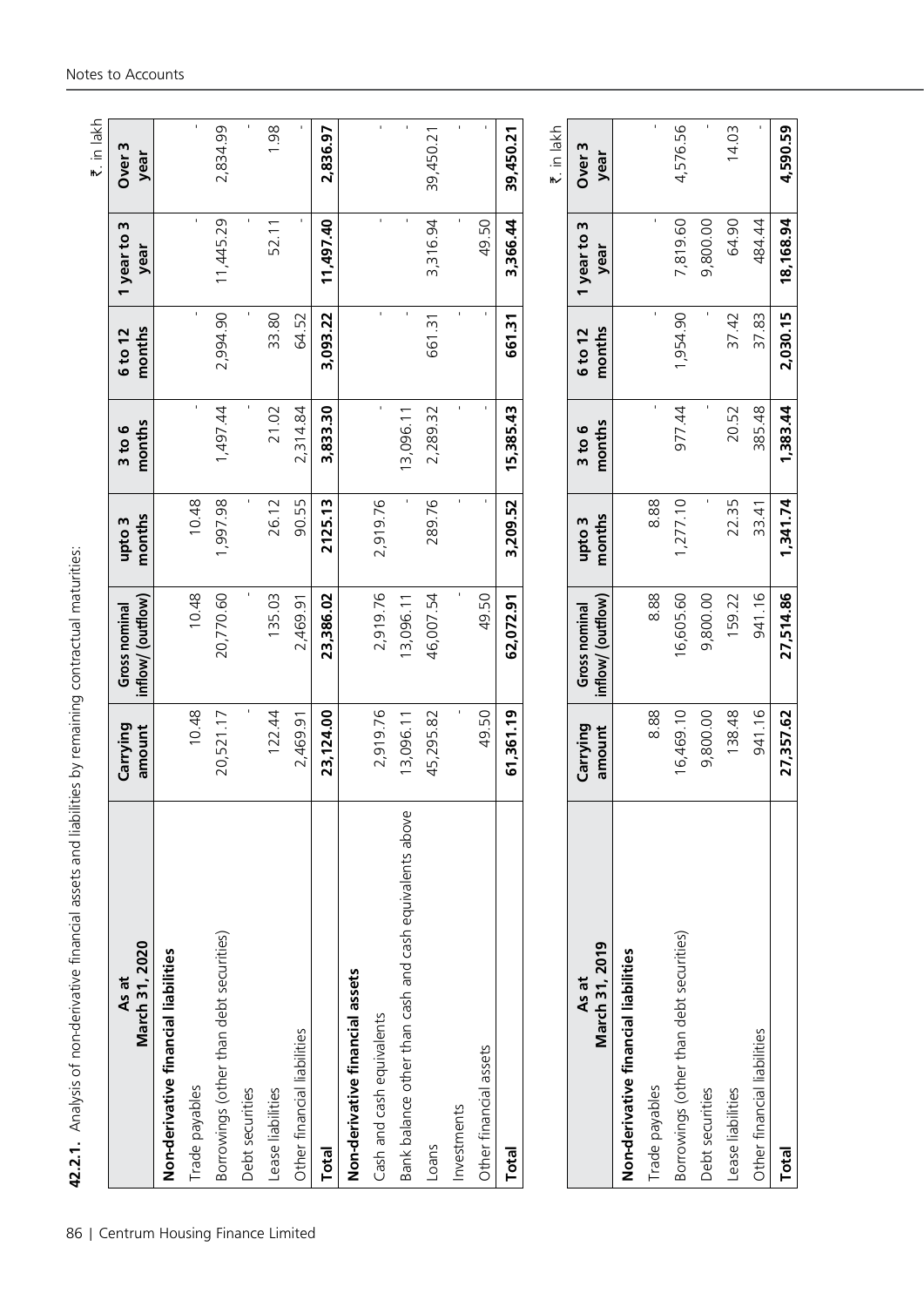|                                                         |                    |                                    |                  |                      |                   |                        | ₹. in lakh                |
|---------------------------------------------------------|--------------------|------------------------------------|------------------|----------------------|-------------------|------------------------|---------------------------|
| March 31, 2019<br>As at                                 | Carrying<br>amount | inflow/ (outflow)<br>Gross nominal | months<br>upto 3 | months<br>3 to 6     | months<br>6 to 12 | m<br>1 year to<br>year | Over <sub>3</sub><br>year |
| Non-derivative financial assets                         |                    |                                    |                  |                      |                   |                        |                           |
| Cash and cash equivalents                               | 1,142.90           | 1,142.90                           | 1,142.90         | $\blacksquare$       | $\mathbf{r}$      | $\mathbf{r}$           | $\mathbf{I}$              |
| Bank balance other than cash and cash equivalents above |                    |                                    |                  | ٠                    | $\mathbf{I}$      | $\mathbf{I}$           | $\mathbf{I}$              |
| Loans                                                   | 34,863.96          | 34,904.33                          | 254.36           | 261.75               | 546.51            | 2,545.21               | 31,296.50                 |
| Investments                                             | 790.67             | 790.67                             | 790.67           | f,                   |                   |                        | ï                         |
| Other financial assets                                  | 28.49              | 28.49                              |                  | $\mathbf{I}$         | $\mathbf{r}$      | 28.49                  |                           |
| Total                                                   | 36,826.02          | 36,866.39                          | 2,187.93         | 261.75               | 546.51            | 2,573.70               | 31,296.50                 |
|                                                         |                    |                                    |                  |                      |                   |                        | ₹. in lakh                |
| April 1, 2018<br>As at                                  | Carrying<br>amount | inflow/ (outflow)<br>Gross nominal | months<br>upto 3 | months<br>$3$ to $6$ | months<br>6 to 12 | m<br>1 year to<br>year | Over <sub>3</sub><br>year |
| Non-derivative financial liabilities                    |                    |                                    |                  |                      |                   |                        |                           |
| Trade payables                                          | 1.85               | 1.85                               | 1.85             | $\blacksquare$       | $\blacksquare$    | $\mathbf{r}$           | $\mathbf{I}$              |
| Borrowings (other than debt securities)                 | 8,371.45           | 8,423.66                           | 351.66           | 351.66               | 989.20            | 3,428.80               | 3,302.34                  |
| Debt securities                                         |                    |                                    |                  |                      |                   |                        |                           |
| Lease liabilities                                       | 107.65             | 123.64                             | 14.10            | 11.68                | 23.62             | 63.79                  | 10.45                     |
| Other financial liabilities                             | 1,822.59           | 1,822.58                           | 20.00            | 1,775.85             | 26.73             |                        |                           |
| <b>Total</b>                                            | 10,303.54          | 10,371.73                          | 387.61           | 2,139.19             | 1,039.55          | 2,877.08               | 3,928.30                  |
| Non-derivative financial assets                         |                    |                                    |                  |                      |                   |                        |                           |
| Cash and cash equivalents                               | 1,526.55           | 1,526.55                           | 1,526.55         | ŧ.                   | $\blacksquare$    | $\blacksquare$         | $\blacksquare$            |
| Bank balance other than cash and cash equivalents above |                    |                                    |                  |                      | $\mathbf{I}$      | $\mathbf{I}$           |                           |
| Loans                                                   | 17,777.96          | 17,834.19                          | 131.53           | 135.81               | 283.56            | 1,134.25               | 16,149.04                 |
| Investments                                             | 500.85             | 500.85                             | 500.85           |                      | $\mathbf{r}$      |                        |                           |
| Other financial assets                                  | 21.54              | 21.54                              |                  |                      | $\mathbf{r}$      | 21.54                  |                           |

16,149.04

1,155.79

283.56

 $135.81$ 

2,158.93

**Total 19,826.90 19,883.13 2,158.93 135.81 283.56 1,155.79 16,149.04**

19,826.90

19,883.13

Total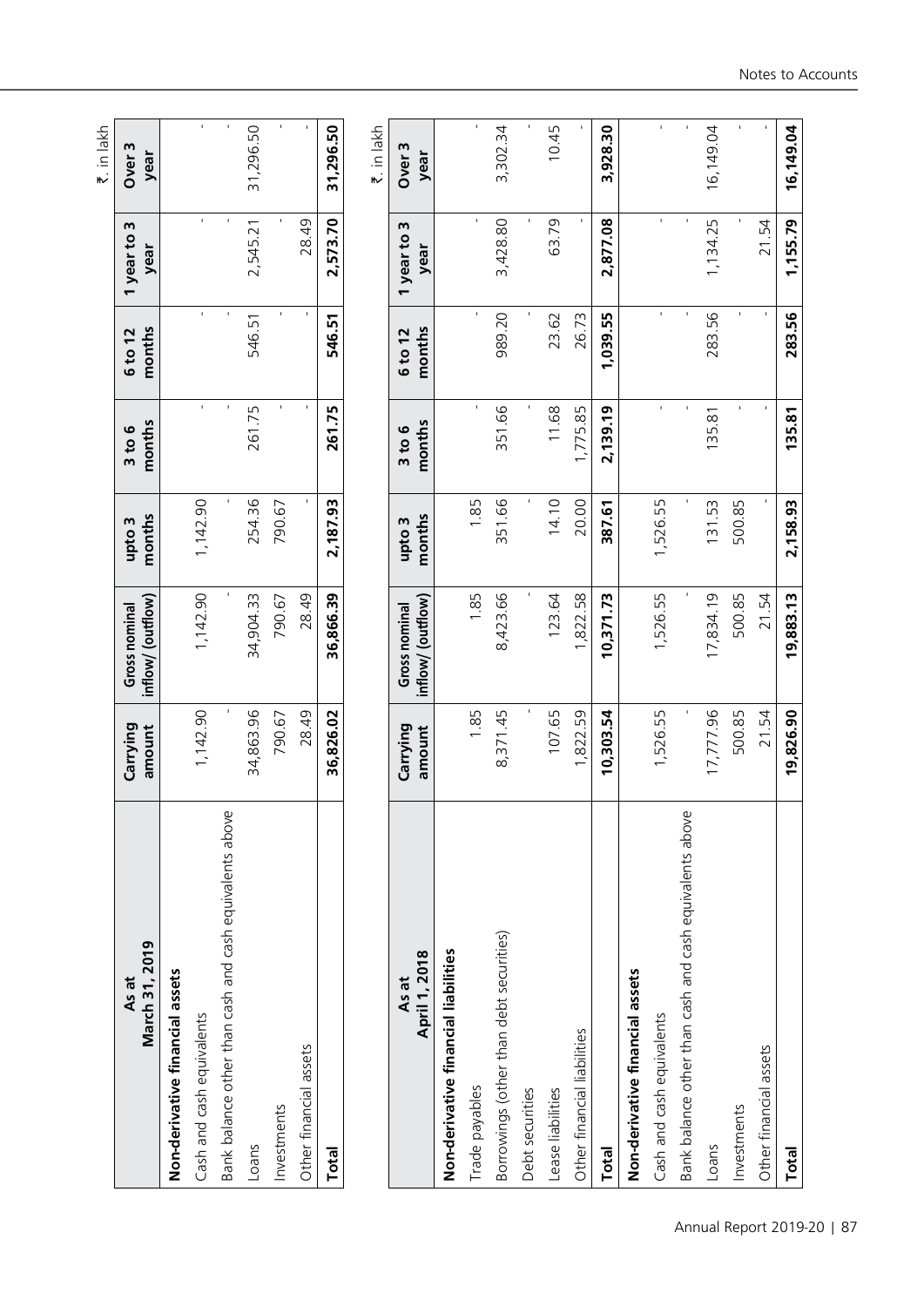# **42.3 Market Risk:**

Market risk is the risk associated with the effect of changes in market factors such as interest rates, equity prices, credit spreads or implied volatilities, on the value of assets and liabilities held resulting in loss of future earnings. The objective of the Company's market risk management is to manage and control market risk exposures within acceptable parameters. The Company separates its exposure to market risks between trading and non-trading portfolios.

# **Exposure to market Risk - Non trading portfolios:**

Interest rate risk - The principal risk to which non-trading portfolios are exposed is the risk of loss from fluctuations in the future cash flows or fair values of financial instruments because of a change in market interest rates. Exposure to this risk primarily results from timing spread in the re-pricing of both on and off-balance sheet assets and liabilities as they mature (fixed rate instruments) or contractual re-pricing (floating rate instruments).

Interest rate risk is managed principally through monitoring interest rate gaps and by having pre-approved limits for re-pricing bands.

# **42.3.1. Market risk exposure:**

The fair value or future cash flows of financial instruments will fluctuate due to changes in market variables such as interest rates. The Company classifies its exposures to market risk into non-trading portfolios.

# **42.3.2. Interest rate risk:**

Interest rate risk arises from the possibility that changes in interest rates will affect future cash flows of financial instruments. The sensitivity of the statement of profit and loss is the effect of the assumed changes in interest rates on the profit or loss for a year, based on the floating rate non-trading financial assets and financial liabilities held as at year end.

The following table demonstrates the sensitivity to a reasonably possible change in interest rates (all other variables being constant) of the Company's statement of profit and loss

|  | in lakh |
|--|---------|

|                                                                       | As At March 31, 2020 | As At March 31, 2019 |
|-----------------------------------------------------------------------|----------------------|----------------------|
| Impact on profit before tax for 25 bps increase in in-<br>terest rate | (54.08)              | (46.02)              |
| Impact on profit before tax for 25 bps decrease in in-<br>terest rate | 54.08                | 46.02                |

#### **43. Financial instruments not measured at fair value:**

The following table sets out the fair values of financial instruments not measured at fair value and analysing them by the level in the fair value hierarchy into which each fair value measurement is categorized.

|                                                      |                                 |                                   |           |                    | ₹. in lakh |
|------------------------------------------------------|---------------------------------|-----------------------------------|-----------|--------------------|------------|
| As at<br>March 31, 2020                              | <b>Total Carrying</b><br>Amount | <b>Total Fair</b><br><b>Value</b> | Level 1   | Level <sub>2</sub> | Level 3    |
| <b>Financial Assets</b>                              |                                 |                                   |           |                    |            |
| Cash and cash equivalent                             | 2,919.76                        | 2,919.76                          | 2,919.76  |                    |            |
| Bank balances other than<br>cash and cash equivalent | 13,096.11                       | 13,096.11                         | 13,096.11 |                    |            |
| Loans                                                | 45,295.82                       | 45,295.82                         |           |                    | 45,295.82  |
| Investments                                          |                                 |                                   |           |                    |            |
| Other financial assets                               | 49.50                           | 49.50                             |           | 49.50              |            |
| <b>TOTAL</b>                                         | 61.361.19                       | 61,361.19                         | 16.015.87 | 49.50              | 45,295.82  |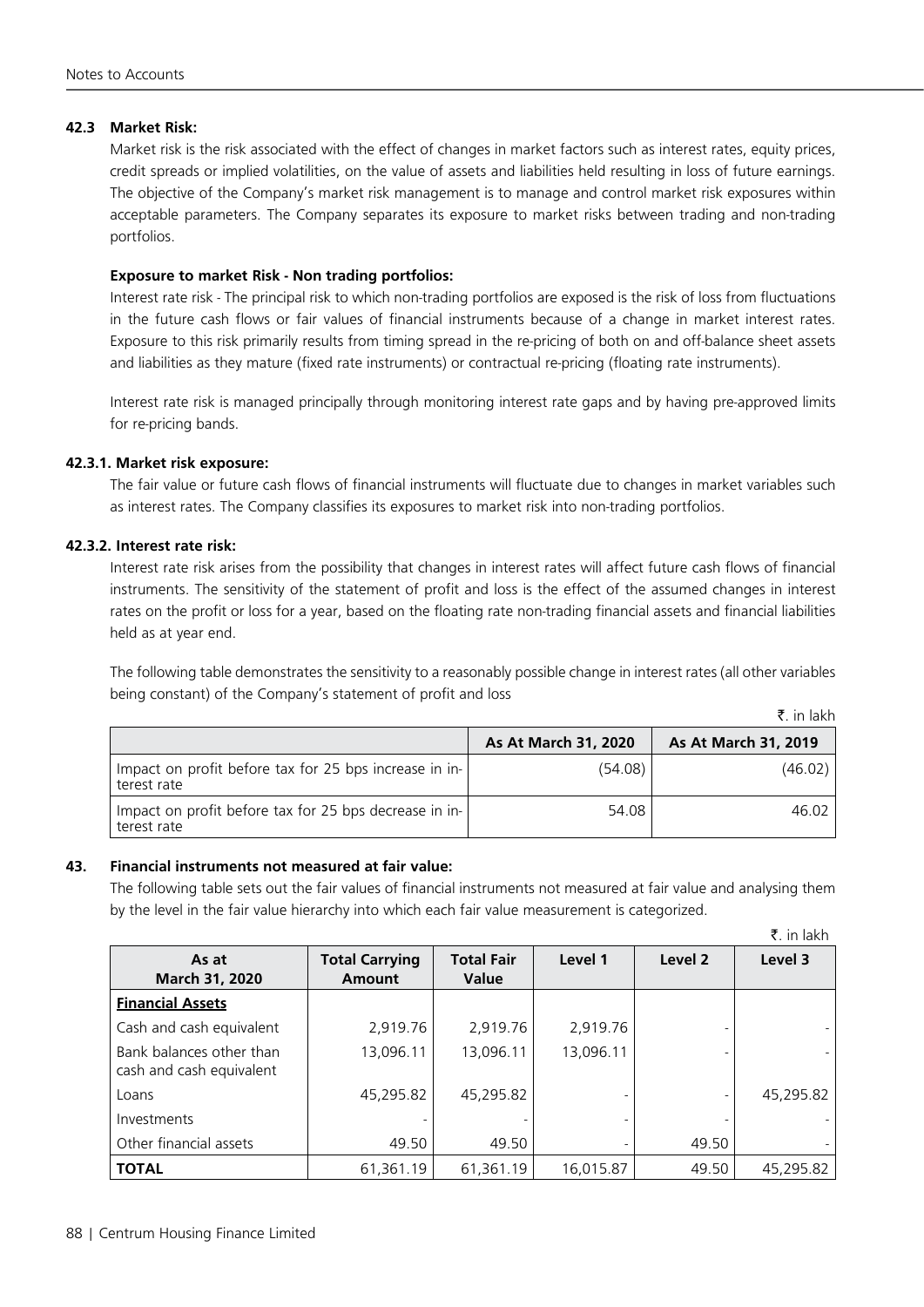|                                           |                                 |                                   |                |                    | ₹. in lakh |
|-------------------------------------------|---------------------------------|-----------------------------------|----------------|--------------------|------------|
| As at<br>March 31, 2020                   | <b>Total Carrying</b><br>Amount | <b>Total Fair</b><br><b>Value</b> | Level 1        | Level <sub>2</sub> | Level 3    |
| <b>Financial Liabilities</b>              |                                 |                                   |                |                    |            |
| Lease liabilities                         | 122.44                          | 122.44                            |                | 122.44             |            |
| Borrowing (Other than debt<br>securities) | 20,521.17                       | 20,521.17                         |                | 20,521.17          |            |
| Debt securities                           |                                 |                                   |                |                    |            |
| Trade payables                            | 10.48                           | 10.48                             |                | 10.48              |            |
| Other financial liabilities               | 2,469.91                        | 2,469.91                          |                | 2,469.91           |            |
| <b>TOTAL</b>                              | 23,124.00                       | 23,124.00                         | $\blacksquare$ | 23,124.00          |            |

₹. in lakh

| As at<br>March 31, 2019                              | <b>Total Carrying</b><br><b>Amount</b> | <b>Total Fair</b><br><b>Value</b> | Level 1  | Level 2   | Level 3   |
|------------------------------------------------------|----------------------------------------|-----------------------------------|----------|-----------|-----------|
| <b>Financial Assets</b>                              |                                        |                                   |          |           |           |
| Cash and cash equivalent                             | 1,142.90                               | 1,142.90                          | 1,142.90 |           |           |
| Bank balances other than<br>cash and cash equivalent |                                        |                                   |          |           |           |
| Loans                                                | 34,863.96                              | 34,863.96                         |          |           | 34,863.96 |
| Investments                                          | 790.67                                 | 790.67                            | 790.67   |           |           |
| Other financial assets                               | 28.49                                  | 28.49                             |          | 28.49     |           |
| <b>TOTAL</b>                                         | 36,826.02                              | 36,826.02                         | 1,933.57 | 28.49     | 34,863.96 |
| <b>Financial Liabilities</b>                         |                                        |                                   |          |           |           |
| Lease liabilities                                    | 138.48                                 | 138.48                            |          | 138.48    |           |
| Borrowing (Other than debt<br>securities)            | 16,469.10                              | 16,469.10                         |          | 16,469.10 |           |
| Debt securities                                      | 9,800.00                               | 9,800.00                          |          | 9,800.00  |           |
| Trade payables                                       | 8.88                                   | 8.88                              |          | 8.88      |           |
| Other financial liabilities                          | 941.16                                 | 941.16                            |          | 941.16    |           |
| <b>TOTAL</b>                                         | 27,357.62                              | 27,357.62                         |          | 27357.62  |           |

₹. in lakh

| As at<br>April 1, 2018                               | <b>Total Carrying</b><br>Amount | <b>Total Fair</b><br><b>Value</b> | Level 1  | Level 2 | Level 3   |
|------------------------------------------------------|---------------------------------|-----------------------------------|----------|---------|-----------|
| <b>Financial Assets</b>                              |                                 |                                   |          |         |           |
| Cash and cash equivalent                             | 1,526.55                        | 1,526.55                          | 1,526.55 |         |           |
| Bank balances other than<br>cash and cash equivalent |                                 |                                   |          |         |           |
| Loans                                                | 17,777.96                       | 17,777.96                         |          |         | 17,777.96 |
| Investments                                          | 500.85                          | 500.85                            | 500.85   |         |           |
| Other financial assets                               | 21.54                           | 21.54                             |          | 21.54   |           |
| <b>TOTAL</b>                                         | 19,826.90                       | 19,826.90                         | 2027.40  | 21.54   | 17,777.96 |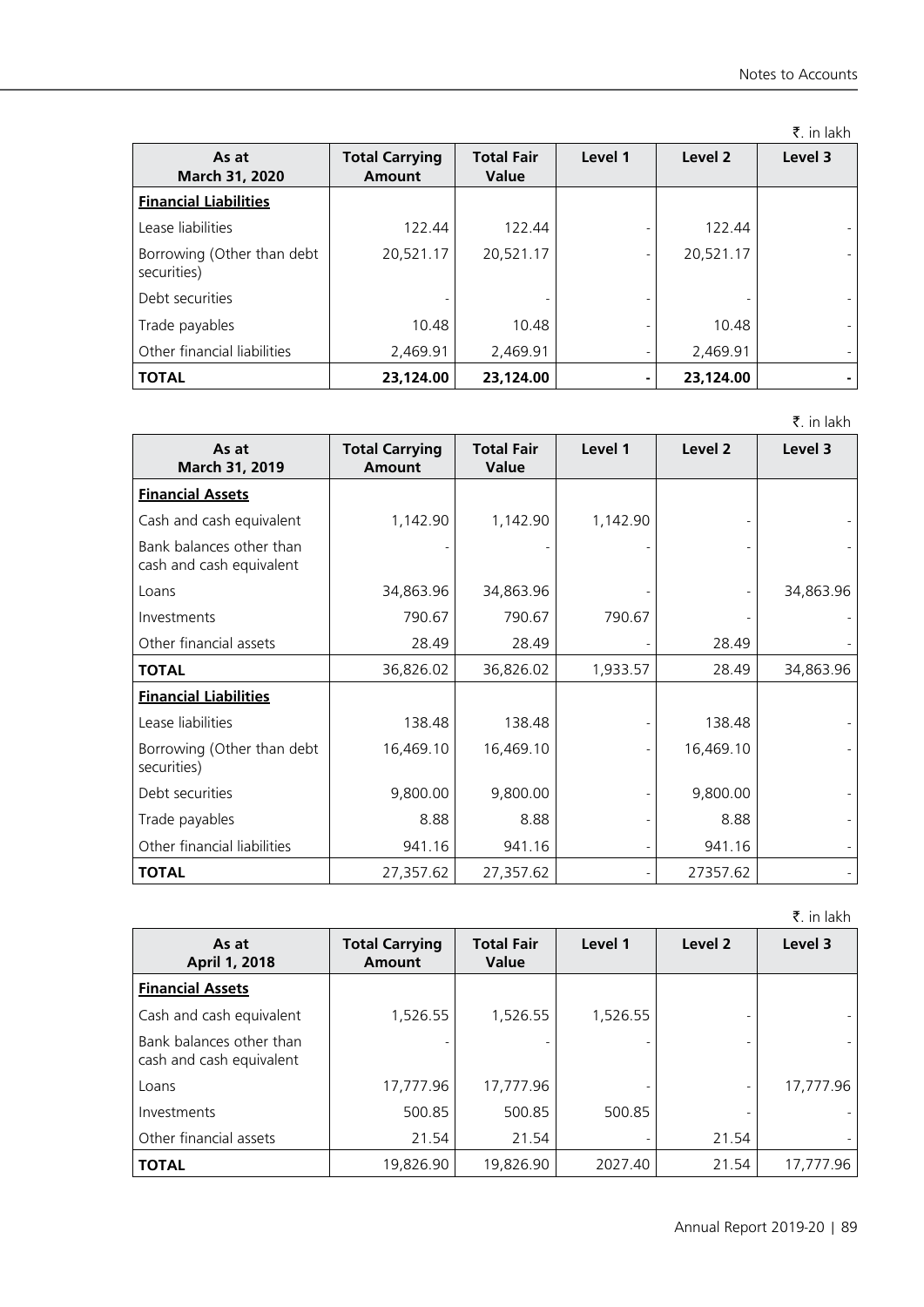|                                           |                                        |                                   |         |           | ₹. in lakh |
|-------------------------------------------|----------------------------------------|-----------------------------------|---------|-----------|------------|
| As at<br>March 31, 2020                   | <b>Total Carrying</b><br><b>Amount</b> | <b>Total Fair</b><br><b>Value</b> | Level 1 | Level 2   | Level 3    |
| <b>Financial Liabilities</b>              |                                        |                                   |         |           |            |
| Lease liabilities                         | 107.65                                 | 107.65                            |         | 107.65    |            |
| Borrowing (Other than debt<br>securities) | 8,371.45                               | 8,371.45                          |         | 8,371.45  |            |
| Debt securities                           |                                        |                                   |         |           |            |
| Trade payables                            | 1.85                                   | 1.85                              |         | 1.85      |            |
| Other financial liabilities               | 1,822.59                               | 1,822.59                          |         | 1,822.59  |            |
| <b>TOTAL</b>                              | 10,303.54                              | 10,303.54                         |         | 10,303.54 |            |

#### **Valuation Methodologies of Financial Instruments not measured at fair value:**

Below are the methodologies and assumptions used to determine fair values for the above financial instruments which are not recorded and measured at fair value in the Company's financial statements. These fair values were calculated for disclosure purposes only. The below methodologies and assumptions relate only to the instruments in the above tables and, as such, may differ from the techniques and assumptions explained in notes.

#### **Short Term financial assets and liabilities:**

For Financial assets and financial liabilities that have a short-tern maturity (less than twelve months), the carrying amounts are a reasonable approximation of their fair value. Such instruments include: balances other than cash and cash equivalents, trade payables and contract liability without a specific maturity. Such amount has been classified as Level 2 on the basis that no adjustments have been made to the balances in the balance sheet.

#### **Financial assets at amortized cost:**

The fair values financial assets measured at amortized cost are estimated using a discounted cash flow model based on contractual cash flows using actual or estimated yields.

#### **Issued Debt:**

The fair value of issued debt is estimated by a discounted cash flow model incorporating the Company's own credit risk.

#### **44. Details of loan taken from Banks and other parties:**

Nature of security and terms of repayment for secured borrowings (other than debentures):

All secured long term borrowings are secured by way of hypothecation of receivables, i.e. , loans and advances and corporate guarantee from the ultimate holding company and/or holding company.

## **a. From Banks:**

## **Term loans from banks –Secured:**

|               |                         |                             |                         |                         | ₹. in lakh             |
|---------------|-------------------------|-----------------------------|-------------------------|-------------------------|------------------------|
| <b>Tenure</b> | <b>Rate of Interest</b> | Repayment<br><b>Details</b> | As at<br>March 31, 2020 | As at<br>March 31, 2019 | As at<br>April 1, 2018 |
| 48-60 months  | 9% to 11%               | Monthly and<br>Quarterly    | 553.80                  | 1,201.07                | 1,587.94               |
| 36-48 months  | 9% to 11%               | Monthly and<br>Quarterly    | 2,281.18                | 3,375.49                | 1,714.40               |
| 24-36 months  | 9% to 11%               | Monthly and<br>Quarterly    | 5,455.49                | 3,909.80                | 1,714.40               |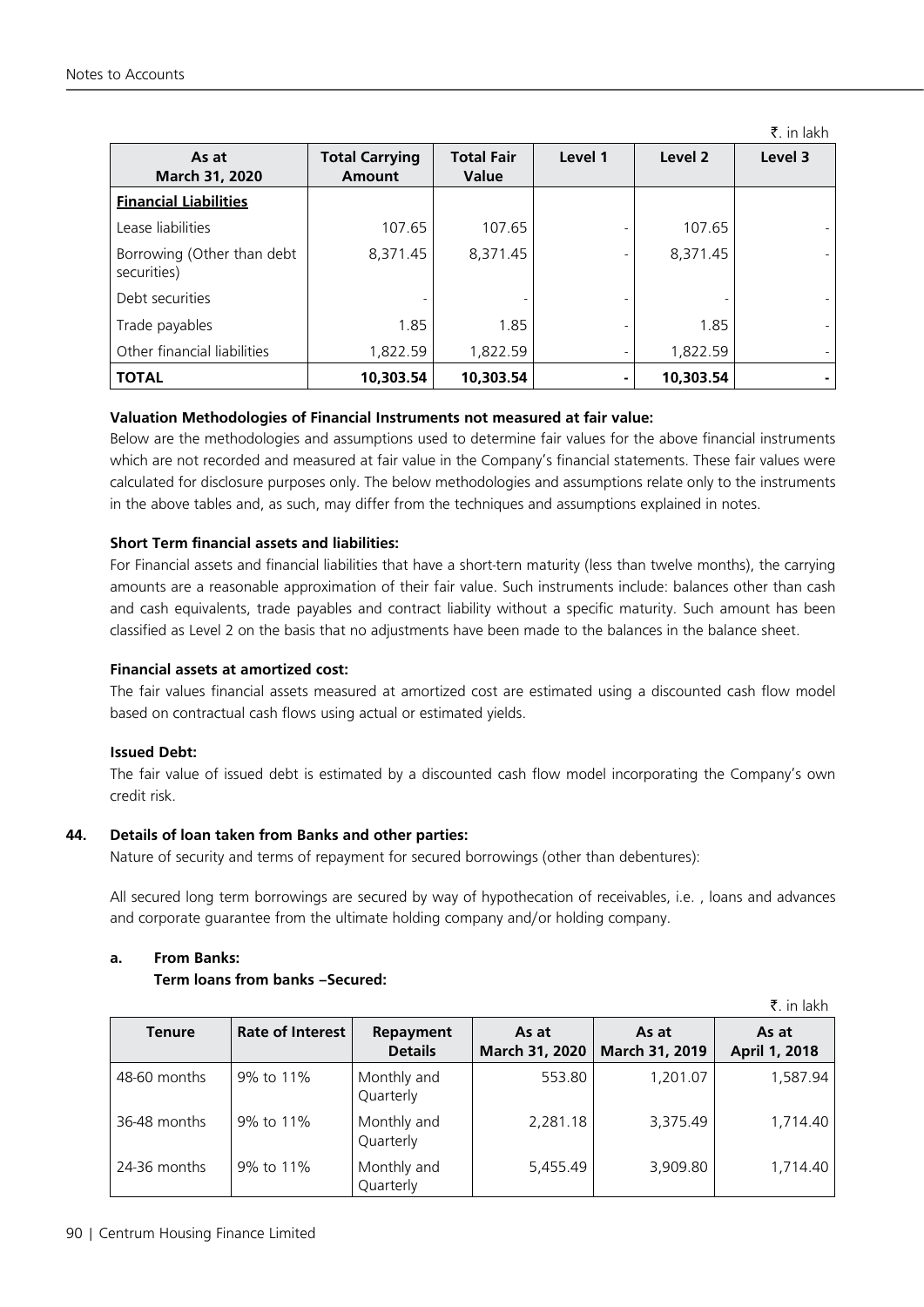$\bar{z}$  in lakh

 $\bar{z}$  in lakh

| <b>Tenure</b>  | <b>Rate of Interest</b>                    | Repayment<br><b>Details</b> | As at<br>March 31, 2020 | As at<br>March 31, 2019 | As at<br>April 1, 2018 |
|----------------|--------------------------------------------|-----------------------------|-------------------------|-------------------------|------------------------|
| 12-24 months   | 9% to 11%                                  | Monthly and<br>Quarterly    | 5,989.80                | 3,909.80                | 1,714.40               |
| upto 12 months | 9% to 11%                                  | Monthly and<br>Quarterly    | 5,989.80                | 3,909.80                | 1,406.64               |
| Total          |                                            |                             | 20,270.07               | 16,305.96               | 8,137.78               |
|                | Less: Effective interest rate amortisation |                             | 249.42                  | 136.50                  | 52.21                  |
| Total          |                                            |                             | 20,020.65               | 16,169.46               | 8,085.57               |

# **Others:**

**Nature Rate of Interest Repayment Details As at March 31, 2020 As at March 31, 2019 As at April 1, 2018** Overdraft against Fixed deposit 7% to 8% Repayable on demand 200.53 Cash credit | 9% to 11% | Repayable on demand 300.00 299.65 285.88 Total 500.53 299.65 285.88

**45.** The CHFL Employees Stock Option Plan 2018 (ESOP 2018) provides for grant of stock options to eligible employees of the Company. The stock options are granted at an exercise price of  $\bar{\tau}$  10 per share under various schemes of ESOP 2018.

During the financial year, the Nomination and Remuneration Committee has granted 77,74,999 options under CHFL Employees Stock Option Scheme 2018- Series I & II.

Details of options are as under:

₹. in lakh **Particulars For the year ended March 31, 2020 For the year ended March 31, 2019** Outstanding at the beginning of the year Add: Granted during the year Less: Exercised and shares allotted during the year Less: Vested and exercisable Less: Forfeited/Cancelled during the year Less: Lapsed during the year Outstanding at the end - 77,74,999 - 1,50,000 2,80,000 - 73,44,999 - - - - - - -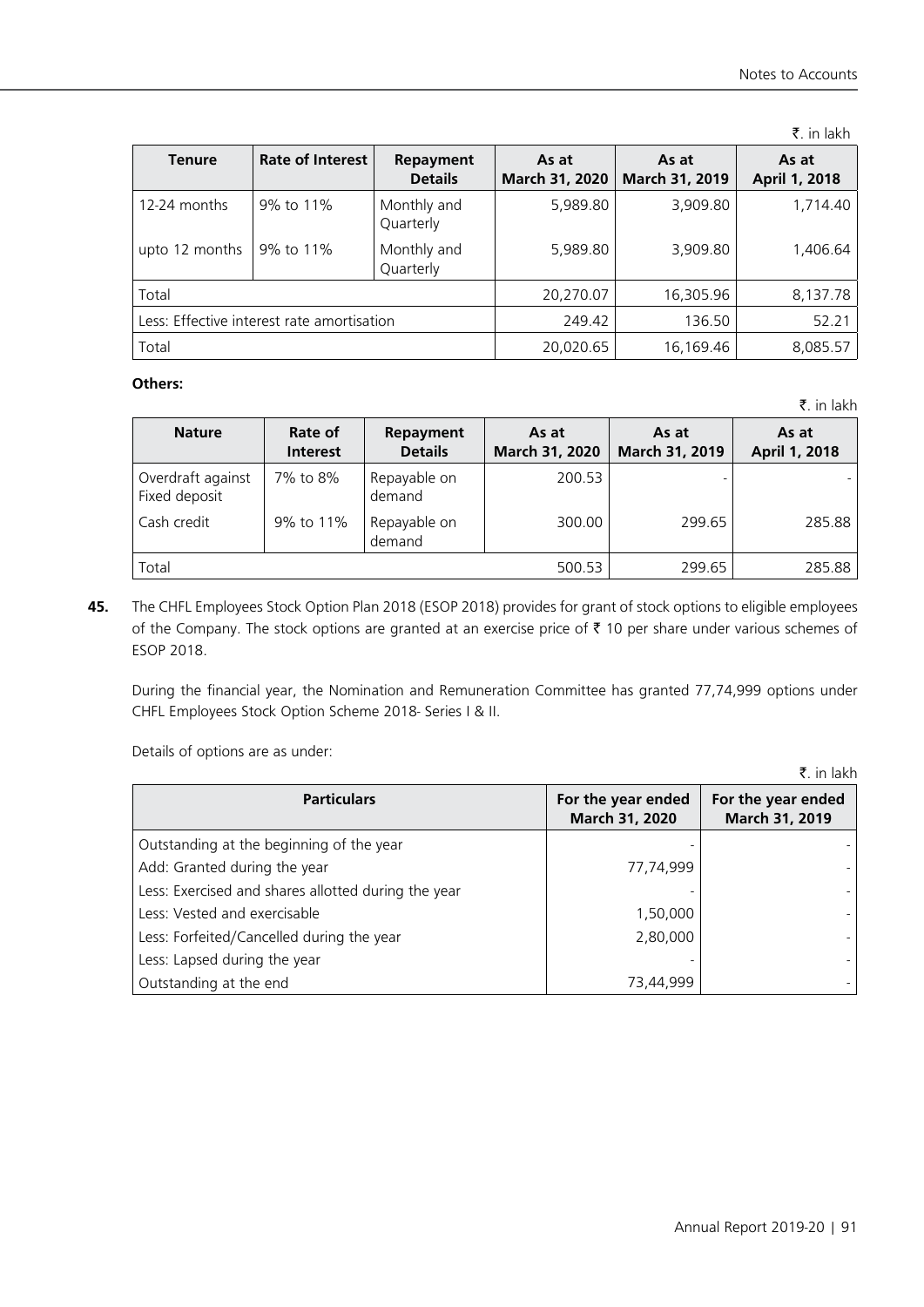Details of Options granted during the current and previous financial year based on the granted vesting and fair value of the options are as under:

| <b>Tranches</b> | % of Option<br>to be vested | No. of Option<br>Granted |                          | <b>Vesting date</b>    |                         | <b>Fair Value per Option</b> |                          |
|-----------------|-----------------------------|--------------------------|--------------------------|------------------------|-------------------------|------------------------------|--------------------------|
|                 |                             | Current<br>year          | <b>Previous</b><br>year  | <b>Current</b><br>year | <b>Previous</b><br>year | Current<br>year              | <b>Previous</b><br>year  |
| Tranche-1       | 0%                          | 30,45,000                |                          | 31-03-2022             |                         | 4.76                         |                          |
| Tranche-2       | 0%                          | 7,30,000                 | $\overline{\phantom{0}}$ | 31-03-2023             |                         | 4.76                         | ٠                        |
| Tranche-3       | 0%                          | 19,99,999                |                          | 06-05-2022             | $\overline{a}$          | 4.77                         | $\overline{\phantom{0}}$ |
| Tranche-4       | $0\%$                       | 20,00,000                |                          | 30-08-2022             |                         | 4.65                         |                          |

The following table summarizes the assumptions used in calculating the grant date fair value:

| <b>Tranches</b> | Life of the Option<br>(in year) |                         | <b>Risk free interest</b><br>rate |                          | <b>Volatility</b>      |                          | <b>Dividend yield</b> |                         |
|-----------------|---------------------------------|-------------------------|-----------------------------------|--------------------------|------------------------|--------------------------|-----------------------|-------------------------|
|                 | Current<br>vear                 | <b>Previous</b><br>year | Current<br>year                   | <b>Previous</b><br>year  | <b>Current</b><br>year | <b>Previous</b><br>year  | Current<br>year       | <b>Previous</b><br>year |
| Tranche-1       | 8.00                            | -                       | 7.48%                             | $\overline{\phantom{a}}$ | 20.43%                 | -                        | 0.10%                 |                         |
| Tranche-2       | 8.00                            | -                       | 7.48%                             | $\overline{\phantom{a}}$ | 20.43%                 | -                        | 0.10%                 |                         |
| Tranche-3       | 8.00                            | -                       | 7.53%                             | $\overline{\phantom{a}}$ | 20.46%                 | $\overline{\phantom{0}}$ | 0.10%                 |                         |
| Tranche-4       | 8.00                            | ٠                       | 6.67%                             | $\overline{\phantom{a}}$ | 23.36%                 | -                        | 0.10%                 |                         |

# **46. Capital Management:**

a. The Company complies with externally imposed capital requirements from its regulators and maintains healthy capital ratios in order to support its business. Further the company maintains diversity of sources of financing and spreading the maturity across tenure buckets in order to minimize liquidity risk.

# b. **Regulatory Capital:**

The below regulatory capital is computed in accordance with Master Circular - The Housing Finance Companies (NHB) Directions, 2010, NHB(ND)/DRS/REG/MC-01/2018 dated July 02, 2018 issued by National Housing Bank on Ind AS financial statements.

 $\bar{z}$  in lakh

| <b>Particulars</b>                      | As at<br>March 31, 2020 | As at<br>March 31, 2019 |
|-----------------------------------------|-------------------------|-------------------------|
| Capital Fund                            |                         |                         |
| Common Equity Tier1 (CET1) capital      | 38,522.72               | 9,669.01                |
| Other Tier 2 capital instruments (CET2) |                         | 9,800.00                |
| <b>Total Capital</b>                    | 38,522.72               | 19,469.01               |
| Risk weight assets                      |                         |                         |
| CET1 Capital ratio                      | 174.52%                 | 47.64%                  |
| CET2 Capital ratio                      |                         | 48.28%                  |
| <b>Total Capital ratio</b>              | 174.52%                 | 95.92%                  |

#### **47. First time adoption of Ind AS:**

These financial statements, for the year ended March 31, 2020, are the first annual financial statements the Company has prepared in accordance with Ind AS. For periods up to and including the year ended March 31, 2019, the Company prepared its financial statements in accordance with accounting standards notified under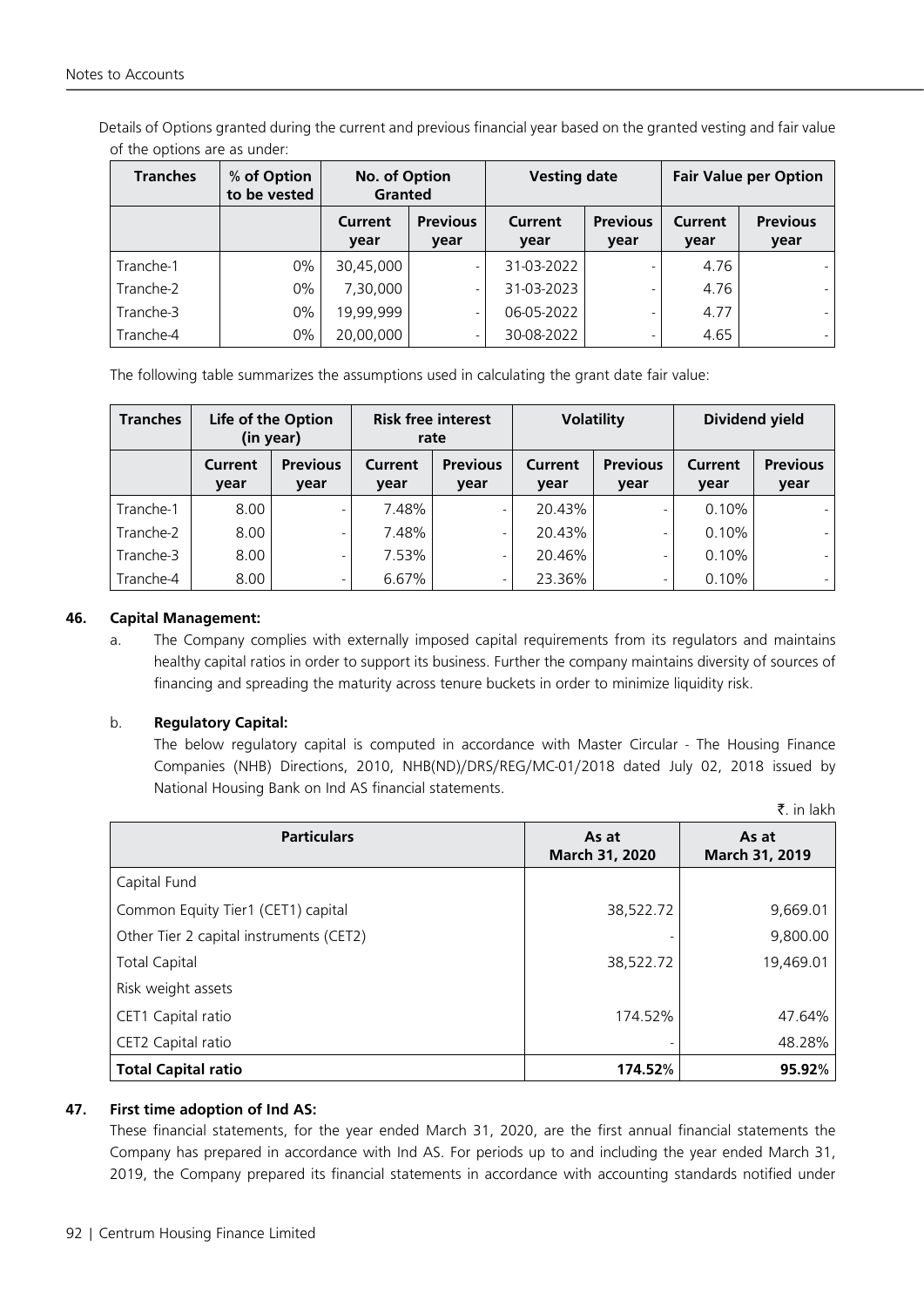section 133 of the Companies Act 2013, read together with paragraph 7 of the Companies (Accounts) Rules, 2014 (Indian GAAP or previous GAAP).

Accordingly, the Company has prepared financial statements which comply with Ind AS applicable for periods ending on March 31, 2020, together with the comparative period data as at and for the year ended March 31, 2019, as described in the summary of significant accounting policies. In preparing these financial statements, the Company's opening balance sheet was prepared as at April 01, 2018, the Company's date of transition to Ind AS. This note explains the principal adjustments made by the Company in restating its Indian GAAP financial statements, including the balance sheet as at April 01, 2018 and the financial statements as at and for the year ended March 31, 2019.

# **Exemptions applied:**

The Company has prepared the opening balance sheet as per Ind AS as of April 01, 2018 (the transition date) by recognising all assets and liabilities whose recognition is required by Ind AS, not recognising items of assets or liabilities which are not permitted by Ind AS, by reclassifying items from previous GAAP to Ind AS as required under Ind AS, and applying Ind AS in measurement of recognised assets and liabilities. However, this principle is subject to the certain exceptions and certain optional exemptions availed by the Company as detailed below.

#### **a. Deemed cost for property, plant and equipment, and intangible assets:**

 The Company has elected to continue with the carrying value of all of its plant and equipment, and intangible assets recognized as of April 01, 2018 (transition date) measured as per the previous GAAP and use that carrying value as its deemed cost as of the transition date.

# **b. De-recognition of financial assets and liabilities:**

The Company has applied the derecognition requirements of financial assets and financial liabilities prospectively for transactions occurring on or after April 01, 2018 (the transition date).

#### **c. Classification and measurement of financial assets:**

The Company has classified and measured the financial assets on the basis of facts and circumstances that exist at the date of transition to Ind AS.

# **d. Impairment of financial assets:**

The Company has applied the impairment requirements of Ind AS 109 retrospectively; however, as permitted by Ind AS 101, it has used reasonable and supportable information that is available without undue cost or effort to determine the credit risk at the date that financial instruments were initially recognised in order to compare it with the credit risk at the transition date. Further, the Company has not undertaken an exhaustive search for information when determining, at the date of transition to Ind AS, whether there have been significant increases in credit risk since initial recognition, as permitted by Ind AS 101.

The reconciliations of equity and total comprehensive income in accordance with Previous GAAP to Ind AS are explained below.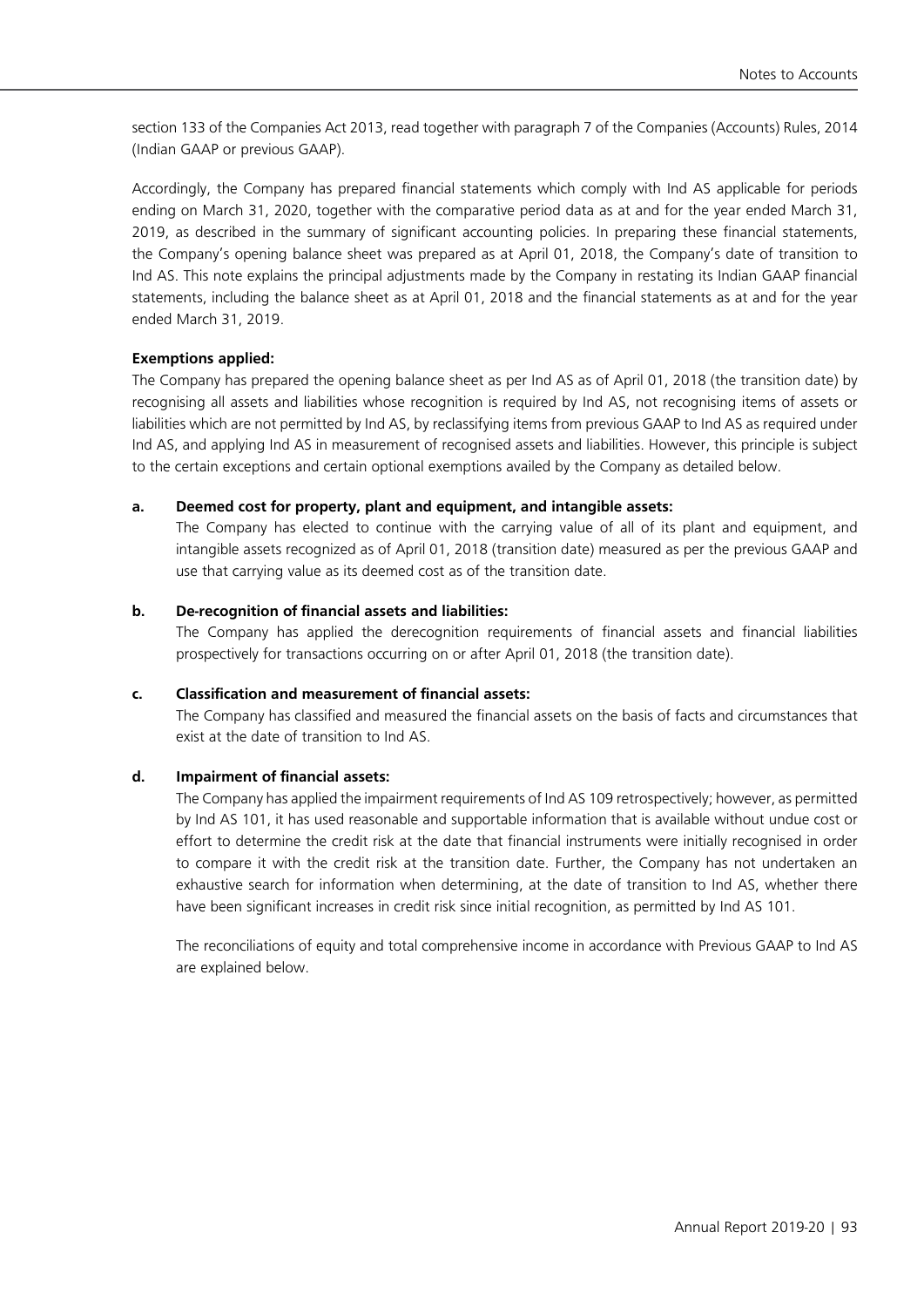# **Reconciliation of Equity:**

|                                        |                         | ₹. in lakh             |
|----------------------------------------|-------------------------|------------------------|
| <b>Particulars</b>                     | As at<br>March 31, 2019 | As at<br>April 1, 2018 |
| <b>Equity as per previous GAAP</b>     | 10,148.14               | 10,005.11              |
| Adjustments:                           |                         |                        |
| Fair valuation of Assets               | 1.65                    | 0.76                   |
| Impact of Ind AS 116 adjustments       | (10.01)                 | (5.31)                 |
| EIR on Financials Assets               | (281.16)                | (161.77)               |
| EIR on Financials Liability            | (3.25)                  | 0.47                   |
| Fair Valuation of Financials Liability | 28.25                   | 20.25                  |
| <b>Expected Credit Loss Provision</b>  | (28.75)                 | (0.55)                 |
| Tax impact of Ind AS adjustments       | 89.44                   | 42.86                  |
| <b>Total adjustments</b>               | (203.83)                | (103.29)               |
| Total equity as per Ind AS             | 9.944.31                | 9,901.82               |

#### **Reconciliation of comprehensive income:**

|                                                       | $\bar{\mathbf{z}}$ . in lakh |
|-------------------------------------------------------|------------------------------|
| <b>Particulars</b>                                    | Year ended<br>March 31, 2019 |
| Net profit after tax as per previous GAAP             | 143.02                       |
| Adjustments:                                          |                              |
| Fair valuation of Assets                              | 0.89                         |
| Impact of Ind AS 116 adjustments                      | (4.70)                       |
| <b>FIR on Financials Assets</b>                       | (119.39)                     |
| Remeasurements of post-employment benefit obligations | 4.00                         |
| EIR on Financials Liability                           | (3.72)                       |
| <b>Expected Credit Loss Provision</b>                 | (28.21)                      |
| Fair Valuation of Financials Liability                | (12.04)                      |
| Tax impact on above items                             | 45.49                        |
| Profit after tax as per Ind AS                        | 25.34                        |
| <b>Other Comprehensive Income:</b>                    |                              |
| Remeasurements of post-employment benefit obligations | (4.00)                       |
| Tax impact on above items                             | 1.11                         |
| Total comprehensive income as per Ind AS              | 22.45                        |

Reference notes to reconciliation of equity and profit and loss statement.

# **i. Re-measurements of post-employment benefit obligation**

Under Ind AS, remeasurements, i.e, actuarial gains and losses and the return on plan assets, excluding amounts included in the net interest expense on the net defined benefit liability are recognised in other comprehensive income. Under the previous GAAP, these remeasurements were forming part of the profit or loss for the year.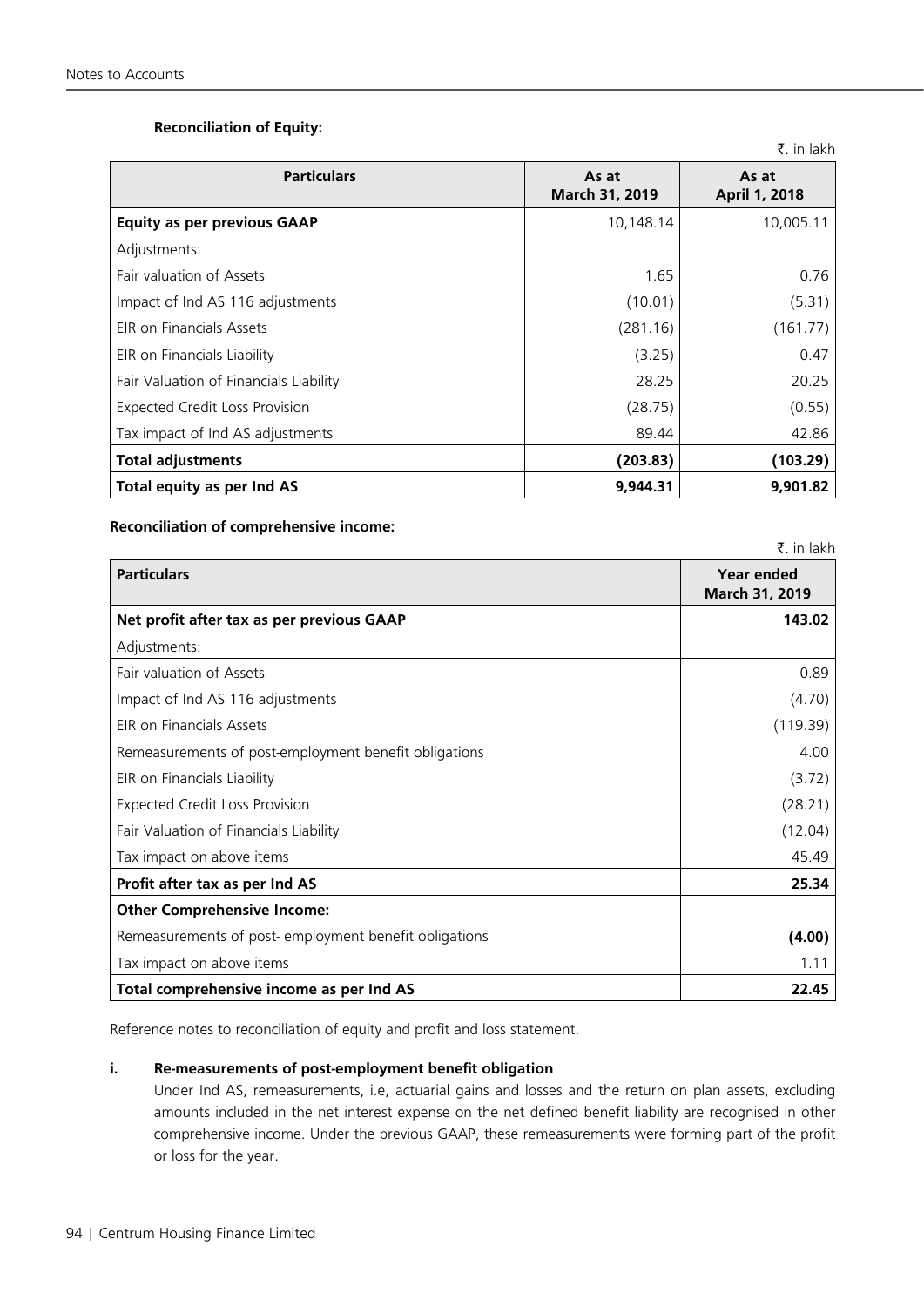#### **ii. Loans:**

Under Previous GAAP the Company has created provision for impairment of receivables and Loans based on incurred losses whereas under Ind AS, Impairment allowance has been determined based on Expected credit loss model (ECL).

#### **iii. EIR**

Under previous GAAP, transaction cost on borrowings were charged to statement of profit and loss upfront while under Ind AS, such cost are included in initial recognition amount of financial liability and is amortised over the tenure of the borrowings.

## **iv. Reclassification of provisions for standard /non-performing assets (NPA):**

Under Indian GAAP provision for NPA and standard asset were presented under provisions. However, under Ind AS financial assets measured at amortised cost (mainly loans) are presented net of provision for expected credit losses.

#### **v. Interest free lease deposits:**

Under the previous GAAP, interest free lease security deposits (that are refundable in cash on completion of the lease term) are recorded at their transaction value. Under Ind AS, all financial assets are required to be initially recognised at fair value. Accordingly, the Company has fair valued these security deposits under Ind AS. The difference between the fair value and transaction value of the security deposit on initial recognition has been recognised as right to use. Subsequently, depreciation is charged to the statement of profit and loss for right to use over the tenure of the lease and unwinding of security deposit is credited to the statement of profit and loss as finance income.

#### **vi. Financial guarantee given by parent:**

Under the previous GAAP, financial guarantee given by parent is not accounted. Under Ind AS, financial guarantee contracts are measured at initial recognition at fair value and accounted as contribution from parent with corresponding impact on the borrowing**.**

#### **vii. Deferred tax:**

Under the Previous GAAP, the deferred tax was accounted based on timing differences impacting the Statement of Profit and Loss for the period. Deferred tax under Ind AS has been recognised for temporary differences between tax base and the book base of the relevant assets and liabilities. Deferred tax impact has been considered on the adjustments made on transition to Ind AS.

#### **48. Regulatory disclosures:**

#### **i. Statutory Reserves:**

As per Section 29C of National Housing Bank Act, 1987, the Company is required to transfer at least 20% of its net profit every year to a reserve before any dividend is declared. No appropriation of any sum from the reserve fund shall be made by the housing finance institution except for the purpose as may be specified by National Housing Bank from time to time and every such appropriation shall be reported to the National Housing Bank within twenty-one days from the date of such withdrawal. The said amount has been transferred at the end of the Financial Year. For this purpose, any Special Reserve created by the company u/s 36(i)(viii) of the Income Tax act ,1961 is considered to be an eligible transfer. The Company has transferred an amount ₹ 32.69 lakh (PY: ₹28.73 lakh) to Special Reserve in terms of section 36(i)(viii) of the Income Tax, 1961 and an amount of  $\bar{\tau}$  3.38 lakh (PY:  $\bar{\tau}$  1.31 lakh) to Statutory Reserve as per the section 29C of the NHB Act. Accordingly, the Company has transferred ₹ 3.38 lakh to Reserve Fund (u/s 29C of NHB Act, 1987) during the year.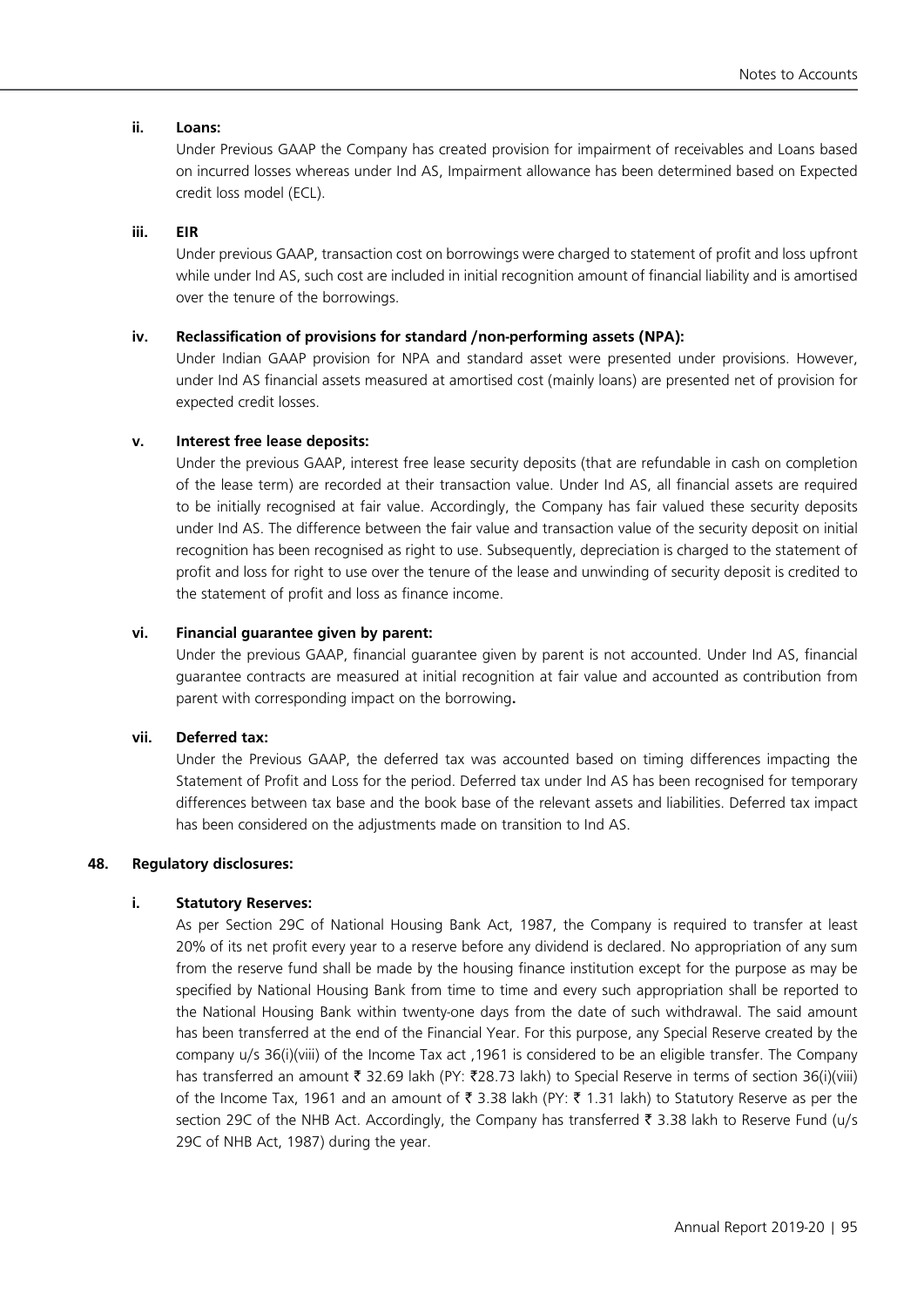#### $\bar{z}$ . in lakh

|              | Statement as per NHB circular No. NHB(ND)/ DRS/ Pol.Circular.61/ 2013<br>14 Dt. April 7, 2014                                                                                                |       |                                             |  |
|--------------|----------------------------------------------------------------------------------------------------------------------------------------------------------------------------------------------|-------|---------------------------------------------|--|
|              | <b>Particulars</b>                                                                                                                                                                           |       | As at March 31, 2020   As at March 31, 2019 |  |
|              | Balance at the beginning of the year                                                                                                                                                         |       |                                             |  |
| a)           | Statutory Reserve u/s 29C of the National Housing Bank<br>Act, 1987                                                                                                                          | 5.99  | 4.69                                        |  |
|              | b) Amount of Special Reserve u/s 36(1)(viii) of Income Tax<br>Act, 1961 taken into account for the purposes of Statutory<br>Reserve u/s 29C of the NHB Act, 1987                             | 28.73 |                                             |  |
| $\mathsf{C}$ | Total                                                                                                                                                                                        | 34.72 | 4.69                                        |  |
|              | Addition/Appropriation/ Withdrawal during the year                                                                                                                                           |       |                                             |  |
|              | Add: a) Amount transferred u/s 29C of the NHB Act, 1987                                                                                                                                      | 3.38  | 1.31                                        |  |
|              | b) Amount of Special Reserve u/s 36(1)(viii) of Income Tax<br>Act, 1961 taken into account for the purposes of Statutory<br>Reserve under Section 29C of the NHB Act, 1987                   | 32.69 | 28.73                                       |  |
|              | Less: a) Amount appropriated from the Statutory Reserve u/s<br>29C of the NHB Act, 1987                                                                                                      |       |                                             |  |
|              | b) Amount withdrawn from the Special Reserve $u/s$ 36(1)<br>(viii) of Income Tax Act, 1961 which has been taken into<br>account for the purpose of provision u/s 29C of the NHB<br>Act, 1987 |       |                                             |  |
|              | Balance at the end of the year                                                                                                                                                               | 70.79 | 30.03                                       |  |
| a)           | Statutory Reserve u/s 29C of the National Housing Bank<br>Act, 1987                                                                                                                          | 9.37  | 5.99                                        |  |
|              | b) Amount of Special Reserve u/s 36(1)(viii) of Income Tax<br>Act, 1961 taken into account for the purposes of Statutory<br>Reserve under, Section 29C of the NHB Act, 1987                  | 61.42 | 28.73                                       |  |
|              | c) Total                                                                                                                                                                                     | 70.79 | 34.72                                       |  |

# **ii. Fraud Reporting:**

There were fraud cases aggregating to  $\bar{\tau}$  NIL (Previous year  $\bar{\tau}$  NIL) identified and reported to NHB during the financial year ended on March 31, 2020.

#### **iii. Foreign Exchange Transaction and un-hedged foreign currency risk:**

 The Company has not undertaken any foreign currency transaction during the year ended March 31, 2019 (Previous year: Rs Nil). Also the company does not have any un-hedged foreign currency exposure as at March 31, 2020 (Previous year ` Nil)

#### **iv. Details of dues to micro enterprise and small enterprise:**

Trade Payables include ₹ Nil (Previous year: ₹ Nil) payable to "Suppliers" registered under the Micro, Small and Medium Enterprises Development Act, 2006. No interest has been paid / is payable by the Company during the year to "Suppliers" registered under this Act. The aforementioned is based on the responses received by the Company to its inquiries with suppliers with regard to applicability under the said act.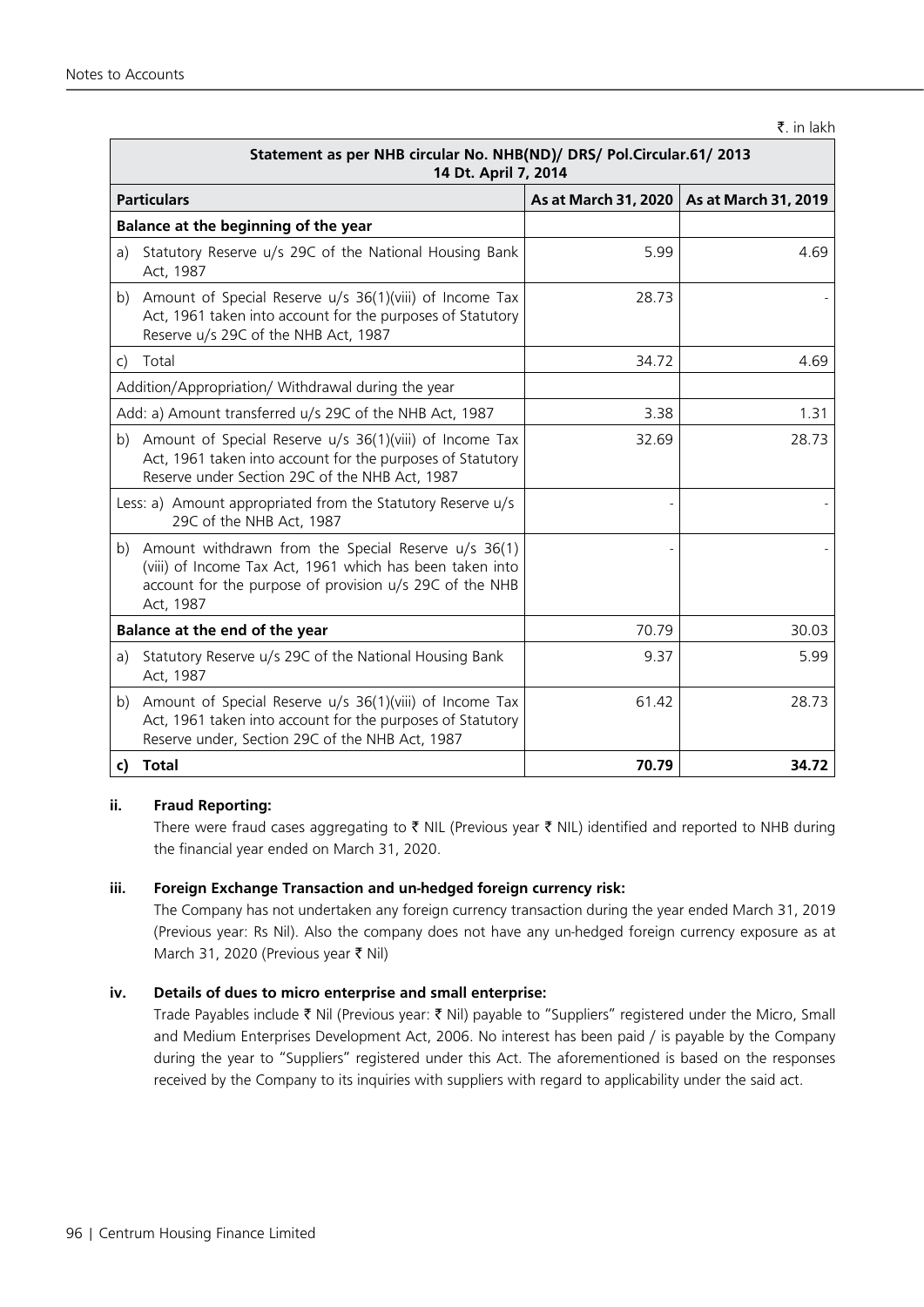# **v. Capital to risk assets ratio (CRAR):**

|                                                            |                         | $\lambda$ . $\lambda$ . $\lambda$ |
|------------------------------------------------------------|-------------------------|-----------------------------------|
| <b>Particulars</b>                                         | As at<br>March 31, 2020 | As at<br>March 31, 2019           |
| (i) CRAR $(\% )$                                           | 174.52%                 | 95.92%                            |
| (ii) CRAR - Tier I capital (%)                             | 174.52%                 | 47.64%                            |
| (iii) CRAR - Tier II capital (%)                           |                         | 48.28%                            |
| (iv) Amount of subordinated debt raised as Tier-II Capital |                         | 9,800.00                          |
| (v) Amount raised by issue of perpetual debt Instruments   |                         |                                   |

## **vi. Investments:**

|                                                                             |                         | ₹. in lakh              |
|-----------------------------------------------------------------------------|-------------------------|-------------------------|
| <b>Particulars</b>                                                          | As at<br>March 31, 2020 | As at<br>March 31, 2019 |
| Value of Investments                                                        |                         |                         |
| Gross value of Investments<br>(i)                                           |                         | 790.67                  |
| In India<br>(a)                                                             |                         |                         |
| Outside India<br>(b)                                                        |                         |                         |
| Provisions for Depreciation<br>(ii)                                         |                         |                         |
| In India<br>(a)                                                             |                         |                         |
| (b) Outside India                                                           |                         |                         |
| (iii) Net value of Investments                                              |                         | 790.67                  |
| (a) In India                                                                |                         |                         |
| (b) Outside India                                                           |                         |                         |
| Movement of provisions held towards depreciation on<br>investments          |                         |                         |
| Opening balance                                                             |                         |                         |
| Add: Provisions made during the year                                        |                         |                         |
| Less: Write-off/ Written-bank of excess provisions<br>İ.<br>during the Year |                         |                         |
| Closing balance                                                             |                         | 790.67                  |

# **vii. Derivatives and long term contracts:**

The Company has a process whereby periodically all long term contracts are assessed for material foreseeable losses. At the year end, the Company has reviewed and ensured that adequate provision as required under any law / accounting standards for material foreseeable losses on such long term contracts has been made in the books of account. The Company has not entered into any derivative contracts during the year. (Previous year  $\bar{\tau}$  Nil) and hence detailed disclosure is not required.

 $\bar{z}$  in lakh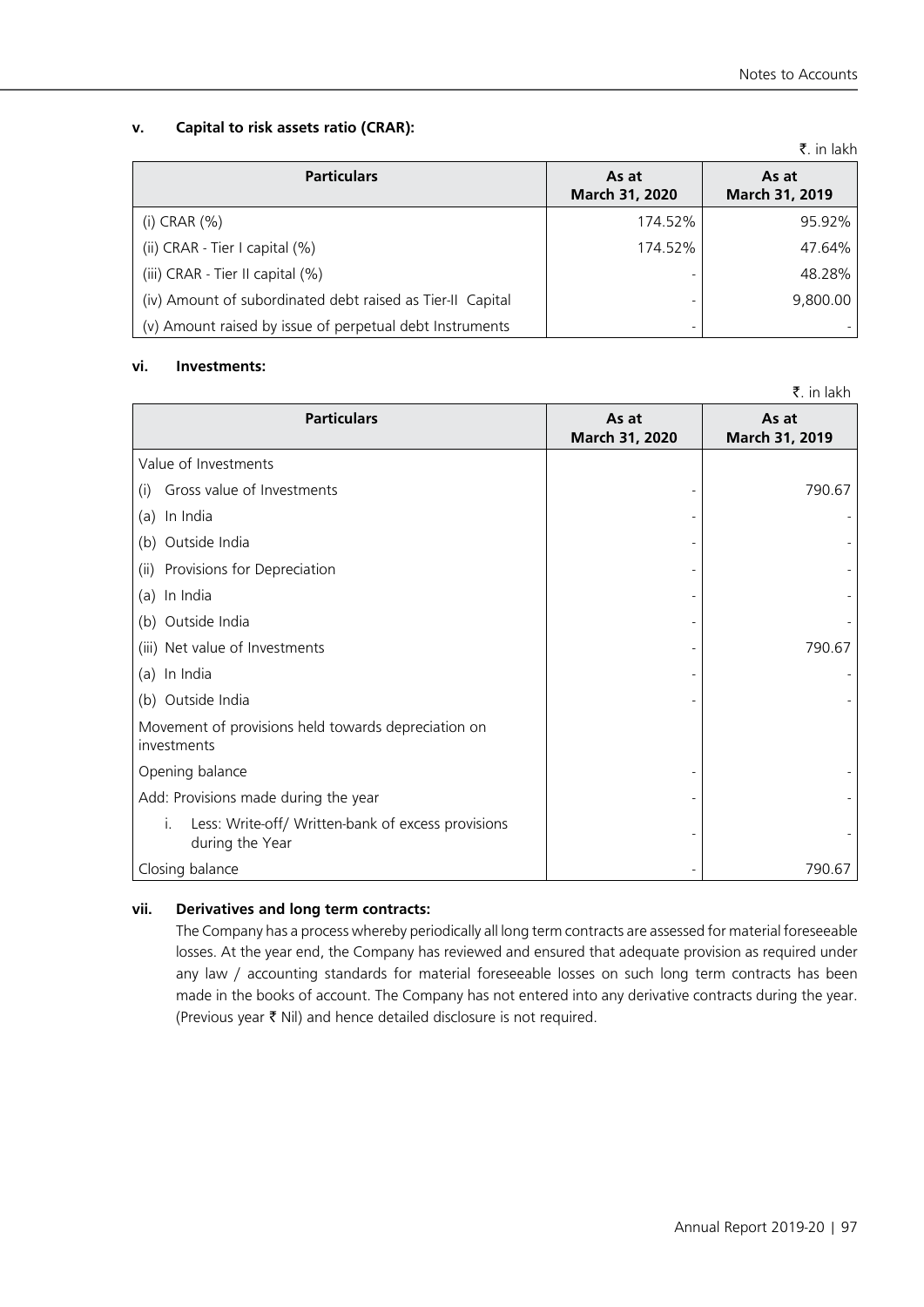| Forward Rate Agreement (FRA) / Interest Rate Swap (IRS): |  |  |  |
|----------------------------------------------------------|--|--|--|
|----------------------------------------------------------|--|--|--|

|                                                                                                                     |                         | ₹. in lakh              |
|---------------------------------------------------------------------------------------------------------------------|-------------------------|-------------------------|
| <b>Particulars</b>                                                                                                  | As at<br>March 31, 2020 | As at<br>March 31, 2019 |
| The Notional Principal of the Swap agreements<br>(i)                                                                | <b>NIL</b>              | NIL.                    |
| Losses which would be incurred if counterparties failed to<br>(ii)<br>fulfil their obligations under the agreements | <b>NIL</b>              | NIL.                    |
| (iii) Collateral required by the HFC upon entering into swaps                                                       | NIL                     | NIL.                    |
| (iv) Concentration of credit risk arising from the swap \$                                                          | <b>NIL</b>              | NIL.                    |
| The fair value of the swap book $@$<br>(v)                                                                          | <b>NIL</b>              | <b>NIL</b>              |

Note: Nature and terms of the swaps including information on credit and market risk and the accounting policies adopted for recording the swaps should also be disclosed.

\$ Examples of concentration could be exposures to particular industries or swaps with highly geared companies.

@ If the swaps are linked to specific assets, liabilities, or commitments, the fair value would be the estimated amount that the HFC would receive or pay to terminate the swap agreements as on the balance sheet date.

# **viii. Exchange Traded Interest Rate (IR) Derivative:**

|                                                                                                                              |                         | k. in lakh              |
|------------------------------------------------------------------------------------------------------------------------------|-------------------------|-------------------------|
| <b>Particulars</b>                                                                                                           | As at<br>March 31, 2020 | As at<br>March 31, 2019 |
| (i)Notional principal amount of exchange traded IR<br>derivatives undertaken during the year (instrument-wise)               | <b>NIL</b>              | <b>NIL</b>              |
| (ii)Notional principal amount of exchange traded IR derivatives<br>outstanding as on 31st March, 2019<br>(instrument-wise)   | <b>NIL</b>              | NIL.                    |
| (iii)Notional principal amount of exchange traded IR derivatives<br>outstanding and not "highly effective" (instrument-wise) | NIL                     | NIL.                    |
| (iv)Mark-to-market value of exchange traded IR derivatives<br>outstanding and not "highly effective" (instrument-wise)       | NIL                     | NIL.                    |

#### **ix. Disclosures on Risk Exposure in derivatives:**

- (i) **Qualitative Disclosure:**
	- The Company doesn't deal in Derivatives

# (ii) **Quantitative Disclosure:**

|                                         |                | K. In iakn     |
|-----------------------------------------|----------------|----------------|
| <b>Particulars</b>                      | As at          | As at          |
|                                         | March 31, 2020 | March 31, 2019 |
| Derivatives (Notional Principal Amount) | <b>NIL</b>     | <b>NIL</b>     |
| Marked to Market Positions              | <b>NIL</b>     | <b>NIL</b>     |
| (a) Assets $(+)$                        | <b>NIL</b>     | <b>NIL</b>     |
| (b) Liability (-)                       | <b>NIL</b>     | <b>NIL</b>     |
| Credit Exposure                         | <b>NIL</b>     | <b>NIL</b>     |
| Unhedged Exposures                      | <b>NIL</b>     | <b>NIL</b>     |

 $\overline{z}$  in lakh

 $\pm$  in late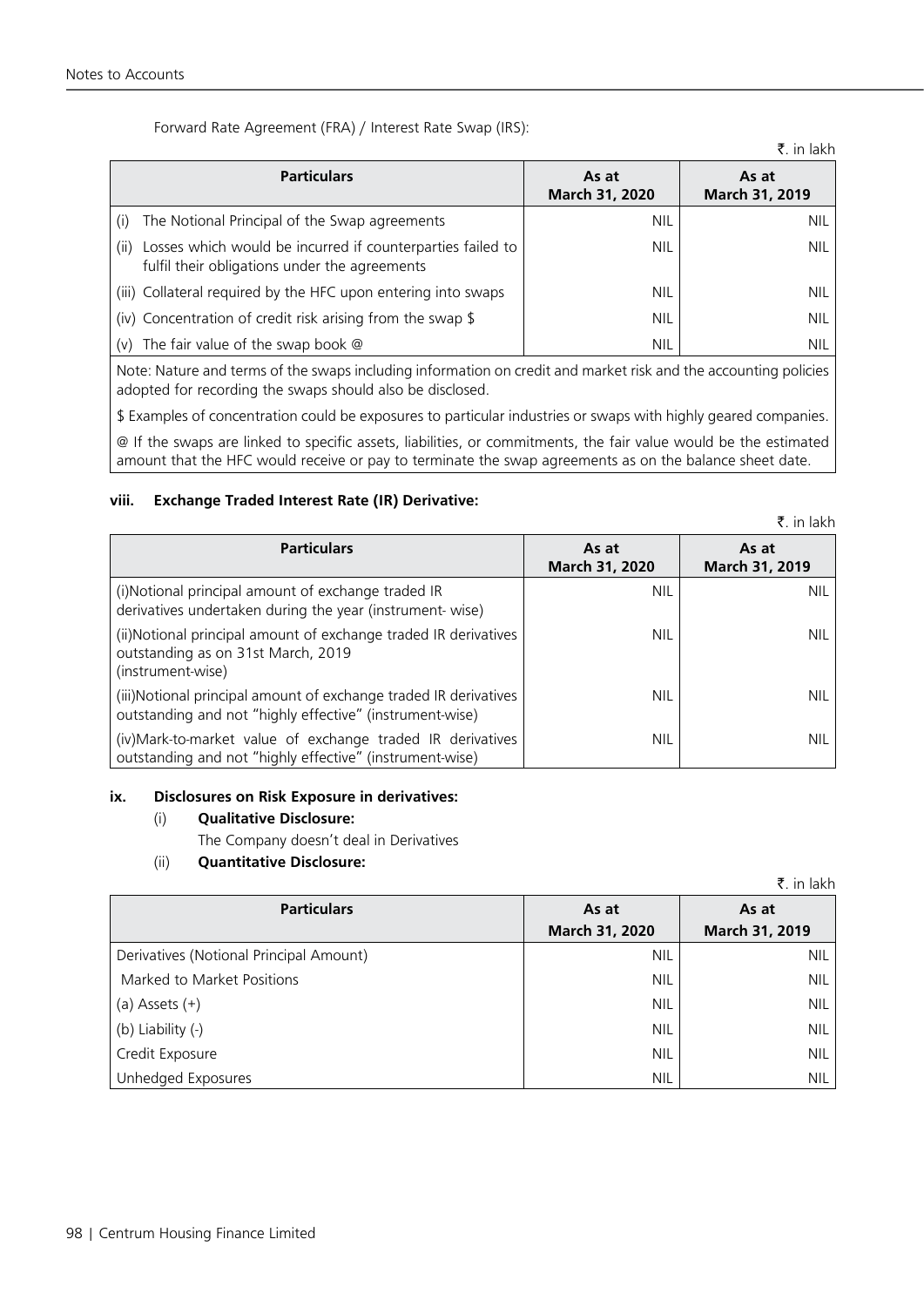# **x. Securitization / Direct Assignment:**

# **a) Details of Securitization:**

|                                                                                                                                                                                                                                                                                                                                                                                   |                         | V. III IANII                   |
|-----------------------------------------------------------------------------------------------------------------------------------------------------------------------------------------------------------------------------------------------------------------------------------------------------------------------------------------------------------------------------------|-------------------------|--------------------------------|
| <b>Particulars</b>                                                                                                                                                                                                                                                                                                                                                                | As at<br>March 31, 2020 | As at<br><b>March 31, 2019</b> |
| 1 No of SPVs Sponsored by the HFC for securitisation<br>transactions                                                                                                                                                                                                                                                                                                              | <b>NIL</b>              | <b>NIL</b>                     |
| 2 Total amount of Securitisation assets as per the book of the<br>SPVs sponsored                                                                                                                                                                                                                                                                                                  | <b>NIL</b>              | NIL                            |
| 3 Total amount of exposures retained by the HFC towards the<br>MRR as on the date of balance sheet<br>(i) Off-balance sheet exposures toward credit enhancements<br>(ii) On-balance sheet exposures toward credit enhancements                                                                                                                                                    | NIL                     | <b>NIL</b>                     |
| 4 Amount of exposures to securitisation transactions other<br>than MRR<br>Off-balance sheet exposures towards Credit Enhancements<br>(1)<br>(a) Exposure to own securitizations<br>(b) Exposure to third party securitisations<br>(ii) On balance sheet exposure towards credit enhancements<br>(a) exposure to own securitisation<br>(b) exposure to third party securitisations | <b>NIL</b>              | <b>NIL</b>                     |
| *Only the SPVs relating to outstanding securitization<br>transactions may be reported here                                                                                                                                                                                                                                                                                        |                         |                                |

#### **b) Details of Financial Assets sold to Securitization / Reconstruction Company for Asset Reconstruction:**  $\bar{z}$  in lakh

|                                                                                               |                         | $\frac{1}{2}$ . $\frac{1}{2}$ . |
|-----------------------------------------------------------------------------------------------|-------------------------|---------------------------------|
| <b>Particulars</b>                                                                            | As at<br>March 31, 2020 | As at<br>March 31, 2019         |
| No. of accounts<br>(i)                                                                        | <b>NIL</b>              | NIL.                            |
| Aggregate value (net of provisions) of accounts sold to SC<br>(ii)<br>/ RC                    | NIL.                    | NIL.                            |
| (iii) Aggregate consideration                                                                 | <b>NIL</b>              | <b>NIL</b>                      |
| (iv) Additional consideration realized in respect of accounts<br>transferred in earlier years | <b>NIL</b>              | <b>NIL</b>                      |
| Aggregate gain / loss over net book value<br>(v)                                              | NIL.                    | NIL.                            |

# **c) Details of Assignment transactions undertaken by HFCs:**

|       |  | ₹. in lakh |
|-------|--|------------|
| As at |  |            |

| <b>Particulars</b>                                                                            | As at<br>March 31, 2020 | As at<br>March 31, 2019 |
|-----------------------------------------------------------------------------------------------|-------------------------|-------------------------|
| No. of accounts<br>(i)                                                                        | 213                     | NIL                     |
| Aggregate value (net of provisions) of accounts assigned<br>(ii)                              | 2,511.51                | NIL                     |
| (iii) Aggregate consideration                                                                 | 2,508.59                | NIL                     |
| (iv) Additional consideration realized in respect of accounts<br>transferred in earlier years | NIL                     | NIL                     |
| Aggregate gain / Loss over net book value<br>(v)                                              | NIL                     | NIL                     |

 $\bar{z}$  in lakh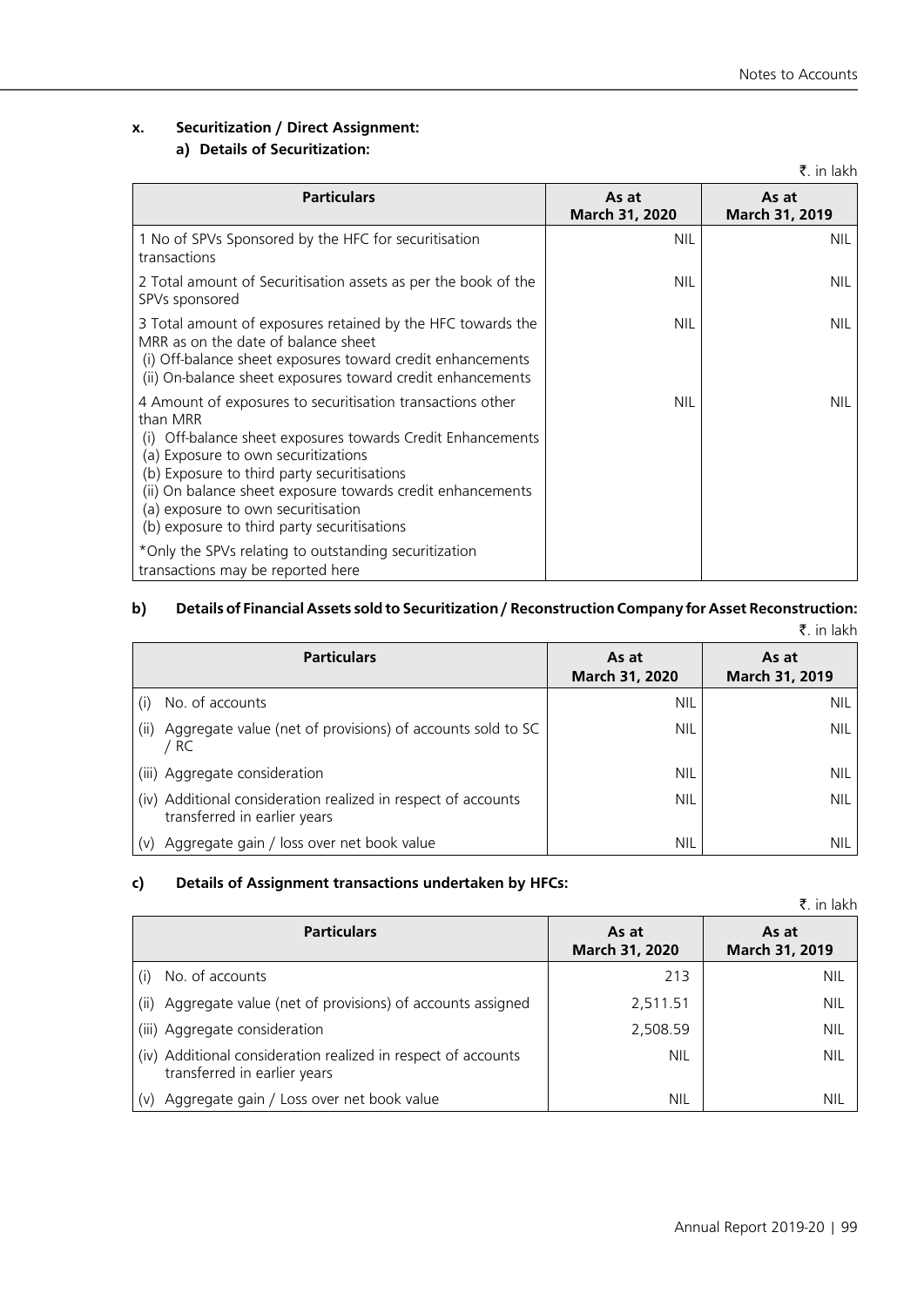# **d) Details of non-performing financial assets purchased:**

|                                                                                                        |                          | K. III IdKII            |
|--------------------------------------------------------------------------------------------------------|--------------------------|-------------------------|
| <b>Particulars</b>                                                                                     | As at<br>March 31, 2020  | As at<br>March 31, 2019 |
| No. of accounts purchased during the year<br>Of these, number of accounts restructured during the year | <b>NIL</b><br><b>NIL</b> | <b>NIL</b><br>NIL.      |

## **e) Details of non-performing financial assets sold:**

|                                    |                         | ₹. in lakh              |
|------------------------------------|-------------------------|-------------------------|
| <b>Particulars</b>                 | As at<br>March 31, 2020 | As at<br>March 31, 2019 |
| 1 No. of accounts sold             | <b>NIL</b>              | NIL.                    |
| 2 Aggregate outstanding            | <b>NIL</b>              | NIL.                    |
| 3 Aggregate consideration received | <b>NIL</b>              | <b>NIL</b>              |

#### **xi. Disclosure of restructured accounts:**

During the year the company has not restructured any loan / advances; (Previous year  $\bar{\tau}$  Nil)

#### **xii.**

# **a) Exposure to real estate sector:**

₹. in lakh **S.No Category Category As at March 31, 2020 As at March 31, 2019** A | Direct Exposure i) Residential Mortgages (including loan against residential property): Lending fully secured by mortgages on residential property that is or will be occupied by the borrower or that is rented Out of which Individuals Housing Loans upto ₹15 lakh: ₹ 25,512.68 lakh (PY ₹ 19,414.30 lakh) 43,225.05 34,209.10 ii) Commercial Real Estate: Lending secured by mortgages on commercial real estate (office buildings, retail space, multipurpose commercial premises, multi-family residential buildings, multi-tenanted commercial premises, industrial or warehouse spaces, hotels, land acquisition, development and construction, etc.). Exposure would also include non-fund based (NFB) limits - iii) | Investment in Mortgage Backed Securities (MBS) and other securitized exposuresa) Residential b) Commercial Real Estate - - B | Indirect Exposure Fund based and non-fund based exposures on NHB and Housing Finance Companies (HFCs) - -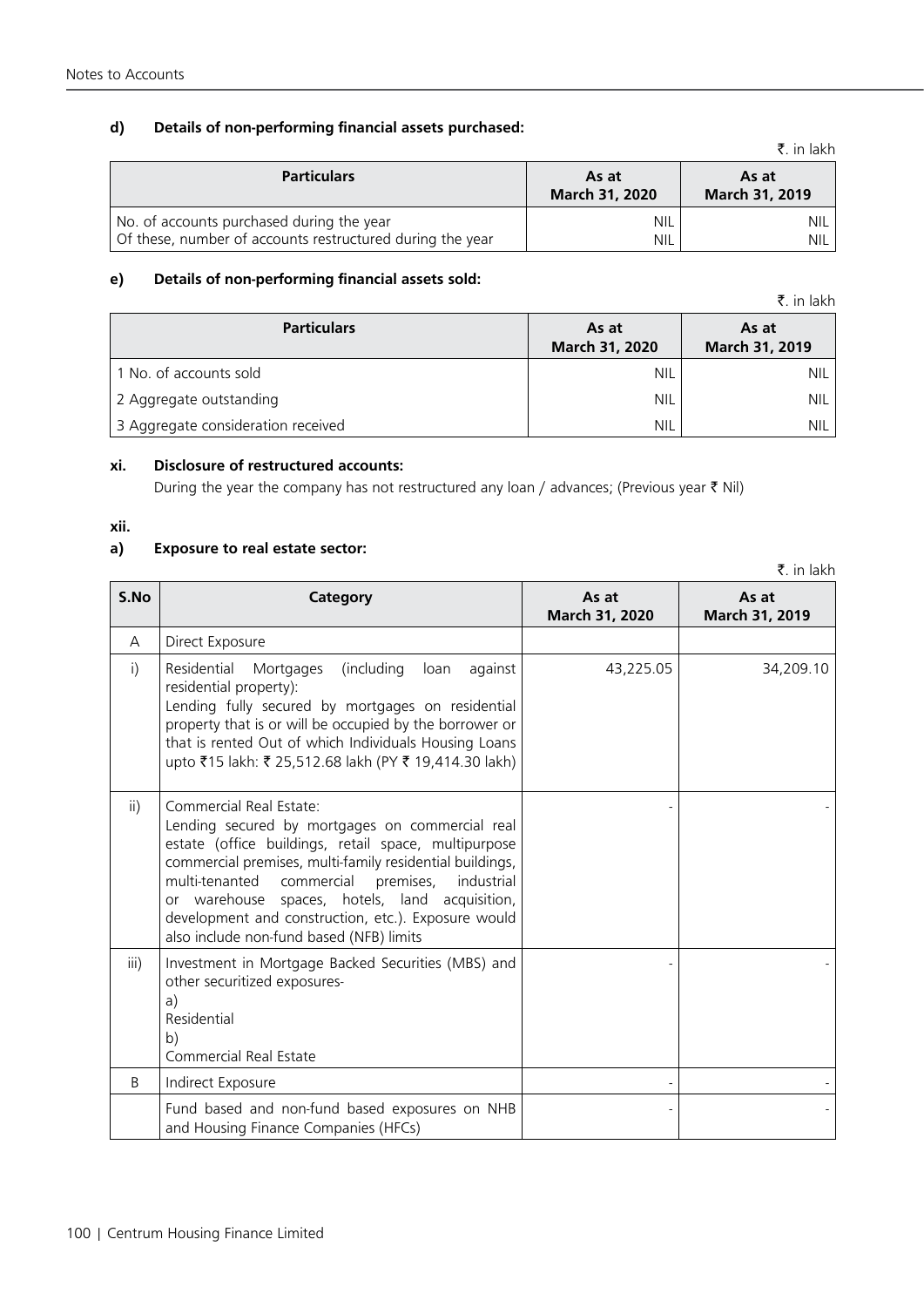# **b) Exposure to Capital Markets:**

 $\bar{z}$  in lakh

| $\mathsf{i}$    | Direct investment in equity shares, convertible bonds,<br>convertible debentures and units of equity oriented<br>mutual funds the corpus of which is not exclusively<br>invested in corporate debt;                                                                                                                                                                             |  |
|-----------------|---------------------------------------------------------------------------------------------------------------------------------------------------------------------------------------------------------------------------------------------------------------------------------------------------------------------------------------------------------------------------------|--|
| $\overline{ii}$ | Advances against shares/bonds/debentures or other<br>securities or on clean basis to individuals for investment<br>in shares (including IPOs / ESOPs), convertible bonds,<br>convertible debentures and units of equity-oriented<br>mutual funds;                                                                                                                               |  |
| iii)            | Advances for any other purposes where shares or<br>convertible bonds or convertible debentures or units<br>of equity oriented mutual funds are taken as primary<br>security;                                                                                                                                                                                                    |  |
| iv)             | Advances for any other purposes to the extent secured<br>by the collateral security of shares or convertible bonds<br>or convertible debentures or units of equity oriented<br>mutual funds, i.e, where the primary security other than<br>shares / convertible bonds / convertible debentures /<br>units of equity oriented mutual funds does not fully<br>cover the advances; |  |
| V)              | Secured and unsecured advances to stock brokers<br>and guarantees issued on behalf of stockbrokers and<br>market makers;                                                                                                                                                                                                                                                        |  |
| vi)             | Loans sanctioned to corporates against the security<br>of shares/bonds / debentures or other securities or<br>on clean basis for meeting promoter's contribution to<br>the equity of new companies in anticipation of raising<br>resources;                                                                                                                                     |  |
| vii)            | Bridge loans to companies against expected equity<br>flows / issues;                                                                                                                                                                                                                                                                                                            |  |
| viii)           | All exposures to Venture Capital Funds (both registered<br>and unregistered)                                                                                                                                                                                                                                                                                                    |  |
|                 | Total Exposure to Capital Markets                                                                                                                                                                                                                                                                                                                                               |  |

# **c) Details of Financing of Parent company products:**

There are no such instances.

**d) Details of Single Borrower Limit (SGL)/ Group Borrower Limit (GBL) exceeded by the HFCs:** During the year, Company has not exceeded SGL & GBL limit as prescribed under NHB Regulation.

# **e) Unsecured Advances:**

There are no loans and advances secured against rights, licenses, authorities.

**xiii.** As per the Housing Finance Companies (NHB) Directions, 2010, non-performing assets are recognized on the basis of overdue for a period of ninety days or more. The total provision carried by the Company in terms of paragraph 29 (2) of the Housing Finance Companies (NHB) Directions, 2010, and subsequent NHB Circulars/Notifications - NHB.HFC. DIR.3/CMD/2011 dated August 5, 2011, NHB.HFC.DIR.4/CMD/2012 dated January 19, 2012, NHB.HFC. DIR.9/CMD/2013 dated September 6, 2013 and notification no. NHB. HFC.DIR.18/MD&CEO/2017[1] dated August 2, 2017 in respect of Housing and Non-Housing Loans is as follows.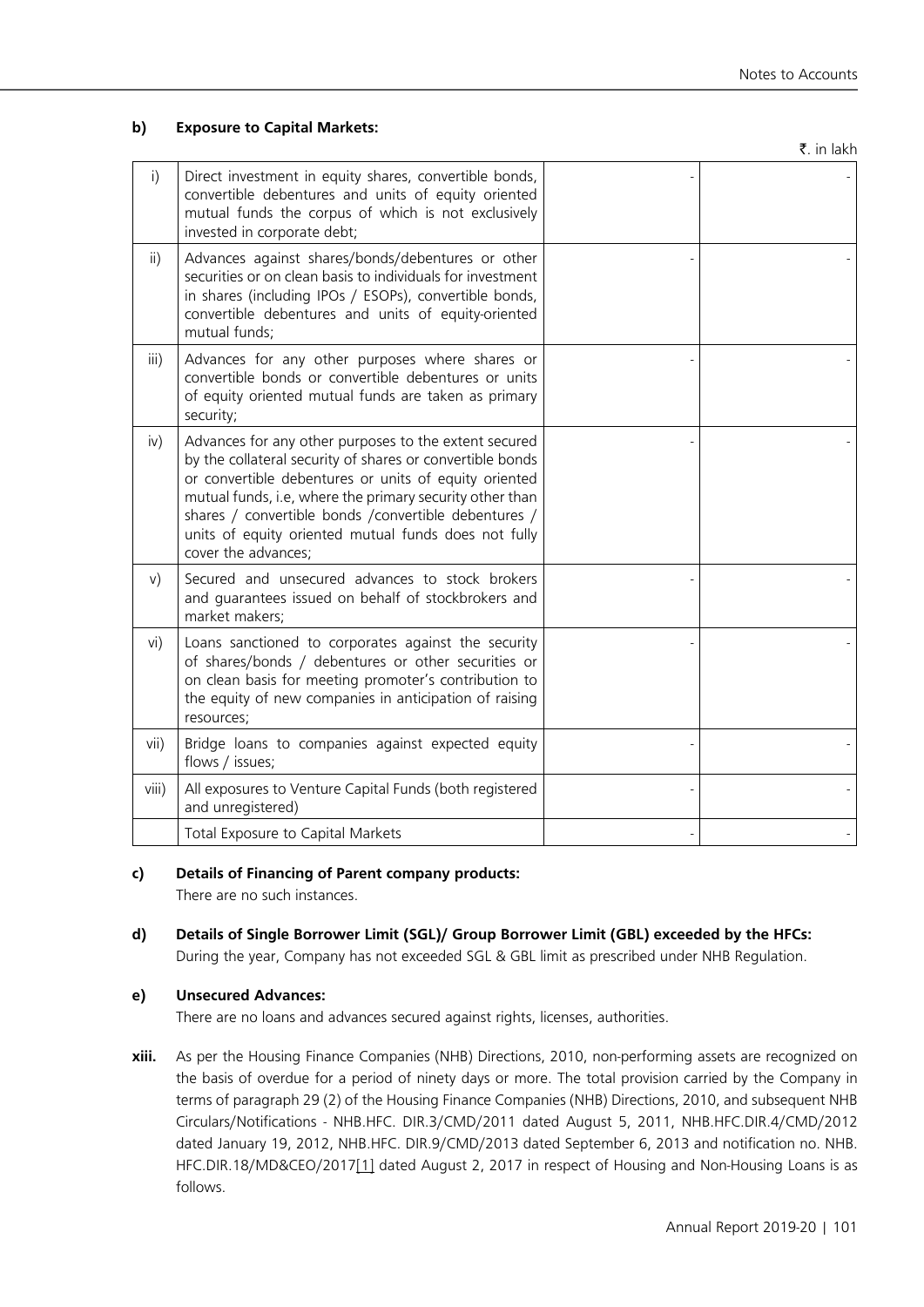₹. in lakh

|                           | As at March 31, 2020 |                        | As at March 31, 2019 |                       |
|---------------------------|----------------------|------------------------|----------------------|-----------------------|
|                           | <b>Outstanding</b>   | <b>Provisions</b><br>₹ | Outstanding          | <b>Provision</b><br>₹ |
| <b>HOUSING LOAN:</b>      |                      |                        |                      |                       |
| <b>To Individuals</b>     |                      |                        |                      |                       |
| <b>Standard Assets</b>    | 35,122.91            | 138.76                 | 27,385.89            | 70.07                 |
| Sub-Standard Assets       | 411.20               | 102.80                 | 111.73               | 32.94                 |
| Doubtful Assets           |                      |                        |                      |                       |
| Loss Assets               |                      |                        |                      |                       |
| <b>To Non-Individuals</b> |                      |                        |                      |                       |
| <b>Standard Assets</b>    |                      |                        |                      |                       |
| Sub-Standard Assets       |                      |                        |                      |                       |
| Doubtful Assets           |                      |                        |                      |                       |
| Loss Assets               |                      |                        |                      |                       |
| Floating provision        |                      |                        |                      |                       |
| Total (A)                 | 35,534.11            | 241.56                 | 27,497.62            | 103.01                |

₹. in lakh

|                            | As at March 31, 2020    |                        | As at March 31, 2019    |                       |
|----------------------------|-------------------------|------------------------|-------------------------|-----------------------|
|                            | <b>Outstanding</b><br>₹ | <b>Provisions</b><br>₹ | <b>Outstanding</b><br>₹ | <b>Provision</b><br>₹ |
| <b>NON HOUSING LOAN:</b>   |                         |                        |                         |                       |
| <b>To Individuals</b>      |                         |                        |                         |                       |
| <b>Standard Assets</b>     | 7,859.01                | 29.22                  | 7,447.16                | 30.22                 |
| <b>Sub-Standard Assets</b> | 233.87                  | 58.47                  | 75.06                   | 22.65                 |
| Doubtful Assets            |                         |                        |                         |                       |
| Loss Assets                |                         |                        |                         |                       |
| <b>To Non-Individuals</b>  |                         |                        |                         |                       |
| <b>Standard Assets</b>     | 2,002.08                | 4.00                   |                         |                       |
| <b>Sub-Standard Assets</b> |                         |                        |                         |                       |
| Doubtful Assets            |                         |                        |                         |                       |
| Loss Assets                |                         |                        |                         |                       |
| Floating provision         |                         |                        |                         |                       |
| Total (B)                  | 10,094.96               | 91.69                  | 7,522.22                | 52.87                 |
| <b>TOTAL (A+B)</b>         | 45,629.07               | 333.25                 | 35,019.84               | 155.88                |

\* Includes provision on interest accrued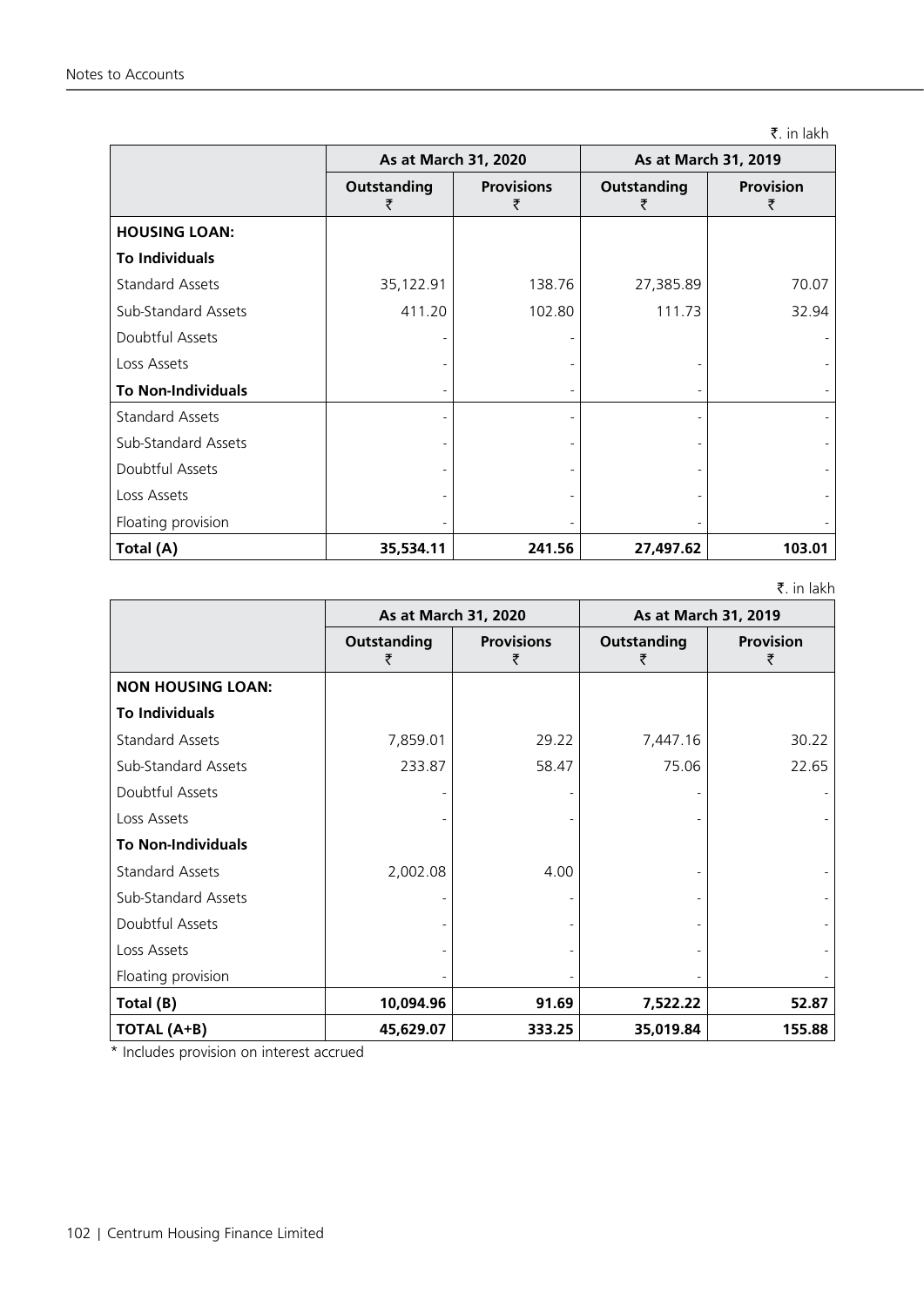₹. in lakh

| <b>Standard Assets</b>             | <b>Housing</b>          |                         | <b>Non-Housing</b>      |                         |
|------------------------------------|-------------------------|-------------------------|-------------------------|-------------------------|
|                                    | As at<br>March 31, 2020 | As at<br>March 31, 2019 | As at<br>March 31, 2020 | As at<br>March 31, 2019 |
| Principal outstanding              | 35,382.80               | 27,564.03               | 9.964.41                | 7,550.18                |
| Interest accrued                   | 13.17                   |                         | 2.08                    |                         |
| EIR and other Ind AS<br>adjustment | (275.83)                | (182.23)                | (106.20)                | (106.80)                |

# **The category of Doubtful Assets will be as under:**

| The period for which the assets has been considered as doubtful | Category     |
|-----------------------------------------------------------------|--------------|
| Upto one year                                                   | Category-I   |
| One year to three years                                         | Category-II  |
| More than three years                                           | Category-III |

The above classification of loan assets is as per the master directions issued by National Housing Bank under reference NHB.HFC.DIR.1/CMS/2010

#### **xiv. Draw down from reserves:**

No draw down made from the Statutory Reserves during FY 2019-20 (Previous Year  $\bar{\tau}$  Nil)

# **xv. Concentration of Public Deposits, Advances, Exposures and NPAs:**

#### **(a) Concentration of Public Deposits (for Public Deposit taking/holding HFCs)**:

|  | t. in lakh |
|--|------------|
|  |            |

| <b>Particulars</b>                                                       | As at<br>March 31, 2020 | As at<br>March 31, 2019 |
|--------------------------------------------------------------------------|-------------------------|-------------------------|
| Total Deposits of twenty largest depositors                              | NА                      | NА                      |
| Percentage of Deposits of twenty largest depositors to Total<br>deposits | NА                      | NА                      |

### **(b) Concentration of Loans and Advances:**

|                                                                                             |                         | $\bar{z}$ in lakh       |
|---------------------------------------------------------------------------------------------|-------------------------|-------------------------|
| <b>Particulars</b>                                                                          | As at<br>March 31, 2020 | As at<br>March 31, 2019 |
| Total Loans & Advances to twenty largest borrowers                                          | 925.43                  | 863.90                  |
| Percentage of Loans & Advances to twenty largest borrowers<br>to Total Advances of the HFCs | 2.10%                   | 2.48%                   |

# **(c) Concentration of all Exposure (including off- balance sheet exposure):**

|                                                                                                                                        |                         | ₹. in lakh              |
|----------------------------------------------------------------------------------------------------------------------------------------|-------------------------|-------------------------|
| <b>Particulars</b>                                                                                                                     | As at<br>March 31, 2020 | As at<br>March 31, 2019 |
| Total Exposure to twenty largest borrowers/Customers                                                                                   | 964.88                  | 895.73                  |
| Percentage of Loans & Advances to twenty largest borrowers<br>to Total Advances of the HFCs (including off- balance sheet<br>exposure) | 2.08%                   | 2.35%                   |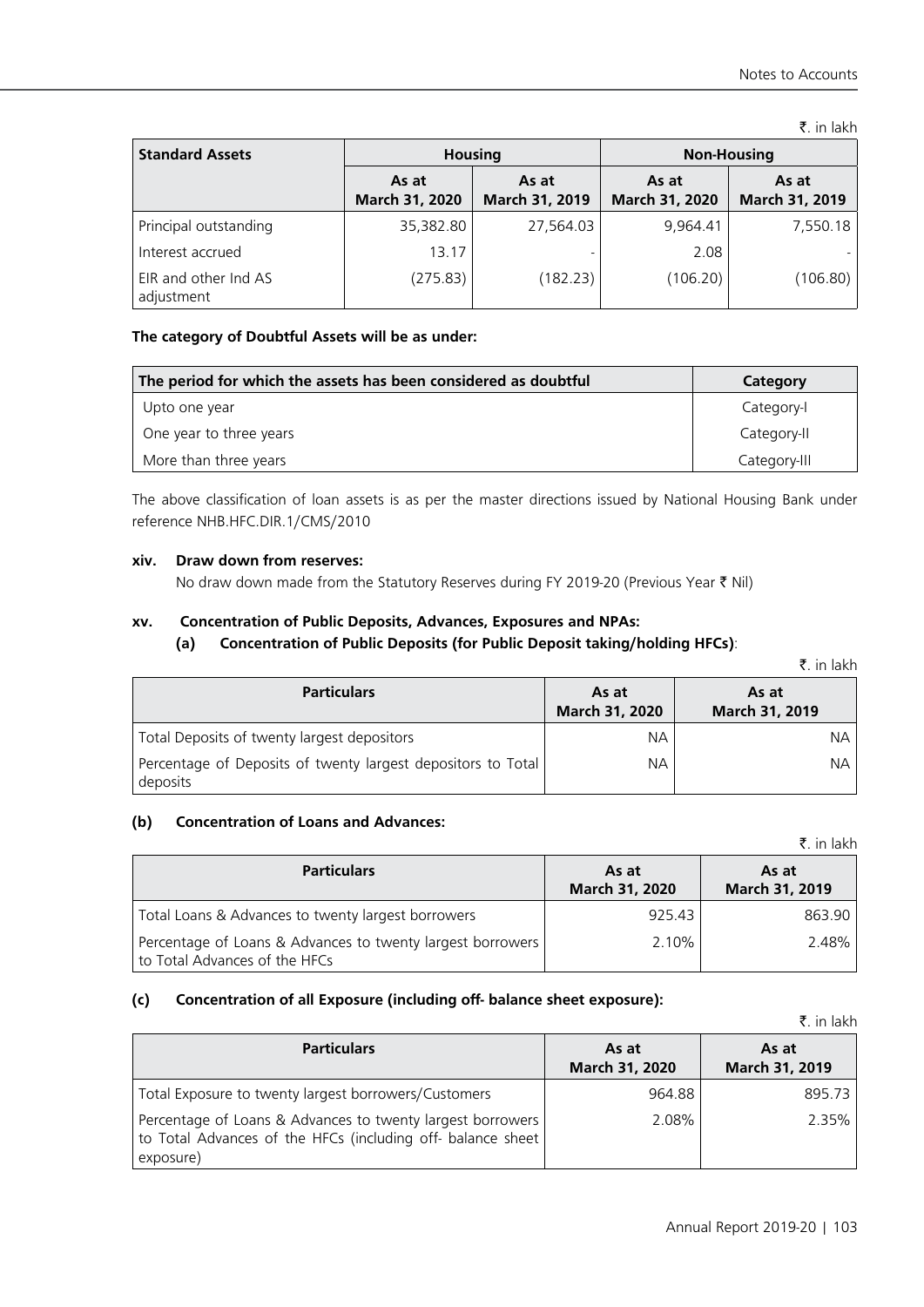#### **(f) Sector-wise NPAs:**

| Sr<br>No.      | <b>Sector</b>            | Principal<br><b>Outstanding</b> | Provision                |
|----------------|--------------------------|---------------------------------|--------------------------|
| A              | <b>Housing Loans</b>     |                                 |                          |
| 1              | Individuals              | 411.20                          | 102.80                   |
| $\overline{2}$ | Builders/project loans   |                                 |                          |
| 3              | Corporates               |                                 |                          |
| $\overline{4}$ | Others (Specify)         | -                               |                          |
| B              | <b>Non-Housing Loans</b> |                                 |                          |
| 1              | Individuals              | 233.87                          | 58.47                    |
| $\overline{2}$ | Builders/project loans   |                                 |                          |
| 3              | Corporates               | $\overline{\phantom{a}}$        |                          |
| $\overline{4}$ | Others (Specify)         | -                               | $\overline{\phantom{a}}$ |

#### **(g) Movement of NPAs:**

**Particulars As at March 31, 2020 As at March 31, 2019** (I) Net NPAs to Net Advances  $\left(\% \right)$  (1.10% 0.37% 0.37%) (II) Movement of NPAs (Gross) a) Opening balance 186.79 b) Additions during the year  $\vert$  485.47 | 485.47 186.79 c) Reductions during the year (27.19) d) Closing balance 186.79 186.79 (III) Movement of Net NPAs a) Opening balance 131.20 131.20 131.20 b) Additions during the year 364.10 c) Reductions during the year (11.49) d) Closing balance 131.20 (IV) Movement of provisions for NPAs (excluding provisions on standard assets) a) Opening balance 55.59 b) Provisions (net of reversal) made during the year 105.68 105.68 55.59 c) Write-off/write-back of excess provisions d) Closing balance 55.59

**(e) Concentration of NPAs:**

| <b>Particulars</b>                     | As at<br><b>March 31, 2020</b> | As at<br><b>March 31, 2019</b> |
|----------------------------------------|--------------------------------|--------------------------------|
| Total Exposure to top ten NPA accounts | 243.45                         | 148.59                         |

 $\bar{z}$  in lakh

 $\bar{z}$  in lakh

₹. in lakh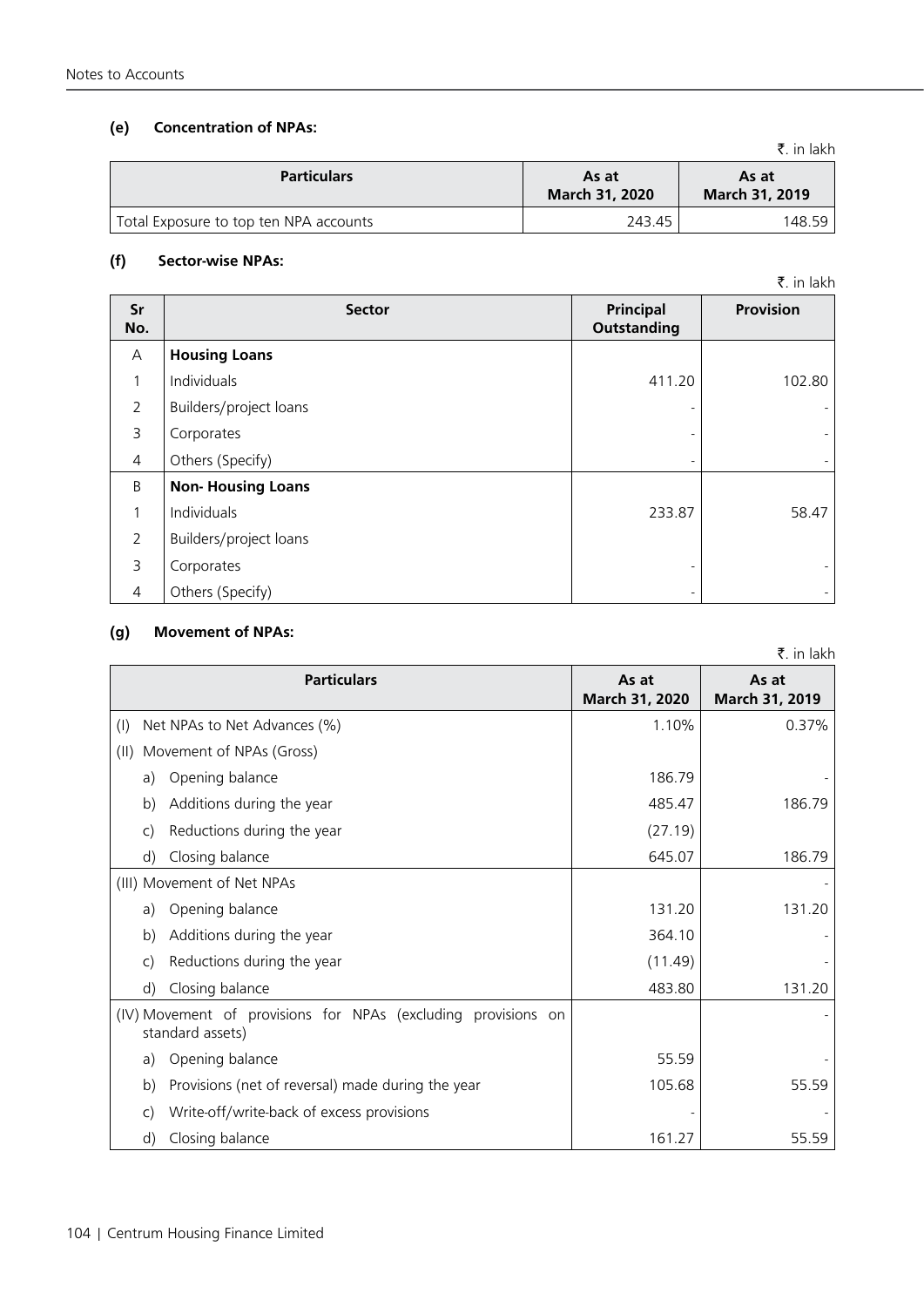# **xvi. Asset Liability management:**

Maturity pattern of certain items assets and liabilities as at March 31, 2020

|                                    |                                 |                                    |                                           |                 |             | ₹. in lakh                                  |
|------------------------------------|---------------------------------|------------------------------------|-------------------------------------------|-----------------|-------------|---------------------------------------------|
| Items/time buckets                 | <b>Liabilities</b>              |                                    |                                           | <b>Assets</b>   |             |                                             |
|                                    | <b>Borrowings</b><br>from Banks | <b>Market</b><br><b>Borrowings</b> | Foreign<br>Currency<br><b>Liabilities</b> | <b>Advances</b> | Investments | Foreign<br><b>Currency</b><br><b>Assets</b> |
| 1 day to 30/31 days<br>(one month) | 325.55                          |                                    |                                           | 99.57           |             |                                             |
| Over 1 month to 2<br>months        | 445.79                          |                                    |                                           | 88.58           |             |                                             |
| Over 2 months to 3<br>months       | 726.11                          |                                    |                                           | 101.62          |             |                                             |
| Over 3 months to 6<br>months       | 1,497.45                        |                                    |                                           | 2,289.32        |             |                                             |
| Over 6 months to 1 year            | 2,994.90                        |                                    |                                           | 661.31          |             |                                             |
| Over 1 year to 3 years             | 11,445.29                       |                                    |                                           | 3,316.94        |             |                                             |
| Over 3 years to 5 years            | 2,834.98                        |                                    |                                           | 3,982.97        |             |                                             |
| Over 5 years to 7 years            |                                 |                                    |                                           | 4,592.64        |             |                                             |
| Over 7 years to 10 years           |                                 |                                    |                                           | 7,916.47        |             |                                             |
| Over 10 years                      |                                 | $\overline{\phantom{a}}$           |                                           | 22,958.13       |             |                                             |
| <b>Total</b>                       | 20,270.07                       |                                    |                                           | 46,007.54       |             |                                             |

In computing the above information, certain estimates assumptions and adjustments have been made by the management which are consistent with the guidelines provide by the National Housing Bank.

- **xvii.** There were no loans given against the collateral of gold jewellery and hence the percentage of such loans to total outstanding assets is NIL. (Previous year: NIL)
- **xviii.** Disclosure regarding penalty or adverse comments as per Housing Finance Companies (NHB) Directions, 2010: During the current year, the Company has not been imposed any penalty by National Housing Bank.

#### **xix. Overseas Assets:**

The Company do not hold any overseas assets (Previous year Nil)

**xx.** Off-Balance Sheer SPVs sponsored – None (Previous Year: Nil)

## **xxi. Disclosure of complaints:**

Customer complaints

|              | <b>Particulars</b>                                     | As at<br>March 31, 2020 | As at<br>March 31, 2019 |
|--------------|--------------------------------------------------------|-------------------------|-------------------------|
| a)           | No. of complaints pending at the beginning of the year |                         |                         |
| b)           | No. of complaints received during the year             |                         | 3.                      |
| $\mathsf{C}$ | No. of complaints redressed during the year            |                         |                         |
| $\mathsf{d}$ | No. of complaints pending at the end of the year       |                         |                         |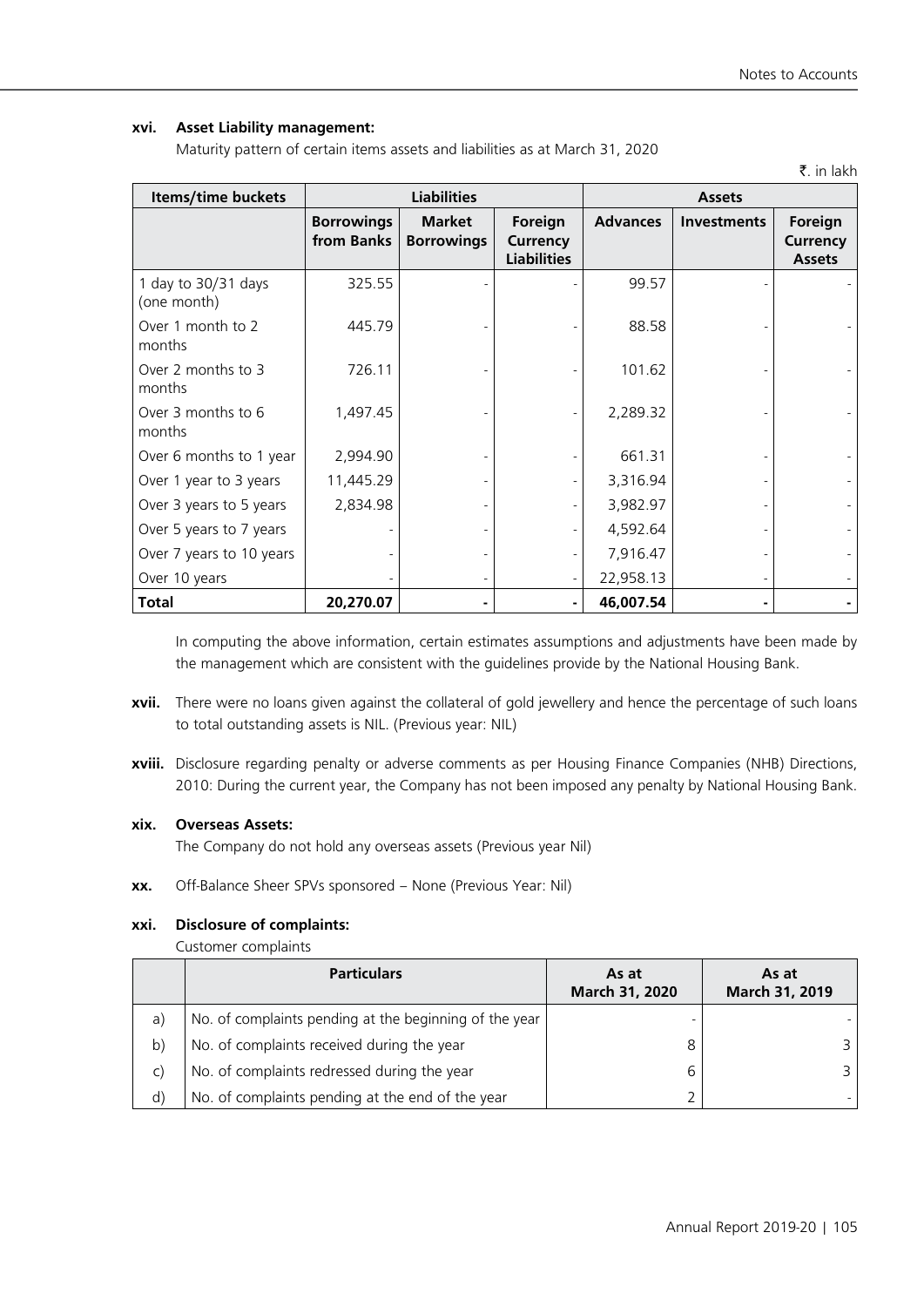#### **xxii. Company Information:**

The country of operation for the Company is in India and it does not have any joint venture partners with regard to joint ventures and overseas subsidiaries.

|                         |                              |                                      | ₹. in lakh                           |
|-------------------------|------------------------------|--------------------------------------|--------------------------------------|
| <b>Name of Director</b> | <b>Nature of Transaction</b> | For the year ended<br>March 31, 2020 | For the year ended<br>March 31, 2019 |
| Ms. Anjali Seth         | <b>Sitting Fees</b>          | 8.40                                 | 3.60                                 |
| Mr. Mohan Tanksale      | <b>Sitting Fees</b>          | 7.20                                 | 0.40                                 |
| Mr. RS Reddy            | <b>Sitting Fees</b>          | 1.80                                 | 1.40                                 |
| Mr. Sridar Venkatesan   | <b>Sitting Fees</b>          | 8.40                                 | 3.60                                 |

#### **xxiii. Details of transactions with non-executive directors:**

**xxiv.** Registrations / License obtained from other financial sector regulators - Nil (Previous year Nil)

**xxv.** The Company has not postponed revenue recognition on any item during the current year and previous year.

**xxvi.** Disclosure of penalties imposed by NHB and other regulators - Nil (Previous year Nil).

#### **48. Other Disclosure:**

- **(i)** The outbreak of COVID-19 pandemic across the globe and in India has contributed to a significant impact and volatility in the global and Indian financial markets and slowdown in the economic activities. The Reserve Bank of India (RBI) has issued guidelines relating to COVID-19 Regulatory Package dated March 27, 2020 and April 17, 2020 and in accordance therewith, the Company has adopted a policy and offered a moratorium of up to three months on the payment of all principal amounts and/or interest, as applicable, falling due between March 1, 2020 and May 31, 2020 (now extended upto 31<sup>st</sup> August 2020) to eligible borrowers classified as standard, even if the said amounts were overdue on February 29, 2020, excluding the collections already made in the month of March 2020. For all such accounts, where the moratorium is granted, the asset classification will remain standstill during the moratorium period (i.e., the number of days past due shall exclude the moratorium period for the purpose of asset classification as per the policy).
- **(ii)** The Company has made provisions as per the adopted ECL model for impairment on financial instruments and also made further provisions as per regulations for all loans as on March 31, 2020 under the IRACP (Income Recognition and Asset Classification and Provisioning) norms of the RBI and additional provisions for loans under moratorium as per regulations notified. The impact of COVID 19 pandemic is dependent on future developments which is highly uncertain, therefore the financial impact in subsequent periods may be different than presently assessed. Further, the management has also evaluated the impact of COVID 19 on all other assets of the Company and expects them to be recoverable as on date.
- **(iii)** There are no amount due and outstanding to be credited to Investor Education and Protection Fund as at March 31, 2020 and as at March 31, 2019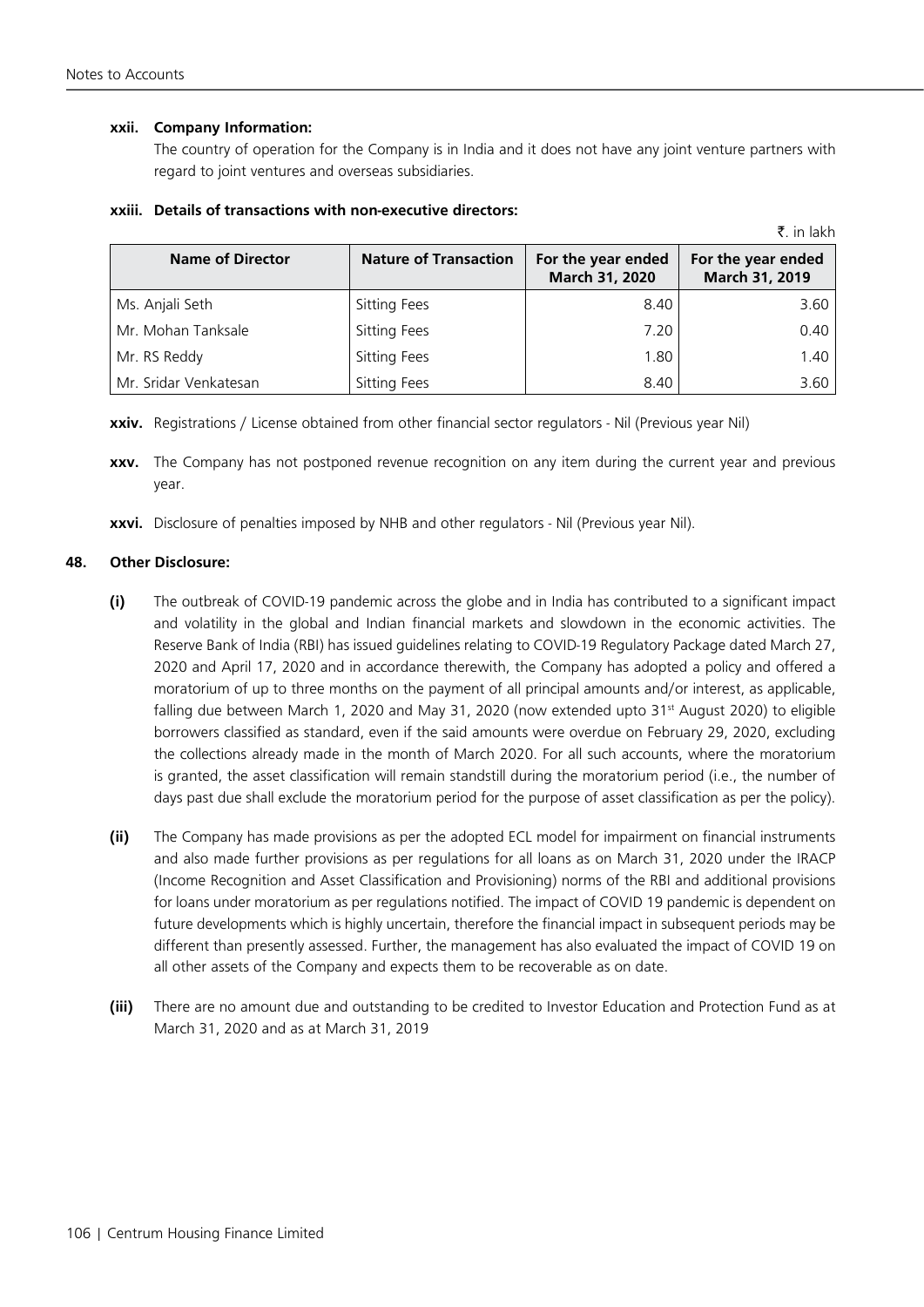#### **(iv) Miscellaneous:**

| <b>Particulars</b>                                                                                                                                      |                       |  |
|---------------------------------------------------------------------------------------------------------------------------------------------------------|-----------------------|--|
| Registration obtained from other financial sector regulators                                                                                            |                       |  |
| NHB Registration No.                                                                                                                                    | 11.0147.16            |  |
| Company Identification no. (CIN):                                                                                                                       | U65922MH2016PLC273826 |  |
| Ratings assigned by credit rating agencies and migration of ratings during the year<br>(a) Long Term Bank facility CARE: A-(Stable) on Standalone basis |                       |  |

#### **(v) Previous Year Figures:**

Previous year figures have been re-classified and re-grouped whenever required.

As per our attached report of even date

### **For Haribhakti & Co. LLP For and on behalf of the Board of Chartered Accountants Centrum Housing Finance Limited** ICAI Firm Registration No.103523W/W100048

**Sumant Sakhardande Sridar Venkatesan Sanjay Shukla** Membership No 034828 DIN 02241339 DIN 06577462

Partner **Managing Director & CEO** Chairman Chairman Managing Director & CEO

**Place: Mumbai Mehul Jatania Alpesh Shah** 

**Date : June 03, 2020** Chief Financial Officer Company Secretary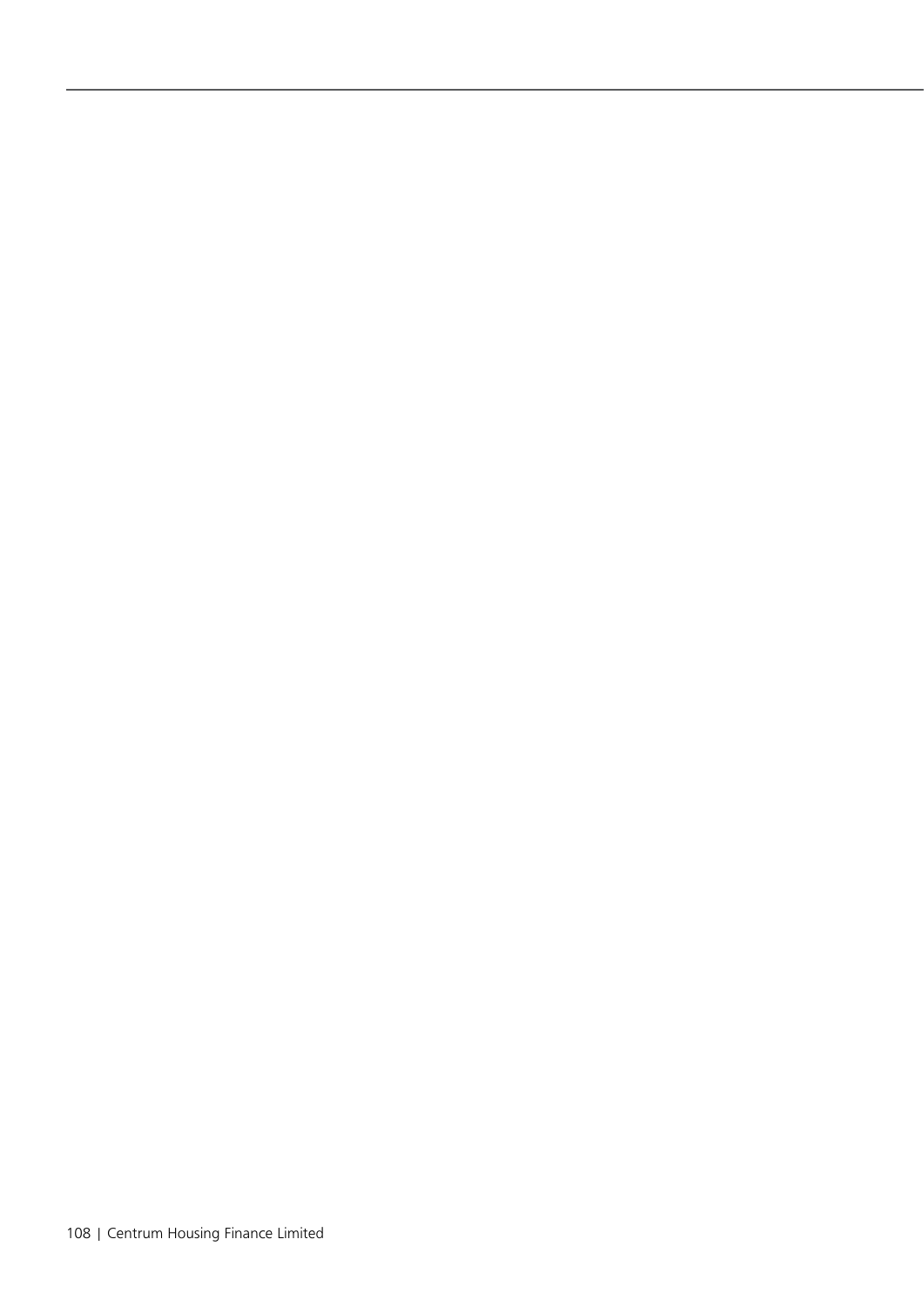# **List of branches**

| Ahmedabad<br>45 Viva - III, 1st Floor, Shirmali Society,<br>Opp. Vadilal House, Near Mithakali Six<br>Road, Navrangpura, Ahmedabad - 380009,<br>Gujarat       | Ahmedabad<br>Shop No. C/46, Ground Floor At Sumel-7,<br>Odhav Ring Road, Ahmedabad - 382120,<br>Gujarat                            | Amravati<br>Office No. 6, B Wing, Ground Floor,<br>Vimaco Tower, Bus Stand Road,<br>Amravati - 444601, Maharashtra                                   |
|---------------------------------------------------------------------------------------------------------------------------------------------------------------|------------------------------------------------------------------------------------------------------------------------------------|------------------------------------------------------------------------------------------------------------------------------------------------------|
| Anand                                                                                                                                                         | <b>Banswara</b>                                                                                                                    | <b>Bharuch</b>                                                                                                                                       |
| Office No. 209, 2nd Floor, Radha Swami                                                                                                                        | Office No. 130, 1St Floor, Mohan Colony,                                                                                           | Office No. 220/221, Aditya Complex,                                                                                                                  |
| Sumit Complex, Gopi Cinema Road,                                                                                                                              | Udaipur Road, Banswara - 321007,                                                                                                   | Kasak Circle, Kasak, Bharuch - 392001,                                                                                                               |
| Anand - 388001, Gujarat                                                                                                                                       | Rajasthan                                                                                                                          | Gujarat                                                                                                                                              |
| <b>Bhopal</b><br>1st Floor, Manav Niket, Plot No. 30,<br>Press Complex, Zone-1, M.P Nagar, Near<br>Dainik Bhasker Complex,<br>Bhopal - 462011, Madhya Pradesh | <b>Bikaner</b><br>2nd Floor, Riddhi Siddhi, Plot No.<br>C-61, Punchsati Circle, Sadul Ganj,<br>Bikaner - 334001, Rajasthan         | <b>Bilaspur</b><br>Office No. G-10, B. R. Gwalani Chembers,<br>Vyapar Vihay, Bilaspur - 495001,<br>Chhattisgarh                                      |
| Chhitorgarh<br>Plot No. A, Gokul Shoping Center,<br>Behind Roadways Bus Stand, Th. & Dist.<br>Chittorgarh - 312001, Rajasthan.                                | <b>Deesa</b><br>Shop No. 19, 1st Floor, Milestone<br>Shopping Centre, Near Jalaram Temple,<br>Ranpur Road, Deesa - 385535, Gujarat | <b>Durg</b><br>1st Floor, 36/5, Nehur Nagar East Bhilai,<br>Durg - 490020, Chhattisgarh                                                              |
| <b>Gwalior</b>                                                                                                                                                | Himmatnagar                                                                                                                        | Indore                                                                                                                                               |
| Office No. 306-307, Narayan Krishna                                                                                                                           | Office No. 108, 1st Floor, Maple                                                                                                   | Office No. R-15 & 16, Metro Tower,                                                                                                                   |
| Complex, City Center, Gwalior - 474011,                                                                                                                       | Crystal, Sahkari Jin Mil Road, Motipura,                                                                                           | Vijay Nagar, Indore - 452010,                                                                                                                        |
| Madhya Pradesh                                                                                                                                                | Himmatnagar - 383001, Gujarat                                                                                                      | Madhya Pradesh                                                                                                                                       |
| Jabalpur<br>Office No. 849C, Manas Nandani Tower,<br>1st Floor, Opp. Manas Bhawan,<br>Wright Town, Jabalpur - 482002,<br>Madhya Pradesh                       | <b>Jaipur</b><br>Office No. 302 and 312, 3rd Floor,<br>Sangam Tower, Jaipur - 302001,<br>Rajasthan                                 | Jamnagar<br>Office No. 315, 3rd Floor, Madhav Plaza,<br>Opp. SBI Bank, Lal Bunglow<br>Jamnagar - 361001, Gujarat                                     |
| Junagadh                                                                                                                                                      | Mehsana                                                                                                                            | <b>Nagaur</b>                                                                                                                                        |
| Office No. 205, 2nd Floor, Central Plaza,                                                                                                                     | Office No. F-10, Orbit Business Hub,                                                                                               | 1st Floor, J.K. Complex, Sainik Basti,                                                                                                               |
| Opp. Bahauddin College, College Road,                                                                                                                         | Near Dena Bank, Randhanpur Road,                                                                                                   | Above Axis Bank, Nagaur - 341001,                                                                                                                    |
| Junagarh - 362001, Gujarat                                                                                                                                    | Mehsana - 384002, Gujarat                                                                                                          | Rajasthan                                                                                                                                            |
| <b>Nagpur</b>                                                                                                                                                 | <b>Nashik</b>                                                                                                                      | Navi Mumbai                                                                                                                                          |
| Office No. 302, 3rd Floor, Vitthal Rukmani                                                                                                                    | Plot No. 118, Part of 1st Floor, D'souza                                                                                           | Office No. 404, 4th Floor, Zion,                                                                                                                     |
| Palace, Laxmi Nagar, Nagpur - 440022,                                                                                                                         | Colony, College Road, Above Dominos                                                                                                | Plot No - 273, Sector - 10, Kharghar,                                                                                                                |
| Maharashtra                                                                                                                                                   | Pizza, Nashik - 422005 - Maharashtra                                                                                               | Navi Mumbai - 410210, Maharashtra                                                                                                                    |
| <b>Neemuch</b><br>1st Floor, Bhagwati Plaza, Near Firoz Shah<br>Petrol Pump, Above ICICI Bank,<br>Opp. Dassera Maidan, Neemuch - 458441,<br>Madhya Pradesh    | New Delhi<br>39, Basant Lok, Vasant Vihar,<br>New Delhi - 110057                                                                   | <b>Palanpur</b><br>Shop No. 98/99, 1st Floor,<br>Situated At Sanskrit Complex,<br>Near Abu Highway Road,<br>Palanpur - 385001, Gujarat               |
| Pune                                                                                                                                                          | <b>Raipur</b>                                                                                                                      | Rajkot                                                                                                                                               |
| Office No. 401, Amit Shriphal,                                                                                                                                | 1st Floo, Sky Park, Plot No. 3/10,                                                                                                 | Office No. 406, The Imperial Heights,                                                                                                                |
| Ghole Road, Pune - 411005,                                                                                                                                    | Ward No-3, Opp. Banthiya Nurshing Home,                                                                                            | Wing - C, 150ft Ring Road,                                                                                                                           |
| Maharashtra                                                                                                                                                   | Rajatalab, Raipur - 492001, Chhattisgarh                                                                                           | Opp. Big Bazaar, Rajkot - 360005, Gujarat                                                                                                            |
| Ratlam<br>Office No 202, 2nd Floor, My Dear,<br>22- Dr. Rajendra Prasad Marg,<br>Near Govt. Girls College, Ratlam - 457001,<br>Madhya Pradesh                 | Surat<br>Office No. 305, 4th Floor,<br>Shlok Business Centre, Udhana Darwaja,<br>Surat - 395002, Gujarat                           | <b>Udaipur</b><br>3rd Floor, M.P. Enclave,<br>Near Shobhagpura Circle, Opp. Govt<br>School, 100ft Road, Shobhangpura,<br>Udaipur - 313011, Rajasthan |
| <b>Ujjain</b>                                                                                                                                                 | Vadodara                                                                                                                           | Vapi                                                                                                                                                 |
| Office No. 204, Gangotri Apartment,                                                                                                                           | Office No. 410-411, Emerald Developers,                                                                                            | Unit No. 247, 2nd Floor,                                                                                                                             |
| Plot No. 90, Tatyatope Marg, Freegunj,                                                                                                                        | The Emerald, Race Course Road,                                                                                                     | Girnar Khushbu Plaza, Gidc,                                                                                                                          |
| Ujjain - 474002, Madhya Pradesh                                                                                                                               | Vadodara - 390007, Gujarat                                                                                                         | Vapi - 396195, Gujarat                                                                                                                               |
| Vidisha                                                                                                                                                       | <b>Virar</b>                                                                                                                       | Yavatmal                                                                                                                                             |
| Office No. 3, 3rd Floor, Gaurav Complex                                                                                                                       | Office No. 312 & 313 Pushp Plaza,                                                                                                  | Plot No. 17, 1st Floor, Mainde Square,                                                                                                               |
| Sanchi Road, Vidisha - 464001,                                                                                                                                | Abve Snehanjali Electronics, Manvelpada,                                                                                           | Opp. State Bank Of India,                                                                                                                            |
| Madhya Pradesh                                                                                                                                                | Virar -East, Thane - 401303, Maharashtra                                                                                           | Yavatmal - 445001, Maharashtra                                                                                                                       |